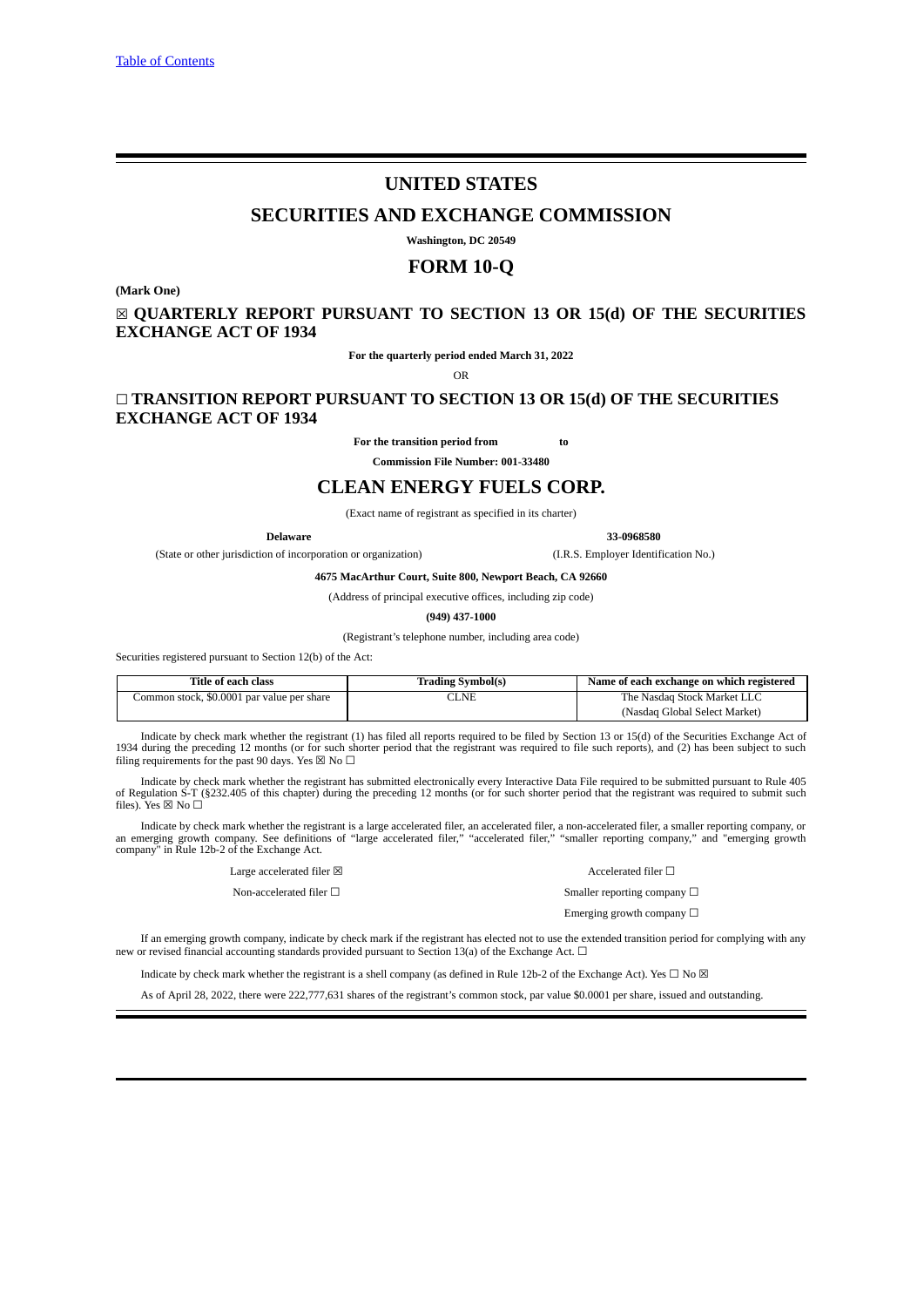# **CLEAN ENERGY FUELS CORP. AND SUBSIDIARIES**

### **INDEX**

# **Table of Contents**

<span id="page-1-0"></span>

| PART I.—FINANCIAL INFORMATION                                                                        | 3  |
|------------------------------------------------------------------------------------------------------|----|
| Item 1.-Financial Statements (Unaudited)                                                             | 3  |
| <u>Item 2.—Management's Discussion and Analysis of Financial Condition and Results of Operations</u> | 30 |
| Item 3.—Quantitative and Qualitative Disclosures about Market Risk                                   | 41 |
| Item 4.—Controls and Procedures                                                                      | 42 |
|                                                                                                      |    |
| <b>PART II.—OTHER INFORMATION</b>                                                                    | 44 |
| Item 1.—Legal Proceedings                                                                            | 44 |
| Item 1A,—Risk Factors                                                                                | 44 |
| Item 2.—Unregistered Sales of Equity Securities and Use of Proceeds                                  | 59 |
| Item 3.—Defaults upon Senior Securities                                                              | 60 |
| Item 4.—Mine Safety Disclosures                                                                      | 60 |
| Item 5.—Other Information                                                                            | 60 |
| Item 6.-Exhibits                                                                                     | 60 |
|                                                                                                      |    |

*Unless the context indicates otherwise, all references to "Clean Energy," the "Company," "we," "us," or "our" in this report refer to Clean Energy Fuels Corp. together with its consolidated subsidiaries.*

*This report contains forward-looking statements. See the cautionary note regarding these statements in Part I, Item 2.-Management's Discussion and Analysis of Financial Condition and Results of Operations of this report.*

We own registered or unregistered trademark rights to Clean Energy<sup>TM</sup>. Although we do not use the " $@$ " or "TM" symbol in each instance in which one of our trademarks appears in this report, this should not be construed as any indication that we will not assert our rights thereto to the fullest extent under applicable law. Any other service marks, *trademarks and trade names appearing in this report are the property of their respective owners.*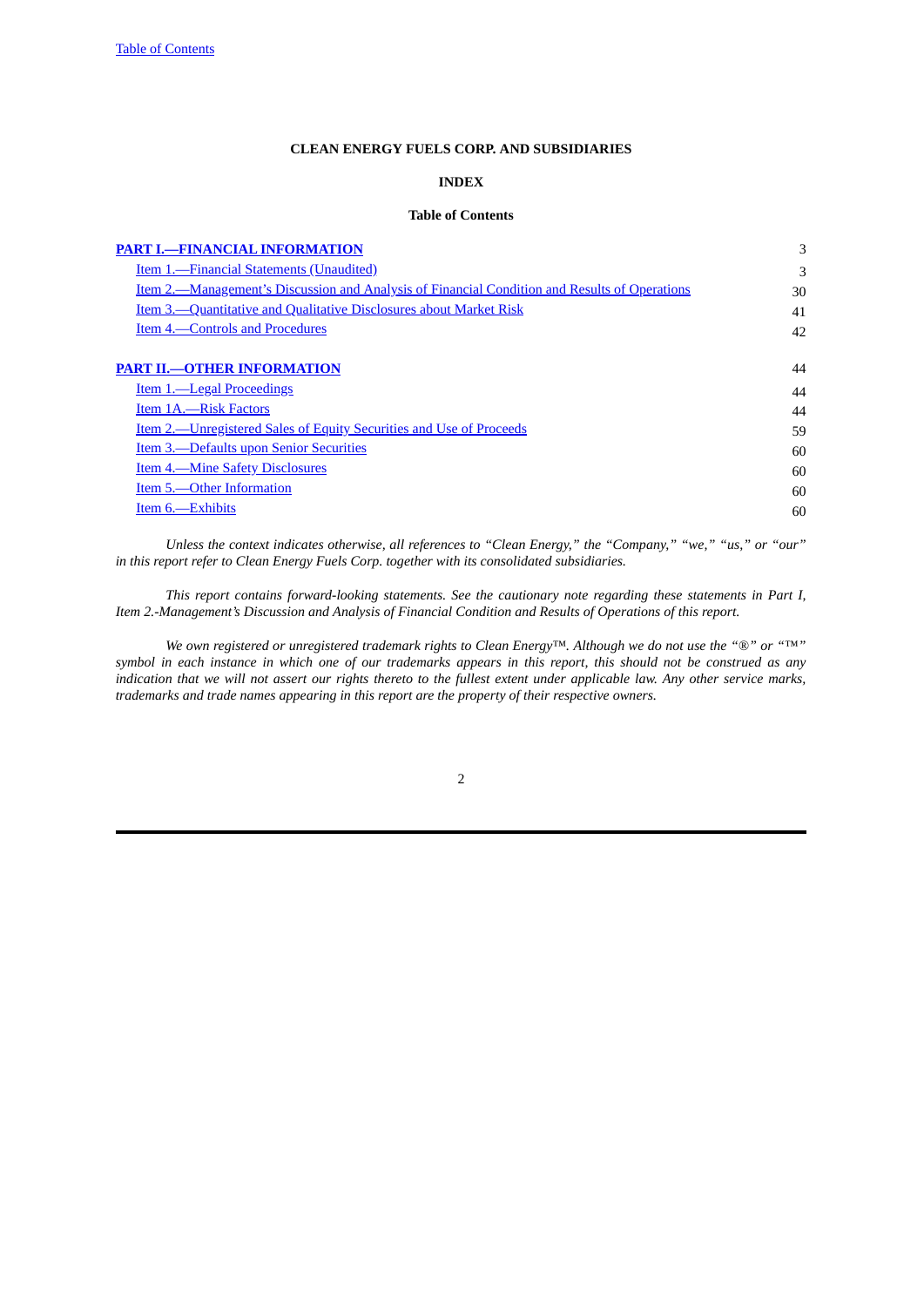# **PART I.—FINANCIAL INFORMATION**

### <span id="page-2-1"></span><span id="page-2-0"></span>**Item 1.—Financial Statements (Unaudited)**

# **Clean Energy Fuels Corp. and Subsidiaries**

# **Condensed Consolidated Balance Sheets**

# **(In thousands, except share and per share data; Unaudited)**

|                                                                                                                      | December 31,<br>2021 |    | March 31,<br>2022       |  |
|----------------------------------------------------------------------------------------------------------------------|----------------------|----|-------------------------|--|
| <b>Assets</b>                                                                                                        |                      |    |                         |  |
| Current assets:                                                                                                      |                      |    |                         |  |
| Cash and cash equivalents                                                                                            | \$<br>99,448         | \$ | 107,970                 |  |
| Short-term investments                                                                                               | 129.722              |    | 120,565                 |  |
| Accounts receivable, net of allowance of \$1,205 and \$1,189 as of December 31, 2021 and March 31, 2022,             |                      |    |                         |  |
| respectively                                                                                                         | 87,433               |    | 83.024                  |  |
| Other receivables                                                                                                    | 24,447               |    | 11,447                  |  |
| Inventory                                                                                                            | 31,302               |    | 32,322                  |  |
| Prepaid expenses and other current assets                                                                            | 37,584               |    | 57,247                  |  |
| Total current assets                                                                                                 | 409.936              |    | 412.575                 |  |
| Operating lease right-of-use assets                                                                                  | 42,537               |    | 42,604                  |  |
| Land, property and equipment, net                                                                                    | 261,761              |    | 256,509                 |  |
| Restricted cash                                                                                                      | 7.008                |    |                         |  |
| Notes receivable and other long-term assets, net                                                                     | 56,189               |    | 42,941                  |  |
| Investments in other entities                                                                                        | 109,811              |    | 108,274                 |  |
| Goodwill                                                                                                             | 64,328               |    | 64,328                  |  |
| Intangible assets, net                                                                                               | 5,500                |    | 5,500                   |  |
| <b>Total assets</b>                                                                                                  | \$<br>957,070        | \$ | 932,731                 |  |
| <b>Liabilities and Stockholders' Equity</b>                                                                          |                      |    |                         |  |
| Current liabilities:                                                                                                 |                      |    |                         |  |
| Current portion of debt                                                                                              | \$<br>12.845         | \$ | 10,033                  |  |
| Current portion of finance lease obligations                                                                         | 846                  |    | 859                     |  |
| Current portion of operating lease obligations                                                                       | 3,551                |    | 3,606                   |  |
| Accounts payable                                                                                                     | 24,352               |    | 25,603                  |  |
| <b>Accrued liabilities</b>                                                                                           | 75,159               |    | 62,352                  |  |
| Deferred revenue                                                                                                     | 7,251                |    | 8,052                   |  |
| Derivative liabilities, related party                                                                                | 1,900                |    | 4,379                   |  |
| Total current liabilities                                                                                            | 125,904              |    | 114,884                 |  |
| Long-term portion of debt                                                                                            | 23,215               |    | 25,615                  |  |
| Long-term portion of finance lease obligations                                                                       | 2,427                |    | 2,278                   |  |
| Long-term portion of operating lease obligations                                                                     | 39,431               |    | 39,299                  |  |
| Long-term portion of derivative liabilities, related party                                                           | 2,483                |    | 4,187                   |  |
| Other long-term liabilities                                                                                          | 8,199                |    | 8,138                   |  |
| <b>Total liabilities</b>                                                                                             | 201,659              |    | 194,401                 |  |
| Commitments and contingencies (Note 17)                                                                              |                      |    |                         |  |
| Stockholders' equity:                                                                                                |                      |    |                         |  |
| Preferred stock, \$0.0001 par value. 1,000,000 shares authorized; no shares issued and outstanding                   |                      |    |                         |  |
| Common stock, \$0.0001 par value. 454,000,000 shares authorized; 222,684,923 shares and 222,759,688                  | 22                   |    |                         |  |
| shares issued and outstanding as of December 31, 2021 and March 31, 2022, respectively<br>Additional paid-in capital | 1,519,918            |    | 22                      |  |
| Accumulated deficit                                                                                                  | (771, 242)           |    | 1,527,164<br>(795, 433) |  |
| Accumulated other comprehensive loss                                                                                 | (1,622)              |    | (1,373)                 |  |
| Total Clean Energy Fuels Corp. stockholders' equity                                                                  | 747,076              |    | 730,380                 |  |
| Noncontrolling interest in subsidiary                                                                                | 8,335                |    | 7,950                   |  |
| Total stockholders' equity                                                                                           | 755,411              |    | 738,330                 |  |
| Total liabilities and stockholders' equity                                                                           |                      |    |                         |  |
|                                                                                                                      | \$<br>957,070        | \$ | 932,731                 |  |

See accompanying notes to condensed consolidated financial statements.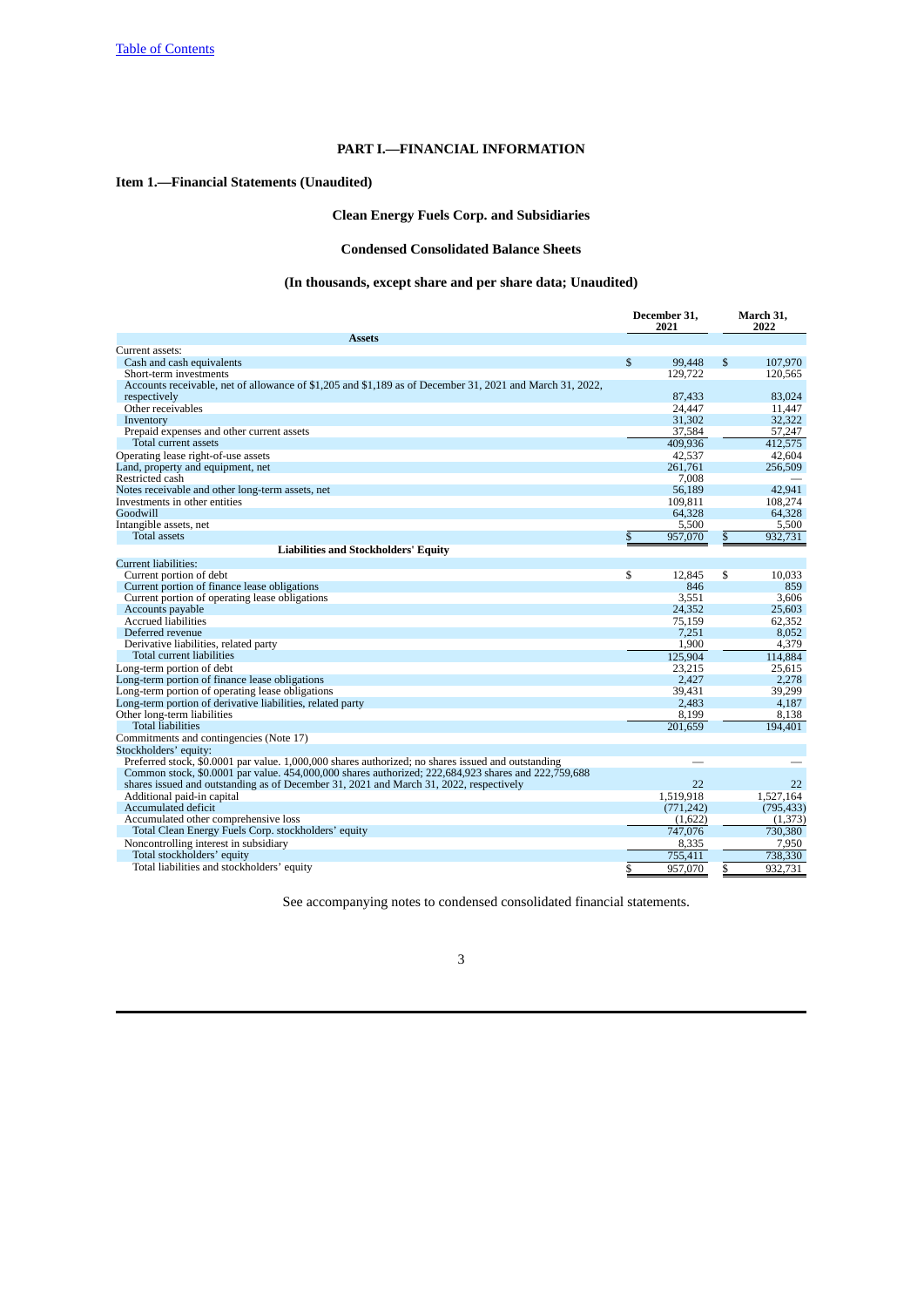# **Condensed Consolidated Statements of Operations**

# **(In thousands, except share and per share data; Unaudited)**

|                                                                                    | <b>Three Months Ended</b><br>March 31, |                |             |
|------------------------------------------------------------------------------------|----------------------------------------|----------------|-------------|
|                                                                                    | 2021                                   |                | 2022        |
| Revenue:                                                                           |                                        |                |             |
| Product revenue                                                                    | \$<br>67,692                           | S.             | 72,507      |
| Service revenue                                                                    | 9,451                                  |                | 10,990      |
| Total revenue                                                                      | 77,143                                 |                | 83,497      |
| <b>Operating expenses:</b>                                                         |                                        |                |             |
| Cost of sales (exclusive of depreciation and amortization shown separately below): |                                        |                |             |
| Product cost of sales                                                              | 44,808                                 |                | 57,615      |
| Service cost of sales                                                              | 5.593                                  |                | 6.622       |
| Selling, general and administrative                                                | 21,441                                 |                | 27,927      |
| Depreciation and amortization                                                      | 11,735                                 |                | 11,390      |
| Total operating expenses                                                           | 83,577                                 |                | 103,554     |
| Operating loss                                                                     | (6, 434)                               |                | (20,057)    |
| Interest expense                                                                   | (1,436)                                |                | (3,077)     |
| Interest income                                                                    | 254                                    |                | 264         |
| Other income, net                                                                  | 678                                    |                | 20          |
| Loss from equity method investments                                                | (426)                                  |                | (1,677)     |
| Loss before income taxes                                                           | (7, 364)                               |                | (24, 527)   |
| Income tax expense                                                                 | (83)                                   |                | (49)        |
| Net loss                                                                           | (7, 447)                               |                | (24, 576)   |
| Loss attributable to noncontrolling interest                                       | 278                                    |                | 385         |
| Net loss attributable to Clean Energy Fuels Corp.                                  | \$<br>(7, 169)                         | $\mathfrak{S}$ | (24, 191)   |
| Net loss attributable to Clean Energy Fuels Corp. per share:                       |                                        |                |             |
| <b>Basic</b>                                                                       | \$<br>(0.04)                           | \$             | (0.11)      |
| <b>Diluted</b>                                                                     | \$<br>(0.04)                           | \$             | (0.11)      |
| Weighted-average common shares outstanding:                                        |                                        |                |             |
| <b>Basic</b>                                                                       | 198,995,453                            |                | 222,559,648 |
| <b>Diluted</b>                                                                     | 198,995,453                            |                | 222,559,648 |

See accompanying notes to condensed consolidated financial statements.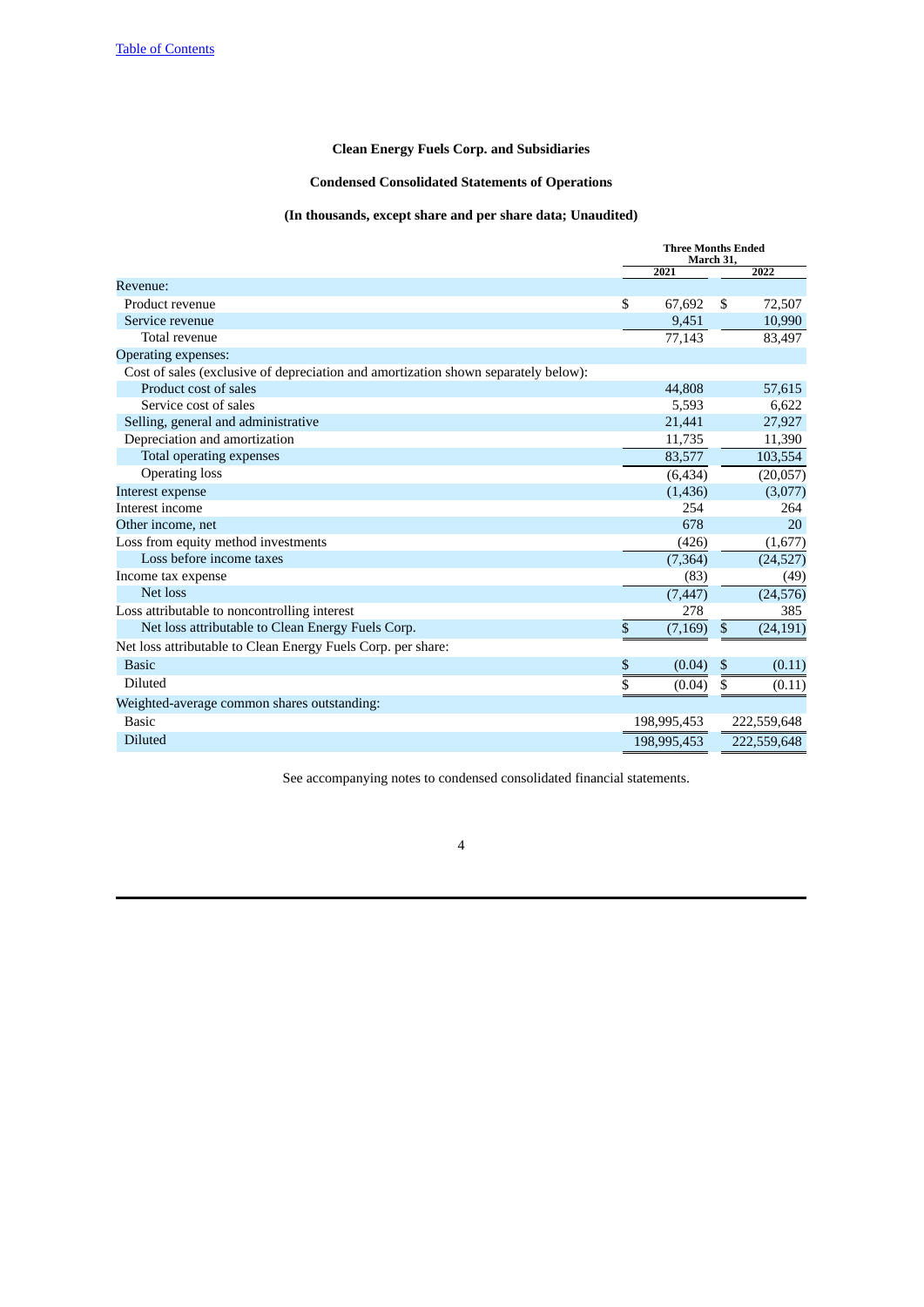# **Condensed Consolidated Statements of Comprehensive Loss**

# **(In thousands; Unaudited)**

|                                                  | <b>Noncontrolling Interest</b><br><b>Clean Energy Fuels Corp.</b><br><b>Three Months Ended</b><br><b>Three Months Ended</b><br>March 31.<br>March 31. |          |            |  |       | Total<br><b>Three Months Ended</b><br>March 31. |               |           |
|--------------------------------------------------|-------------------------------------------------------------------------------------------------------------------------------------------------------|----------|------------|--|-------|-------------------------------------------------|---------------|-----------|
|                                                  |                                                                                                                                                       | 2021     | 2022       |  | 2021  | 2022                                            | 2021          | 2022      |
| Net loss                                         |                                                                                                                                                       | (7, 169) | \$(24,191) |  | (278) | (385)                                           | \$(7,447)     | (24, 576) |
|                                                  |                                                                                                                                                       |          |            |  |       |                                                 |               |           |
| Other comprehensive income (loss), net of tax:   |                                                                                                                                                       |          |            |  |       |                                                 |               |           |
| Foreign currency translation adjustments, net of |                                                                                                                                                       |          |            |  |       |                                                 |               |           |
| \$0 tax in 2021 and 2022                         |                                                                                                                                                       | (880)    | 272        |  |       |                                                 | (880)         | 272       |
| Unrealized losses on available-for-              |                                                                                                                                                       |          |            |  |       |                                                 |               |           |
| sale securities, net of \$0 tax in 2021 and 2022 |                                                                                                                                                       |          | (23)       |  |       |                                                 |               | (23)      |
| Total other comprehensive income (loss)          |                                                                                                                                                       | (880)    | 249        |  |       |                                                 | (880)         | 249       |
| Comprehensive loss                               |                                                                                                                                                       | (8,049)  | (23.942)   |  | (278) | (385)                                           | (8,327)<br>S. | (24, 327) |

See accompanying notes to condensed consolidated financial statements.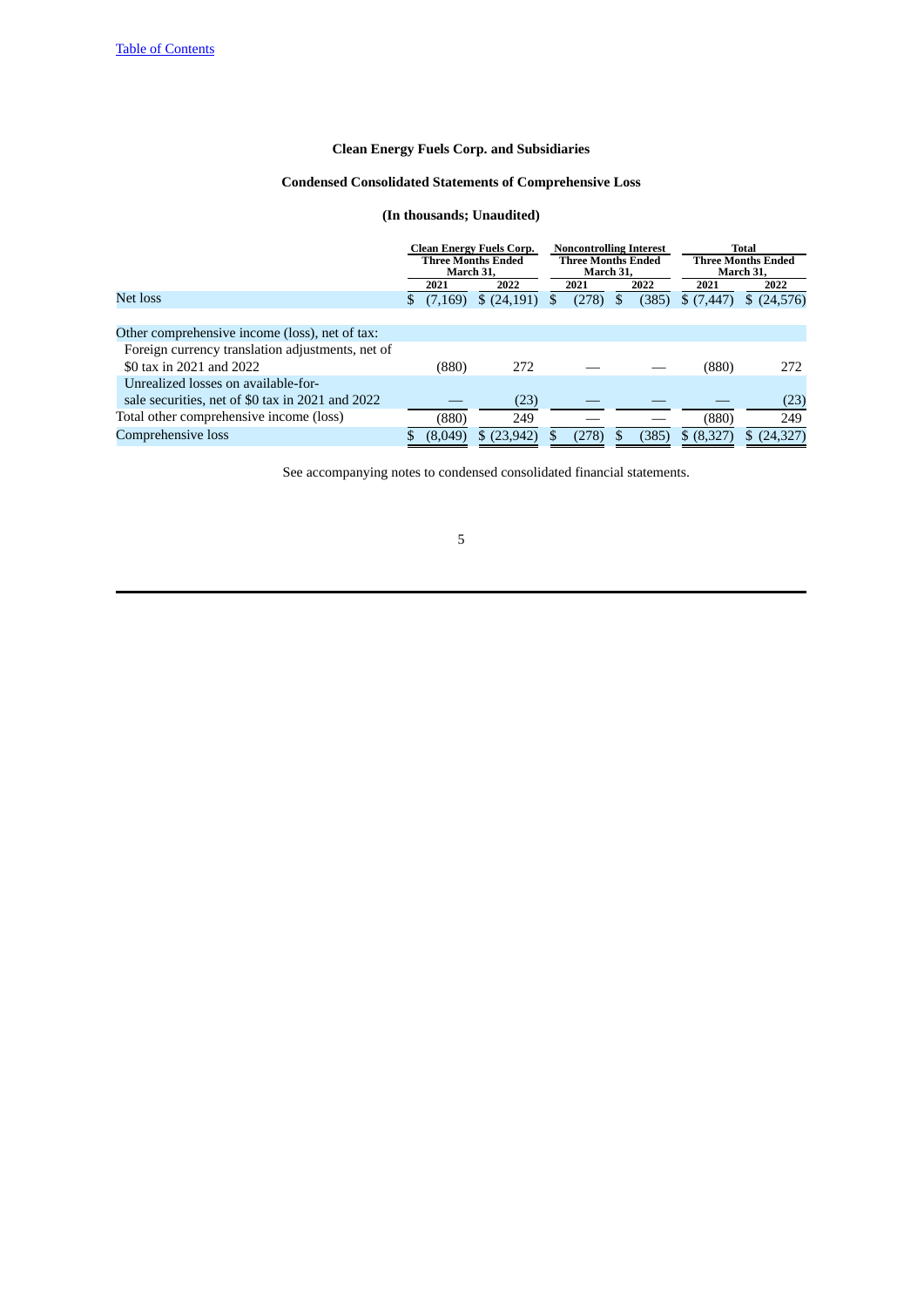# **Condensed Consolidated Statements of Stockholders' Equity**

# **(In thousands, except share data; Unaudited)**

|                            |                     |        |                   |                | Accumulated   |                   |               |
|----------------------------|---------------------|--------|-------------------|----------------|---------------|-------------------|---------------|
|                            |                     |        | <b>Additional</b> |                | Other         | Noncontrolling    | <b>Total</b>  |
|                            | <b>Common Stock</b> |        | Paid-In           | Accumulated    | Comprehensive | Interest in       | Stockholders' |
|                            | <b>Shares</b>       | Amount | Capital           | <b>Deficit</b> | Loss          | <b>Subsidiarv</b> | Equity        |
| Balance, December 31, 2020 | 198.491.204         | 20     | \$1.191.791       | (678,096)      | (209)         | 9,344             | 522,850       |
| Issuance of common stock   | 1,323,814           |        | 3,216             |                |               |                   | 3,216         |
| Stock-based compensation   |                     |        | 3,367             |                |               |                   | 3,367         |
| Net loss                   |                     |        |                   | (7, 169)       |               | (278)             | (7, 447)      |
| Other comprehensive loss   |                     |        |                   |                | (880)         |                   | (880)         |
| Balance, March 31, 2021    | 199,815,018         | 20     | .,198,374         | (685, 265)     | (1,089)       | 9,066             | 521,106       |

|                             |                     |        | <b>Additional</b> |             | Accumulated<br>Other | <b>Noncontrolling</b> | <b>Total</b>  |
|-----------------------------|---------------------|--------|-------------------|-------------|----------------------|-----------------------|---------------|
|                             | <b>Common Stock</b> |        | Paid-In           | Accumulated | Comprehensive        | Interest in           | Stockholders' |
|                             | <b>Shares</b>       | Amount | Capital           | Deficit     | Loss                 | <b>Subsidiarv</b>     | Equity        |
| Balance, December 31, 2021  | 222,684,923         | 22     | \$1,519,918       | (771, 242)  | (1,622)              | 8,335                 | 755,411       |
| Issuance of common stock    | 585,775             |        | 273               |             |                      |                       | 273           |
| Repurchase of common stock  | (511, 010)          |        | (3,001)           |             |                      |                       | (3,001)       |
| Stock-based compensation    |                     |        | 8,253             |             |                      |                       | 8,253         |
| Stock-based sales incentive |                     |        |                   |             |                      |                       |               |
| charges                     |                     |        | 1.721             |             |                      |                       | 1.721         |
| Net loss                    |                     |        |                   | (24, 191)   |                      | (385)                 | (24, 576)     |
| Other comprehensive income  |                     |        |                   |             | 249                  |                       | 249           |
| Balance, March 31, 2022     | 222.759.688         | 22     | \$1,527,164       | (795, 433)  | (1, 373)             | 7,950                 | 738,330       |

See accompanying notes to condensed consolidated financial statements.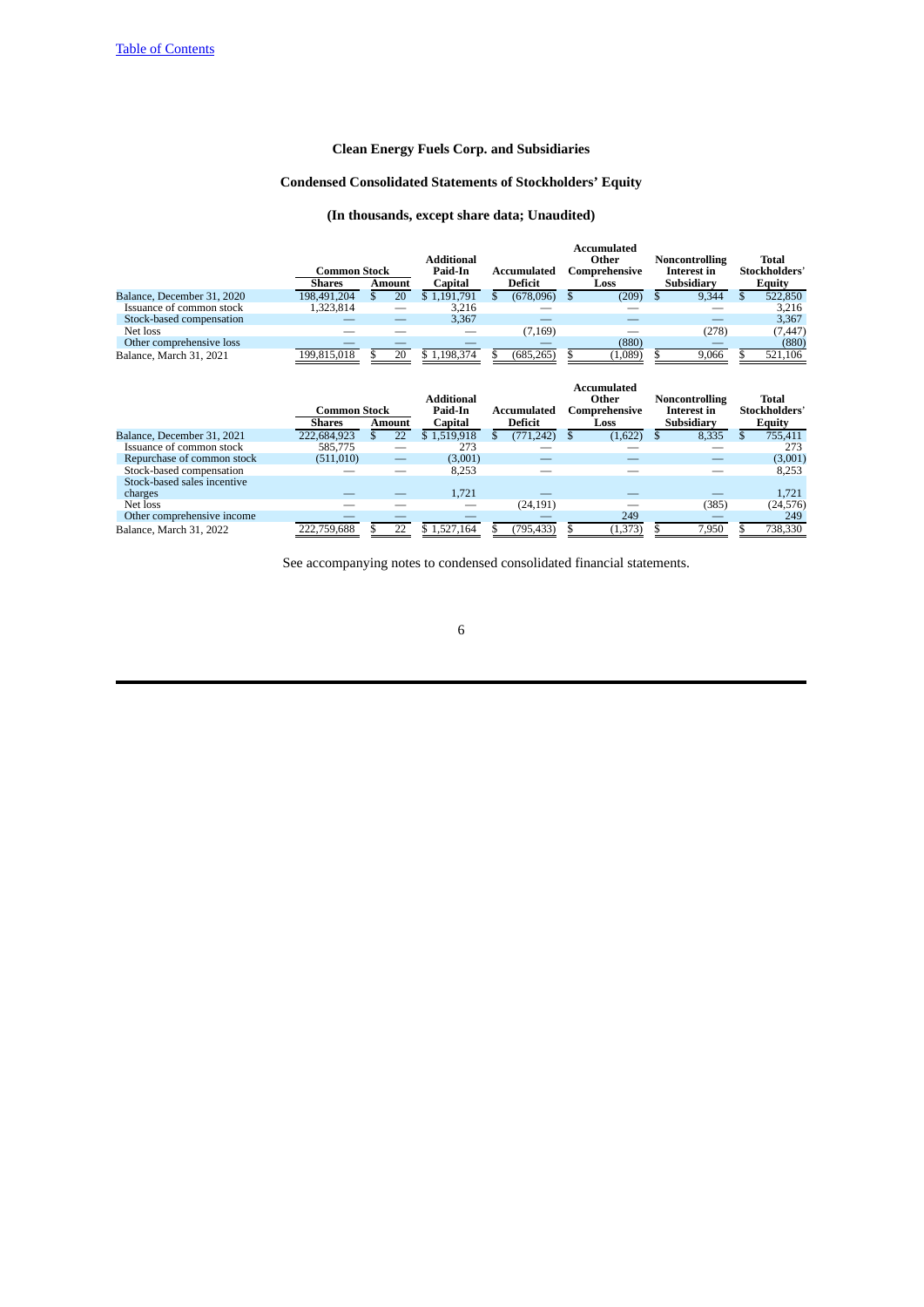# **Condensed Consolidated Statements of Cash Flows**

# **(In thousands; Unaudited)**

|                                                                                 | Three Months Ended March 31, |                |           |
|---------------------------------------------------------------------------------|------------------------------|----------------|-----------|
|                                                                                 | 2021                         |                | 2022      |
| <b>Cash flows from operating activities:</b>                                    |                              |                |           |
| Net loss                                                                        | \$<br>(7, 447)               | \$             | (24, 576) |
| Adjustments to reconcile net loss to net cash provided by operating activities: |                              |                |           |
| Depreciation and amortization                                                   | 11,735                       |                | 11,390    |
| Provision for credit losses and inventory                                       | 380                          |                | 375       |
| Stock-based compensation expense                                                | 3,367                        |                | 8,253     |
| Stock-based sales incentive charges                                             |                              |                | 3.756     |
| Change in fair value of derivative instruments                                  | 2,045                        |                | 1,036     |
| Amortization of discount and debt issuance cost                                 | 13                           |                | (47)      |
| Loss (gain) on disposal of property and equipment                               | 46                           |                | (32)      |
| Loss on extinguishment of debt                                                  |                              |                | 2,268     |
| Loss from equity method investments                                             | 426                          |                | 1,677     |
| Non-cash lease expense                                                          | 740                          |                | 827       |
| Deferred income taxes                                                           | 33                           |                | 21        |
| Changes in operating assets and liabilities:                                    |                              |                |           |
| Accounts and other receivables                                                  | (1,786)                      |                | 12.875    |
| Inventory                                                                       | (176)                        |                | (1,809)   |
| Prepaid expenses and other assets                                               | (7,666)                      |                | (3, 188)  |
| Operating lease liabilities                                                     | (1,048)                      |                | (971)     |
| Accounts payable                                                                | 446                          |                | 113       |
| Deferred revenue                                                                | 1,857                        |                | 801       |
| Accrued liabilities and other                                                   | 292                          |                | (7,930)   |
| Net cash provided by operating activities                                       | 3,257                        |                | 4,839     |
| <b>Cash flows from investing activities:</b>                                    |                              |                |           |
| Purchases of short-term investments                                             | (58, 299)                    |                | (99,803)  |
| Maturities and sales of short-term investments                                  | 58,301                       |                | 109,000   |
| Purchases of and deposits on property and equipment                             | (3,328)                      |                | (7, 366)  |
| Disbursements for loans receivable                                              | (3,828)                      |                |           |
| Payments on and proceeds from sales of loans receivable                         | 128                          |                | 103       |
| Cash received from sale of certain assets of subsidiary, net                    | 887                          |                | 3,885     |
| Payment and deposits on equipment and manure rights for RNG production projects |                              |                | (4,500)   |
|                                                                                 | $\overline{7}$               |                |           |
| Proceeds from disposal of property and equipment                                |                              |                | 43        |
| Net cash provided by (used in) investing activities                             | (6, 132)                     |                | 1,362     |
| <b>Cash flows from financing activities:</b>                                    |                              |                |           |
| Issuance of common stock                                                        | 3.216                        |                | 273       |
| Repurchase of common stock                                                      |                              |                | (3,001)   |
| Fees paid for debt issuance costs                                               |                              |                | (50)      |
| Proceeds for Adopt-a-Port program                                               | 2,520                        |                | 240       |
| Repayment of proceeds for Adopt-a-Port program                                  |                              |                | (235)     |
| Proceeds from debt instruments                                                  | 1.900                        |                | 14,000    |
| Repayments of debt instruments and finance lease obligations                    | (1,108)                      |                | (13, 848) |
| Payments of debt extinguishment costs                                           |                              |                | (2, 186)  |
| Net cash (used in) provided by financing activities                             | 6,528                        |                | (4,807)   |
| Effect of exchange rates on cash, cash equivalents and restricted cash          | 69                           |                | 120       |
| Net increase (decrease) in cash, cash equivalents and restricted cash           | 3.722                        |                | 1,514     |
| Cash, cash equivalents and restricted cash, beginning of period                 | 119,977                      |                | 106,456   |
| Cash, cash equivalents and restricted cash, end of period                       | \$<br>123.699                | \$             | 107.970   |
| Supplemental disclosure of cash flow information:                               |                              |                |           |
| Income taxes paid                                                               | \$                           | \$             |           |
|                                                                                 |                              |                |           |
| Interest paid, net of \$0 and \$0 capitalized, respectively                     | 1.052                        | $\overline{s}$ | 470       |

See accompanying notes to condensed consolidated financial statements.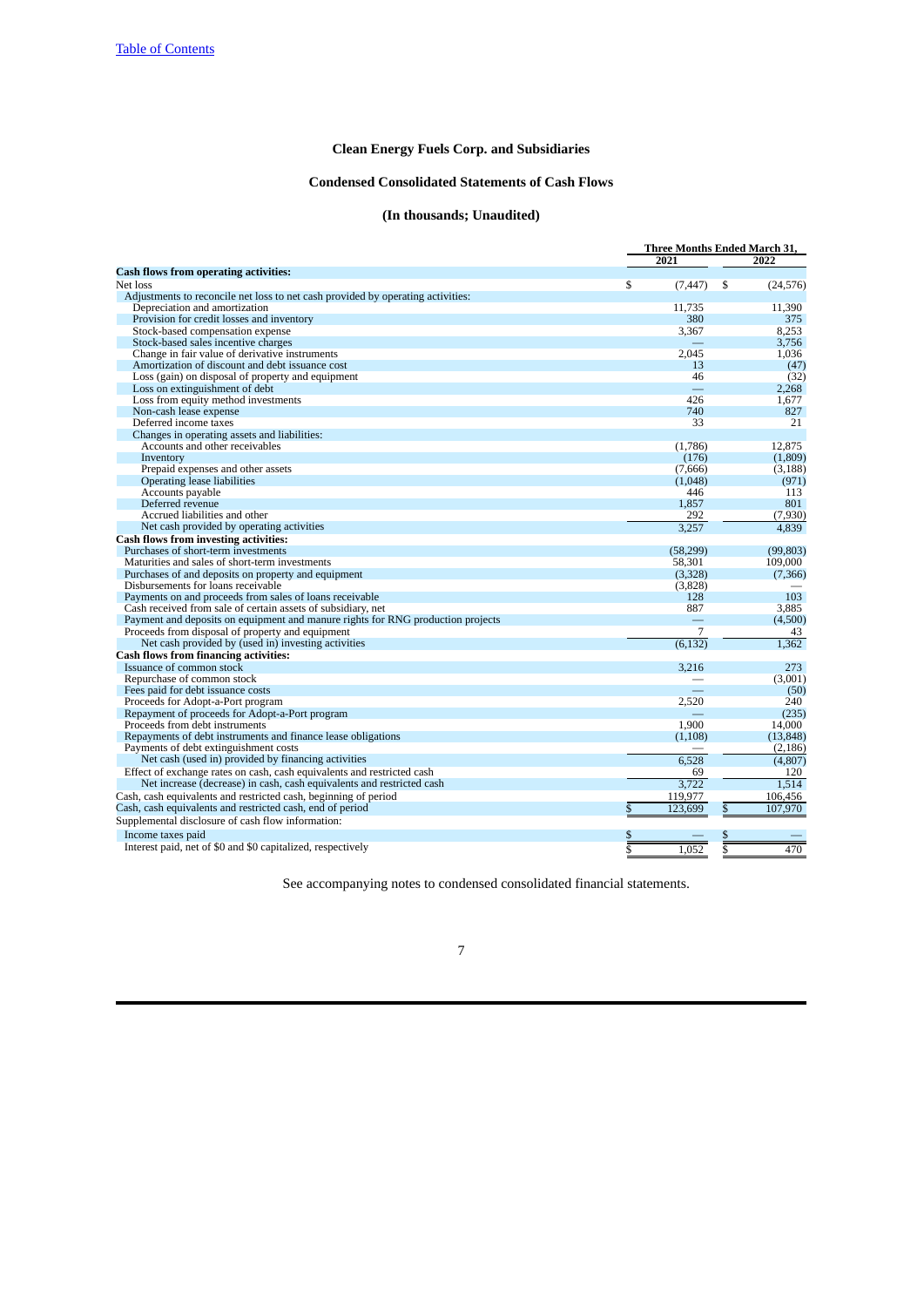#### **Notes to Condensed Consolidated Financial Statements**

### **(Unaudited)**

#### **Note 1—General**

### *Nature of Business*

Clean Energy Fuels Corp., together with its majority and wholly owned subsidiaries (hereinafter collectively referred to as the "Company," unless the context or the use of the term indicates or requires otherwise) is engaged in the business of selling renewable and conventional natural gas as alternative fuels for vehicle fleets and related fueling solutions to its customers, primarily in the United States and Canada. The Company's principal business is supplying renewable natural gas ("RNG") and conventional natural gas, in the form of compressed natural gas ("CNG") and liquefied natural gas ("LNG"), for medium and heavy-duty vehicles and providing operation and maintenance ("O&M") services for public and private vehicle fleet customer stations. The Company is also focused on developing, owning, and operating dairy and other livestock waste RNG projects and supplying RNG (procured from our own projects or from third parties) to its customers in the heavy and medium-duty commercial transportation sector.

As a comprehensive clean energy solution provider, the Company also designs and builds, as well as operates and maintains, public and private vehicle fueling stations in the United States and Canada; sells and services compressors and other equipment used in RNG production and at fueling stations; transports and sells CNG and LNG via "virtual" natural gas pipelines and interconnects; sells U.S. federal, state and local government credits it generates by selling RNG as a vehicle fuel, including Renewable Identification Numbers ("RIN Credits" or "RINs") under the federal Renewable Fuel Standard Phase 2 and credits under the California and the Oregon Low Carbon Fuel Standards (collectively, "LCFS Credits"); and obtains federal, state and local tax credits, grants and incentives.

#### *Basis of Presentation*

The accompanying interim unaudited condensed consolidated financial statements include the accounts of the Company and its subsidiaries, and, in the opinion of management, reflect all adjustments, which include only normal recurring adjustments, necessary to state fairly the Company's consolidated financial position as of March 31, 2022, results of operations, comprehensive loss, and stockholders' equity for the three months ended March 31, 2021 and 2022, and cash flows for the three months ended March 31, 2021 and 2022. All intercompany accounts and transactions have been eliminated in consolidation. The results of operations for the three months ended March 31, 2021 and 2022 are not necessarily indicative of the results to be expected for the year ending December 31, 2022 or for any other interim period or any future year.

Certain information and disclosures normally included in the notes to consolidated financial statements have been condensed or omitted pursuant to the rules and regulations of the Securities and Exchange Commission (the "SEC"), but the resultant disclosures contained herein are in accordance with accounting principles generally accepted in the United States of America ("U.S. GAAP") as they apply to interim reporting. The accompanying condensed consolidated financial statements should be read in conjunction with the consolidated financial statements as of and for the year ended December 31, 2021 that are included in the Company's Annual Report on Form 10-K filed with the SEC on February 24, 2022.

#### *Use of Estimates*

The preparation of condensed consolidated financial statements in conformity with U.S. GAAP requires management to make estimates and assumptions that affect the amounts reported in the accompanying condensed consolidated financial statements and these notes. Actual results could differ from those estimates and may result in material effects on the Company's operating results and financial position. Significant estimates made in preparing the accompanying condensed consolidated financial statements include (but are not limited to) those related to revenue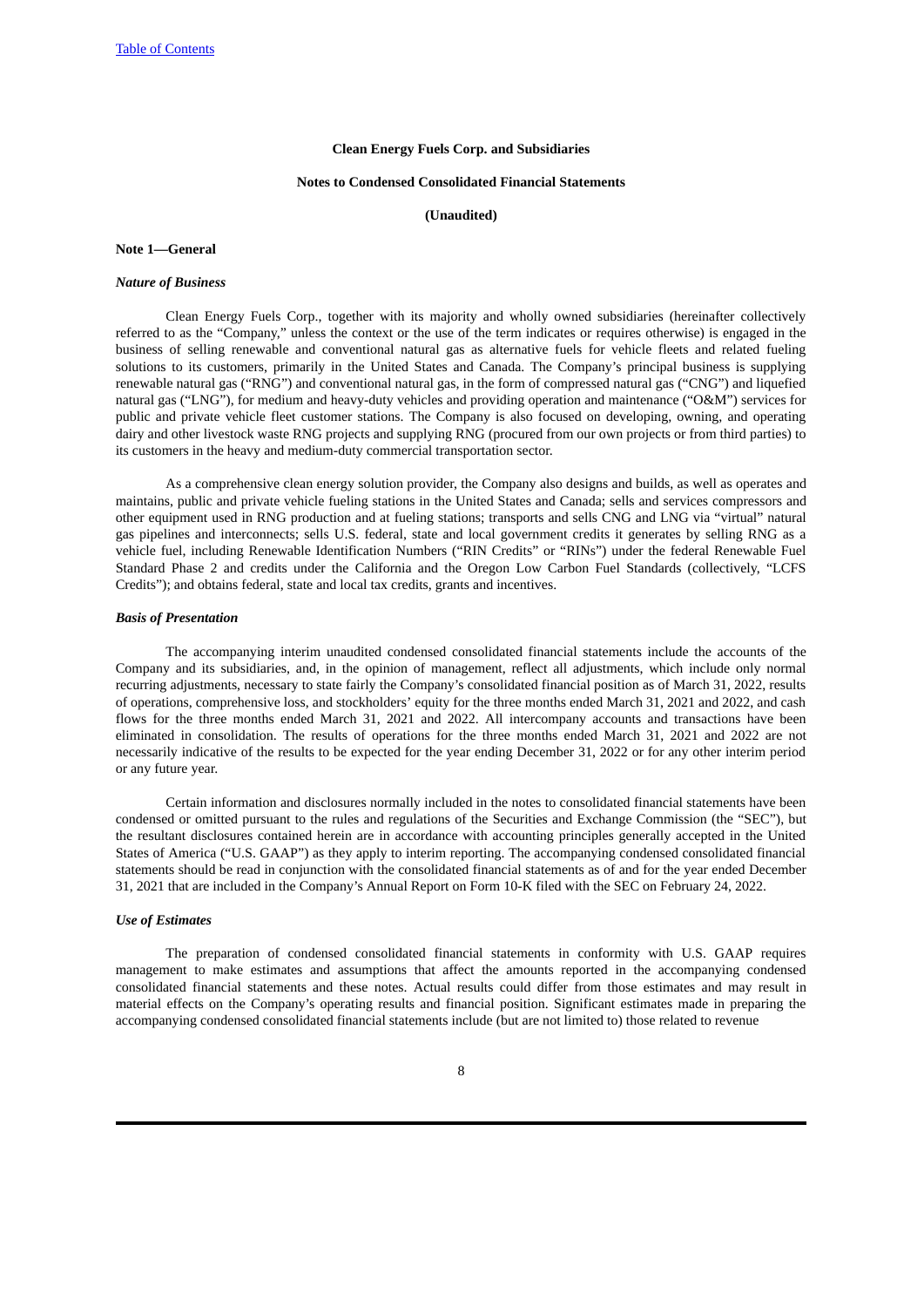recognition, fair value measurements, goodwill and long-lived asset valuations and impairment assessments, income tax valuations, stock-based compensation expense and stock-based sales incentive charges.

#### *Amazon Warrant*

The Amazon Warrant (defined in Note 14) is accounted for as an equity instrument and measured in accordance with Accounting Standards Codification ("ASC") 718, *Compensation – Stock Compensation*. This instrument is classified in the condensed consolidated statements of operations in accordance with ASC 606, *Revenue from Contracts with Customers*. For awards granted to a customer, which are not in exchange for distinct goods or services, the fair value of the awards earned based on service or performance conditions is recorded as a reduction of the transaction price, in accordance with ASC 606. To determine the fair value of the Amazon Warrant in accordance with ASC 718, the Company used the Black-Scholes option pricing model which is based in part on assumptions that require management to use judgment. Based on the fair value of the award, the Company determines the amount of non-cash stock-based sales incentive charges on the customer's pro-rata achievement of vesting conditions, which is recorded as a reduction of revenue in the condensed consolidated statements of operations. See Note 14 for additional information.

#### *Recently Adopted Accounting Pronouncements*

In July 2021, the Financial Accounting Standards Board ("FASB") issued Accounting Standards Update ("ASU") No. 2021-05, *Leases (Topic 842): Lessors–Certain Leases with Variable Lease Payments*. This ASU requires a lessor to classify leases with variable lease payments that do not depend on an index or rate as operating leases on the commencement date if classification as a sales-type or direct financing lease would result in a day-one loss. The amendment in this update is effective for fiscal years, including interim periods within those years, beginning after December 15, 2021. The Company adopted this accounting update in the first quarter of 2022 on a prospective basis. The adoption of this ASU did not have a material impact on the Company's condensed consolidated financial statements.

#### *Recently Issued Accounting Pronouncements*

In November 2021, the FASB issued ASU No. 2021-10, *Government Assistance (Topic 832): Disclosures by Business Entities about Government Assistance*, which requires business entities (except for not-for-profit entities and employee benefit plans) to disclose information about certain government assistance they receive. The Topic 832 disclosure requirements include: (i) the nature of the transactions and the related accounting policy used; (ii) the line items on the balance sheet and income statement that are affected and the amounts applicable to each financial statement line item; and (iii) significant terms and conditions of the transactions. The ASU is effective for fiscal years beginning after December 15, 2021, with early adoption permitted. The disclosure requirements are for annual periods only. The Company is currently evaluating the impact of adopting this new ASU.

#### **Note 2—Revenue from Contracts with Customers**

#### *Revenue Recognition Overview*

The Company recognizes revenue when control of the promised goods or services is transferred to its customers, in an amount that reflects the consideration to which it expects to be entitled in exchange for the goods or services. To achieve that core principle, a five-step approach is applied: (1) identify the contract with a customer, (2) identify the performance obligations in the contract, (3) determine the transaction price, (4) allocate the transaction price to the performance obligations in the contract, and (5) recognize revenue allocated to each performance obligation when the Company satisfies the performance obligation. A performance obligation is a promise in a contract to transfer a distinct good or service to the customer, and is the unit of account for revenue recognition.

The Company is generally the principal in its customer contracts because it has control over the goods and services prior to their transfer to the customer, and as such, revenue is recognized on a gross basis. Sales and usage-based taxes are excluded from revenue. Revenue is recognized net of allowances for returns and any taxes collected from customers, which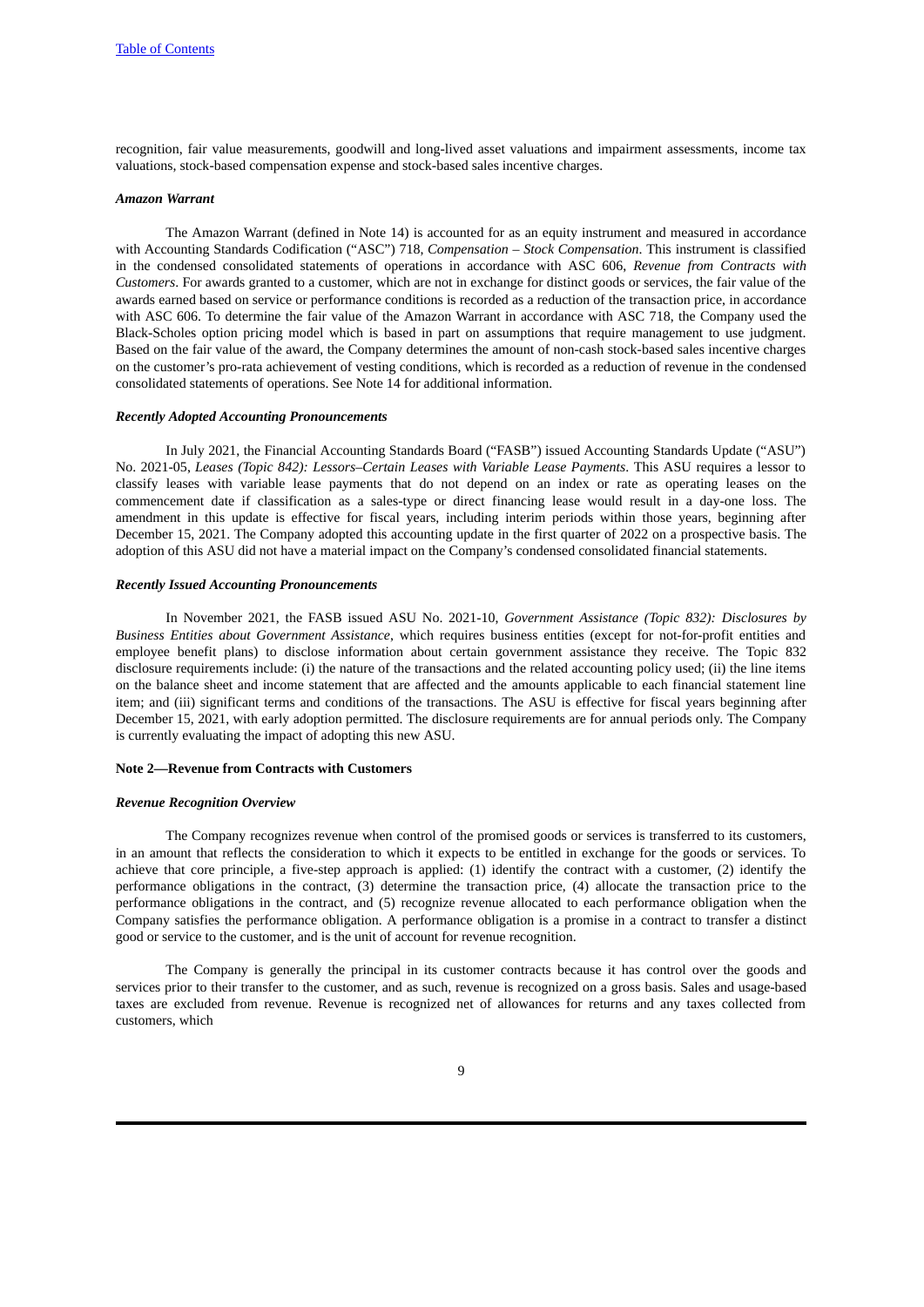are subsequently remitted to governmental authorities. The table below presents the Company's revenue disaggregated by revenue source (in thousands):

|                            | <b>Three Months Ended</b> | March 31, |        |
|----------------------------|---------------------------|-----------|--------|
|                            | 2021                      |           | 2022   |
| Volume-related $(1)(2)$    | 68,126                    |           | 79,939 |
| Station construction sales | 4,535                     |           | 3,327  |
| AFTC $(3)$                 | 4,482                     |           | 231    |
| Total revenue              | 77.143                    |           | 83.497 |
|                            |                           |           |        |

(1) Includes changes in fair value of derivative instruments related to the Company's commodity swap and customer fueling contracts associated with the Company's Zero Now truck financing program. The amounts are classified as revenue because the Company's commodity swap contracts are<br>used to economically offset the risk associated with the diesel-to-natural gas price March 31, 2021 and 2022, aggregate changes in the fair value of commodity swaps and customer fueling contracts amounted to a loss of \$2.0 million and \$1.0 million, respectively.

(2) Includes non-cash stock-based sales incentive contra-revenue charges associated with the Amazon Warrant for the three months ended March 31, 2021 and 2022 of \$0.0 million and \$3.8 million, respectively. See Note 14 fo

(3) Represents the federal alternative fuel excise tax credit that we refer to as "AFTC," which was available for vehicle fuel sales made beginning January 1, 2021 through December 31, 2021. See Note 19 for more information.

#### *Remaining Performance Obligations*

Remaining performance obligations represent the transaction price of customer orders for which the work has not been performed. As of March 31, 2022, the aggregate amount of the transaction price allocated to remaining performance obligations was \$22.7 million, which related to the Company's station construction sale contracts. The Company expects to recognize revenue on the remaining performance obligations under these contracts over the next 12 to 24 months.

For volume-related revenue, the Company has elected to apply an optional exemption, which waives the requirement to disclose the remaining performance obligation for revenue recognized through the 'right to invoice' practical expedient.

### *Contract Balances*

The timing of revenue recognition, billings and cash collections results in billed accounts receivable, unbilled receivables (contract assets), and customer advances and deposits (contract liabilities) in the accompanying condensed consolidated balance sheets.

As of December 31, 2021 and March 31, 2022, the Company's contract balances were as follows (in thousands):

|                                    | December 31.<br>2021 |      | March 31,<br>2022 |  |
|------------------------------------|----------------------|------|-------------------|--|
| Accounts receivable, net           | 87,433               | \$.  | 83,024            |  |
|                                    |                      |      |                   |  |
| Contract assets - current          | \$<br>966            | -S   | 1,184             |  |
| Contract assets - non-current      | 3,532                |      | 3,393             |  |
| Contract assets - total            | 4.498                | ה.   | 4,577             |  |
|                                    |                      |      |                   |  |
| Contract liabilities - current     | \$<br>5,523          | - \$ | 7,375             |  |
| Contract liabilities - non-current |                      |      |                   |  |
| Contract liabilities - total       | 5.523                | £.   | 7,375             |  |
|                                    |                      |      |                   |  |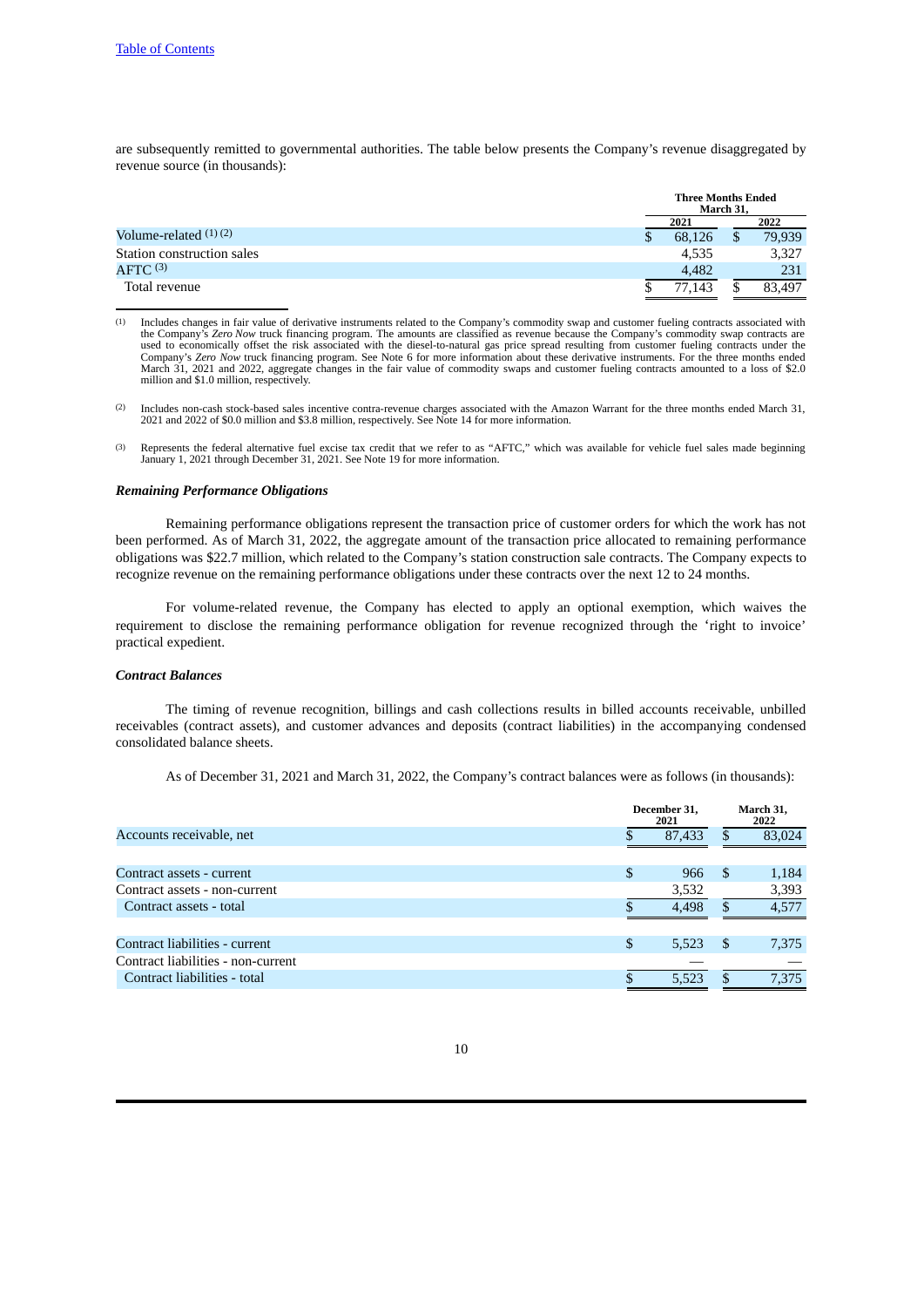### *Accounts Receivable, Net*

"Accounts receivable, net" in the accompanying condensed consolidated balance sheets includes amounts billed and currently due from customers. The amounts due are stated at their net estimated realizable value. The Company maintains an allowance to provide for the estimated amount of receivables that will not be collected. The allowance is based upon an assessment of customer creditworthiness, historical payment experience, the age of outstanding receivables, and economic conditions that may affect a customer's ability to pay.

### *Contract Assets*

Contract assets include unbilled amounts typically resulting from the Company's station construction sale contracts, when the cost-to-cost method of revenue recognition is utilized and revenue recognized exceeds the amount billed to the customer, and right to payment is not just subject to the passage of time. Amounts may not exceed their net realizable value. Contract assets are classified as current or noncurrent based on the timing of billings. The current portion is included in "Prepaid expenses and other current assets" and the noncurrent portion is included in "Notes receivable and other long-term assets, net" in the accompanying condensed consolidated balance sheets.

#### *Contract Liabilities*

Contract liabilities consist of billings in excess of revenue recognized from the Company's station construction sale contracts and payments received primarily from customers of NG Advantage, LLC ("NG Advantage") in advance of the performance obligations and are classified as current or noncurrent based on when the related revenue is expected to be recognized. The current portion and noncurrent portion of contract liabilities are included in "Deferred revenue" and "Other long-term liabilities," respectively, in the accompanying condensed consolidated balance sheets.

Revenue recognized during the three months ended March 31, 2021 related to the Company's contract liability balances as of December 31, 2020 was \$1.5 million. The increase in the contract liability balances for the three months ended March 31, 2022 is primarily driven by billings in excess of revenue recognized, offset by \$0.5 million of revenue recognized related to the Company's contract liability balances as of December 31, 2021.

#### **Note 3— Investments in Other Entities and Noncontrolling Interest in a Subsidiary**

### *TotalEnergies Joint Venture*

On March 3, 2021, the Company entered an agreement ("TotalEnergies JV Agreement") with TotalEnergies S.E. ("TotalEnergies") that created a 50/50 joint venture ("TotalEnergies JV") to develop anaerobic digester gas ("ADG") RNG production facilities in the United States. Each ADG RNG production facility project under the TotalEnergies JV will be formed as a separate limited liability company ("LLC") that is owned 50/50 by the Company and TotalEnergies, and contributions to such LLCs count toward the TotalEnergies JV Equity Obligations (as defined below). The TotalEnergies JV Agreement contemplates that the TotalEnergies JV will invest up to \$400.0 million of equity in production projects, and TotalEnergies and the Company each committed to initially provide \$50.0 million for the TotalEnergies JV (the "TotalEnergies JV Equity Obligations"). On October 12, 2021, TotalEnergies and the Company executed a LLC agreement (the "DR Development Agreement") for an ADG RNG production facility project (the "DR JV"). Under the DR Development Agreement, TotalEnergies and the Company have each committed to contribute \$7.0 million to the DR JV. On November 1, 2021, TotalEnergies and the Company each contributed an initial \$4.8 million to the DR JV. The Company accounts for its interest in the LLCs using the equity method of accounting because the Company does not control but has the ability to exercise significant influence over the LLCs' operations. The Company recorded a loss of \$0.0 million from the TotalEnergies JV for the three months ended March 31, 2022. The Company had an investment balance in the TotalEnergies JV of \$4.7 million as of December 31, 2021 and March 31, 2022.

#### *bp Joint Venture*

On April 13, 2021, the Company entered an agreement ("bp JV Agreement") with bp Products North America Inc. ("bp") that created a 50/50 joint venture ("bpJV") to develop, own and operate new ADG RNG production facilities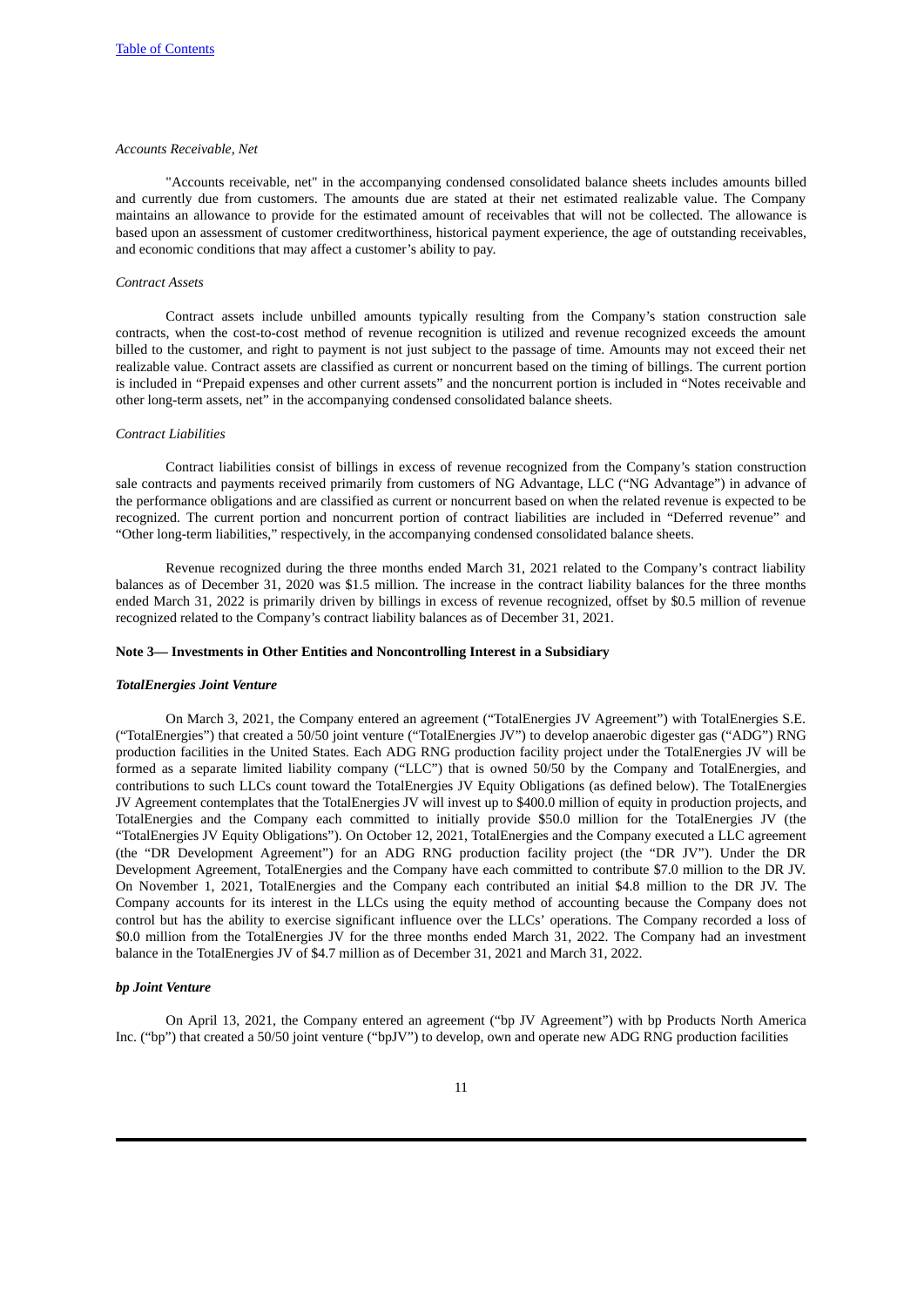in the United States. Pursuant to the bp JV Agreement, bp and the Company committed to provide \$50.0 million and \$30.0 million, respectively, with bp and the Company each receiving 30.0 million of Class A Units in the bpJV and bp also receiving 20.0 million of Class B Units in the bpJV. bp's initial \$50.0 million contribution was made on April 13, 2021 and consisted of all unpaid principal outstanding under the loan agreement dated December 18, 2020, pursuant to which bp advanced \$50.0 million to the Company to fund capital costs and expenses incurred prior to formation of the bpJV, including capital costs and expenses for permitting, engineering, equipment, leases and feed stock rights. 100% of the RNG produced from the projects developed and owned by the bpJV will be provided to the vehicle fuels market pursuant to the Company's marketing agreement with bp.

Pursuant to the bp JV Agreement, the Company had the option, exercisable prior to August 31, 2021 (the "bp Option"), to commit an additional \$20.0 million to the bpJV upon which bp's Class B Units would convert into Class A Units. On June 21, 2021, the Company contributed \$50.2 million to the bpJV, which consisted of (i) its initial contribution commitment of \$30.0 million, (ii) the \$20.0 million additional contribution to effect the conversion of bp's Class B Units into Class A Units pursuant to the Company's exercise of the bp Option, and (iii) \$0.2 million for interest on bp's Class B Units to acquire additional Class A Units.

In December 2021, the bpJV issued a capital call (the "bpJV Capital Call") for \$143.2 million in additional funding, requiring bp and the Company each to contribute \$71.6 million. As of March 31, 2022, bp and the Company had contributed \$71.6 million and \$20.0 million, respectively, to the bpJV in connection with the bpJV Capital Call. The remaining contribution balance of \$51.6 million due from the Company will be paid on or prior to June 30, 2022. On March 30, 2022, the bpJV issued a second capital call (the "bpJV Capital Call 2") for \$76.2 million in additional funding, requiring bp and the Company each to contribute \$38.1 million on or prior to September 30, 2022. As of March 31, 2022, no capital contribution under the bpJV Capital Call 2 has been paid by the Company or bp. As of March 31, 2022, the Company and bp each own 50% of the bpJV.

The Company accounts for its interest in the bpJV using the equity method of accounting because the Company does not control but has the ability to exercise significant influence over the bpJV's operations. The Company recorded a loss of \$1.2 million from this investment for the three months ended March 31, 2022. The Company had an investment balance in the bpJV of \$69.8 million and \$68.6 million as of December 31, 2021 and March 31, 2022, respectively.

### *SAFE&CEC S.r.l.*

On November 26, 2017, the Company, through its former subsidiary IMW Industries Ltd. (formerly known as Clean Energy Compression Corp.) ("CEC"), entered into an investment agreement with Landi Renzo S.p.A. ("LR"), an alternative fuels company based in Italy. Pursuant to the investment agreement, the Company and LR agreed to combine their respective natural gas compressor fueling systems manufacturing subsidiaries, CEC and SAFE S.p.A, in a new company, SAFE&CEC S.r.l. (such combination transaction is referred to as the "CEC Combination"). SAFE&CEC S.r.l. is focused on manufacturing, selling and servicing natural gas fueling compressors and related equipment for the global natural gas fueling market. As of the closing of the CEC Combination on December 29, 2017, the Company owns 49% of SAFE&CEC S.r.l., and LR owns 51% of SAFE&CEC S.r.l.

The Company accounts for its interest in SAFE&CEC S.r.l. using the equity method of accounting because the Company does not control but has the ability to exercise significant influence over SAFE&CEC S.r.l.'s operations. The Company recorded a loss of \$0.4 million and \$0.2 million from this investment for the three months ended March 31, 2021 and 2022, respectively. The Company had an investment balance in SAFE&CEC S.r.l. of \$23.9 million and \$23.8 million as of December 31, 2021 and March 31, 2022, respectively.

#### *NG Advantage*

On October 14, 2014, the Company entered into a Common Unit Purchase Agreement ("UPA") with NG Advantage for a 53.3% controlling interest in NG Advantage. NG Advantage is engaged in the business of transporting CNG in high-capacity trailers to industrial and institutional energy users, such as hospitals, food processors, manufacturers and paper mills that do not have direct access to natural gas pipelines. As of March 31, 2022, the Company's controlling interest in NG Advantage was 93.3%.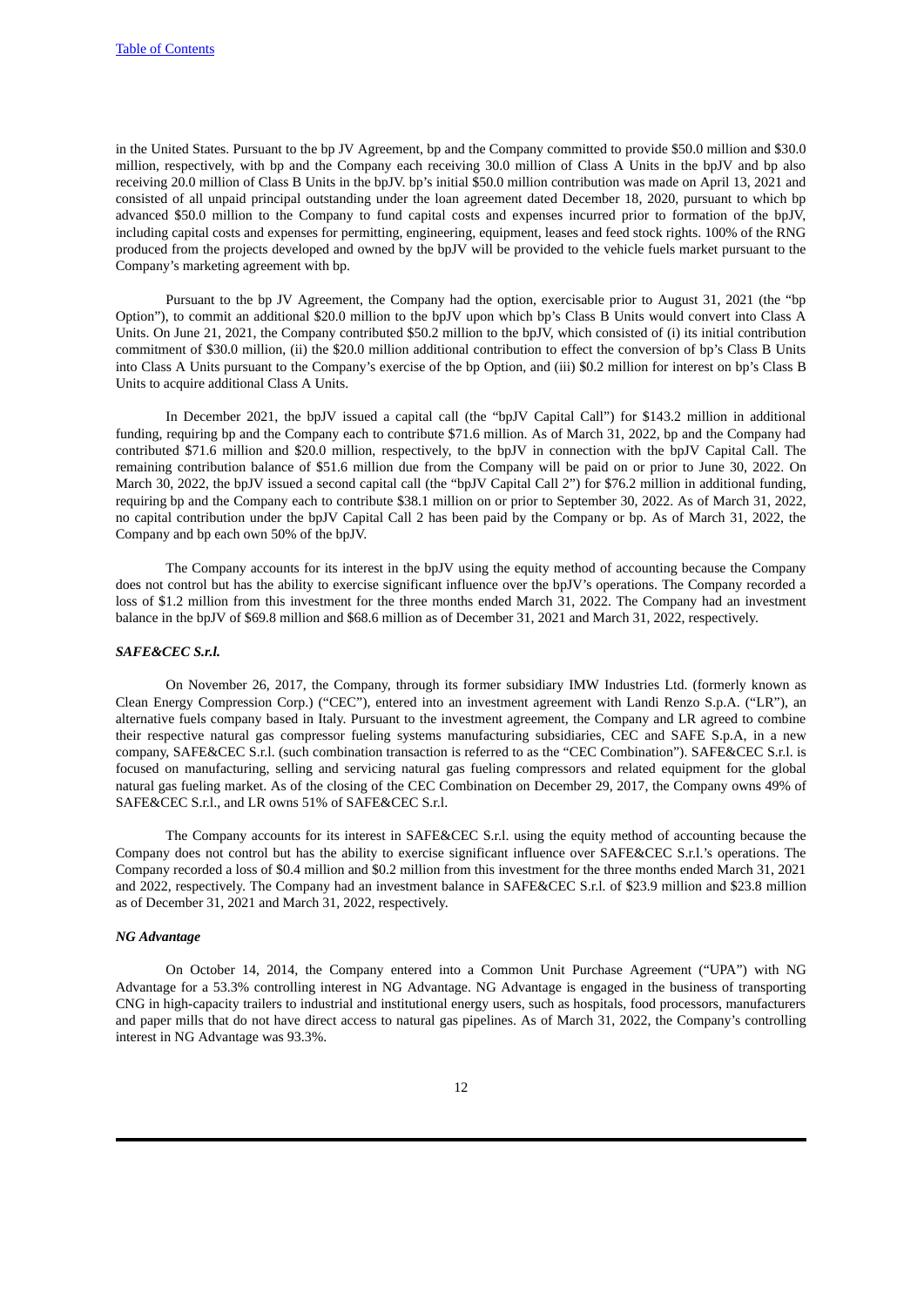The Company recorded a loss attributable to the noncontrolling interest in NG Advantage of \$0.3 million and \$0.4 million for the three months ended March 31, 2021 and 2022, respectively. The value of the noncontrolling interest was \$8.3 million and \$7.9 million as of December 31, 2021 and March 31, 2022, respectively.

#### *Investments in Equity Securities*

For investments in equity securities of privately held entities without readily determinable fair values, the Company measures such investments at cost, adjusted for impairment, if any, and observable price changes in orderly transactions for the identical or similar investment of the same issuer. As of March 31, 2022, the Company had an investment balance recorded at cost of \$8.0 million. The Company did not recognize any adjustments to the recorded cost basis during the three months ended March 31, 2022.

### **Note 4—Cash, Cash Equivalents and Restricted Cash**

Cash, cash equivalents and restricted cash as of December 31, 2021 and March 31, 2022 consisted of the following (in thousands):

|                                                  | December 31.<br>2021 |     | March 31,<br>2022 |
|--------------------------------------------------|----------------------|-----|-------------------|
| Current assets:                                  |                      |     |                   |
| Cash and cash equivalents                        | 99,448               | S   | 107,970           |
| Total cash and cash equivalents                  | 99,448               | \$  | 107,970           |
|                                                  |                      |     |                   |
| Long-term assets:                                |                      |     |                   |
| Restricted cash - held as collateral             | 7.008                | \$. |                   |
| Total restricted cash                            | 7.008                | £.  |                   |
|                                                  |                      |     |                   |
| Total cash, cash equivalents and restricted cash | 106,456              | \$. | 107,970           |

The Company considers all highly liquid investments with maturities of three months or less on the date of acquisition to be cash equivalents.

The Company places its cash and cash equivalents with high credit quality financial institutions. At times, such balances may be in excess of the Federal Deposit Insurance Corporation ("FDIC") and Canadian Deposit Insurance Corporation ("CDIC") limits. Financial instruments that potentially subject the Company to concentrations of credit risk consist principally of cash deposits. The amounts in excess of FDIC and CDIC limits were approximately \$98.0 million and \$106.5 million as of December 31, 2021 and March 31, 2022, respectively.

The Company classifies restricted cash as short-term and a current asset if the cash is expected to be used in operations within a year or to acquire a current asset. Otherwise, the restricted cash is classified as long-term. In January 2022, in connection with the second amendment to the Berkshire ALA (as defined in Note 12), the lender to NG Advantage released \$7.0 million classified in "Restricted cash" on the accompanying condensed consolidated balance sheet as of December 31, 2021 to the Company, which amount related to the limited guaranty provided by the Company under the Berkshire ALA. See Note 12 for more information.

#### **Note 5—Short-Term Investments**

Short-term investments include available-for-sale debt securities and certificates of deposit. Available-for-sale debt securities are carried at fair value, inclusive of unrealized gains and losses. Unrealized gains and losses on availablefor-sale debt securities are recognized in other comprehensive income (loss), net of applicable income taxes. Gains or losses on sales of available-for-sale debt securities are recognized on the specific identification basis.

The Company reviews available-for-sale debt securities for declines in fair value below their cost basis each quarter and whenever events or changes in circumstances indicate that the cost basis of an asset may not be recoverable,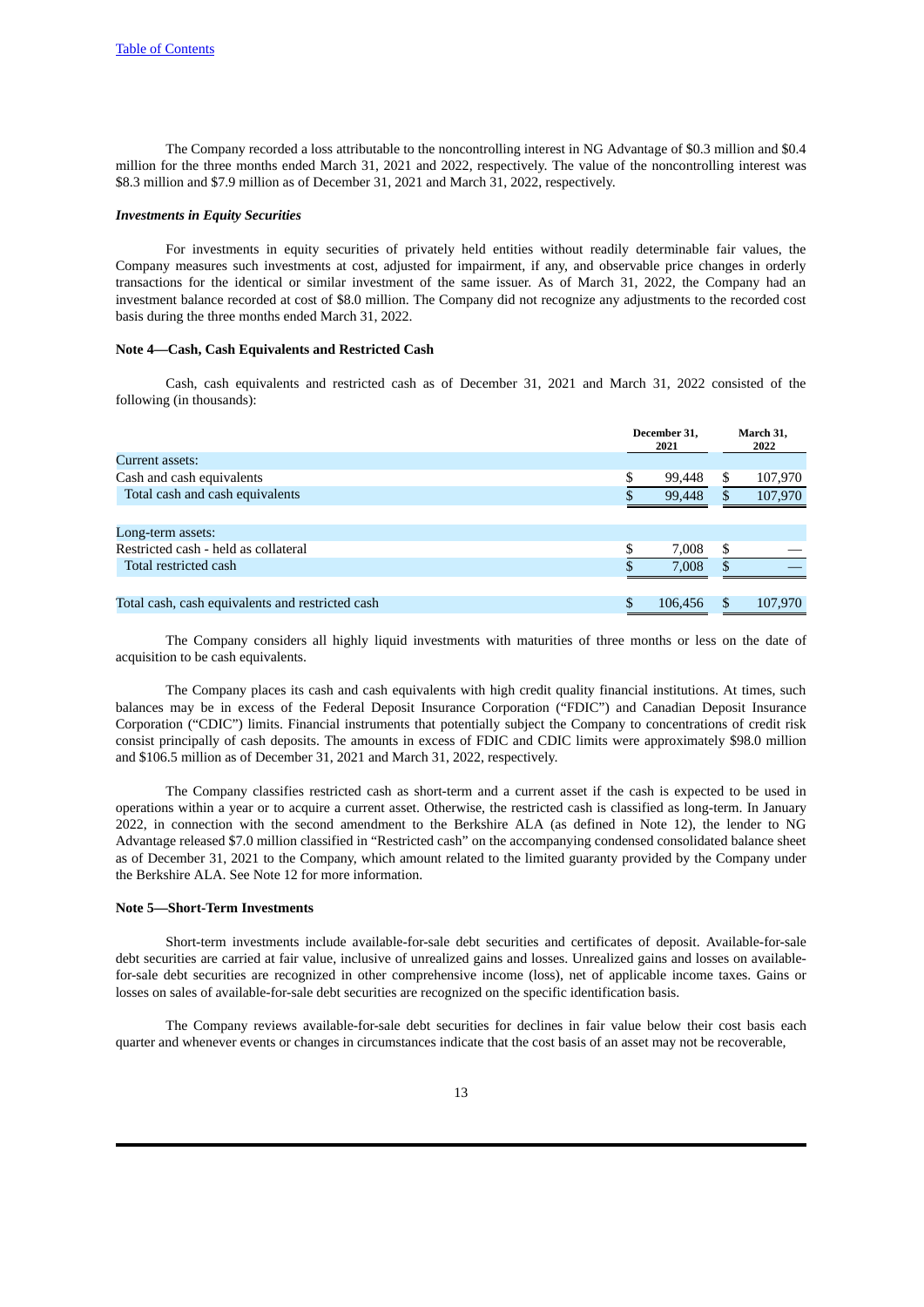and evaluates the current expected credit loss. This evaluation is based on a number of factors, including historical experience, market data, issuer-specific factors, economic conditions, and any changes to the credit rating of the security. As of March 31, 2022, the Company has not recorded a credit loss related to available-for-sale debt securities and believes the carrying values for its available-for-sale debt securities are properly recorded.

Short-term investments as of December 31, 2021 consisted of the following (in thousands):

|                              | Amortized<br>Cost | Gross<br><b>Unrealized</b><br>Gain (Loss) | <b>Estimated</b><br><b>Fair Value</b> |
|------------------------------|-------------------|-------------------------------------------|---------------------------------------|
| Municipal bonds and notes    | 6.001             |                                           | 6,000                                 |
| Zero coupon bonds            | 123.210           | (18)                                      | 123,192                               |
| Certificates of deposit      | 530               |                                           | 530                                   |
| Total short-term investments | 129.741           | (19)                                      | 129,722                               |

Short-term investments as of March 31, 2022 consisted of the following (in thousands):

|                              | Amortized<br>Cost | Gross<br><b>Unrealized</b><br>Loss | <b>Estimated</b><br><b>Fair Value</b> |
|------------------------------|-------------------|------------------------------------|---------------------------------------|
| Zero coupon bonds            | 120,077           | (42)                               | 120,035                               |
| Certificates of deposit      | 530               |                                    | 530                                   |
| Total short-term investments | 120,607           | (42)                               | 120,565                               |

### **Note 6 - Derivative Instruments and Hedging Activities**

In October 2018, the Company executed two commodity swap contracts with TotalEnergies Gas & Power North America, an affiliate of TotalEnergies and THUSA (as defined in Note 12), for a total of 5.0 million diesel gallons annually from April 1, 2019 to June 30, 2024. These commodity swap contracts are used to manage diesel price fluctuation risks related to the natural gas fuel supply commitments the Company makes in its fueling agreements with fleet operators that participate in the *Zero Now* truck financing program. These contracts are not designated as accounting hedges and as a result, changes in the fair value of these derivative instruments are recognized in "Product revenue" in the accompanying condensed consolidated statements of operations.

The Company has entered into fueling agreements with fleet operators under the *Zero Now* truck financing program. The fueling agreements contain a pricing feature indexed to diesel, which the Company determined to be embedded derivatives and recorded at fair value at the time of execution, with the changes in fair value of the embedded derivatives recognized in "Product revenue" in the accompanying condensed consolidated statements of operations.

Derivatives and embedded derivatives as of December 31, 2021 consisted of the following (in thousands):

|                                                            | <b>Gross Amounts</b><br>Recognized |       | <b>Gross Amounts</b><br><b>Offset</b> |  |   | <b>Net Amount</b><br>Presented |
|------------------------------------------------------------|------------------------------------|-------|---------------------------------------|--|---|--------------------------------|
| Assets:                                                    |                                    |       |                                       |  |   |                                |
| Fueling agreements:                                        |                                    |       |                                       |  |   |                                |
| Prepaid expenses and other current assets                  | \$                                 | 2,038 |                                       |  |   | 2,038                          |
| Notes receivable and other long-term assets, net           |                                    | 4,738 |                                       |  |   | 4,738                          |
| Total derivative assets                                    |                                    | 6.776 | \$                                    |  |   | 6,776                          |
| Liabilities:                                               |                                    |       |                                       |  |   |                                |
| Commodity swaps:                                           |                                    |       |                                       |  |   |                                |
| Current portion of derivative liabilities, related party   | \$                                 | 1.900 | \$                                    |  | S | 1,900                          |
| Long-term portion of derivative liabilities, related party |                                    | 2,483 |                                       |  |   | 2,483                          |
| Total derivative liabilities                               |                                    | 4,383 | S                                     |  |   | 4,383                          |
|                                                            |                                    |       |                                       |  |   |                                |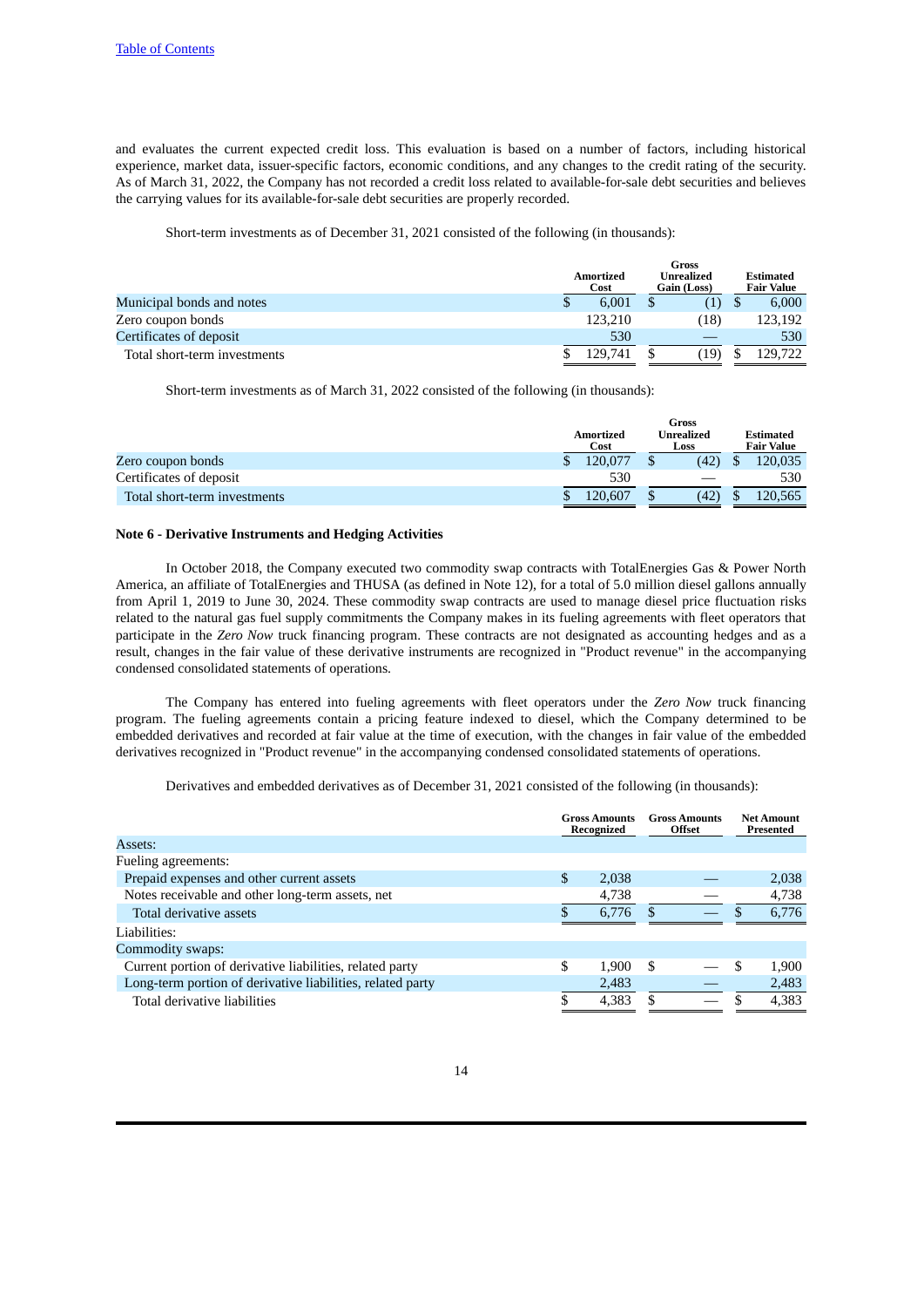**Gross Amounts Gross Amounts Net Amount Recognized Offset Presented** Assets: Fueling agreements: Prepaid expenses and other current assets  $\begin{array}{cccc} \text{8} & 3,433 & \text{8} & \text{9} \\ \end{array}$   $\begin{array}{cccc} \text{9} & 3,433 & \text{10} \\ \text{10} & 3,433 & \text{11} \\ \end{array}$ Notes receivable and other long-term assets, net 6,490 6,490 6,490 6,490 6,490 6,490 Total derivative assets  $\frac{1}{3}$   $\frac{9,923}{9}$   $\frac{1}{3}$   $\frac{1}{2}$   $\frac{1}{3}$   $\frac{9,923}{9,923}$ Liabilities: Commodity swaps: Current portion of derivative liabilities, related party  $$ 4,379$   $$ 4,379$   $$ 4,379$ Long-term portion of derivative liabilities, related party 4,187 4,187 4,187 4,187 Total derivative liabilities  $\frac{1}{3}$   $\frac{8}{566}$   $\frac{1}{3}$   $\frac{8}{566}$   $\frac{1}{3}$   $\frac{1}{2}$   $\frac{1}{3}$   $\frac{8}{566}$ 

Derivatives and embedded derivatives as of March 31, 2022 consisted of the following (in thousands):

As of December 31, 2021 and March 31, 2022, the Company had a total volume on open commodity swap contracts of 11.9 million and 10.6 million diesel gallons, respectively, at a weighted-average price of approximately \$3.18 per gallon.

The following table reflects the weighted-average price of open commodity swap contracts as of December 31, 2021 and March 31, 2022, by year with associated volumes:

|      |                             | <b>December 31, 2021</b>                           |      | <b>March 31, 2022</b>              |  |                                                    |  |
|------|-----------------------------|----------------------------------------------------|------|------------------------------------|--|----------------------------------------------------|--|
| Year | Volumes<br>(Diesel Gallons) | Weighted-Average Price per<br><b>Diesel Gallon</b> |      | <b>Volumes</b><br>(Diesel Gallons) |  | Weighted-Average Price per<br><b>Diesel Gallon</b> |  |
| 2022 | 5,000,000                   |                                                    | 3.18 | 3,750,000                          |  | 3.18                                               |  |
| 2023 | 5,000,000                   |                                                    | 3.18 | 5,000,000                          |  | 3.18                                               |  |
| 2024 | 1,875,000                   |                                                    | 3.18 | 1,875,000                          |  | 3.18                                               |  |

#### **Note 7—Fair Value Measurements**

The Company follows the authoritative guidance for fair value measurements with respect to assets and liabilities that are measured at fair value on a recurring basis and non-recurring basis. Under the standard, fair value is defined as the exit price, or the amount that would be received to sell an asset or paid to transfer a liability in an orderly transaction between market participants, as of the measurement date. The standard also establishes a hierarchy for inputs used in measuring fair value that maximizes the use of observable inputs and minimizes the use of unobservable inputs by requiring that the most observable inputs be used when available. Observable inputs are inputs market participants would use in valuing the asset or liability developed based on market data obtained from sources independent of the Company. Unobservable inputs are inputs that reflect the Company's assumptions about the factors market participants would use in valuing the asset or liability developed based upon the best information available in the circumstances. The hierarchy consists of the following three levels: Level 1 inputs are quoted prices (unadjusted) in active markets for identical assets or liabilities; Level 2 inputs include quoted prices for similar assets or liabilities in active markets, quoted prices for identical or similar assets or liabilities in markets that are not active, and inputs (other than quoted prices) that are observable for the asset or liability, either directly or indirectly; and Level 3 inputs are unobservable inputs for the asset or liability. Categorization within the valuation hierarchy is based upon the lowest level of input that is significant to the fair value measurement.

#### *Assets and Liabilities Measured at Fair Value on a Recurring Basis*

The Company's available-for-sale debt securities and certificates of deposit are classified within Level 2 because they are valued using the most recent quoted prices for identical assets in markets that are not active and quoted prices for similar assets in active markets.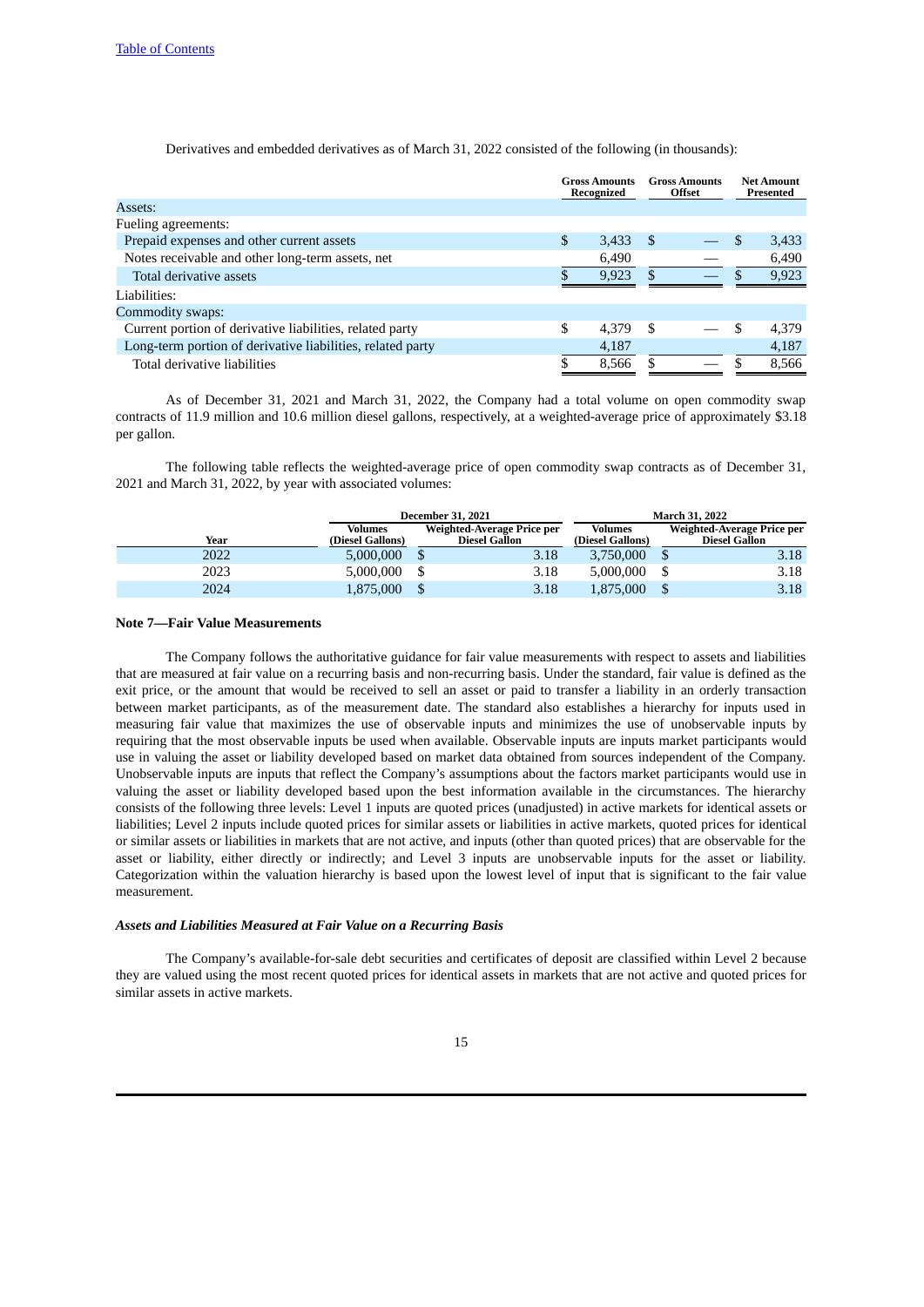The Company used the income approach to value its outstanding commodity swap contracts and embedded derivatives in its fueling agreements under the *Zero Now* truck financing program (see Note 6). Under the income approach, the Company used a discounted cash flow ("DCF") model in which cash flows anticipated over the term of the contracts are discounted to their present value using an expected discount rate. The discount rate used for cash flows reflects the specific risks in spot and forward rates and credit valuation adjustments. This valuation approach is considered a Level 3 fair value measurement. The significant unobservable inputs used in the fair value measurement of the Company's derivative instruments are Ultra-Low Sulfur Diesel ("ULSD") forward prices and differentials from ULSD to Petroleum Administration for Defense District ("PADD") regions. Significant increases (decreases) in any of those inputs in isolation would result in a significantly lower (higher) fair value measurement. Generally, a change in the ULSD forward prices is accompanied by a directionally opposite but less extreme change in the ULSD-PADD differential.

The Company estimated the fair value of its outstanding commodity swap contracts based on the following inputs as of December 31, 2021 and March 31, 2022:

|                                          | <b>December 31, 2021</b> |                         |      |                    | <b>March 31, 2022</b> |                         |  |
|------------------------------------------|--------------------------|-------------------------|------|--------------------|-----------------------|-------------------------|--|
| <b>Significant Unobservable Inputs</b>   | <b>Input Range</b>       | <b>Weighted Average</b> |      | <b>Input Range</b> |                       | <b>Weighted Average</b> |  |
| ULSD Gulf Coast Forward Curve            | $$2.03 - $2.15$          |                         | 2.11 | $$2.37 - $2.57$    |                       | \$2.46                  |  |
| Historical Differential to PADD 3 Diesel | $$0.87 - $1.58$          |                         | 1.03 | $$0.87 - $1.58$    |                       | \$1.04                  |  |
| Historical Differential to PADD 5 Diesel | $$1.82 - $2.69$          |                         | 2.13 | $$1.91 - $2.78$    |                       | \$2.17                  |  |

The Company estimated the fair value of embedded derivatives in its fueling agreements under the *Zero Now* truck financing program based on the following inputs as of December 31, 2021 and March 31, 2022:

|                                          | <b>December 31, 2021</b> |                         |                    | <b>March 31, 2022</b> |                         |  |
|------------------------------------------|--------------------------|-------------------------|--------------------|-----------------------|-------------------------|--|
| <b>Significant Unobservable Inputs</b>   | <b>Input Range</b>       | <b>Weighted Average</b> | <b>Input Range</b> |                       | <b>Weighted Average</b> |  |
| <b>ULSD Gulf Coast Forward Curve</b>     | $$2.03 - $2.15$          | 2.11                    | $$2.37 - $2.57$    |                       | \$2.46                  |  |
| Historical Differential to PADD 3 Diesel | $$0.87 - $1.58$          | 1.03                    | $$0.87 - $1.58$    |                       | \$1.04                  |  |
| Historical Differential to PADD 5 Diesel | $$1.82 - $2.69$          | 2.13                    | $$1.91 - $2.78$    |                       | \$2.17                  |  |

There were no transfers of assets or liabilities between Level 1, Level 2, or Level 3 of the fair value hierarchy as of December 31, 2021 or March 31, 2022.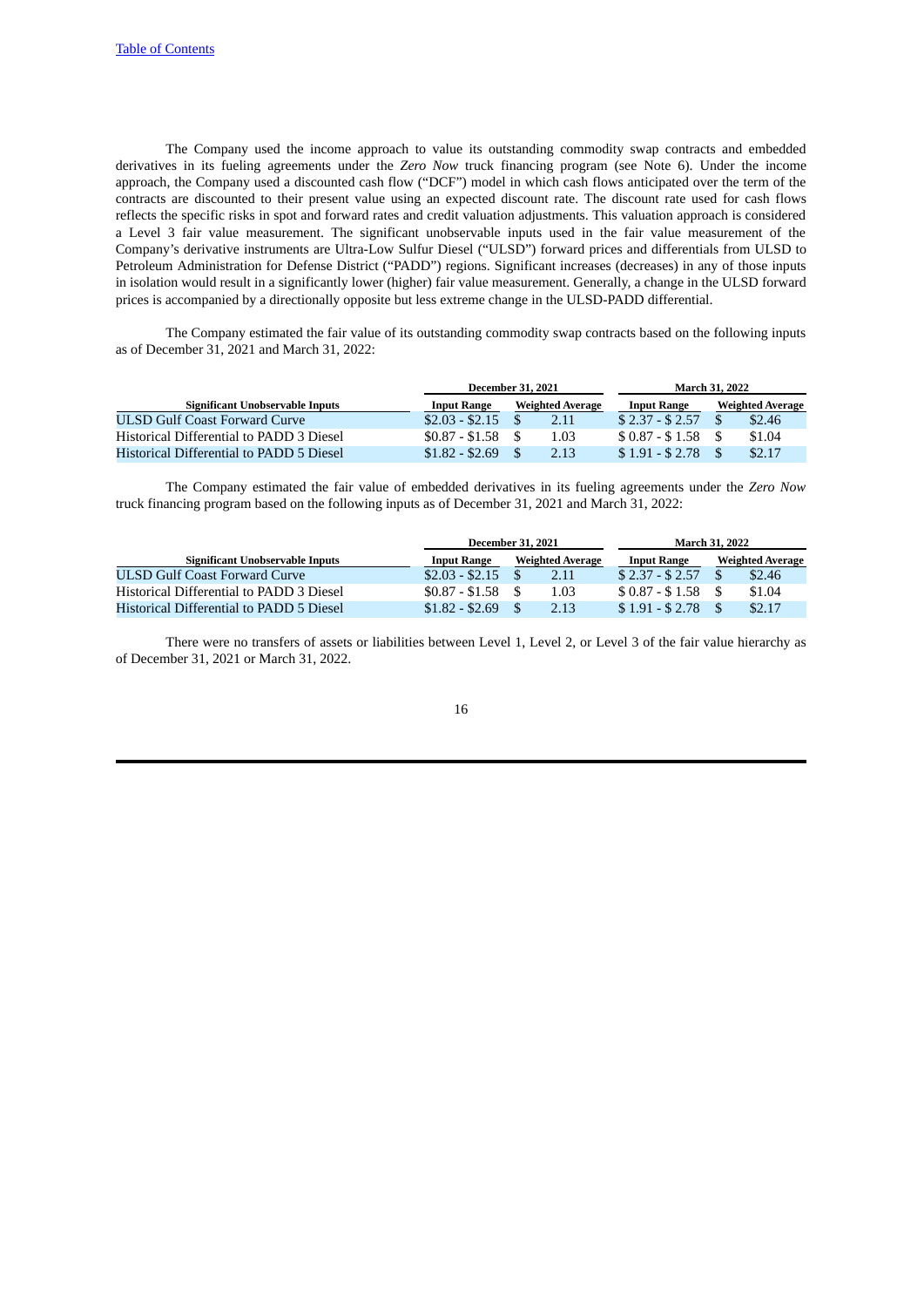The following tables provide information by level for assets and liabilities that are measured at fair value on a recurring basis as of December 31, 2021 and March 31, 2022 (in thousands):

|                                        | <b>December 31, 2021</b> | <b>Level 1</b> | <b>Level 2</b> |              | Level 3 |
|----------------------------------------|--------------------------|----------------|----------------|--------------|---------|
| Assets:                                |                          |                |                |              |         |
| Available-for-sale securities $(1)$ :  |                          |                |                |              |         |
| Municipal bonds and notes              | \$<br>6,000              | \$             | \$<br>6.000    | $\mathbb{S}$ |         |
| Zero coupon bonds                      | 123,192                  |                | 123,192        |              |         |
| Certificates of deposit <sup>(1)</sup> | 530                      |                | 530            |              |         |
| Embedded derivatives (3)               | 6,776                    |                |                |              | 6,776   |
| Liabilities:                           |                          |                |                |              |         |
| Commodity swap contracts (2)           | \$<br>4,383              | \$             | \$             | \$           | 4,383   |
|                                        |                          |                |                |              |         |
|                                        |                          |                |                |              |         |
| Assets:                                | March 31, 2022           | Level 1        | <b>Level 2</b> |              | Level 3 |
| Available-for-sale securities $(1)$ :  |                          |                |                |              |         |
| Zero coupon bonds                      | \$<br>120,035            | \$             | \$120,035      | \$           |         |
| Certificates of deposit <sup>(1)</sup> | 530                      |                | 530            |              |         |
| Embedded derivatives $(3)$             | 9,923                    |                |                |              | 9,923   |
| Liabilities:                           |                          |                |                |              |         |

(1) Included in "Short-term investments" in the accompanying condensed consolidated balance sheets. See Note 5 for more information.

(2) Included in "Derivative liabilities, related party" and "Long-term portion of derivative liabilities, related party" as of December 31, 2021 and March 31, 2022 in the accompanying condensed consolidated balance sheets

(3) Included in "Prepaid expenses and other current assets" and "Notes receivable and other long-term assets, net," as of December 31, 2021 and March 31, 2022 in the accompanying condensed consolidated balance sheets. See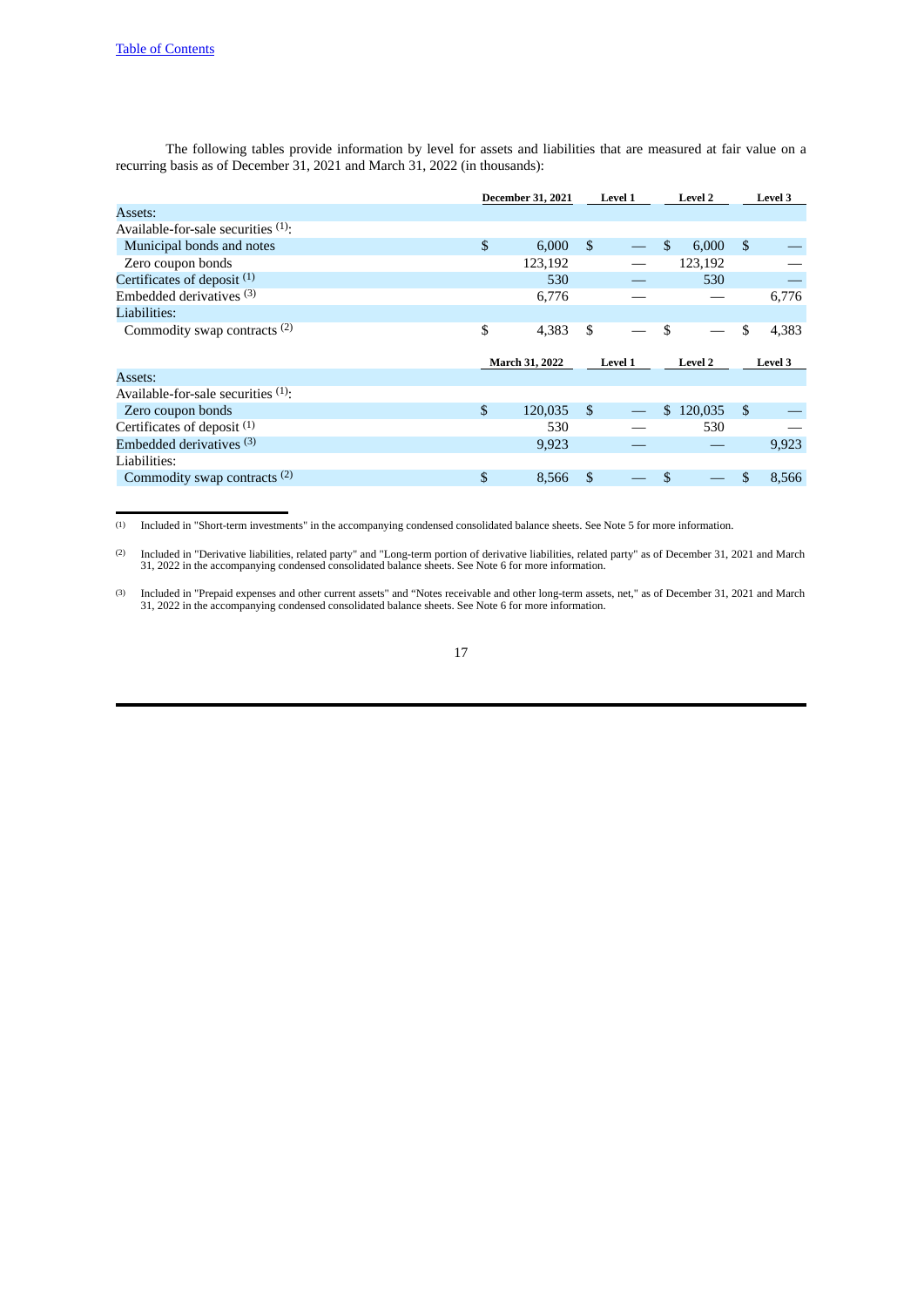The following tables provide a reconciliation of the beginning and ending balances of items measured at fair value on a recurring basis as shown in the tables above that used significant unobservable inputs (Level 3), as well as the change in unrealized gains or losses for the periods included in earnings (in thousands):

|                                                                                                    | Assets:<br>Commodity<br><b>Swap Contracts</b> |     | Assets:<br>Embedded<br><b>Derivatives</b> |     | Liabilities:<br>Commodity<br><b>Swap Contracts</b> | Liabilities:<br>Embedded<br><b>Derivatives</b> |
|----------------------------------------------------------------------------------------------------|-----------------------------------------------|-----|-------------------------------------------|-----|----------------------------------------------------|------------------------------------------------|
| Balance as of December 31, 2020                                                                    | \$<br>5.648                                   | \$. | 791                                       |     |                                                    | (556)                                          |
| Settlements, net                                                                                   | (225)                                         |     |                                           |     | 38                                                 |                                                |
| Total gain (loss)                                                                                  | (4,076)                                       |     | 1,730                                     |     | (38)                                               | 526                                            |
| Balance as of March 31, 2021                                                                       | \$<br>1,347                                   | \$. | 2,521                                     | \$  |                                                    | (30)                                           |
| Balance as of December 31, 2021                                                                    | \$                                            | \$  | 6,776                                     | \$. | $(4,383)$ \$                                       |                                                |
| Settlements, net                                                                                   |                                               |     |                                           |     | 1,280                                              |                                                |
| Total gain (loss)                                                                                  |                                               |     | 3,147                                     |     | (5,463)                                            |                                                |
| Balance as of March 31, 2022                                                                       |                                               |     | 9,923                                     |     | (8,566)                                            | \$                                             |
| Change in unrealized gain (loss) for the three months ended                                        |                                               |     |                                           |     |                                                    |                                                |
| March 31, 2021 included in earnings                                                                | \$<br>$(4,301)$ \$                            |     | 1,730                                     | \$  |                                                    | 526                                            |
| Change in unrealized gain (loss) for the three months ended<br>March 31, 2022 included in earnings | \$                                            | S   | 3,147                                     | S   | (4, 183)                                           |                                                |

#### *Other Financial Assets and Liabilities*

The carrying amounts of the Company's cash, cash equivalents and restricted cash, receivables and payables approximate fair value due to the short-term nature of those instruments. The carrying amounts of the Company's debt instruments approximated their respective fair values as of December 31, 2021 and March 31, 2022. The fair values of these debt instruments were estimated using a discounted cash flow analysis based on interest rates offered on loans with similar terms to borrowers of similar credit quality, which are Level 3 inputs. See Note 12 for more information about the Company's debt instruments.

### **Note 8—Other Receivables**

Other receivables as of December 31, 2021 and March 31, 2022 consisted of the following (in thousands):

|                                                 |  | December 31.<br>2021 | March 31,<br>2022 |
|-------------------------------------------------|--|----------------------|-------------------|
| Loans to customers to finance vehicle purchases |  | 419                  | 480               |
| Accrued customer billings                       |  | 4.417                | 1.624             |
| Fuel tax credits                                |  | 12,684               | 6.717             |
| Other                                           |  | 6.927                | 2.626             |
| Total other receivables                         |  | 24,447               | 11.447            |

#### **Note 9—Inventory**

Inventory consists of raw materials and spare parts, work in process and finished goods and is stated at the lower of cost (first-in, first-out) or net realizable value. The Company evaluates inventory balances for excess quantities and obsolescence by analyzing estimated demand, inventory on hand, sales levels and other information, and reduces inventory balances to net realizable value for excess and obsolete inventory based on this analysis.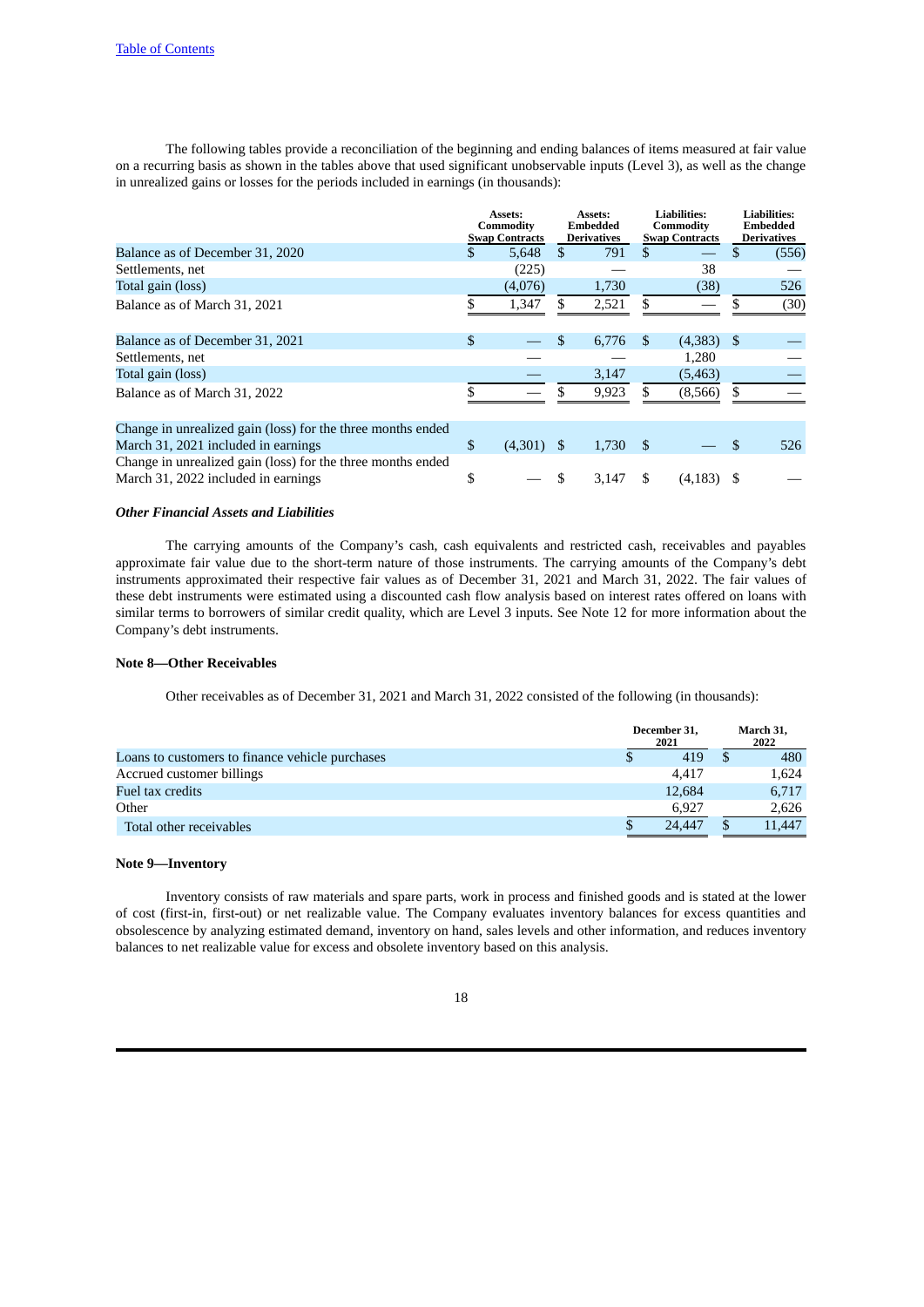Inventory as of December 31, 2021 and March 31, 2022 consisted of the following (in thousands):

|                               | December 31, | March 31. |        |  |  |
|-------------------------------|--------------|-----------|--------|--|--|
|                               | 2021         | 2022      |        |  |  |
| Raw materials and spare parts | 31,302       |           | 32,322 |  |  |
| Total inventory               | 31,302       |           | 32.322 |  |  |

### **Note 10—Land, Property and Equipment**

Land, property and equipment, net as of December 31, 2021 and March 31, 2022 consisted of the following (in thousands):

|                                         |   | December 31.<br>2021 |    | March 31,<br>2022 |
|-----------------------------------------|---|----------------------|----|-------------------|
| Land                                    | Φ | 3,476                | -S | 3,476             |
| LNG liquefaction plants                 |   | 94,633               |    | 94,633            |
| <b>Station equipment</b>                |   | 354,699              |    | 356,755           |
| <b>Trailers</b>                         |   | 72.783               |    | 72,884            |
| Other equipment                         |   | 93,135               |    | 94,204            |
| Construction in progress                |   | 74,963               |    | 75,190            |
|                                         |   | 693.689              |    | 697,142           |
| Less accumulated depreciation           |   | (431, 928)           |    | (440, 633)        |
| Total land, property and equipment, net |   | 261,761              | \$ | 256,509           |

Included in "Land, property and equipment, net" are capitalized software costs of \$33.8 million and \$34.4 million as of December 31, 2021 and March 31, 2022, respectively. Accumulated amortization of the capitalized software costs are \$30.4 million and \$30.7 million as of December 31, 2021 and March 31, 2022, respectively.

The Company recorded amortization expense related to capitalized software costs of \$0.5 million and \$0.3 million for the three months ended March 31, 2021 and 2022, respectively.

As of December 31, 2021 and March 31, 2022, \$2.1 million and \$3.3 million, respectively, are included in "Accounts payable" and "Accrued liabilities" in the accompanying condensed consolidated balance sheet, representing amounts related to purchases of property and equipment. These amounts are excluded from the accompanying condensed consolidated statements of cash flows as they are non-cash investing activities.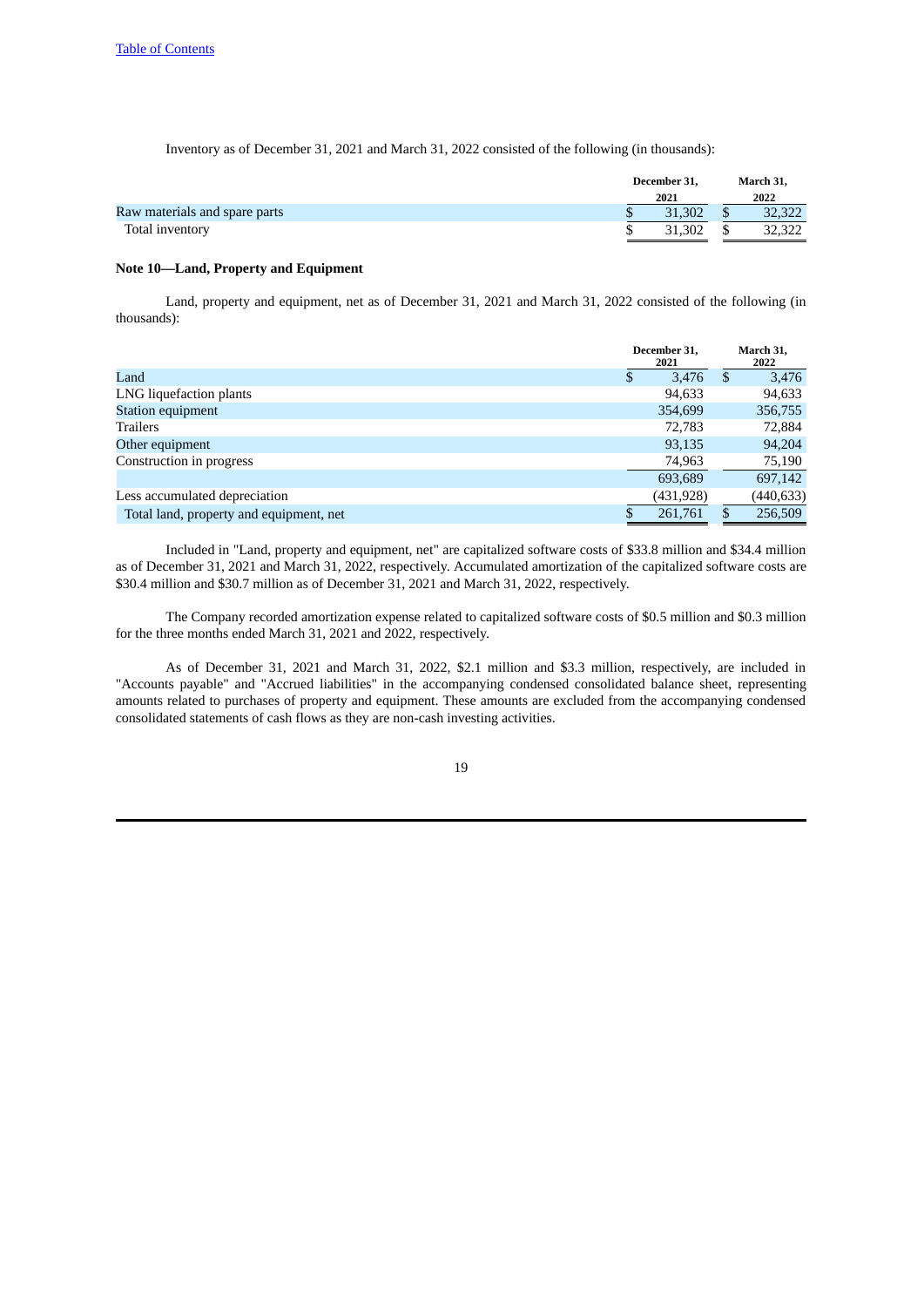# **Note 11—Accrued Liabilities**

Accrued liabilities as of December 31, 2021 and March 31, 2022 consisted of the following (in thousands):

|                                          |   | December 31.<br>2021 |    | March 31,<br>2022 |
|------------------------------------------|---|----------------------|----|-------------------|
| Accrued alternative fuels incentives (1) | S | 28,106               | \$ | 24,534            |
| Accrued employee benefits                |   | 4.547                |    | 3,465             |
| Accrued gas and equipment purchases      |   | 17,158               |    | 13,395            |
| Accrued interest                         |   | 893                  |    | 1,215             |
| Accrued property and other taxes         |   | 3,369                |    | 3,685             |
| Accrued salaries and wages               |   | 8.172                |    | 3,288             |
| Other $(2)$                              |   | 12.914               |    | 12,770            |
| Total accrued liabilities                |   | 75,159               |    | 62,352            |

(1) Includes the amount of RINs, LCFS Credits and the amount of AFTC payable to third parties.

(2) No individual item in "Other" exceeds 5% of total current liabilities.

#### **Note 12—Debt**

Debt obligations as of December 31, 2021 and March 31, 2022 consisted of the following (in thousands):

|                                  | <b>Principal Balance</b> |           |  | <b>Unamortized Debt</b><br><b>Financing Costs</b> |  | <b>Balance, Net of</b><br><b>Financing Costs</b> |
|----------------------------------|--------------------------|-----------|--|---------------------------------------------------|--|--------------------------------------------------|
| NG Advantage debt                |                          | 25,832    |  | 72                                                |  | 25,760                                           |
| <b>SG Facility</b>               |                          | 9.500     |  |                                                   |  | 9,500                                            |
| Other debt                       |                          | 800       |  |                                                   |  | 800                                              |
| Total debt                       |                          | 36.132    |  | 72                                                |  | 36,060                                           |
| Less amounts due within one year |                          | (12, 868) |  | (23)                                              |  | (12, 845)                                        |
| Total long-term debt             |                          | 23.264    |  | 49                                                |  | 23,215                                           |

|                                  |  |                          | March 31, 2022                                    |                                                  |
|----------------------------------|--|--------------------------|---------------------------------------------------|--------------------------------------------------|
|                                  |  | <b>Principal Balance</b> | <b>Unamortized Debt</b><br><b>Financing Costs</b> | <b>Balance. Net of</b><br><b>Financing Costs</b> |
| NG Advantage debt                |  | 28,068                   | 128                                               | 27,940                                           |
| <b>SG Facility</b>               |  | 7.000                    |                                                   | 7,000                                            |
| Other debt                       |  | 708                      |                                                   | 708                                              |
| Total debt                       |  | 35,776                   | 128                                               | 35,648                                           |
| Less amounts due within one year |  | (10,070)                 | (37)                                              | (10, 033)                                        |
| Total long-term debt             |  | 25,706                   | 91                                                | 25,615                                           |

#### *SG Credit Agreement*

On January 2, 2019, the Company entered into a term credit agreement (the "Credit Agreement") with Société Générale, a company incorporated as a société anonyme under the laws of France ("SG"). The Credit Agreement provides for a term loan facility (the "SG Facility") pursuant to which the Company may obtain, subject to certain conditions, up to \$100.0 million of loans ("SG Loans") in support of its *Zero Now* truck financing program. Under the Credit Agreement, the Company is permitted to use the proceeds from the SG Loans to fund the incremental cost of trucks purchased or financed under the *Zero Now* truck financing program and related fees and expenses incurred by the Company in connection therewith. On March 12, 2021, the Credit Agreement was amended to permit the Company to use up to \$45.0 million of proceeds from the SG Loans to fund certain station build costs, and up to \$20.0 million to fund TotalEnergies JV Equity Obligations. Under the amended terms of the Credit Agreement, the Company's ability to draw from the SG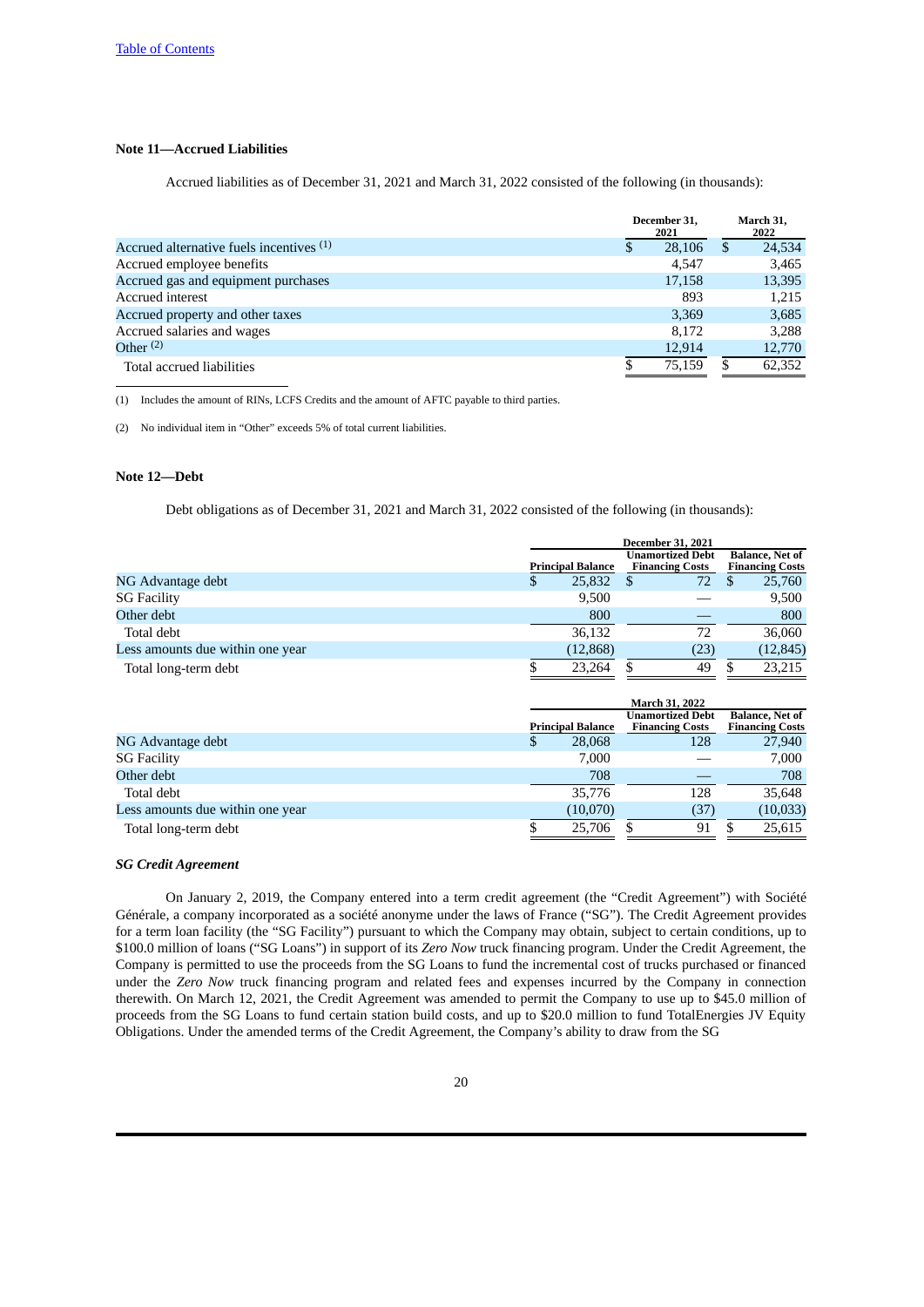Facility expired on January 2, 2022. Interest on outstanding SG Loans accrues at a rate equal to LIBOR plus 1.30% per annum, and a commitment fee on any unused portion of the SG Facility accrues at a rate equal to 0.39% per annum. Interest and commitment fees are payable quarterly.

The Company is required to make quarterly principal payments of \$2.5 million beginning March 31, 2022 with any unpaid amount due on January 2, 2024, subject to the option to extend the maturity date for three successive terms of one year each. The Company is required to make mandatory prepayments under the SG Facility equal to any amounts the Company receives for complete or partial refunds of the incremental cost of trucks purchased or financed under the *Zero Now* program, and the Company is generally permitted to make complete or partial voluntary prepayments under the SG Facility with prior written notice to SG without premium or penalty. The Credit Agreement includes certain representations, warranties and covenants by the Company and also provides for customary events of default which, if any of them occurs, would permit or require, among other things, the principal of and accrued interest on the SG Loans to become or to be declared due and payable. Events of default under the Credit Agreement include, among others, nonpayment of principal and interest when due; violation of covenants; any default by the Company (whether or not resulting in acceleration) under any other agreement for borrowed money in excess of \$20.0 million; voluntary or involuntary bankruptcy; repudiation or assignment of the Guaranty by THUSA (as defined below); or a change of control of the Company.

The Credit Agreement does not include financial covenants, and the Company has not provided SG with any security for its obligations under the Credit Agreement. As described below, THUSA has entered into the Guaranty to guarantee the Company's payment obligations to SG under the Credit Agreement. As of March 31, 2022, the Company had \$7.0 million outstanding on the SG Facility, and no events of defaults had occurred.

### *TotalEnergies Credit Support Agreement*

The Company entered into a credit support agreement with TotalEnergies Holdings USA Inc. ("THUSA"), a wholly owned subsidiary of TotalEnergies, on January 2, 2019, which was subsequently amended on March 12, 2021 (as amended, the "CSA") in conjunction with the March 12, 2021 amendment to the Credit Agreement. Under the CSA, THUSA agreed to enter into a guaranty agreement ("Guaranty") pursuant to which it has guaranteed the Company's obligation to repay to SG up to \$100.0 million in SG Loans and interest thereon in accordance with the Credit Agreement. In consideration for the commitments of THUSA under the CSA, the Company is required to pay THUSA a quarterly guaranty fee at a rate per quarter equal to 2.5% of the average aggregate SG Loan amount for the preceding calendar quarter.

Following any payment by THUSA to SG under the Guaranty, the Company would be obligated to immediately pay to THUSA the full amount of such payment plus interest on such amount at a rate equal to LIBOR plus 1.0%. In addition, the Company would be obligated to pay and reimburse THUSA for all reasonable out-of-pocket expenses it incurs in the performance of its services under the CSA, including all reasonable out-of-pocket attorneys' fees and expenses incurred in connection with the payment to SG under the Guaranty or any enforcement or attempt to enforce any of the Company's obligations under the CSA. The CSA includes customary representations and warranties and affirmative and negative covenants by the Company. In addition, upon the occurrence of a "Trigger Event" and during its continuation, THUSA may, among other things: elect not to guarantee additional SG Loans; declare all or any portion of the outstanding amounts the Company owes THUSA under the CSA to be due and payable; and exercise all other rights it may have under applicable law. Each of the following events constitutes a Trigger Event: the Company defaults with respect to any payment obligation under the CSA; any representation or warranty made by the Company in the CSA was false, incorrect, incomplete or misleading in any material respect when made; the Company fails to observe or perform any material covenant, obligation, condition or agreement in the CSA; or the Company defaults in the observance or performance of any agreement, term or condition contained in any other agreement with THUSA or an affiliate of THUSA.

As security for the Company's obligations under the CSA, on January 2, 2019, the Company entered into a pledge and security agreement with THUSA and delivered a collateral assignment of contracts to THUSA, pursuant to which the Company collaterally assigned to THUSA all fueling agreements it enters into with participants in the *Zero Now* truck financing program. In addition, on January 2, 2019, the Company entered into a lockbox agreement with THUSA and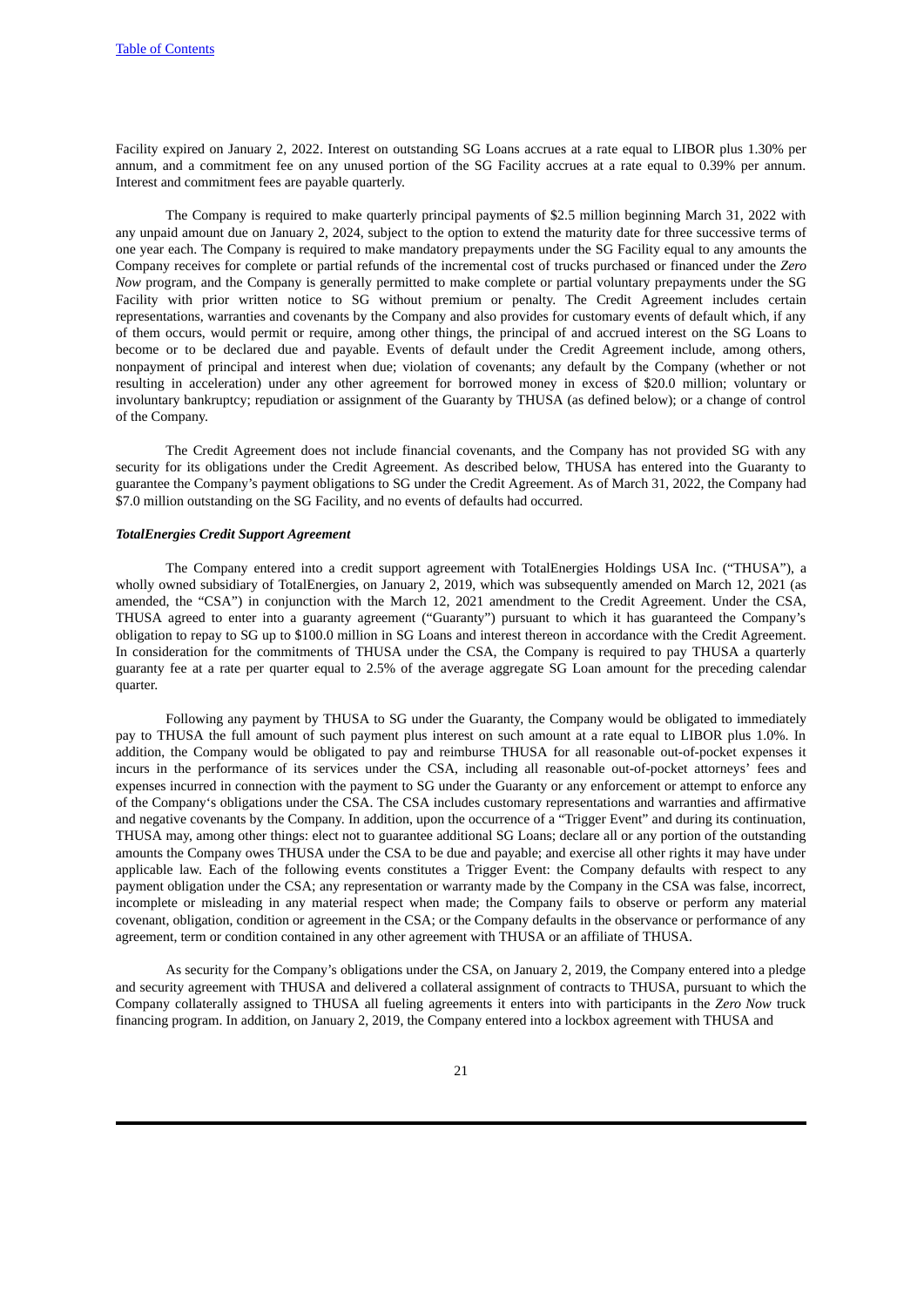PlainsCapital Bank, under which the Company granted THUSA a security interest in the cash flow generated by the fueling agreements the Company enters into with participants in the *Zero Now* truck financing program.

Until the occurrence of a Trigger Event or Fundamental Trigger Event (as described below) under the CSA, the Company has the freedom to operate in the normal course, and there are no restrictions on the flow of funds in and out of the lockbox account established pursuant to the lockbox agreement. Upon the occurrence of a Trigger Event under the CSA, all funds in the lockbox account will be: first, used to make scheduled debt repayments under the Credit Agreement; and second, released to the Company. Further, upon the occurrence of a "Fundamental Trigger Event" under the CSA and during its continuation, in addition to exercising any of the remedies available to THUSA upon the occurrence of a Trigger Event as described above: all participants in the *Zero Now* program would pay amounts owed under their fueling agreements with the Company directly into the lockbox account; under a "sweep" mechanism, all cash in the lockbox account would be used to prepay all outstanding SG Loans under the Credit Agreement; no other disbursements from the lockbox account could be made without THUSA's consent; THUSA would retain dominion over the lockbox account; and the funds in the account would remain as security for the Company's payment and reimbursement obligations under the CSA. Each of the following events constitutes a Fundamental Trigger Event: the Company defaults in the observance or performance of any agreement, term or condition contained in the Credit Agreement that would constitute an event of default thereunder, up to or beyond any grace period provided in such agreement, unless waived by SG; the Company defaults in the observance or performance of any agreement, term or condition contained in any evidence of indebtedness other than the Credit Agreement, and the effect of such default is to cause, or permit the holders of such indebtedness to cause, acceleration of indebtedness in an aggregate amount for all such collective defaults of \$20.0 million or more; voluntary and involuntary bankruptcy and insolvency events; and the occurrence of a change of control of the Company.

The CSA will terminate following the later of: the payment in full of all of the Company's obligations under the CSA; and the termination or expiration of the Guaranty following the maturity date of the last outstanding SG Loan or December 31, 2023, whichever is earlier.

#### *NG Advantage Debt*

On November 30, 2016, NG Advantage entered into a Loan and Security Agreement (the "Wintrust LSA") with Wintrust Commercial Finance ("Wintrust"), pursuant to which Wintrust agreed to lend NG Advantage \$4.7 million. The proceeds were primarily used to fund the purchases of CNG trailers and equipment. Interest and principal are payable monthly in 72 equal monthly installments at an annual rate of 5.17%. As collateral security for the prompt payment in full when due of NG Advantage's obligations to Wintrust under the Wintrust LSA, NG Advantage pledged to and granted Wintrust a security interest in all of its right, title and interest in the CNG trailers and equipment purchased with the proceeds received under the Wintrust LSA.

On December 10, 2020, NG Advantage entered an Amended and Restated Loan and Security Agreement with Berkshire Bank (the "Berkshire ALA") to substitute and replace the two existing loans with Berkshire Bank dated May 12, 2016 and January 24, 2017 (collectively, the "Original Debt"). The Berkshire ALA provides NG Advantage a 5-year term loan of \$14.5 million with payments of principal and interest due monthly beginning February 1, 2021 at an annual interest rate of 5%, maturing on January 1, 2026. NG Advantage used the funds provided by the Berkshire ALA to repay in full the outstanding principal balance plus accrued and unpaid interest of the Original Debt, and to repay the outstanding balances of certain other financing obligations to unrelated lenders. NG Advantage has pledged as collateral certain assets and equipment including trailers under the Berkshire ALA, and the Company provided a limited guaranty of up to \$7.0 million classified in "Restricted cash" on the accompanying condensed consolidated balance sheets as of December 31, 2021.

On January 31, 2022, NG Advantage entered into a second amendment to the Berkshire ALA pursuant to which Berkshire Bank agreed to extend new term loans in an aggregate principal amount of \$14.0 million (collectively, the "Berkshire Term Loan 2") to NG Advantage. The Berkshire Term Loan 2 bears interest at an annual interest rate of 5% and has a maturity date of January 31, 2027. Payments for interest and principal are due monthly beginning March 1, 2022, with a final payment of remaining principal and interest due on the maturity date. Borrowings under the Berkshire Term Loan 2 are collateralized by various trailers and station assets of NG Advantage, and prepayment of the outstanding principal is permitted and subject to prepayment premiums. NG Advantage used the proceeds from the Berkshire Term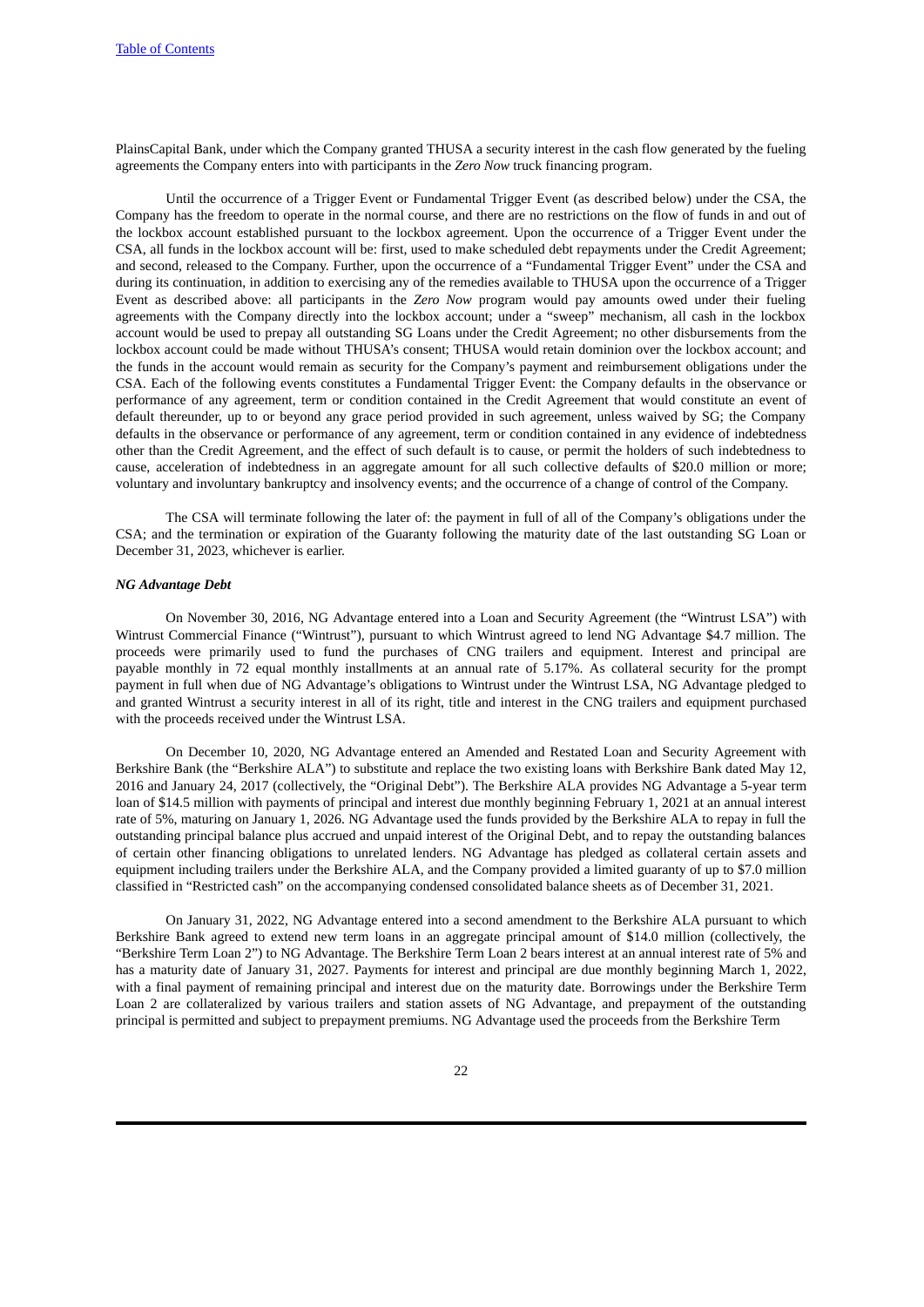Loan 2 to repay in full the outstanding balances of certain other financing obligations to unrelated lenders. As a result of the full repayment of NG Advantage's financing obligations to unrelated lenders, for the three months ended March 31, 2022, the Company recognized a \$2.3 million loss on extinguishment of debt, which is included in "interest expense" in the accompanying condensed consolidated statements of operations.

In connection with the second amendment to the Berkshire ALA, Berkshire Bank released \$7.0 million, classified in "Restricted cash" on the accompanying condensed consolidated balance sheets as of December 31, 2021, to the Company related to the Company's limited guaranty under the Berkshire ALA. Concurrently, the Company issued an irrevocable standby letter of credit to Berkshire Bank of \$7.0 million as collateral under the second amendment to the Berkshire ALA. The standby letter of credit is valid until specified release conditions are satisfied and is collateralized by the Plains LSA (as defined below). Financial and non-financial covenants of the Berkshire Term Loan 2 are consistent with those under the Berkshire ALA. As of March 31, 2022, the Company was in compliance with the covenants under the Berkshire ALA.

The amended Berkshire ALA also provides NG Advantage a \$1.0 million revolving line of credit which bears interest at the greater of the Prime Rate or 3.00%, plus 0.25% and has a maturity date of July 31, 2023. As of March 31, 2022, NG Advantage had no amounts outstanding on the revolving line of credit.

#### *Financing Obligations*

NG Advantage has entered into sale and leaseback transactions with various lessors as described below. In each instance, the sale and leaseback transaction does not qualify for sale-leaseback accounting because of NG Advantage's continuing involvement with the buyer-lessor due to a fixed price repurchase option. As a result, the transactions are recorded under the financing method, in which the assets remain on the accompanying condensed consolidated balance sheets and the proceeds from the transactions are recorded as financing liabilities.

On December 18, 2017, NG Advantage entered into a sale-leaseback arrangement through a Master Lease Agreement (the "BoA MLA") with Bank of America Leasing & Capital, LLC ("BoA"). Pursuant to the BoA MLA, NG Advantage received \$2.1 million in cash for CNG trailers and simultaneously leased them back from BoA for five years commencing January 1, 2018 with interest and principal payable in 60 equal monthly installments at an annual rate of 4.86%.

On March 1, 2018, NG Advantage entered into a sale-leaseback arrangement through a Master Lease Agreement (the "First National MLA") with First National Capital, LLC ("First National"). Pursuant to the First National MLA, NG Advantage received \$6.3 million in cash, net of fees and the first month's lease payment for CNG trailers and simultaneously leased them back from First National for six years commencing March 1, 2018 with interest and principal payable in 72 equal monthly installments at an annual rate of 9.28%. In January 2022, NG Advantage used funds from the Berkshire Term Loan 2 to repay in full the outstanding balances of the financing obligations under the First National MLA. As of March 31, 2022, no amounts were outstanding under the First National MLA.

On December 20, 2018 (the "Closing Date"), NG Advantage entered into a purchase agreement to sell a compression station for a purchase price of \$7.0 million to an entity whose member owners were noncontrolling interest member owners of NG Advantage. On the Closing Date and immediately following the consummation of the sale of the compression station, NG Advantage entered into a lease agreement with the buyer of the station pursuant to which the station was leased back to NG Advantage for a term of five years with monthly rent payments equal to \$0.1 million at an annual rate of 12.0%. In January 2022, NG Advantage used funds from the Berkshire Term Loan 2 to repay in full the outstanding balances of the financing obligations related to the lease agreement for the compression station. As of March 31, 2022, no amounts were outstanding.

#### *Plains Credit Facility*

On May 1, 2021, the Company entered into a Loan and Security Agreement (the "Plains LSA") with PlainsCapital Bank ("Plains"), which provides the Company a \$20.0 million revolving line of credit through May 1, 2022. In May 2022, the Plains LSA was renewed and extended through May 1, 2023. The interest rate on amounts outstanding under the Plains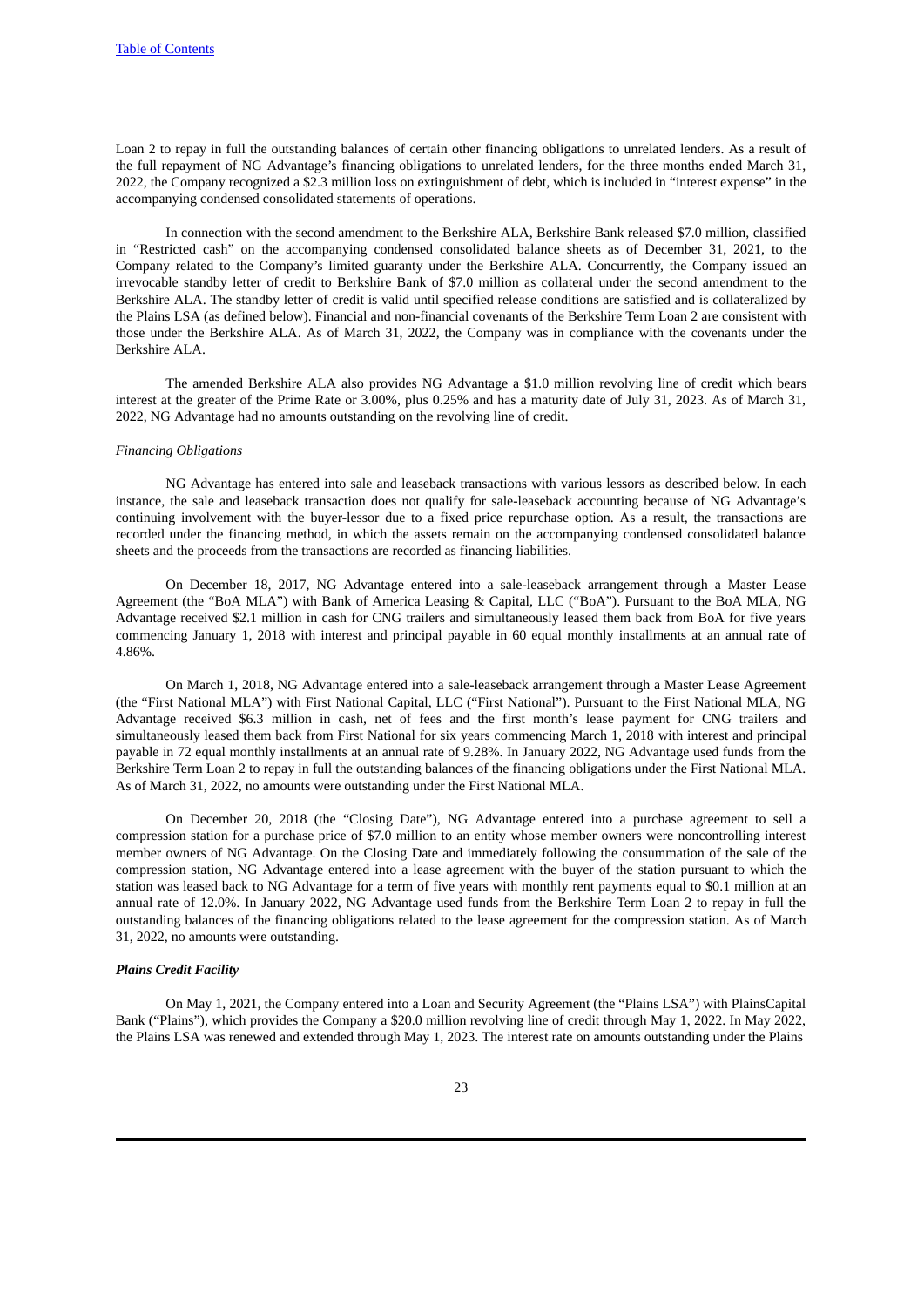LSA is the greater of the Prime Rate or 3.25%. As of March 31, 2022, no amounts were outstanding under the Plains LSA, and the Company was in compliance with the covenants under the Plains LSA.

On September 16, 2021, Plains issued an irrevocable standby letter of credit on behalf of the Company to the Chevron Products Company, a division of Chevron U.S.A. Inc. ("Chevron"), for \$2.0 million relating to the Company's Adopt-A-Port program with Chevron. The standby letter of credit is valid until cancelled and is collateralized by the Plains LSA, reducing the amount available under the line of credit from \$20.0 million to \$18.0 million. On January 31, 2022, the Company issued an irrevocable standby letter of credit to Berkshire Bank for \$7.0 million as collateral under the second amendment to the Berkshire ALA. The standby letter of credit is collateralized by the Plains LSA, reducing the amount available under the line of credit to \$11.0 million. As of March 31, 2022, no amounts have been drawn under the standby letters of credit.

# *Other Debt*

The Company has other debt due at various dates through 2024 bearing interest at rates up to 4.75% with a weighted-average interest rate of 4.34% and 4.33% as of December 31, 2021 and March 31, 2022, respectively.

### **Note 13—Net Income (Loss) Per Share**

Basic net income (loss) per share is computed by dividing the net income (loss) attributable to Clean Energy Fuels Corp. by the weighted-average number of common shares outstanding and common shares issuable for little or no cash consideration during the period. Diluted net income (loss) per share is computed by dividing the net income (loss) attributable to Clean Energy Fuels Corp. by the weighted-average number of common shares outstanding and common shares issuable for little or no cash consideration during the period and potentially dilutive securities outstanding during the period, and therefore reflects the dilution from common shares that may be issued upon exercise or conversion of these potentially dilutive securities, such as stock options, warrants, convertible notes and restricted stock units. The dilutive effect of stock awards and warrants is computed under the treasury stock method. The dilutive effect of convertible notes and restricted stock units is computed under the if-converted method. Potentially dilutive securities are excluded from the computations of diluted net income (loss) per share if their effect would be antidilutive.

The following table sets forth the computations of basic and diluted earnings (loss) per share for the three months ended March 31, 2021 and 2022 (in thousands except share and per share amounts):

|                                                                                           |             | <b>Three Months Ended</b><br>March 31, |  |             |  |
|-------------------------------------------------------------------------------------------|-------------|----------------------------------------|--|-------------|--|
|                                                                                           |             | 2021                                   |  | 2022        |  |
| Net loss attributable to Clean Energy Fuels Corp.                                         |             | (7, 169)                               |  | (24, 191)   |  |
|                                                                                           |             |                                        |  |             |  |
| Weighted-average common shares outstanding                                                | 198,995,453 |                                        |  | 222,559,648 |  |
| Dilutive effect of potential common shares from restricted stock units, stock options and |             |                                        |  |             |  |
| stock warrants                                                                            |             |                                        |  |             |  |
| Weighted-average common shares outstanding - diluted                                      |             | 198,995,453                            |  | 222,559,648 |  |
| Basic and diluted loss per share                                                          |             | (0.04)                                 |  | (0.11)      |  |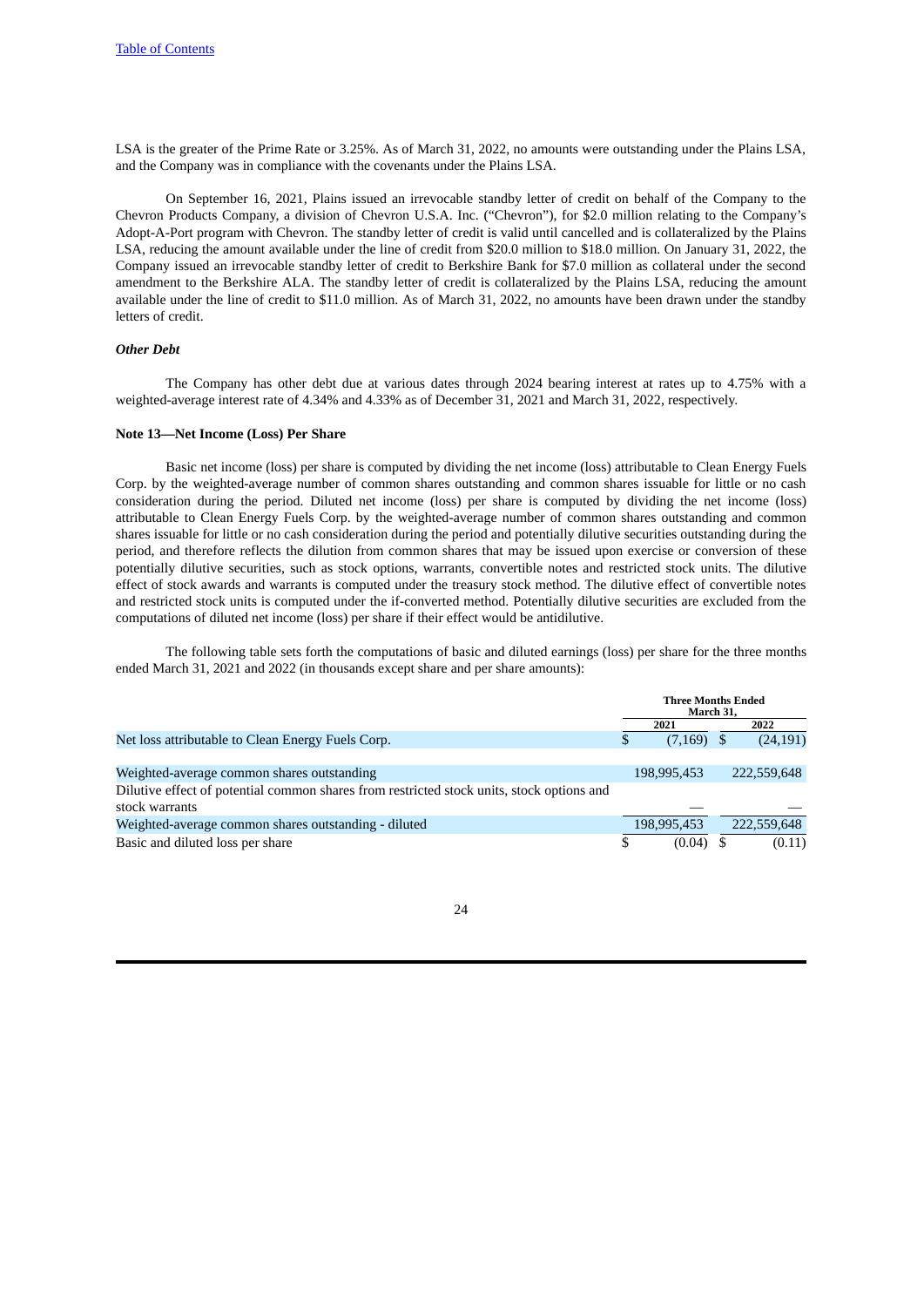The following potentially dilutive securities have been excluded from the diluted net loss per share calculations because their effect would have been antidilutive. Although these securities were antidilutive for these periods, they could be dilutive in future periods.

|                        | <b>Three Months Ended</b><br>March 31, |            |
|------------------------|----------------------------------------|------------|
|                        | 2021                                   | 2022       |
| Stock options          | 9,673,902                              | 16,701,139 |
| Restricted stock units | 1.243.946                              | 681.511    |
| Amazon warrant shares  |                                        | 58,767,714 |
| Total                  | 10,917,848                             | 76,150,364 |

#### **Note 14—Stock-Based Compensation**

The following table summarizes the compensation expense and related income tax benefit related to the Company's stock-based compensation arrangements recognized in the accompanying condensed consolidated statements of operations during the three months ended March 31, 2021 and 2022 (in thousands):

|                                                                   |  | Three Months Ended<br>March 31.<br>2021<br>2022 |  |       |
|-------------------------------------------------------------------|--|-------------------------------------------------|--|-------|
|                                                                   |  |                                                 |  |       |
| Stock-based compensation expense, net of \$0 tax in 2021 and 2022 |  | 3.367                                           |  | 8.253 |

As of March 31, 2022, there was \$47.9 million of total unrecognized compensation costs related to unvested shares subject to outstanding stock options and restricted stock units, which is expected to be expensed over a weightedaverage period of approximately 2.0 years.

### *Amazon Warrant*

On April 16, 2021, the Company entered into a Project Addendum to Fuel Pricing Agreement (the "Fuel Agreement") with Amazon Logistics, Inc., a subsidiary of Amazon.com, Inc. ("Amazon"), and a Transaction Agreement with Amazon (the "Transaction Agreement"), pursuant to which, among other things, the Company issued to Amazon.com NV Investment Holdings LLC, a subsidiary of Amazon ("Amazon Holdings"), a warrant to purchase up to an aggregate of 53,141,755 shares (the "Warrant Shares") of the Company's common stock at an exercise price of \$13.49 per share. As a result of the issuance of additional shares of common stock under the Company's at-the-market offering programs in 2021 and in accordance with the terms of the warrant, on June 14, 2021, the number of shares of the Company's common stock that may be purchased pursuant to the warrant, at an exercise price of \$13.49 per share, increased by an aggregate of 5,625,959 shares (the "Additional Warrant Shares").

The Warrant Shares and the Additional Warrant Shares shall vest in multiple tranches, certain of which vested immediately upon execution of the Fuel Agreement. Subsequent tranches will vest over time based on fuel purchases by Amazon and its affiliates, up to a total of \$500.0 million, excluding any payments attributable to "Pass Through Costs," which consist of all costs associated with the delivered cost of gas and applicable taxes determined by reference to the selling price of gallons or gas sold. The right to exercise the warrants and to receive the Warrant Shares and Additional Warrant Shares (the "Amazon Warrant") that have vested expires on April 16, 2031.

Non-cash stock-based sales incentive contra-revenue charges ("Amazon Warrant Charges") associated with the Amazon Warrant are recognized as the customer purchases fuel and vesting conditions become probable of being achieved, based on the grant date fair value of the Amazon Warrant.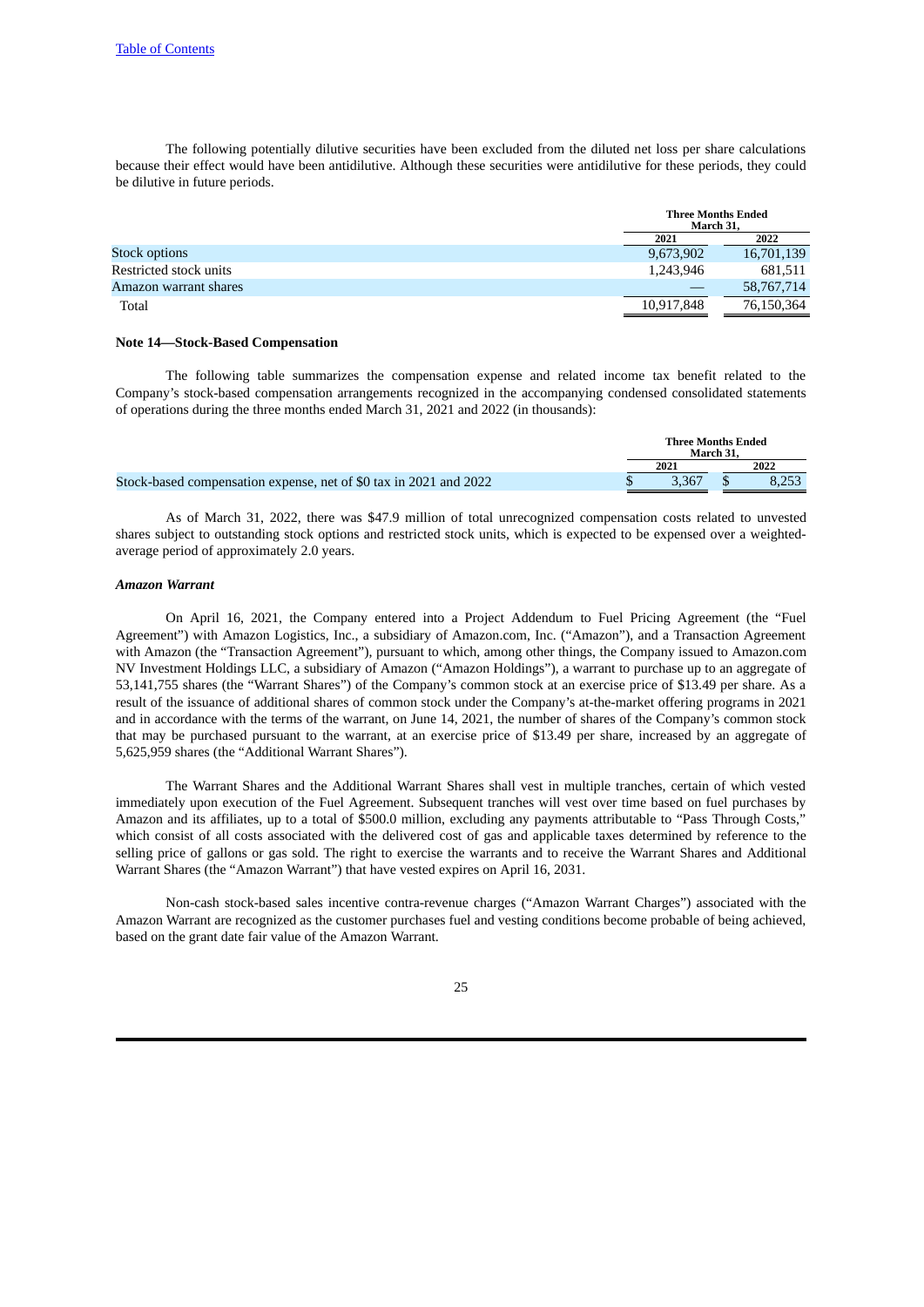The following table summarizes the Amazon Warrant activity for the three months ended March 31, 2022:

|                                                  | Warrant<br><b>Shares</b> |
|--------------------------------------------------|--------------------------|
| Outstanding and unvested as of December 31, 2021 | 44,077,779               |
| Granted                                          |                          |
| <b>Vested</b>                                    | (587,704)                |
| Outstanding and unvested as of March 31, 2022    | 43.490.075               |

587,704 shares of the Amazon Warrant vested on March 26, 2022 based on fuel purchases made by Amazon and its affiliates. During the three months ended March 31, 2022, Amazon Warrant Charges recognized in the condensed consolidated statements of operations were \$3.8 million, which related to customer fuel purchases. As of March 31, 2022, the Company had a customer incentive asset of \$23.1 million and \$9.4 million, classified in "Prepaid expenses and other current assets" and "Notes receivable and other long-term assets, net," respectively, in the accompanying condensed consolidated balance sheets.

#### **Note 15—Stockholders' Equity**

#### *Authorized Shares*

On June 14, 2021, the Company's stockholders approved an increase in the number of shares of common stock the Company is authorized to issue from 304,000,000 to 454,000,000. As of March 31, 2022, the Company is authorized to issue 455,000,000 shares, of which 454,000,000 shares of capital stock are designated common stock and 1,000,000 shares are designated preferred stock.

#### *Share Repurchase Program*

On March 12, 2020, the Company's Board of Directors approved a share repurchase program of up to \$30.0 million (exclusive of fees and commissions) of the Company's outstanding common stock (the "Repurchase Program"). On December 7, 2021, the Company's Board of Directors approved an increase in the aggregate purchase amount under the Repurchase Program from \$30.0 million to \$50.0 million (exclusive of fees and commissions). The Repurchase Program does not have an expiration date, and it may be suspended or discontinued at any time. For the three months ended March 31, 2022, the Company repurchased 511,010 shares of its common stock under the Repurchase Program for a total cost of \$3.0 million (exclusive of fees and commissions). As of March 31, 2022, the Company had utilized a total of \$20.4 million under the Repurchase Program from its inception to repurchase 8,708,096 shares of common stock and had a total of \$29.6 million of authorized funds remaining under the Repurchase Program. The Repurchase Program does not obligate the Company to acquire any specific number of shares. Repurchases under the Repurchase Program may be effected from time to time through open market purchases, privately negotiated transactions, structured or derivative transactions, including accelerated share repurchase transactions, or other methods of acquiring shares, in each case subject to market conditions, applicable securities laws and other relevant factors. Repurchases may also be made under Rule 10b5-1 plans.

#### **Note 16—Income Taxes**

The provision for income taxes for interim periods is determined using an estimate of the Company's annual effective tax rate, adjusted for discrete items, if any, that are taken into account in the relevant period. Each quarter, the Company updates the estimate of the annual effective tax rate, and if the estimated tax rate changes, a cumulative adjustment is recorded.

The Company's income tax expense was \$0.1 million for each of the three months ended March 31, 2021 and 2022. Tax expense for all periods consists of taxes due on the Company's U.S. and foreign operations. The effective tax rates for the three months ended March 31, 2021 and 2022 are different from the federal statutory tax rate primarily due to losses for which no tax benefit has been recognized.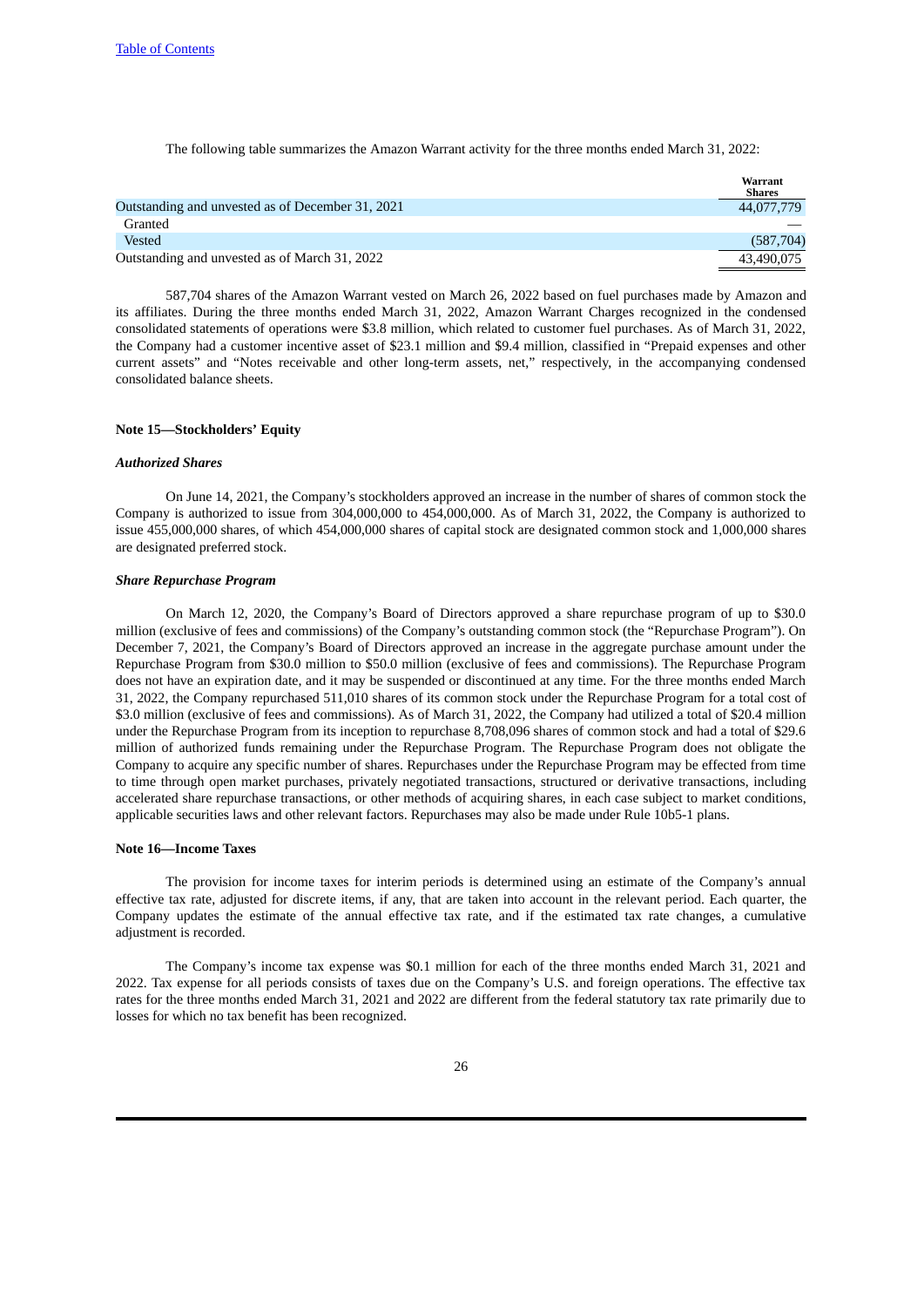The Company increased its unrecognized tax benefits in the three months ended March 31, 2022 by \$0.3 million. This increase is primarily attributable to the deductions attributed to the unvested Amazon Warrant. The net interest incurred was immaterial for the three months ended March 31, 2021 and 2022.

### **Note 17—Commitments and Contingencies**

#### *Environmental Matters*

The Company is subject to federal, state, local and foreign environmental laws and regulations. The Company does not anticipate any expenditures to comply with such laws and regulations that would have a material effect on the Company's consolidated financial position, results of operations or liquidity. The Company believes that its operations comply, in all material respects, with applicable federal, state, local and foreign environmental laws and regulations.

#### *Litigation, Claims and Contingencies*

The Company may become party to various legal actions that arise in the ordinary course of its business. The Company is also subject to audit by tax and other authorities for varying periods in various federal, state, local and foreign jurisdictions, and disputes may arise during the course of these audits. It is impossible to determine the ultimate liabilities that the Company may incur resulting from any of these lawsuits, claims, proceedings, audits, commitments, contingencies and related matters or the timing of these liabilities, if any. If these matters were to ultimately be resolved unfavorably, it is possible that such an outcome could have a material adverse effect upon the Company's consolidated financial position, results of operations, or liquidity. The Company does not, however, anticipate such an outcome and believes the ultimate resolution of these matters will not have a material adverse effect on the Company's consolidated financial position, results of operations, or liquidity.

### *bpJV Capital Call Contribution*

In December 2021, the bpJV issued the bpJV Capital Call in the amount of \$143.2 million with bp and the Company each required to contribute \$71.6 million. Proceeds from the bpJV Capital Call will be used to fund working capital needs and to fund RNG production facility projects undertaken by the bpJV. As of March 31, 2022, the Company has paid \$20.0 million related to the bpJV Capital Call. The remaining contribution balance of \$51.6 million will be paid on or prior to June 30, 2022. On March 30, 2022, the bpJV issued the bpJV Capital Call 2 for \$76.2 million to support bpJV's RNG project development and working capital needs. The bpJV Capital Call 2 requires that bp and the Company each contribute \$38.1 million on or prior to September 30, 2022. As of March 31, 2022, no capital contribution under the bpJV Capital Call 2 has been paid by the Company or bp.

#### **Note 18—Leases**

#### *Lessor Accounting*

The Company leases fueling station equipment to customers pursuant to agreements that contain an option to extend and an end-of-term purchase option. Receivables from these leases are accounted for as finance leases, specifically sales-type leases, and are included in "Other receivables" and "Notes receivable and other long-term assets, net" in the accompanying condensed consolidated balance sheets.

The Company recognizes the net investment in the lease as the sum of the lease receivable and the unguaranteed residual value, both of which are measured at the present value using the interest rate implicit in the lease.

During each of the three months ended March 31, 2021 and 2022, the Company recognized \$0.1 million in "Interest income" on its lease receivables.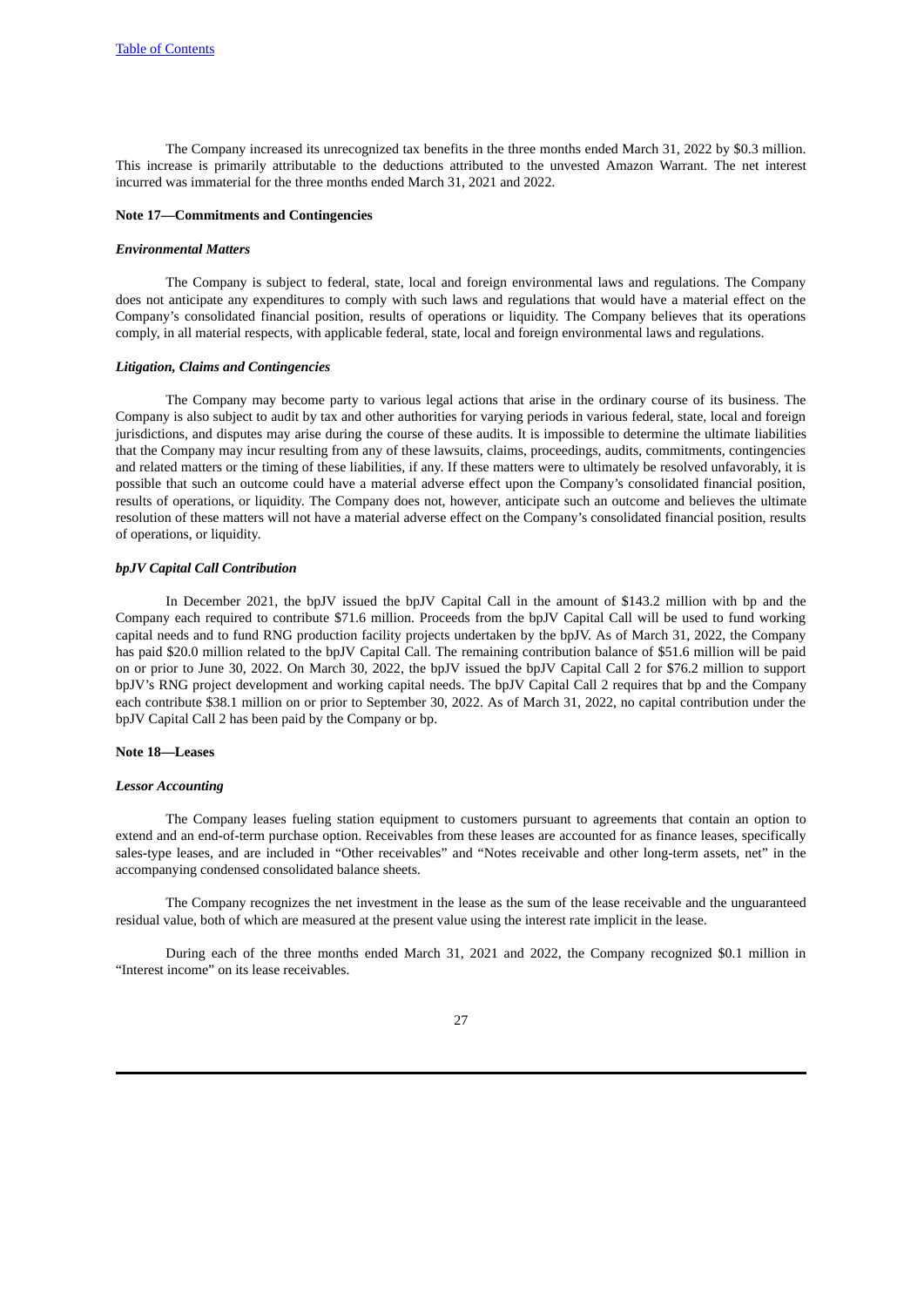The following schedule represents the Company's maturities of lease receivables as of March 31, 2022 (in thousands):

| Fiscal year:                       |           |
|------------------------------------|-----------|
| Remainder of 2022                  | \$<br>831 |
| 2023                               | 962       |
| 2024                               | 962       |
| 2025                               | 962       |
| 2026                               | 1,034     |
| Thereafter                         | 2,324     |
| Total minimum lease payments       | 7,075     |
| Less amount representing interest  | (1,788)   |
| Present value of lease receivables | 5,287     |

### **Note 19—Alternative Fuel Excise Tax Credit**

Under separate pieces of U.S. federal legislation, the Company has been eligible to receive the AFTC for its natural gas vehicle fuel sales made between October 1, 2006 and December 31, 2021. The AFTC was equal to \$0.50 per gasoline gallon equivalent of CNG that the Company sold as vehicle fuel, and \$0.50 per diesel gallon of LNG that the Company sold as vehicle fuel in 2020 and 2021. AFTC is currently unavailable for vehicle fuel sales made after December 31, 2021.

Based on the service relationship with its customers, either the Company or its customers claim the credit. The Company records its AFTC, if any, as revenue in its condensed consolidated statements of operations because the credits are fully payable to the Company and do not offset income tax liabilities. As such, the credits are not deemed income tax credits under the accounting guidance applicable to income taxes.

### **Note 20—Related Party Transactions**

#### *TotalEnergies S.E.*

During the three months ended March 31, 2021 and 2022, the Company recognized revenue of \$0.7 million and \$1.4 million, respectively, related to RINs and LNG sold to TotalEnergies and its affiliates in the ordinary course of business and from settlements on commodity swap contracts (Note 6). As of December 31, 2021 and March 31, 2022, the Company had receivables from TotalEnergies of \$1.4 million and \$1.6 million, respectively.

During the three months ended March 31, 2021 and 2022, the Company paid TotalEnergies \$0.5 million and \$0.9 million, respectively, for expenses incurred in the ordinary course of business, settlements on commodity swap contracts (Note 6), and the guaranty fee under the CSA (Note 12). As of December 31, 2021, the amount due to TotalEnergies was \$0.1 million. As of March 31, 2022, total payables due to TotalEnergies were immaterial.

## *SAFE&CEC S.r.l.*

During the three months ended March 31, 2021 and 2022, the Company received \$0.1 million and \$0.0 million, respectively, from SAFE&CEC S.r.l. in the ordinary course of business. The receivables balance as of December 31, 2021 was immaterial. As of March 31, 2022, the Company had receivables from SAFE&CEC S.r.l. of \$0.1 million.

During the three months ended March 31, 2021 and 2022, the Company paid SAFE&CEC S.r.l. \$0.8 million and \$4.0 million, respectively, for parts and equipment in the ordinary course of business. As of December 31, 2021 and March 31, 2022, the Company had payables to SAFE&CEC S.r.l. of \$0.2 million and \$0.6 million, respectively.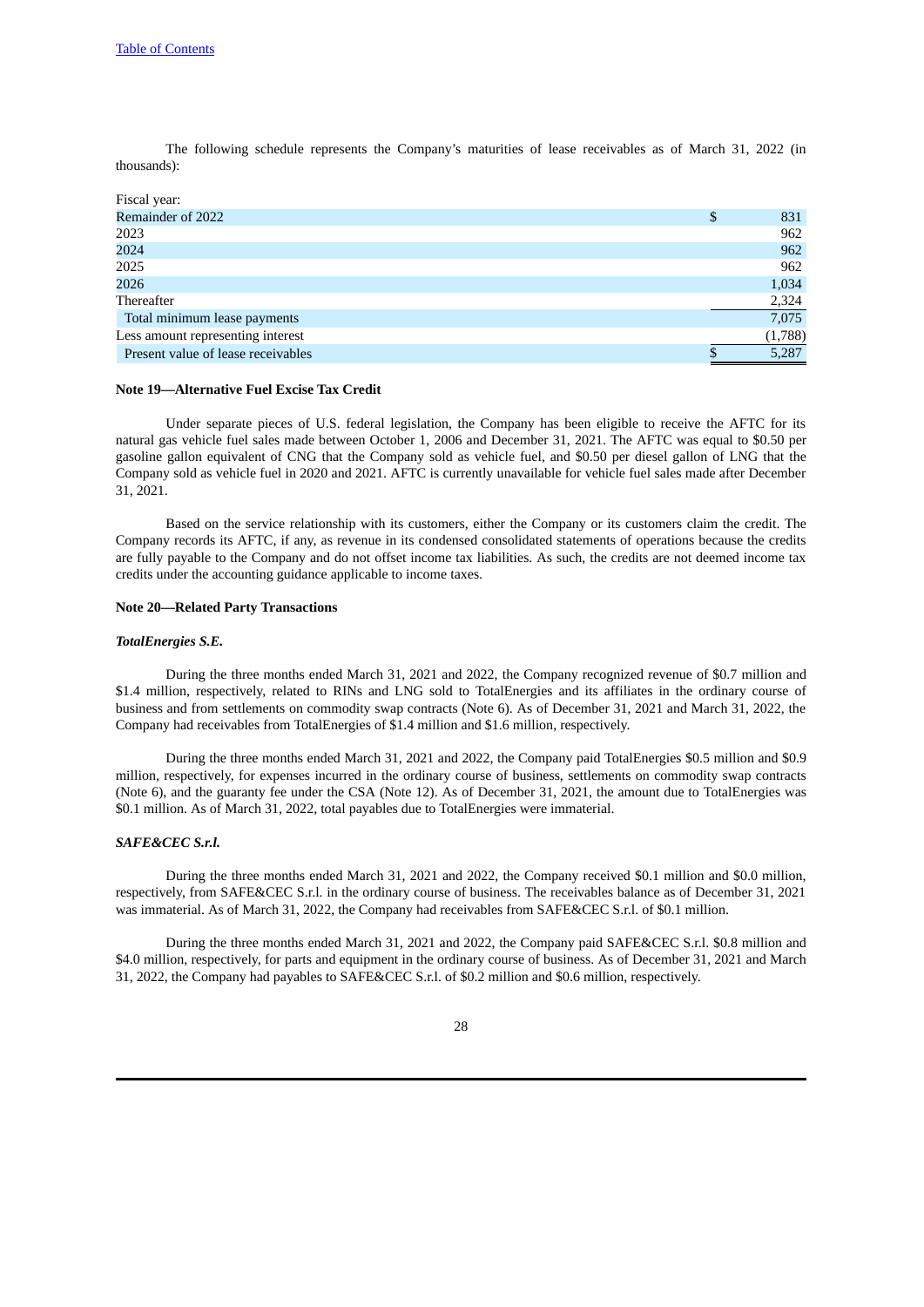# *TotalEnergies JV and bpJV*

Pursuant to LLC agreements under the TotalEnergies JV and the bpJV, the Company manages the day-to-day operations of RNG projects under the joint ventures in exchange for management fees. During the three months ended March 31, 2022, the Company recognized management fee revenue of \$0.3 million related to the TotalEnergies JV and the bpJV. As of December 31, 2021 and March 31, 2022, the Company had receivables from the two joint ventures of \$0.4 million and \$0.2 million, respectively.

| ٠<br>I<br>I<br>×<br>۹ |
|-----------------------|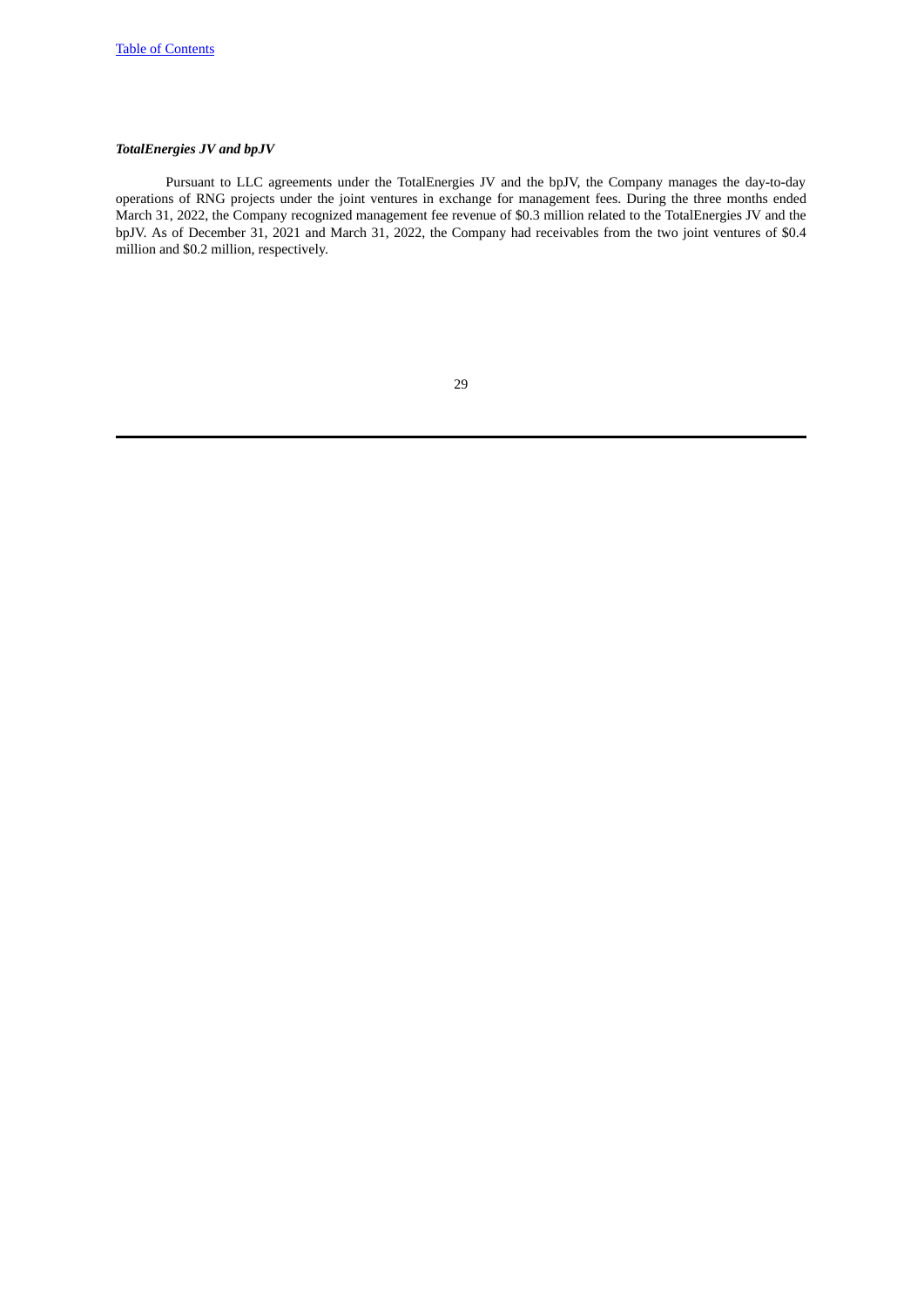### <span id="page-29-0"></span>**Item 2. Management's Discussion and Analysis of Financial Condition and Results of Operations**

The following Management's Discussion and Analysis of Financial Condition and Results of Operations (this discussion, as well as discussions under the same heading in our other periodic reports, are referred to as the "MD&A") should be read together with our unaudited condensed consolidated financial statements and the related notes included in this report, and all cross references to notes included in this MD&A refer to the identified note in such condensed consolidated financial statements. For additional context with which to understand our financial condition and results of operations, refer to the MD&A included in our Annual Report on Form 10-K for our fiscal year ended December 31, 2021, which was filed with the Securities and Exchange Commission ("SEC") on February 24, 2022, as well as the audited consolidated financial statements and notes included therein (collectively, our "2021 Form 10-K").

#### **Cautionary Note Regarding Forward-Looking Statements**

*This MD&A and the other disclosures in this report contain forward-looking statements within the meaning of* Section 27A of the Securities Act of 1933, as amended (the "Securities Act"), and Section 21E of the Securities Exchange *Act of 1934, as amended* (the "Exchange Act")*. Forward-looking statements are statements other than historical facts.* These statements relate to future events or circumstances or our future performance, and they are based on our current assumptions, expectations and beliefs concerning future developments and their potential effect on our business. In some cases, you can identify forward-looking statements by the following words: "if," "may," "might," "shall," "will," "can," *"could," "would," "should," "expect," "intend," "plan," "goal," "objective," "initiative," "anticipate," "believe,"* "estimate," "predict," "project," "forecast," "potential," "continue," "ongoing" or the negative of these terms or other comparable terminology, although the absence of these words does not mean that a statement is not forward-looking. The forward-looking statements we make in this discussion include statements about, among other things, our future financial and operating performance, our growth strategies, including expectations regarding our delivery and sales of RNG and *Environmental Credits (each as defined below), and anticipated trends in our industry and our business.*

The preceding list is not intended to be an exhaustive list of all topics addressed by our forward-looking *statements. Although the forward-looking statements we make reflect our good faith judgment based on available information, they are only predictions. Accordingly, our forward-looking statements involve known and unknown risks,* uncertainties and other factors that may cause our or our industry's actual results, levels of activity, performance or achievements to be materially different from any future results, levels of activity, performance or achievements expressed or implied by these forward-looking statements. Factors that might cause or contribute to such differences include, among others, those discussed under "Risk Factors" in Item 1A of this report, as such factors may be amended, supplemented or superseded from time to time by other reports we file with the SEC. In addition, we operate in a competitive and rapidly evolving industry in which new risks emerge from time to time, and it is not possible for us to predict all of the risks we may face. Nor can we assess the effect of all factors on our business or the extent to which any factor or combination of factors could cause actual results to differ from our expectations. As a result of these and other potential risks and uncertainties, *our forward-looking statements should not be relied on or viewed as guarantees of future events.*

All of our forward-looking statements in this report are made only as of the date of this document and, except as required by law, we undertake no obligation to update publicly any forward-looking statements for any reason, including to conform these statements to actual results or to changes in our expectations. You should, however, review the factors and risks we describe in the reports we will file from time to time with the SEC for the most recent information about our forward-looking statements and the risks and uncertainties related to these statements. We qualify all of our forward*looking statements by this cautionary note.*

#### **Overview**

We are North America's leading provider of the cleanest fuel for the transportation market, based on the number of stations operated and the amount of gasoline gallon equivalents ("GGEs") of renewable natural gas ("RNG") and conventional natural gas delivered. Through our sales of RNG, which is derived from biogenic methane produced by the breakdown of organic waste, we help thousands of vehicles, from airport shuttles to city buses to waste and heavy-duty trucks, reduce their amount of climate-harming greenhouse gas from 60% to over 400% based on determinations by the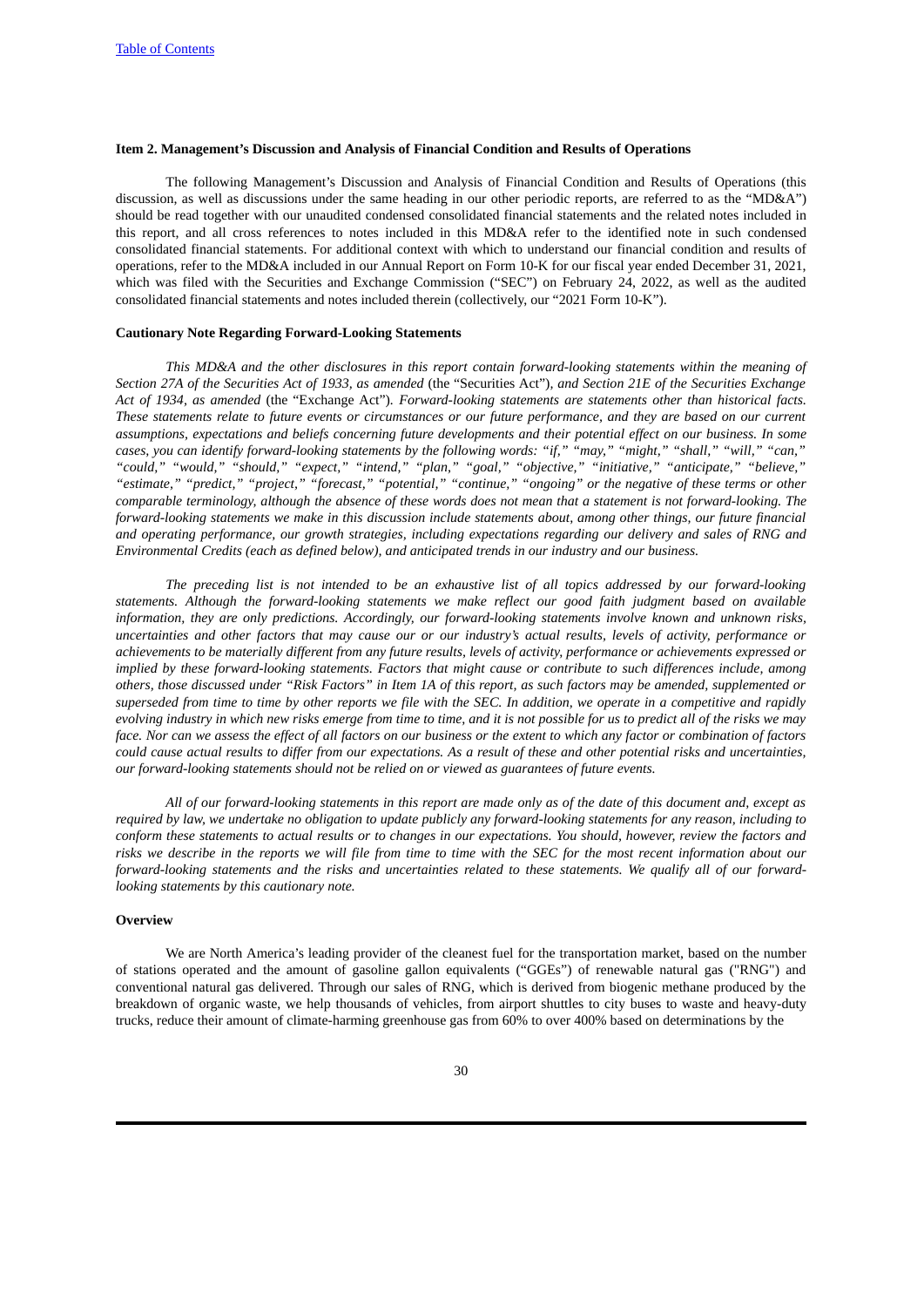California Air Resources Board ("CARB"), depending on the source of the RNG, while also reducing criteria pollutants such as Nitrogen Oxides, or NOx. RNG is delivered as compressed natural gas ("CNG") and liquefied natural gas ("LNG").

As a clean energy solutions provider, we supply RNG and conventional natural gas, in the form of CNG and LNG, for medium and heavy-duty vehicles; design and build, as well as operate and maintain ("O&M"), public and private fueling stations in the United States and Canada; develop and own dairy ADG RNG production facilities; sell and service compressors and other equipment used in RNG production and at fueling stations; transport and sell RNG and conventional natural gas via "virtual" natural gas pipelines and interconnects; sell U.S. federal, state and local government credits (collectively, "Environmental Credits") we generate by selling RNG as a vehicle fuel, including Renewable Identification Numbers ("RIN Credits" or "RINs") under the federal Renewable Fuel Standard Phase 2 and credits under the California and the Oregon Low Carbon Fuel Standards (collectively, "LCFS Credits"); and obtain federal, state and local tax credits, grants and incentives.

At present, we see the best use of RNG as a replacement for fossil-based fuel in the transportation sector. We believe the most attractive market for RNG is U.S. heavy-duty Class 8 trucking; based on information from the American Trucking Association and our own internal estimates, we believe there are 3.9 million Class 8 heavy-duty trucks operating in the U.S. that use over 40 billion gallons of diesel per year. We deliver RNG to the transportation market through 579 fueling stations we own, operate or supply in 42 states and the District of Columbia in the U.S., including over 200 stations in California. We also own, operate, or supply 25 fueling stations in Canada.

Critically, to generate the valuable Environmental Credits, RNG must be placed in vehicle fuel tanks. We believe our stations and customer relationships allow us to deliver substantially more RNG to vehicle operators than any other participant in the market – we calculate that we have access to more fueling stations and vehicle fleets than all our competitors combined. As of March 31, 2022, we served over 1,000 fleet customers operating over 48,000 vehicles on our fuels.

Longer term, we plan to expand availability of hydrogen fuel for vehicle fleets. As operators deploy more hydrogen powered vehicles, we can modify our fueling stations to reform our RNG and deliver clean hydrogen to customers. We also believe our RNG can be used to generate clean electricity to power electric vehicles, and we have the capability to add electric vehicle charging at our station sites, although the cost of adding electric vehicle charging capacity may be significant.

### **Impact of COVID-19**

The COVID-19 pandemic has had an adverse impact on the volume of our sales, which we saw bottom in the second quarter of 2020. We have since seen improvement in volumes, with volumes delivered for the first quarter of 2022 4% higher compared to the first quarter of 2021, and 1% higher compared to the first quarter of 2019. We saw significant improvement in our volumes delivered in the public transit customer markets and airports (fleet services), which increased by 12% and 31%, respectively, during the three months ended March 31, 2022, compared to the prior year period. The increase in volumes delivered in the first quarter of 2022 was primarily due to COVID-19 restrictions being lifted and an increase in travel generally. For more information, see "Risk Factors" in Part II, Item 1A of this report.

We believe we have sufficient liquidity to support business operations through this volatile period, including total cash and cash equivalents and short-term investments of \$228.5 million as of March 31, 2022 and \$10.9 million of current debt. We expect to collect receivables relating to alternative fuel excise tax credits ("AFTC") generated from fuel sales during 2021 in the first half of 2022. We also believe AFTC will be reinstated during 2022 based on our historical experience and apply retroactively to vehicle fuel sales made beginning January 1, 2022, and we anticipate AFTC revenue to be approximately \$21.2 million for 2022 after giving consideration to the effect of COVID-19 described above. However, there can be no assurance that AFTC will be reinstated for any portion of 2022, if at all. If AFTC is not extended after 2021, then our anticipated revenue from AFTC would be materially adversely affected as a result of not being recognized. See Part II, Item 1A. "Risk Factors" of this report.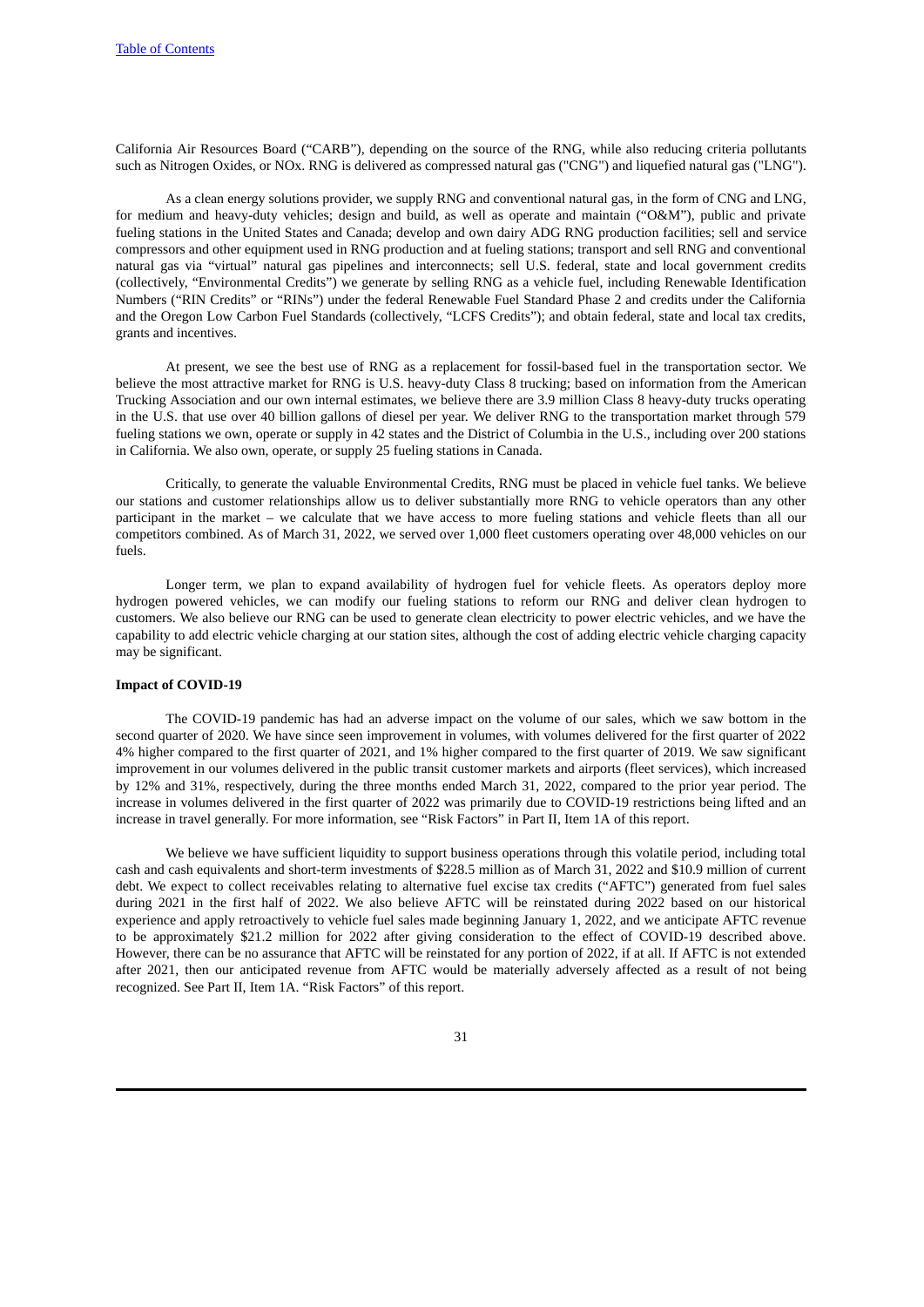### **Performance Overview**

This performance overview discusses matters on which our management focuses in evaluating our financial condition and our operating results.

#### *Sources of Revenue*

The following tables represent our sources of revenue:

|                              | <b>Three Months Ended</b> |  |           |   |      |
|------------------------------|---------------------------|--|-----------|---|------|
|                              |                           |  | March 31, |   |      |
| <b>Revenue (in millions)</b> |                           |  | 2021      |   | 2022 |
| Volume-related $(1)$ $(2)$   |                           |  | 68.1      | S | 80.0 |
| Station construction sales   |                           |  | 4.5       |   | 3.3  |
| AFTC $(3)$                   |                           |  | 4.5       |   | 0.2  |
| Total                        |                           |  | 77.       |   | 83.5 |

(1) Our volume-related revenue primarily consists of sales of RNG and conventional natural gas, in the form of CNG and LNG, performance of O&M services, and sales of RINs and LCFS Credits in addition to changes in fair val

|                                                               | <b>Three Months Ended</b> |  |       |  |  |  |
|---------------------------------------------------------------|---------------------------|--|-------|--|--|--|
|                                                               | March 31.                 |  |       |  |  |  |
| <b>Revenue (in millions)</b>                                  | 2021                      |  | 2022  |  |  |  |
| Fuel sales and performance of O&M services $(2)$              | 60.6                      |  | 69.7  |  |  |  |
| Change in fair value of derivative instruments <sup>(4)</sup> | (2.0)                     |  | (1.0) |  |  |  |
| <b>RIN</b> Credits                                            | 5.6                       |  | 7.9   |  |  |  |
| <b>LCFS Credits</b>                                           | 3.9                       |  | 3.4   |  |  |  |
| Total volume-related revenue                                  | 68.1                      |  | 80.0  |  |  |  |

(2) Includes \$3.8 million of non-cash stock-based sales incentive contra-revenue charges related to the Amazon Warrant (as defined in Note 14) for the three months ended March 31, 2022.

(3) Represents the federal alternative fuel tax credit that we refer to as AFTC. AFTC was available for vehicle fuel sales made through December 31, 2021. AFTC may not be reinstated for vehicle fuel sales made after December 31, 2021.

(4) The change in fair value of derivative instruments is related to the Company's commodity swap and customer fueling contracts. The amounts are classified as revenue because the Company's commodity swap contracts are used to economically offset the risk associated with the diesel-to-natural<br>gas price spread resulting from customer fueling contracts under the Compa

#### *Key Operating Data*

In evaluating our operating performance, we focus primarily on: (1) the amount of RNG, CNG and LNG GGEs delivered (which we define as (i) the volume of GGEs we sell to our customers as fuel, plus (ii) the volume of GGEs dispensed at facilities we do not own but where we provide O&M services on a per-gallon or fixed fee basis, plus (iii) our proportionate share of the GGEs sold as CNG by our joint venture with Mansfield Ventures, LLC and Mansfield Clean Energy Partners, LLC ("MCEP")), (2) our station construction cost of sales, (3) our gross margin (which we define as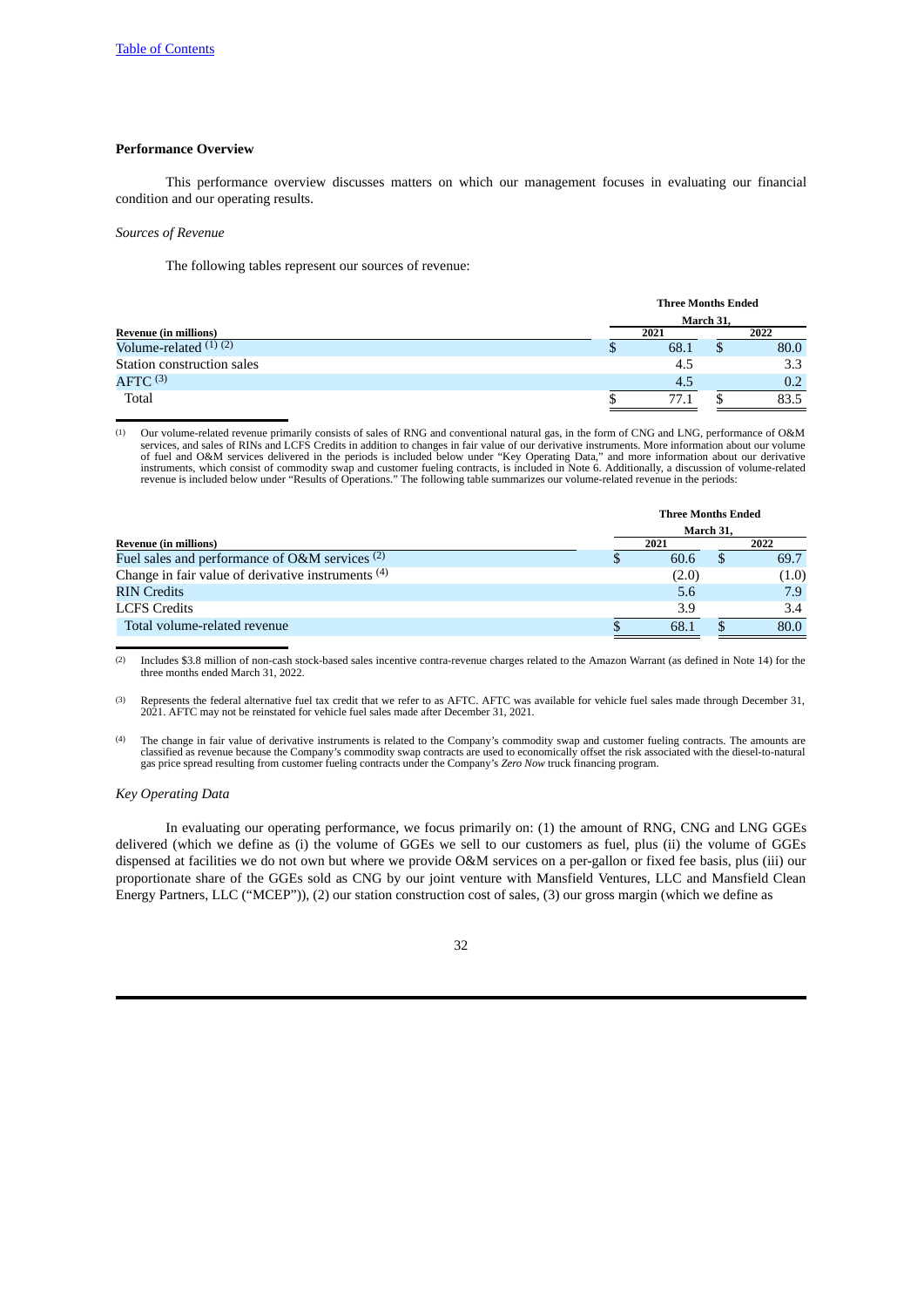revenue minus cost of sales), and (4) net income (loss) attributable to us. The following tables present our key operating data for the years ended December 31, 2019, 2020 and 2021 and for the three months ended March 31, 2021 and 2022:

|                                     |       | <b>Year Ended</b><br>December 31. |       | <b>Three Months Ended</b><br>March 31. |      |  |
|-------------------------------------|-------|-----------------------------------|-------|----------------------------------------|------|--|
| <b>GGEs delivered (in millions)</b> | 2019  | 2020                              | 2021  | 2021                                   | 2022 |  |
| CNG <sup>(1)</sup>                  | 335.7 | 321.0                             | 347.4 | 78.6                                   | 82.3 |  |
| <b>LNG</b>                          | 65.1  | 61.5                              | 55.2  | 13.8                                   | 13.5 |  |
| Total                               | 400.8 | 382.5                             | 402.6 | 92.4                                   | 95.8 |  |

RNG sold as vehicle fuel is included in the CNG or LNG amounts in the table above as applicable based on the form in which it was sold. GGEs of RNG sold as vehicle fuel for the years ended December 31, 2019, 2020 and 2021 and for the three months ended March 31, 2021 and 2022, were as follows:

|                                            |       | Year Ended<br>December 31. |       | <b>Three Months Ended</b><br>March 31. |      |
|--------------------------------------------|-------|----------------------------|-------|----------------------------------------|------|
| <b>GGEs of RNG delivered (in millions)</b> | 2019  | 2020                       | 2021  | 2021                                   | 2022 |
| CNG                                        | 112.5 | 124.4                      | 146.0 | 30.1                                   | 34.6 |
| <b>LNG</b>                                 | 30.8  | 28.9                       | 21.0  | 6.9                                    | 5.1  |
| Total                                      | 143.3 | 153.3                      | 167.0 | 37.0                                   | 39.7 |

|                              |       | Year Ended<br>December 31. |       | Three Months Ended<br>March 31. |      |
|------------------------------|-------|----------------------------|-------|---------------------------------|------|
| GGEs delivered (in millions) | 2019  | 2020                       | 2021  | 2021                            | 2022 |
| <b>O&amp;M</b> services      | 158.5 | 138.5                      | 148.4 | 35.1                            | 35.8 |
| Fuel $(1)$                   | 162.4 | 157.6                      | 164.1 | 37.5                            | 38.5 |
| Fuel and O&M services $(2)$  | 79.9  | 86.4                       | 90.1  | 19.8                            | 21.5 |
| Total                        | 400.8 | 382.5                      | 402.6 | 92.4                            | 95.8 |

RNG sold as vehicle fuel is included in the table above as applicable based on the services provided. GGEs of RNG sold as vehicle fuel for the years ended December 31, 2019, 2020 and 2021 and for the three months ended March 31, 2021 and 2022, were as follows:

|                                     |       | Year Ended<br>December 31. | <b>Three Months Ended</b><br>March 31. |      |      |  |
|-------------------------------------|-------|----------------------------|----------------------------------------|------|------|--|
| GGEs of RNG delivered (in millions) | 2019  | 2020                       | 2021                                   | 2021 | 2022 |  |
| Fuel                                | 87.3  | 86.2                       | 88.0                                   | 19.2 | 21.6 |  |
| Fuel and O&M services $(2)$         | 56.0  | -67.1                      | 79.0                                   | 17.8 | 18.1 |  |
| Total                               | 143.3 | 153.3                      | 167.0                                  | 37.0 | 39.7 |  |

|                                                      | <b>Year Ended</b><br>December 31. |  |       |  | <b>Three Months Ended</b><br>March 31, |  |      |  |        |
|------------------------------------------------------|-----------------------------------|--|-------|--|----------------------------------------|--|------|--|--------|
| Other operating data (in millions)                   | 2019                              |  | 2020  |  | 2021                                   |  | 2021 |  | 2022   |
| Station construction cost of sales                   | 23.5                              |  | 24.0  |  | 15.0                                   |  | 4.0  |  | 3.1    |
| Gross margin $(3)$ (4) (5)                           | 132.0                             |  | 106.3 |  | 40.0                                   |  | 26.7 |  | 19.3   |
| Net income (loss) attributable to Clean Energy Fuels |                                   |  |       |  |                                        |  |      |  |        |
| Corp. $(3)(5)$                                       | 20.4                              |  | (9.9) |  | (93.1)                                 |  |      |  | (24.2) |

 $^{(1)}$  As noted above, amounts include our proportionate share of the GGEs sold as CNG by our joint venture with MCEP. GGEs sold by this joint venture were 0.4 million, 0.3 million and 0.4 million for the years ended Dece

(2) Represents GGEs at stations where we provide both fuel and O&M services.

(3) Includes the following amounts of AFTC revenue: \$47.1 million, \$19.8 million and \$20.7 million for the years ended December 31, 2019, 2020 and 2021, respectively, and \$4.5 million and \$0.2 million for the three months ended March 31, 2021 and 2022, respectively.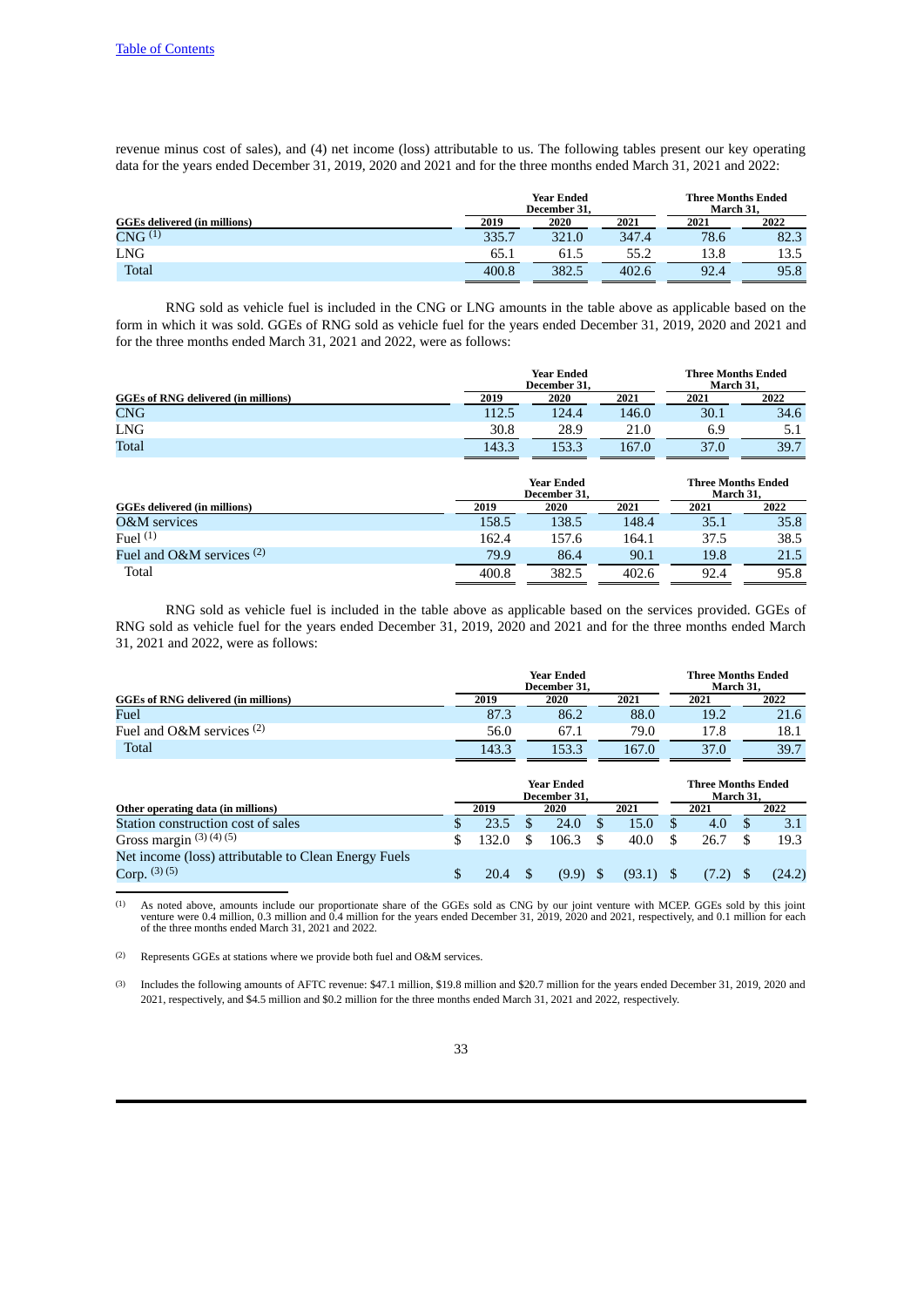- (4) Gross margin includes an unrealized gain (loss) from the change in fair value of commodity swap and customer fueling contracts of \$(6.6) million, \$2.1 million and \$(3.5) million for the years ended December 31, 2019, 2 contracts.
- (5) Includes \$83.6 million of non-cash stock-based sales incentive contra-revenue charges related to the Amazon Warrant for the year ended December 31, 2021, and \$3.8 million for the three months ended March 31, 2022. No amounts of non-cash stock-based sales incentive contra-revenue charges<br>related to the Amazon Warrant were recorded for the years ended December 31, 2

#### *Recent Developments*

*NG Advantage Debt Refinancing.* On January 31, 2022, NG Advantage entered into a second amendment to the Amended and Restated Loan and Security Agreement with Berkshire Bank (the "Berkshire ALA") pursuant to which Berkshire Bank agreed to extend new term loans in an aggregate principal amount of \$14.0 million (collectively, the "Berkshire Term Loan 2") to NG Advantage. The Berkshire Term Loan 2 bears interest at an annual interest rate of 5% and has a maturity date of January 31, 2027. Payments for interest and principal are due monthly beginning March 1, 2022, with a final payment of remaining principal and interest due on the maturity date. Borrowings under the Berkshire Term Loan 2 are collateralized by NG Advantage's trailers and station assets, and prepayment of the outstanding principal is permitted and subject to prepayment premiums. NG Advantage used the proceeds from the Berkshire Term Loan 2 to extinguish \$11.1 million of existing financing obligations, consisting of \$10.4 million in cash payoffs and an application of \$0.8 million in deposits held with the former lenders. As a result of the extinguishment, for the three months ended March 31, 2022, we recognized a \$2.3 million loss on extinguishment of debt, which is included in "interest expense" in the accompanying condensed consolidated statements of operations. In connection with the second amendment to the Berkshire ALA, Berkshire Bank released \$7.0 million, classified in "Restricted cash" on the accompanying condensed consolidated balance sheets as of December 31, 2021, to the Company related to the Company's limited guaranty under the Berkshire ALA.

*NG Advantage Fixed Supply Commitment*. NG Advantage had entered into an arrangement with bp for the supply, sale and reservation of a specified volume of CNG transportation capacity through February 2022, and on February 28, 2022, the supply arrangement between NG Advantage and bp ended. In connection with that arrangement, in February 2018, we entered into a guaranty agreement with NG Advantage and bp, which was amended in June 2020, pursuant to which we guaranteed NG Advantage's payment obligations to the customer in the event of a default by NG Advantage under the supply arrangement, in an amount up to \$15.0 million plus related fees. Upon termination of the supply arrangement between NG Advantage and bp, our guaranty remained in effect until thirty days following our notice to bp of termination.

*bp Joint Venture*. On March 30, 2022, the bp Joint Venture ("bpJV") issued a capital call (the "bpJV Capital Call 2") in the amount of \$76.2 million to provide capital for anaerobic digester gas ("ADG") RNG projects under the bpJV and to fund bpJV's working capital needs. Pursuant to the bpJV Capital Call 2, we and bp are each required to contribute \$38.1 million to the bpJV on or prior to September 30, 2022. As of March 31, 2022, no capital contribution under the bpJV Capital Call 2 has been paid by us or bp, and we and bp each own 50% of the bpJV.

*Plains Credit Facility*. On January 31, 2022, we issued an irrevocable standby letter of credit to Berkshire Bank for \$7.0 million as collateral under the second amendment to the Berkshire ALA. The standby letter of credit is valid until specified release conditions are satisfied and is collateralized by the Plains LSA (as defined in Note 12). As of March 31, 2022, no amounts have been drawn under the standby letter of credit.

*Share Repurchase Program.* On March 12, 2020, our Board of Directors approved the Repurchase Program for up to \$30.0 million (exclusive of fees and commissions) of our outstanding common stock. On December 7, 2021, our Board of Directors approved an increase in the aggregate purchase amount under the Repurchase Program from \$30.0 million to \$50.0 million (exclusive of fees and commissions). The Repurchase Program does not have an expiration date, does not obligate us to acquire any specific number of shares, and may be suspended or discontinued at any time. For the three months ended March 31, 2022, we repurchased 511,010 shares of our common stock under the Repurchase Program for a total cost of \$3.0 million (exclusive of fees and commissions) at an average price of \$5.85 per share. As of March 31,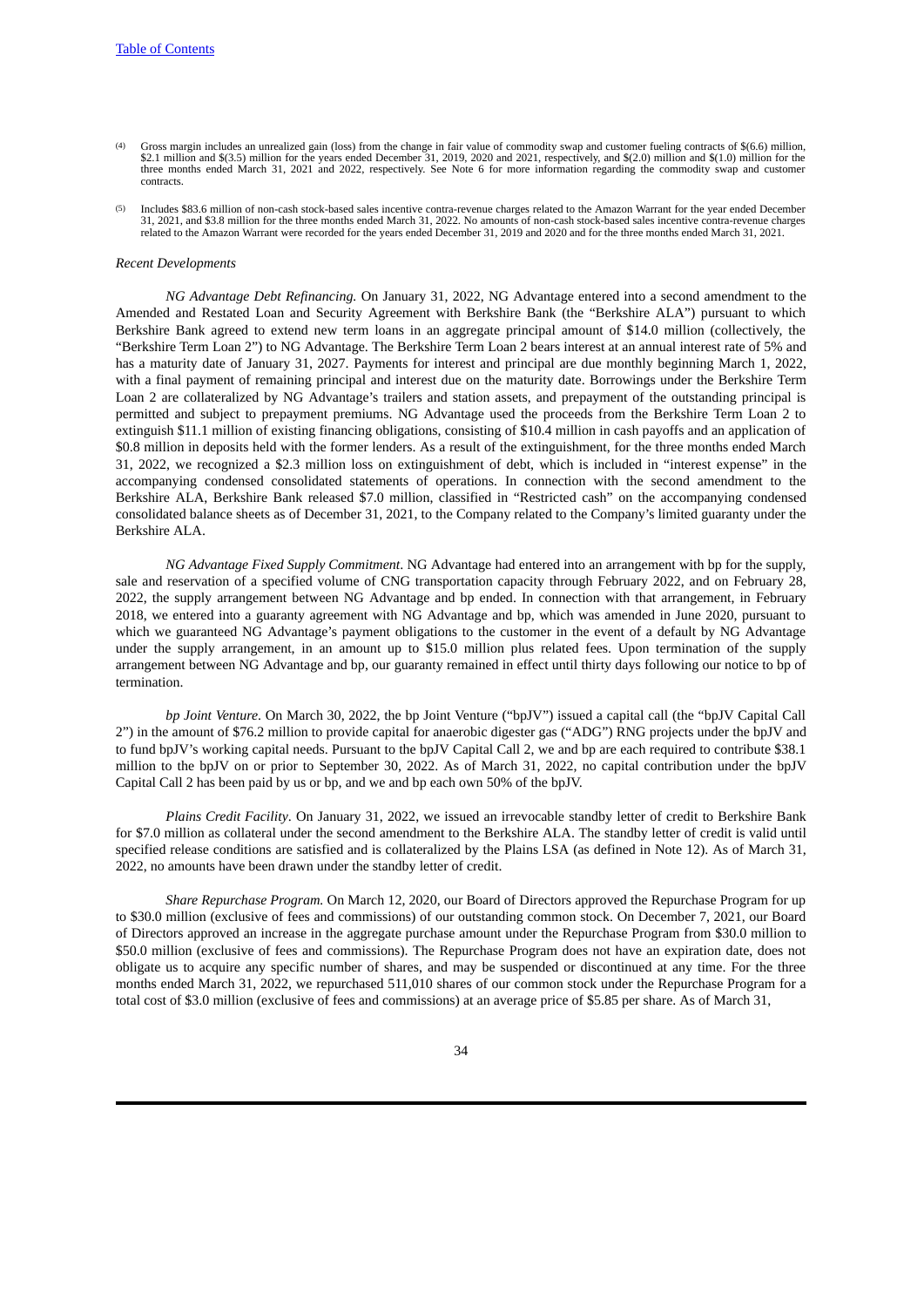2022, we had utilized \$20.4 million under the Repurchase Program to repurchase 8,708,096 shares of our common stock and had a total of \$29.6 million of authorized funds remaining under the Repurchase Program.

#### *Business Risks and Uncertainties and Other Trends*

Our business and prospects are exposed to numerous risks and uncertainties. For more information, see "Risk Factors" in Part II, Item 1A of this report. In addition, our performance in any period may be affected by various trends in our business and our industry, including certain seasonality trends. See the description of the key trends in our past performance and anticipated future trends included in the MD&A contained in our 2021 Form 10-K. Except as set forth below, and in "Impact of COVID-19" above, there have been no material changes to such trends as described in the MD&A contained in our 2021 Form 10-K.

The market for our vehicle fuels is a relatively new and developing market, and has experienced slow, volatile or unpredictable growth in many sectors. For example, to date, adoption and deployment of natural gas vehicles, both in general and in certain of our key customer markets, including heavy-duty trucking, have been slower than we anticipated. Also, other important markets, including airports, refuse and public transit, had slower volume and customer growth in 2021 and in the three months ended March 31, 2022. Slower growth may continue if the effects of the COVID-19 pandemic linger as well as other unfavorable macroeconomic events.

Market prices for RINs and LCFS Credits can be volatile and unpredictable, and the prices for such credits can be subject to significant fluctuations. The value of RINs and LCFS Credits (derived from market prices) can materially affect our revenue. For example, from approximately the beginning of June 2019 to January 2020, market prices for RINs trended to historical lows. Although RIN prices have generally increased since late January 2020, prices have fluctuated significantly during 2021 and will likely continue to be volatile. Further, LCFS Credit prices have fluctuated significantly during 2021 and will likely continue to be volatile.

In addition, we believe AFTC will be reinstated during 2022 based on our historical experience and apply retroactively to vehicle fuel sales made beginning January 1, 2022, and we anticipate AFTC revenue to be approximately \$21.2 million for 2022 after giving consideration to the effect of COVID-19 described above under "Impact of COVID-19." However, there can be no assurance that AFTC will be reinstated for any portion of 2022, if at all. If AFTC is not extended after 2021, then our anticipated revenue from AFTC would be materially adversely affected as a result of not being recognized. See Part II, Item 1A. "Risk Factors" of this report.

The market price of our common stock can be volatile and unpredictable. If a decline of our market capitalization were sustained we may need to perform goodwill impairment tests more frequently and it is possible that our goodwill could become impaired which could result in a material non-cash charge and adversely affect our results of operations.

#### **Debt Compliance**

Certain of the agreements governing our outstanding debt, which are discussed in Note 12, have financial and non-financial covenants with which we must comply. As of March 31, 2022, we were in compliance with all of these covenants.

#### **Risk Management Activities**

Our risk management activities are discussed in the MD&A contained in our 2021 Form 10-K. During the three months ended March 31, 2022, there were no material changes to these activities.

#### **Critical Accounting Policies and Estimates**

The preparation of our condensed consolidated financial statements in conformity with accounting principles generally accepted in the United States of America requires the appropriate application of accounting policies, some of which require us to make estimates and assumptions that affect the amounts reported and related disclosures in our condensed consolidated financial statements. We base our estimates on historical experience and various assumptions that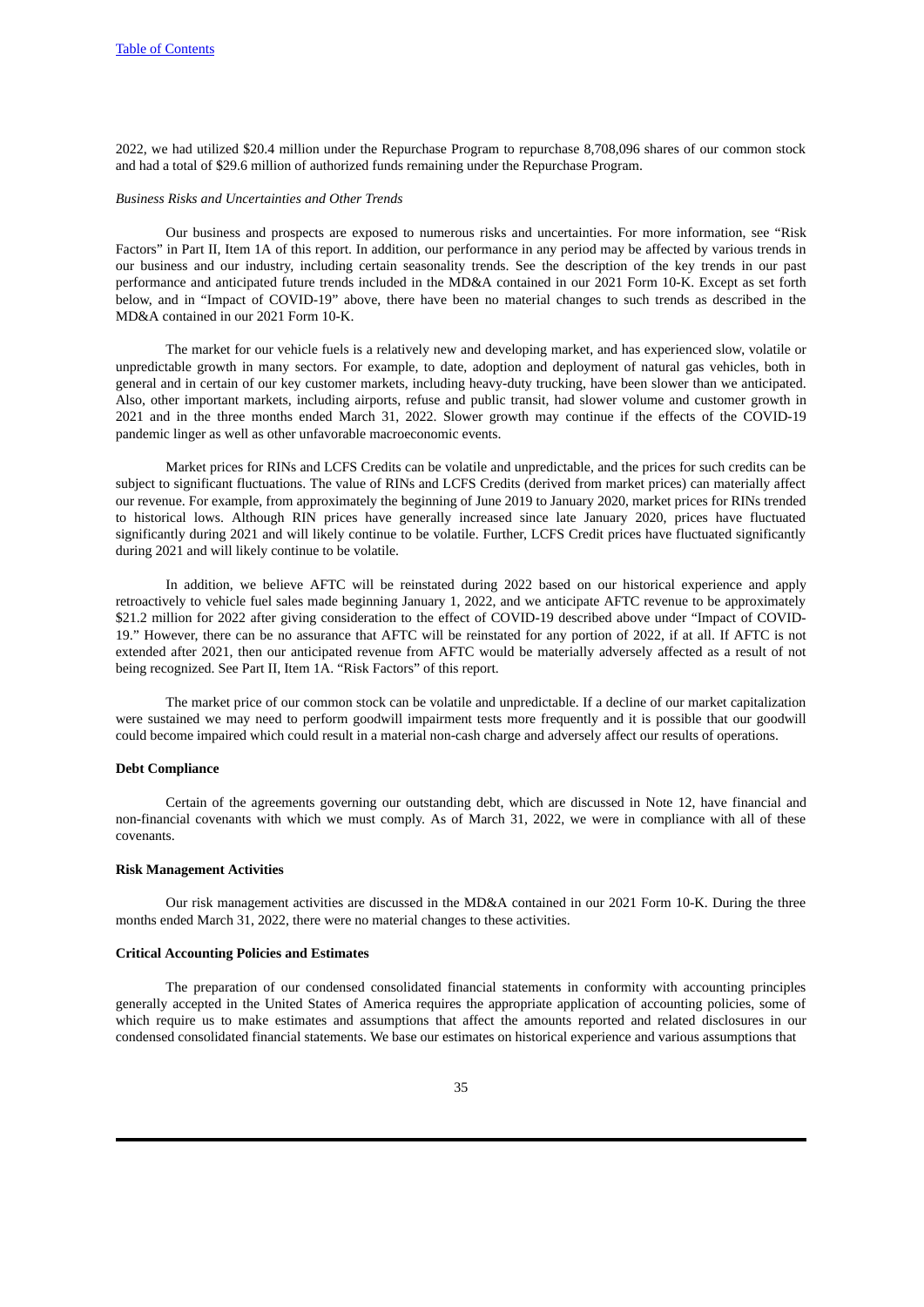we believe are reasonable under the circumstances. To the extent there are differences between these estimates and actual results, our financial condition or results of operations could be materially affected.

Our critical accounting policies and the related judgments and estimates are discussed in the MD&A contained in our 2021 Form 10-K. Except for our adoption of new guidance for leases effective January 1, 2022, which is described in Note 1, there have been no other material changes to our critical accounting policies as described in the MD&A contained in our 2021 Form 10-K.

#### **Recently Adopted and Recently Issued Accounting Standards**

See Note 1 for a description of recently adopted accounting standards and recently issued accounting standards pending adoption.

## **Results of Operations**

The table below presents, for each period indicated, each line item of our statements of operations data as a percentage of our total revenue for the period. Additionally, the narrative that follows provides a comparative discussion of certain of these line items between the periods indicated. Historical results are not indicative of the results to be expected in the current period or any future period.

*Three Months Ended March 31, 2022 Compared to Three Months Ended March 31, 2021*

|                                                                                    | <b>Three Months Ended</b><br>March 31. |            |
|------------------------------------------------------------------------------------|----------------------------------------|------------|
|                                                                                    | 2021                                   | 2022       |
| <b>Statements of Operations Data:</b>                                              |                                        |            |
| Revenue:                                                                           |                                        |            |
| Product revenue                                                                    | 87.7 %                                 | 86.8 %     |
| Service revenue                                                                    | 12.3                                   | 13.2       |
| Total revenue                                                                      | 100.0                                  | 100.0      |
| Operating expenses:                                                                |                                        |            |
| Cost of sales (exclusive of depreciation and amortization shown separately below): |                                        |            |
| Product cost of sales                                                              | 58.1                                   | 69.0       |
| Service cost of sales                                                              | 7.3                                    | 7.9        |
| Selling, general and administrative                                                | 27.8                                   | 33.4       |
| Depreciation and amortization                                                      | 15.2                                   | 13.6       |
| Total operating expenses                                                           | 108.4                                  | 123.9      |
| <b>Operating loss</b>                                                              | (8.4)                                  | (23.9)     |
| Interest expense                                                                   | (1.9)                                  | (3.7)      |
| Interest income                                                                    | 0.3                                    | 0.3        |
| Other income, net                                                                  | 0.9                                    |            |
| Loss from equity method investments                                                | (0.6)                                  | (2.0)      |
| Loss from extinguishment of debt, net                                              |                                        |            |
| Loss before income taxes                                                           | (9.7)                                  | (29.3)     |
| Income tax expense                                                                 | (0.1)                                  | (0.1)      |
| Net loss                                                                           | (9.8)                                  | (29.4)     |
| Loss attributable to noncontrolling interest                                       | 0.4                                    | 0.5        |
| Net loss attributable to Clean Energy Fuels Corp.                                  | $(9.4)\%$                              | $(28.9)\%$ |

*Revenue.* Revenue increased by \$6.4 million to \$83.5 million in the three months ended March 31, 2022, from \$77.1 million in the three months ended March 31, 2021. This increase was primarily due to an increase in volume-related revenue and a decrease in unrealized loss from the change in fair value of our commodity swap and customer contracts entered into in connection with our *Zero Now* truck financing program, partially offset by Amazon Warrant Charges (see Note 1) of \$3.8 million and lower AFTC revenue and station construction sales.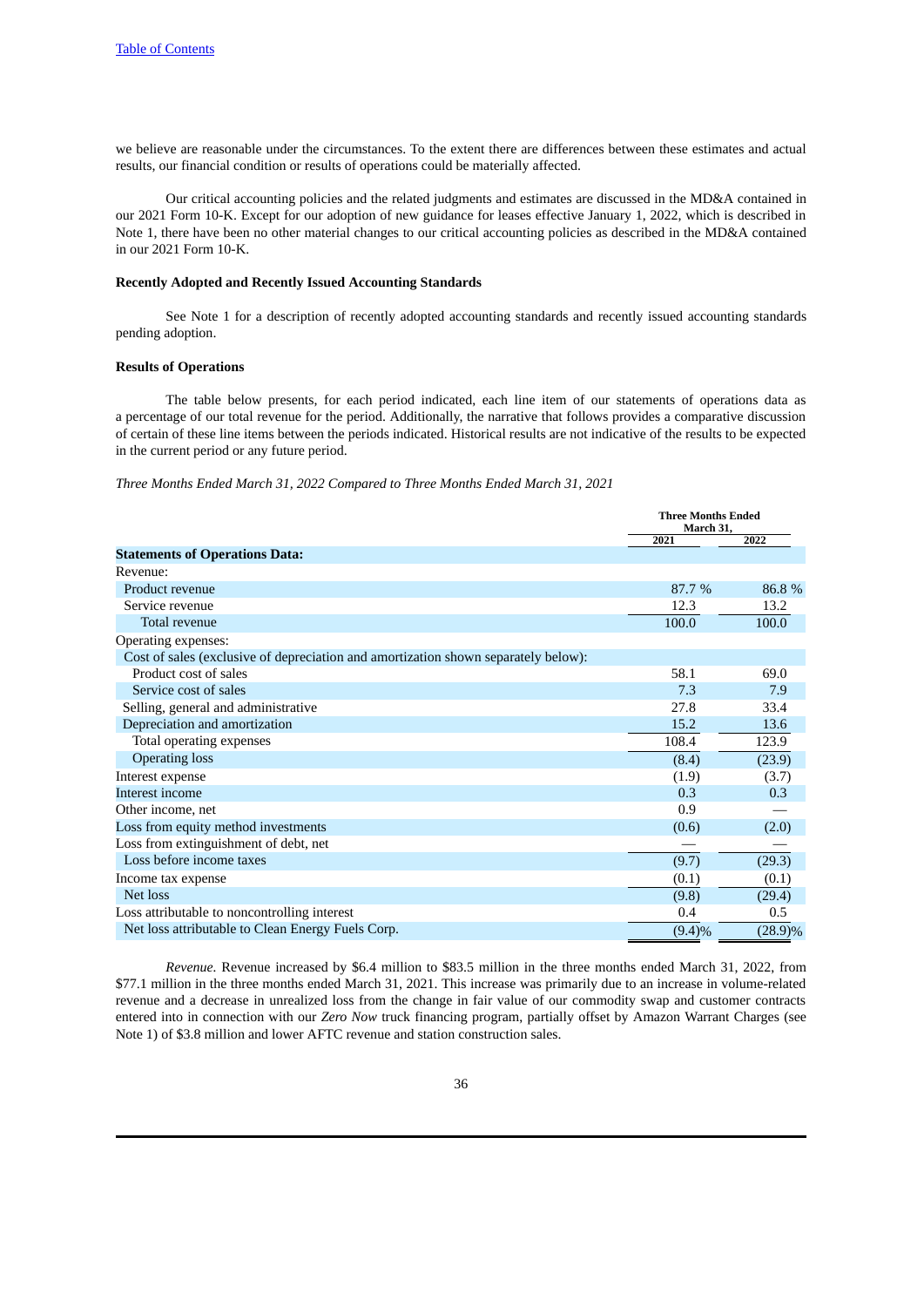Volume-related revenue, excluding the effects of the change in fair value of our commodity swap and customer contracts entered in connection with our *Zero Now* truck financing program and the Amazon Warrant Charges, increased by \$14.6 million between periods, attributable to an increase in gallons delivered and an increase in the effective price per gallon. The effect to volume-related revenue as a result of the change in fair value of our commodity swap and customer contracts entered into in connection with our *Zero Now* truck financing program was \$1.0 million, as we recognized an unrealized loss of \$(2.0) million in 2021 compared to an unrealized loss of \$(1.0) million in 2022 (see Note 6 for more information).

Our effective price per gallon increased by \$0.12 per gallon to \$0.88 per gallon in the three months ended March 31, 2022, compared to \$0.76 per gallon in the three months ended March 31, 2021, excluding the effects of the change in fair value of derivative instruments and Amazon Warrant Charges discussed above. Our effective price per gallon is defined as revenue generated from selling RNG and conventional natural gas, and any related Environmental Credits and providing O&M services to our vehicle fleet customers at stations we do not own and for which we receive a per-gallon or fixed fee, all divided by the total GGEs delivered less GGEs delivered by non-consolidated entities, such as entities that are accounted for under the equity method. The increase in our effective price per gallon was primarily due to higher RIN and natural gas prices, and a favorable fuel price mix, which is based on the variation of fuel types and locations where we deliver fuel.

Station construction sales decreased by \$1.2 million between periods due to decreased construction activities as a result of permitting and utility delays associated with the ongoing effects of COVID-19.

AFTC revenue decreased by \$4.3 million between periods due to the expiration of the AFTC program after December 31, 2021. We believe AFTC will be reinstated during 2022 based on our historical experience and apply retroactively to vehicle fuel sales made beginning January 1, 2022. However, there can be no assurance that AFTC will be reinstated for any portion of 2022, if at all. See Part II, Item 1A. "Risk Factors" of this report.

*Cost of sales.* Cost of sales increased by \$13.8 million to \$64.2 million in the three months ended March 31, 2022, from \$50.4 million in the three months ended March 31, 2021. This increase was primarily due to an increase in gallons delivered, and an increase in our effective cost per gallon delivered, partially offset by a decrease in the cost of station construction activities.

Our effective cost per gallon increased by \$0.14 per gallon to \$0.64 per gallon in the three months ended March 31, 2022 from \$0.50 per gallon in the three months ended March 31, 2021. Our effective cost per gallon is defined as the total costs associated with delivering our fuels, including commodity costs, transportation fees, liquefaction charges, and other site operating costs, plus the total cost of providing O&M services at stations that we do not own and for which we receive a per-gallon or fixed fee, including direct technician labor, indirect supervisor and management labor, repair parts and other direct maintenance costs, all divided by the total GGEs delivered less GGEs delivered by non-consolidated entities, such as entities that are accounted for under the equity method. The increase in our effective cost per gallon was due to higher commodity prices and transportation costs.

*Selling, general and administrative.* Selling, general and administrative expenses increased by \$6.5 million to \$27.9 million in the three months ended March 31, 2022, from \$21.4 million in the three months ended March 31, 2021. This increase was primarily driven by an increase in stock-based compensation expense due to equity awards granted during 2021, an increase in salaries and wages, and an increase in professional fees and personnel recruitment costs.

*Depreciation and amortization.* Depreciation and amortization decreased by \$0.3 million to \$11.4 million in the three months ended March 31, 2022, from \$11.7 million in the three months ended March 31, 2021, primarily due to a lower amount of depreciable assets.

*Interest expense.* Interest expense increased by \$1.7 million to \$3.1 million in the three months ended March 31, 2022, from \$1.4 million in the three months ended March 31, 2021, primarily due to a loss from extinguishment of debt of \$2.3 million recognized during the three months ended March 31, 2022 relating to the full repayment of certain financing obligations of NG Advantage. No loss on extinguishment of debt was recorded in the three months ended March 31, 2021. The increase is partially offset by lower outstanding indebtedness and lower average interest rates between periods.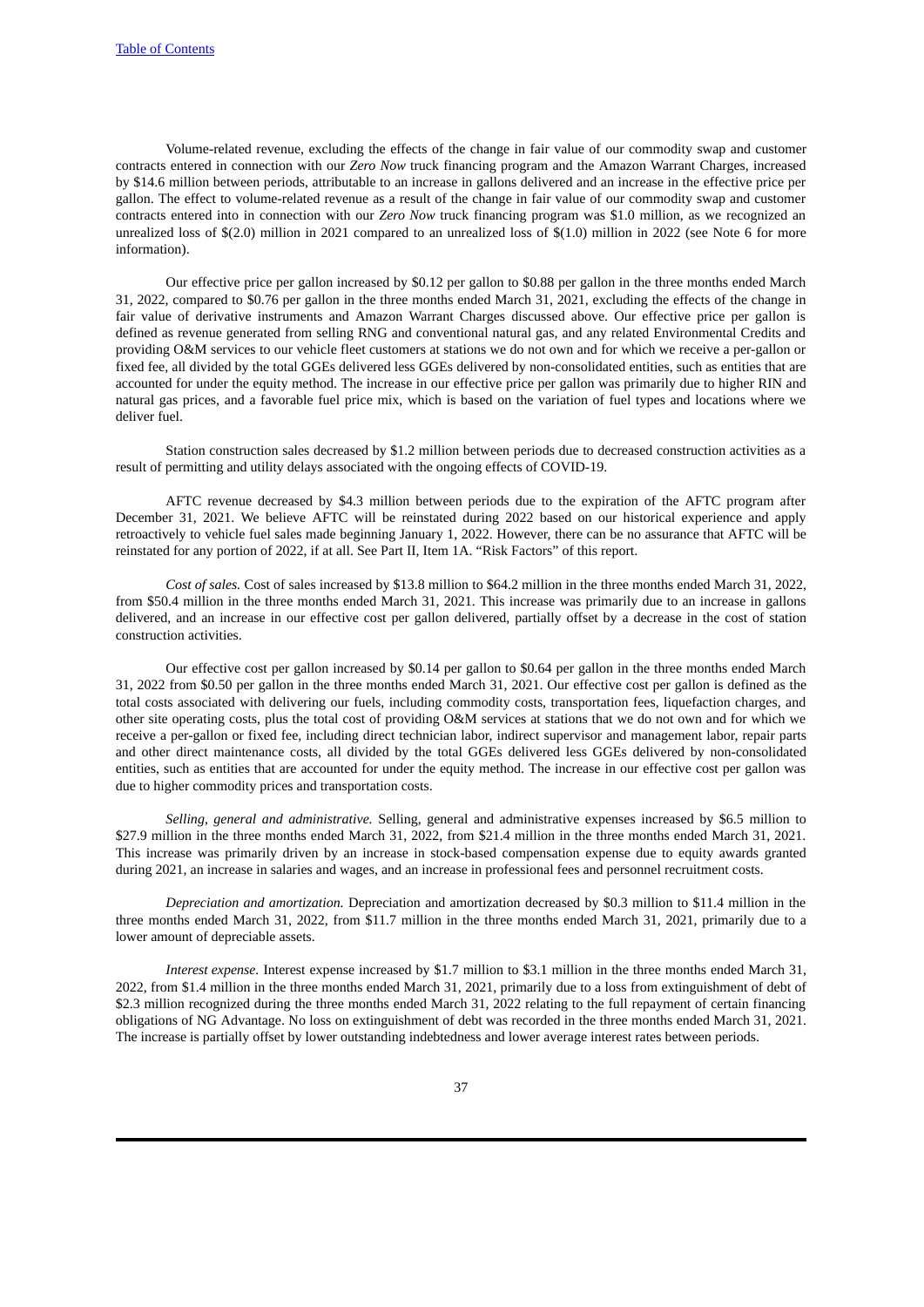*Other income, net.* Other income, net decreased by \$0.7 million to \$0.0 million in the three months ended March 31, 2022, from \$0.7 million in the three months ended March 31, 2021, primarily due to certain other fees earned in the prior year period.

*Loss from equity method investments.* Loss from equity method investments increased by \$1.3 million to \$1.7 million in the three months ended March 31, 2022, from \$0.4 million in the three months ended March 31, 2021, primarily due to the operating results of SAFE&CEC S.r.l, the bpJV and the TotalEnergies JV.

*Income tax expense*. Income tax expense was \$0.1 million in each of the three months ended March 31, 2021 and 2022. The balance primarily comprised of deferred taxes associated with goodwill and the Company's expected state tax expense, which was consistent between the periods.

*Loss attributable to noncontrolling interest.* During the three months ended March 31, 2022 and 2021, we recorded a gain of \$0.4 million and \$0.3 million, respectively, for the noncontrolling interest in the net loss of NG Advantage. The noncontrolling interest in NG Advantage represents a 6.7% minority interest that was held by third parties during both the 2022 and 2021 periods.

### **Liquidity and Capital Resources**

## *Liquidity*

Liquidity is the ability to meet present and future financial obligations through operating cash flows, the sale or maturity of investments or the acquisition of additional funds through capital management. Our financial position and liquidity are, and will continue to be, influenced by a variety of factors, including the level of our outstanding indebtedness and the principal and interest we are obligated to pay on our indebtedness, which could be influenced by the discontinuance of LIBOR for certain of our debt instruments that tie interest rates to this metric; the amount and timing of any additional debt or equity financing we may pursue; our capital expenditure requirements; any merger, divestiture or acquisition activity; and our ability to generate cash flows from our operations. We expect cash provided by our operating activities to fluctuate as a result of a number of factors, including our operating results and the factors that affect these results, including the amount and timing of our vehicle fuel sales, station construction sales, sales of RINs and LCFS Credits and recognition of government credits, the effects of COVID-19, grants and incentives, if any; fluctuations in commodity, station construction and labor costs; environmental credit prices; variations in the fair value of certain of our derivative instruments that are recorded in revenue; and the amount and timing of our billing, collections and liability payments.

### *Cash Flows*

Cash provided by operating activities was \$4.8 million in the three months ended March 31, 2022, compared to cash provided by operating activities of \$3.3 million in the comparable 2021 period. The increase in cash provided by operating activities was primarily attributable to changes in working capital resulting from the timing of receipts and payments of cash in the three months ended March 31, 2022 from the comparable 2021 period.

Cash provided by investing activities was \$1.4 million in the three months ended March 31, 2022, compared to cash used in investing activities of \$6.1 million in the comparable 2021 period. The increase in cash provided by investing activities was primarily attributable to an increase in net maturities of short-term investments in the three months ended March 31, 2022 from the comparable 2021 period, an increase in earn-out proceeds received in connection with our sale of certain RNG production facilities and assets to bp in 2017 from the comparable period in 2021, and a decrease in disbursements for loan receivables. The increase in cash provided by investing activities was partially offset by an increase in purchases of property and equipment and payment of manure rights for certain RNG production project in the three months ended March 31, 2022.

Cash used in financing activities was \$4.8 million in the three months ended March 31, 2022, compared to \$6.5 million provided by financing activities in the comparable 2021 period. The decrease in cash from financing activities was primarily attributable to a decrease in proceeds from exercise of stock options, lower reimbursements from Chevron in connection with the Adopt-a-Port program, an increase in share repurchases during the three months ended March 31,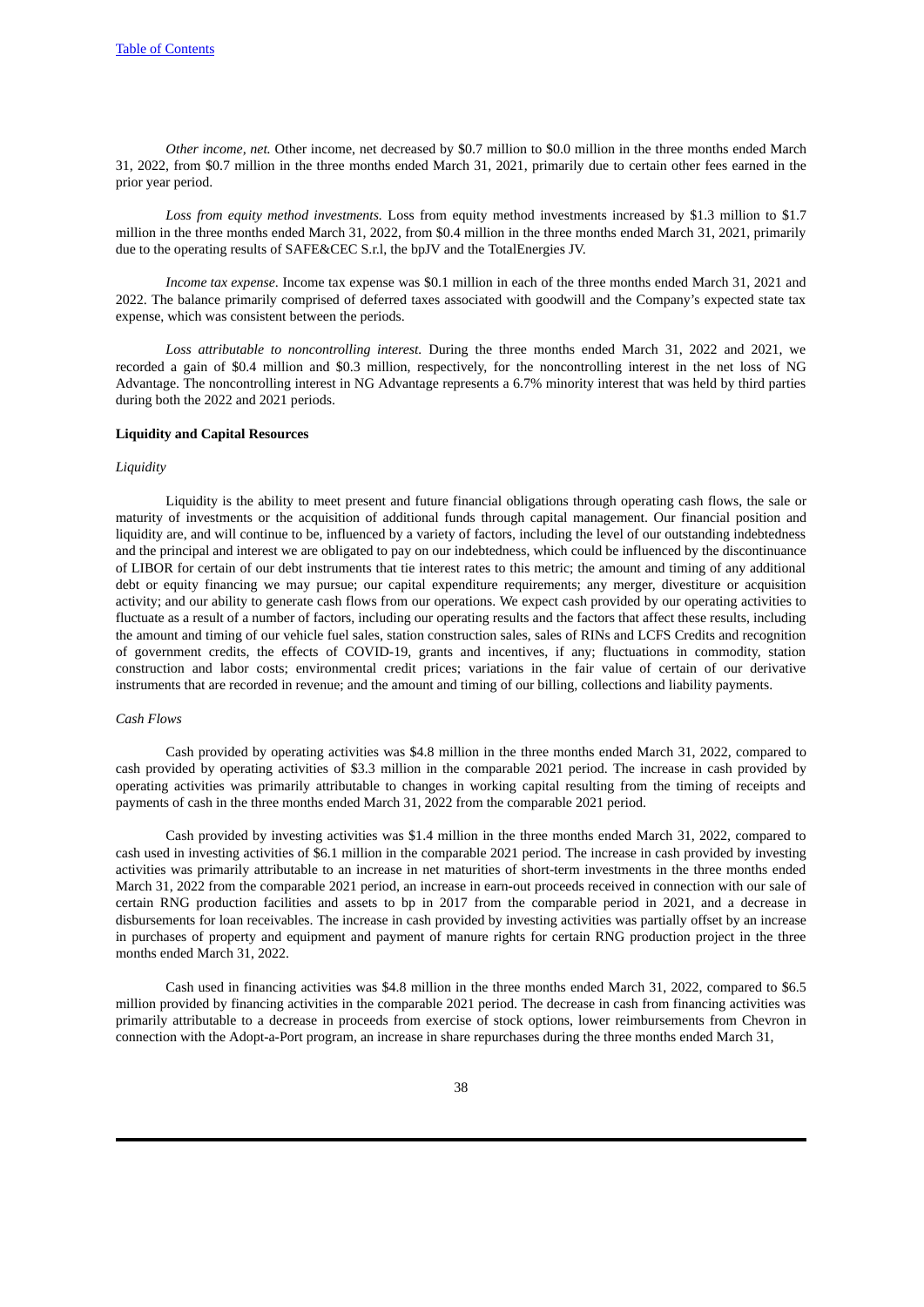2022 from the comparable 2021 period, and payments for the extinguishment of certain financing obligations of NG Advantage. The decrease in cash from financing activities was partially offset by proceeds from additional financing from certain lender of NG Advantage.

#### *Capital Expenditures, Indebtedness and Other Uses of Cash*

We require cash to fund our capital expenditures, operating expenses and working capital and other requirements, including costs associated with fuel sales; outlays for the design and construction of new fueling stations; additions or other modifications to existing fueling stations; RNG production facilities; debt repayments and repurchases; repurchases of common stock; purchases of heavy-duty trucks that use our fuels; additions or modifications of LNG production facilities; supporting our operations, including maintenance and improvements of our infrastructure; supporting our sales and marketing activities, including support of legislative and regulatory initiatives; financing vehicles for our customers; any investments in other entities; any mergers or acquisitions, including acquisitions to expand our RNG production capacity; pursuing market expansion as opportunities arise, including geographically and to new customer markets; and to fund other activities or pursuits and for other general corporate purposes.

Our business plan calls for approximately \$70.9 million in capital expenditures in 2022. These capital expenditures primarily relate to the construction of fueling stations, IT software and equipment and LNG plant costs, and we expect to fund these expenditures primarily through cash on hand and cash generated from operations. Further, in 2022, we anticipate deploying up to approximately \$195.0 million to develop ADG RNG production facilities, which includes the \$51.6 million due by June 30, 2022 in connection with the bpJV Capital Call and the \$38.1 million due by September 30, 2022 in connection with the bpJV Capital Call 2.

In addition, NG Advantage may spend up to \$0.6 million in 2022 to purchase additional equipment in support of its operations and customer contracts. Although NG Advantage has sought financing from third parties for capital expenditures, we have provided and may continue to provide financing for these capital expenditures.

We had total indebtedness, consisting of our debt and finance leases, of approximately \$38.9 million in principal amount as of March 31, 2022, of which approximately \$10.2 million, \$2.9 million, \$3.9 million, \$11.4 million, and \$10.5 million is expected to become due in 2022, 2023, 2024, 2025, and 2026, respectively. We expect our total interest payment obligations relating to our indebtedness to be approximately \$1.8 million in 2022, \$0.5 million of which had been paid when due as of March 31, 2022. We plan to and believe we are able to make all expected principal and interest payments in the next 12 months.

We also have indebtedness, including the amount representing interest, from our operating leases of approximately \$67.8 million as of March 31, 2022, of which approximately \$4.5 million, \$6.2 million, \$6.2 million, \$6.1 million, \$5.9 million and \$38.9 million is expected to become due in 2022, 2023, 2024, 2025, 2026 and thereafter, respectively.

In addition, in connection with implementing our *Zero Now* truck financing program, we have entered into agreements that permit us to incur a material amount of additional debt on a delayed draw basis and obligate us to make interest and other fee payments that vary in amount depending on the outstanding principal of this debt and certain other factors; none of this potential debt nor the related interest and other payments are included in the foregoing estimates, other than the principal amount of \$7.0 million outstanding as of March 31, 2022. Our ability to draw additional debt under these agreements expired on January 2, 2022.

We intend to make payments under our various debt instruments when due and pursue opportunities for earlier repayment and/or refinancing if and when these opportunities arise. Although we believe we have sufficient liquidity and capital resources to repay our debt coming due in the next 12 months, we may elect to suspend, or limit repurchases under, our share repurchase program or pursue alternatives, such as refinancing, or debt or equity offerings, to increase our cash management flexibility.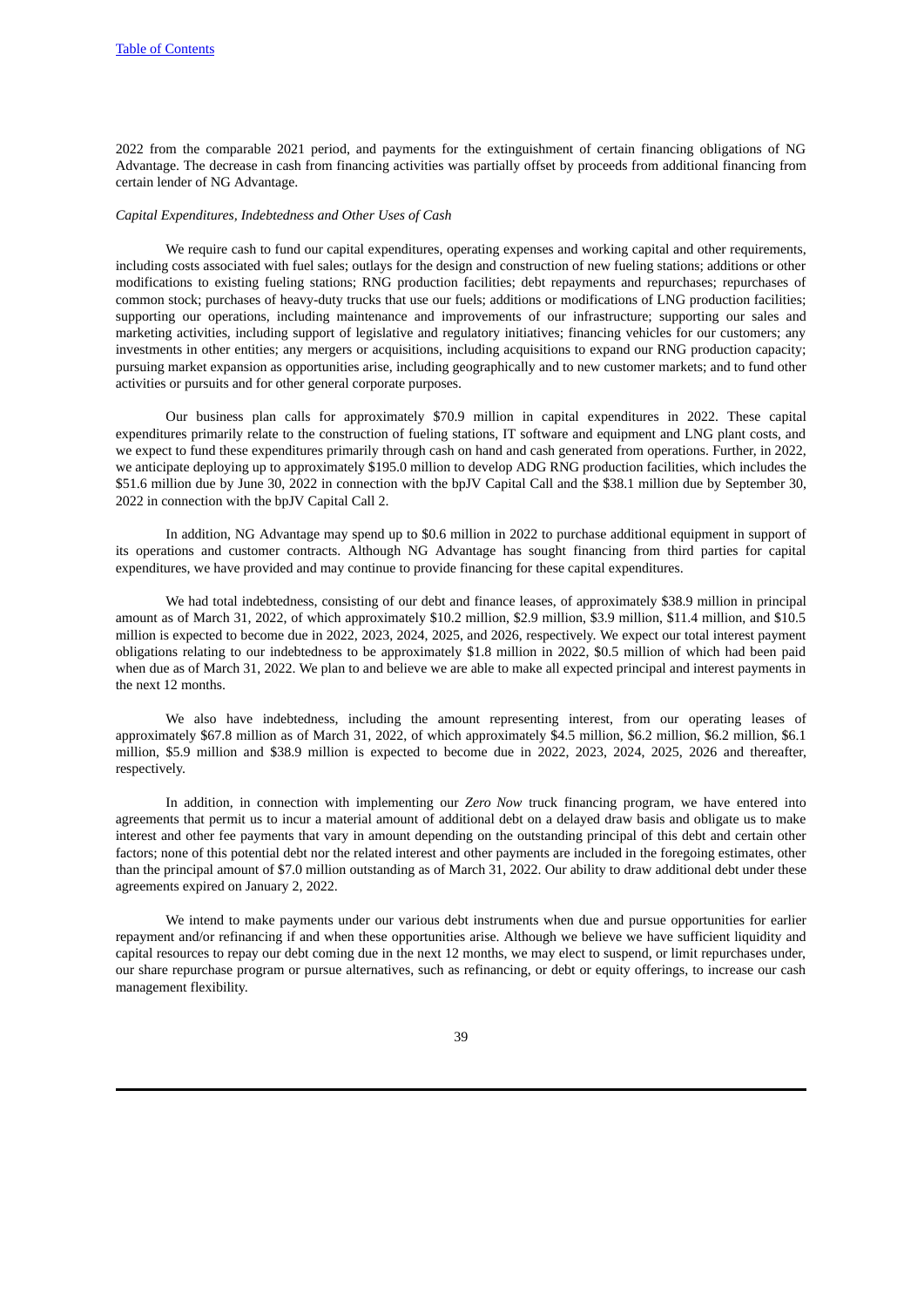### *Sources of Cash*

Historically, our principal sources of liquidity have consisted of cash on hand; cash provided by our operations, including, if available, AFTC and other government credits, grants and incentives; cash provided by financing activities; and sales of assets. As of March 31, 2022, we had total cash and cash equivalents and short-term investments of \$228.5 million, compared to \$229.2 million as of December 31, 2021.

In addition, we believe AFTC will be reinstated during 2022 and apply retroactively to vehicle fuel sales made beginning January 1, 2022, and we anticipate AFTC revenue to be approximately \$21.2 million for 2022 after giving consideration to the effect of COVID-19 described above under "Impact of COVID-19." However, there can be no assurance that AFTC will be reinstated for any portion of 2022, if at all. If AFTC is not extended after 2021, then our anticipated revenue from AFTC would be materially adversely affected as a result of not being recognized. See Part II, Item 1A. "Risk Factors" of this report.

We expect cash provided by our operating activities to fluctuate depending on our operating results, which can be affected by the factors described above, as well as the other factors described in this MD&A and Part II, Item 1A. "Risk Factors" of this report.

Subject to the following paragraph, we believe our cash and cash equivalents and short-term investments and anticipated cash provided by our operating and current or future financing activities will satisfy our expected business requirements for at least the 12 months following the date of this report. Subsequent to that period, we may need to raise additional capital to fund any planned or unanticipated capital expenditures, investments, debt repayments, share repurchases or other expenses that we cannot fund through cash on-hand, cash provided by our operations or other sources. Moreover, we may use our cash resources faster than we predict due to unexpected expenditures, the effects of COVID-19, or higher-than-expected expenses, in which case we may need to seek capital from alternative sources sooner than we anticipate. The timing and necessity of any future capital raise would depend on various factors, including our rate and volume of, and prices for, natural gas fuel sales and other volume-related activity, the effects of COVID-19, new station construction, debt repayments (either before or at maturity) and any potential mergers, acquisitions, investments, divestitures or other strategic relationships we may pursue, as well as the other factors that affect our revenue and expense levels as described in this MD&A and elsewhere in this report.

If we deploy additional capital to develop ADG RNG production facilities and fueling stations to support contracted RNG fueling volume, we could be required to raise additional capital.

We may raise additional capital through one or more sources, including, among others, obtaining equity capital, including through offerings of our common stock or other securities, obtaining new or restructuring existing debt, selling assets, or any combination of these or other potential sources of capital. We may not be able to raise capital when needed, on terms that are favorable to us or our stockholders or at all. Any inability to raise necessary capital may impair our ability to develop and maintain fueling infrastructure, invest in strategic transactions or acquisitions or repay our outstanding indebtedness and may reduce our ability to support and build our business and generate sustained or increased revenue.

#### **Off-Balance Sheet Arrangements**

As of March 31, 2022, we had the following off-balance sheet arrangements that have had, or are reasonably likely to have, a material current or future effect on our financial condition, changes in financial condition, revenue or expenses, results of operations, liquidity, capital expenditures or capital resources:

- Outstanding surety bonds for construction contracts and general corporate purposes totaling \$47.7 million;
- One long-term natural gas purchase contract with a take-or-pay commitment;
- Quarterly fixed price natural gas purchase contracts with take-or-pay commitments; and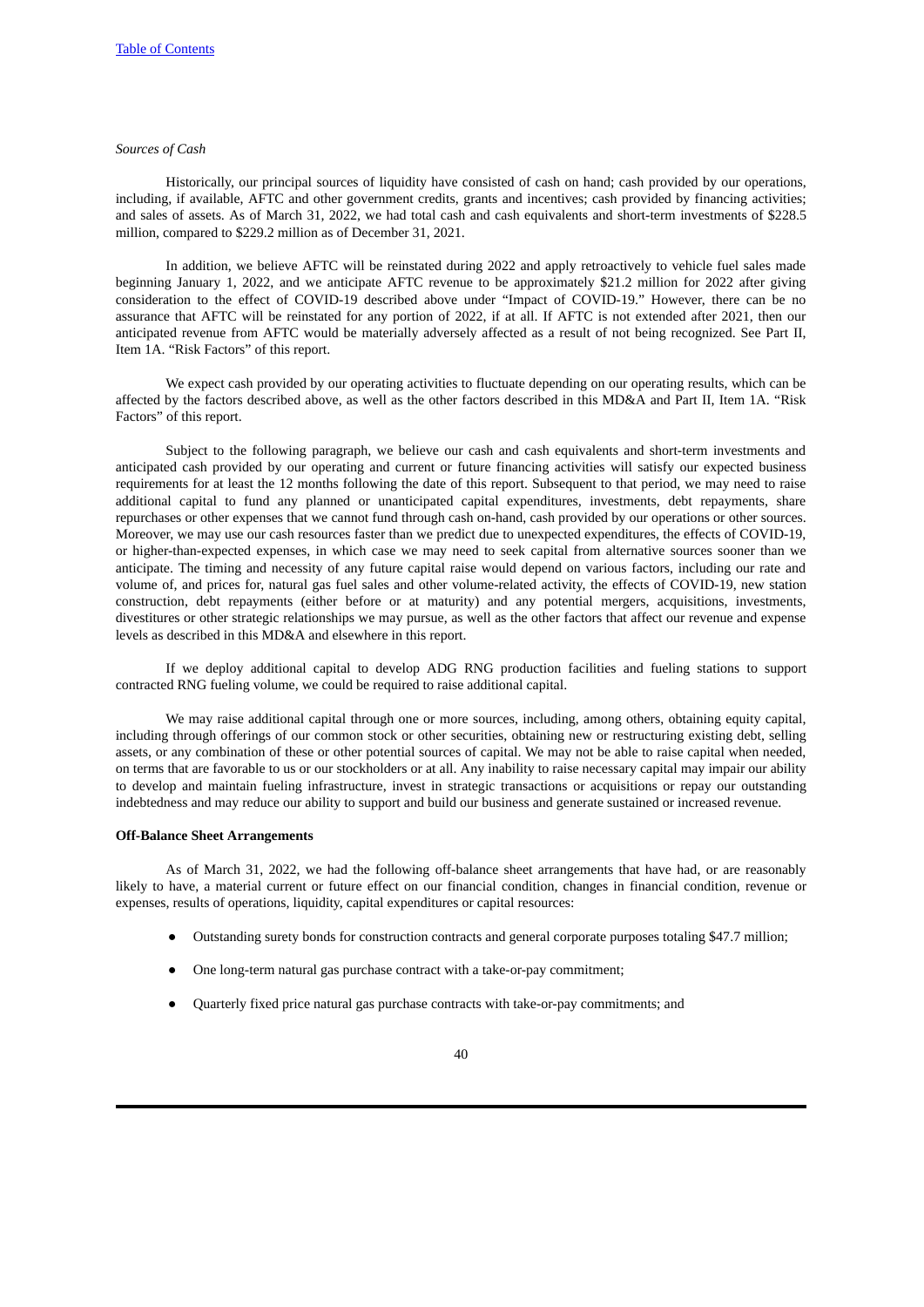● One long-term natural gas sale contract with a fixed supply commitment.

We provide surety bonds primarily for construction contracts in the ordinary course of our business, as a form of guarantee. No liability has been recorded in connection with our surety bonds because, based on historical experience and available information, we do not believe it is probable that any amounts will be required to be paid under these arrangements for which we will not be reimbursed.

As of March 31, 2022, we had one long-term natural gas purchase contract with a take-or-pay commitment, which requires us to purchase minimum volumes of natural gas at index-based prices and expires in June 2022. Additionally, as of March 31, 2022, we had quarterly fixed-price natural gas purchase contracts with take-or-pay commitments extending through June 2023.

In addition, as of March 31, 2022, we have a fixed supply arrangement with UPS for the supply and sale of 170.0 million GGEs of RNG through March 2026.

NG Advantage had entered into an arrangement with bp for the supply, sale and reservation of a specified volume of CNG transportation capacity through February 2022, and on February 28, 2022, the supply arrangement between NG Advantage and bp ended. In connection with that arrangement, in February 2018, we entered into a guaranty agreement with NG Advantage and bp, which was amended in June 2020, pursuant to which we guaranteed NG Advantage's payment obligations to the customer in the event of a default by NG Advantage under the supply arrangement, in an amount up to \$15.0 million plus related fees. Upon termination of the supply arrangement between NG Advantage and bp, our guaranty remained in effect until thirty days following our notice to bp of termination.

### **Item 3.—Quantitative and Qualitative Disclosures about Market Risk**

<span id="page-40-0"></span>In the ordinary course of our business, we are exposed to various market risks, including commodity price risks, risks related to foreign currency exchange rates, and risks related to fluctuations in interest rates.

#### **Commodity Price Risk**

We are subject to market risk with respect to our sales of natural gas, which have historically been subject to volatile market conditions. Our exposure to market risk is heightened when we have a fixed-price sales contract with a customer that is not covered by a futures contract, or when we are otherwise unable to pass through natural gas price increases to customers. Natural gas prices and availability are affected by many factors, including, among others, drilling activity, supply, weather conditions, the global trade environment, overall economic conditions and foreign and domestic government regulations.

Natural gas costs represented \$111.8 million of our cost of sales in 2021 and \$37.5 million of our cost of sales for the three months ended March 31, 2022.

In October 2018, in support of our *Zero Now* truck financing program, we entered into two commodity swap contracts with TotalEnergies Gas & Power North America, an affiliate of TotalEnergies and THUSA, for a total of five million diesel gallons annually from April 1, 2019 to June 30, 2024. These commodity swap contracts are intended to manage risks related to the diesel-to-natural gas price spread in connection with the natural gas fuel supply commitments we make in our fueling agreements with fleet operators that participate in the *Zero Now* truck financing program.

We have prepared a sensitivity analysis to estimate our exposure to price risk with respect to our commodity swap contracts. If the diesel-to-natural gas price spread were to fluctuate by 10% as of March 31, 2022, we would expect a corresponding fluctuation in the fair value of our commodity swap contracts of approximately \$2.3 million.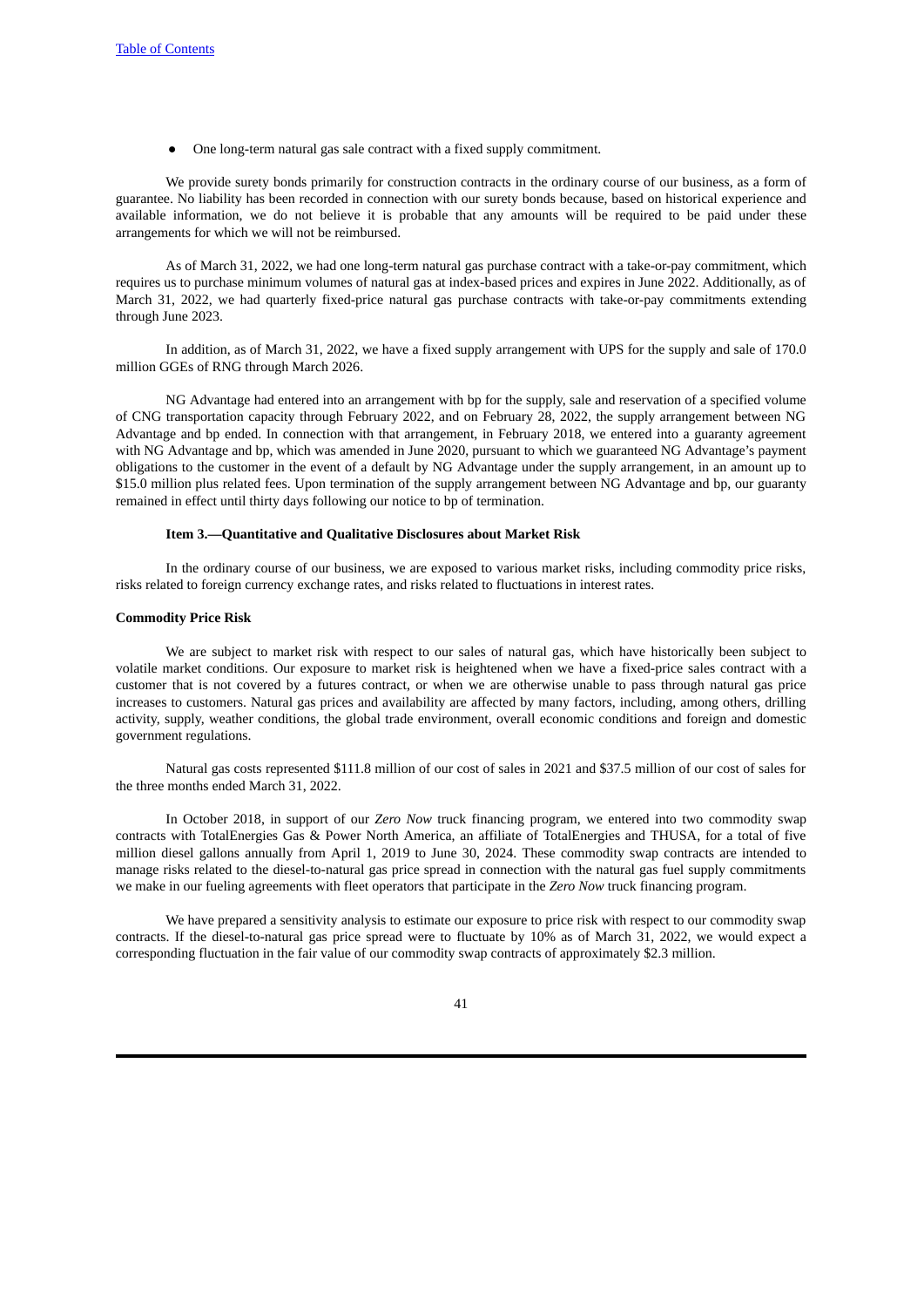#### **Foreign Currency Exchange Rate Risk**

For the three months ended March 31, 2022, our primary exposure to foreign currency exchange rates relates to our Canadian operations that had certain outstanding accounts receivable and accounts payable denominated in the U.S. dollar, which were not hedged.

We performed a sensitivity analysis to estimate our exposure to market risk with respect to our monetary transactions denominated in a foreign currency. If the exchange rates on these assets and liabilities were to fluctuate by 10% from the rates as of March 31, 2022, we would expect a corresponding fluctuation in the value of the assets and liabilities of approximately \$0.2 million, net.

### **Interest Rate Risk**

As of March 31, 2022, we had \$7.0 million of debt that bears interest at a rate equal to LIBOR or the Prime Rate plus a margin per annum. Thus, our interest expense would fluctuate with changes in LIBOR or the Prime Rate. If these rates were to each increase or decrease by 1% for the year, our annual interest expense would increase or decrease by approximately \$0.1 million.

The SG Credit Agreement permitted us to draw loans through the beginning of January 2022. These loans are subject to an interest rate indexed to LIBOR, certain tenors of which were discontinued after 2021 with other tenors being discontinued after June 2023. We intend to monitor the developments with respect to the discontinuance of LIBOR and work with our lenders under the credit agreements, including SG, and any other indebtedness with an interest rate tied to LIBOR to minimize the effect of such a discontinuance on our financial condition and results of operations; however, the effect of the anticipated discontinuance of LIBOR on us and our debt instruments remains uncertain. If our lenders have increased costs due to changes in LIBOR, we may experience potential increases in interest rates on our variable rate debt, which could adversely impact our interest expense, results of operations and cash flows.

### <span id="page-41-0"></span>**Item 4.—Controls and Procedures**

#### **Evaluation of Disclosure Controls and Procedures**

We maintain disclosure controls and procedures that are designed to ensure that information required to be disclosed in the reports that we file or submit under the Exchange Act is recorded, processed, summarized and reported within the time periods specified in the rules and forms of the SEC, and that such information is accumulated and communicated to our management, including our Chief Executive Officer and Chief Financial Officer, as appropriate to allow timely decisions regarding required disclosure.

Our management carried out an evaluation, with the participation of our Chief Executive Officer and Chief Financial Officer (our principal executive and principal financial officers, respectively), of the effectiveness of our disclosure controls and procedures as of March 31, 2022. Based on this evaluation, our Chief Executive Officer and Chief Financial Officer concluded that our disclosure controls and procedures were effective as of March 31, 2022.

#### **Changes in Internal Control over Financial Reporting**

We regularly review and evaluate our internal control over financial reporting, and from time to time we may make changes to our processes and systems to improve controls or increase efficiencies. Such changes may include, among others, implementing new and more efficient systems, consolidating activities, and migrating processes.

There were no changes in our internal control over financial reporting that occurred during our most recently completed fiscal quarter that have materially affected, or are reasonably likely to materially affect, our internal control over financial reporting.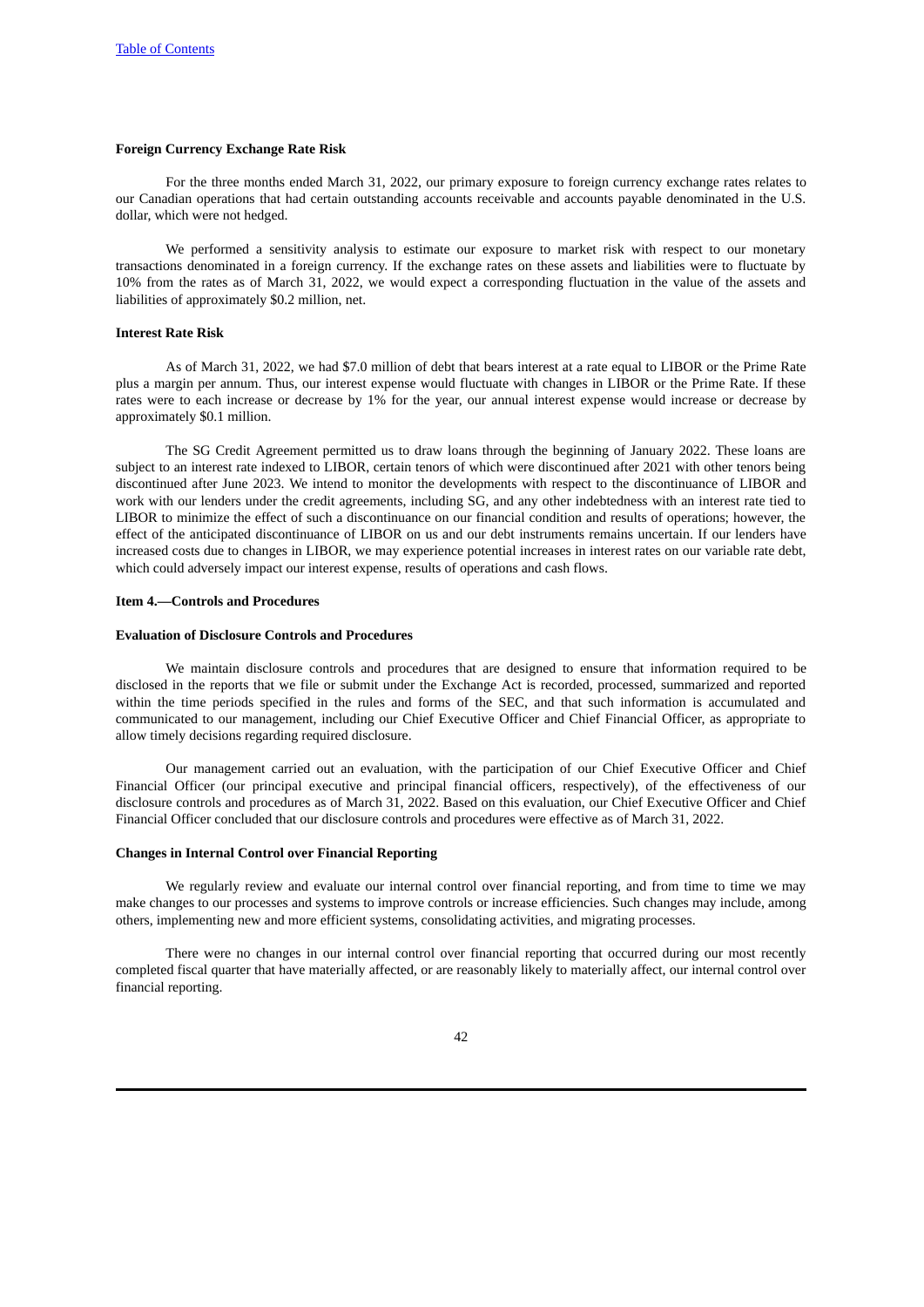## **Inherent Limitations of Disclosure Controls and Procedures and Internal Control Over Financial Reporting**

In designing our disclosure controls and procedures and internal control over financial reporting, management recognizes that any controls and procedures, no matter how well-designed and operated, can provide only reasonable assurance of achieving the desired control objectives. In addition, the design of our controls and procedures must reflect the fact that there are resource constraints, and management necessarily applies its judgment in evaluating the benefits of possible controls and procedures relative to their costs. Because of these inherent limitations, our disclosure and internal controls may not prevent or detect all instances of fraud, misstatements or other control issues. In addition, projections of any evaluation of the effectiveness of disclosure or internal controls to future periods are subject to risks, including, among others, that controls may become inadequate because of changes in conditions or that compliance with policies or procedures may deteriorate.

| I<br>×<br>٠ |
|-------------|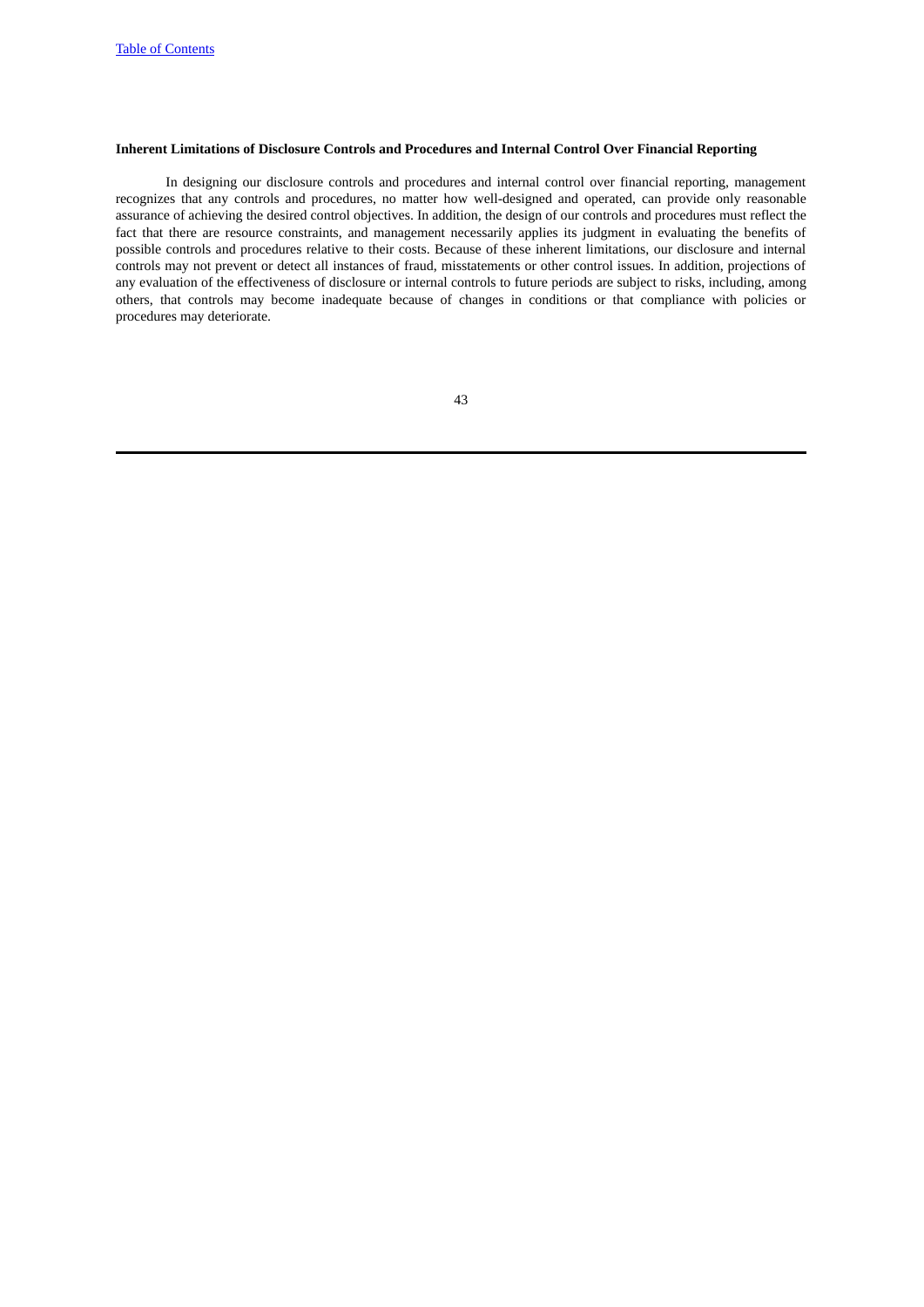## **PART II.—OTHER INFORMATION**

### <span id="page-43-1"></span><span id="page-43-0"></span>**Item 1. —Legal Proceedings**

From time to time, we may become involved in various legal proceedings that arise in the ordinary course of our business, including lawsuits, claims, audits, government enforcement actions and related matters. It is not possible to predict when or if these proceedings may arise, nor is it possible to predict the outcome of any proceedings that do arise, including, among other things, the amount or timing of any liabilities we may incur, and any such proceedings could have a material effect on us regardless of outcome. In the opinion of management, however, we are not a party, and our properties are not subject, to any pending legal proceedings that are material to us.

### <span id="page-43-2"></span>**Item 1A.—Risk Factors**

An investment in our Company involves a high degree of risk of loss. You should carefully consider the risk factors discussed below and all of the other information included in this report and our 2021 Form 10-K before you make any investment decision regarding our securities. We believe the risks and uncertainties described below are the most significant we face, but additional risks and uncertainties not known to us or that we currently deem immaterial could also be or become significant. The occurrence of any of these risks could harm our business, financial condition, results of *operations, prospects and reputation and could cause the trading price of our common stock to decline.*

### **Risks Related to Our Business**

### The COVID-19 pandemic and measures intended to reduce its spread has, and may continue to, adversely affect our *business, results of operations and financial condition.*

Given the dynamic nature of the novel coronavirus ("COVID-19") pandemic, including the travel bans, quarantines, business limitations and other governmental restrictions that were previously instituted and may in the future be reinstituted, and the related adverse impact these restrictions have had, and may continue to have, on the economy generally, our business and financial results may continue to be adversely affected by the COVID-19 pandemic.

Our operations have been designated "essential critical infrastructure work" in the energy sector by the U.S. Department of Homeland Security, meaning that we have been able to continue full operations. Despite our essential designation and our continued operations, however, we are subject to various risk and uncertainties because of the COVID-19 pandemic that could materially adversely affect our business, results of operations and financial condition, including the following:

- a further delay in the adoption of our RNG and natural gas vehicle fuels by heavy-duty trucks and/or a delay in increasing the use of our vehicle fuels;
- a continued or further decrease in the volume of truck and fleet operations, including shuttle buses at airports, and lower-than-normal levels of public transportation generally, which have resulted and may continue to result in decreased demand for our vehicle fuels; and
- the impact of business disruptions on the production of vehicles and engines that use our fuels, which has resulted in, and may continue to result in, plant closures, decreased manufacturing capacity, and delays in deliveries.

The duration and extent of the impact of the COVID-19 pandemic on our business and financial results will depend on future developments, including the duration, severity and spread of the pandemic, actions taken to contain its spread, any further resurgence of COVID-19, the severity and transmission rates of new variants of COVID-19, the availability, distribution, public acceptance and efficacy of vaccines and therapeutics for COVID-19, and how quickly and to what extent normal economic and operating conditions can resume within the markets in which we operate, each of which are highly uncertain at this time and outside of our control. Even after the COVID-19 pandemic subsides, we may continue to experience adverse effects to our business and financial results because of its global economic impact, including any economic downturn or recession that has occurred or may occur. The adverse effect of the COVID-19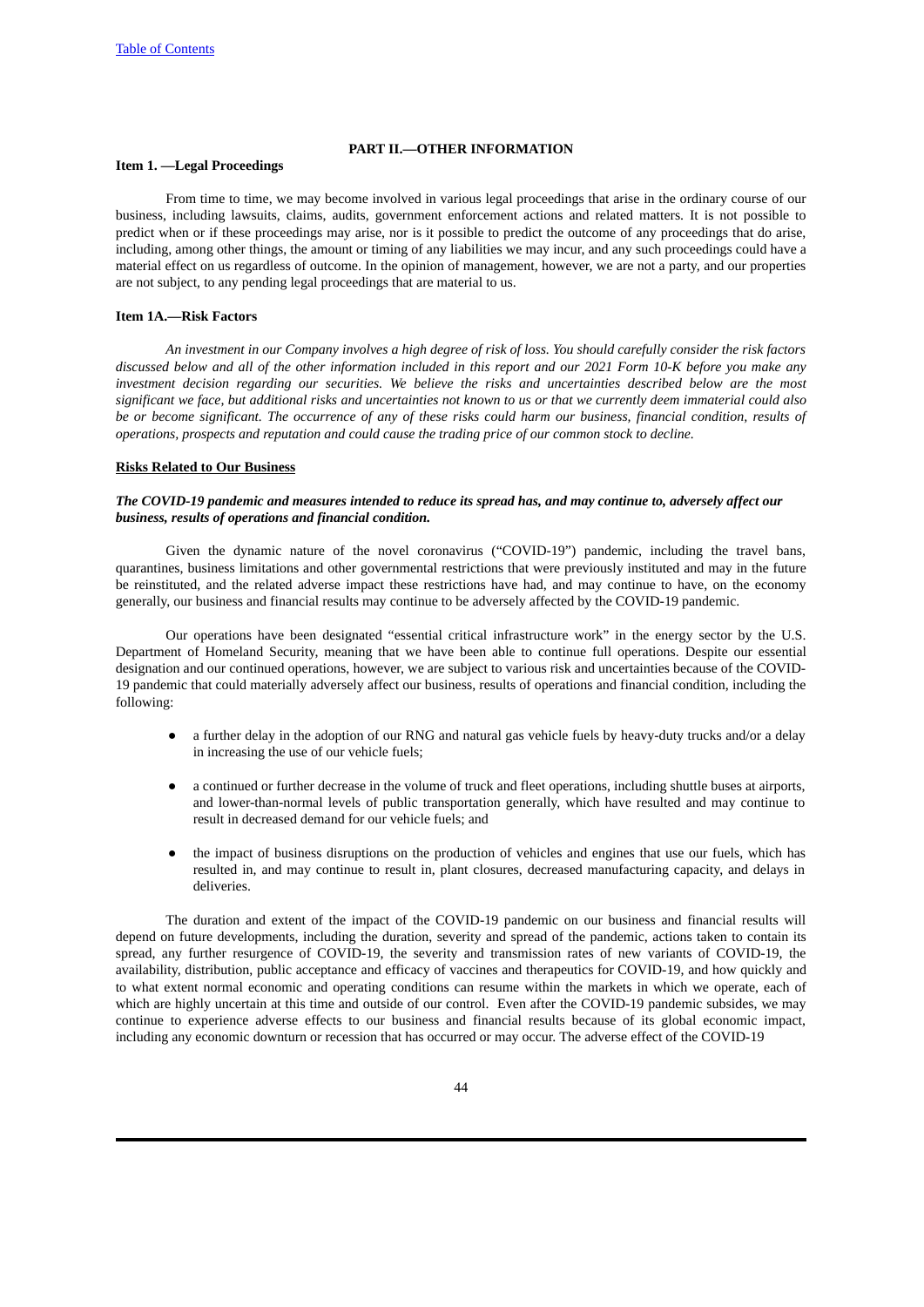pandemic on our business, results of operations and financial condition could be material.

### Our success is dependent on the willingness of fleets and other consumers to adopt our vehicle fuels, which may not *occur in a timely manner, at expected levels or at all.*

Our success is highly dependent on the adoption by fleets and other consumers of our RNG and conventional natural gas vehicle fuels. The market for our vehicle fuels has experienced slow, volatile and unpredictable growth in many sectors. For example, adoption and deployment of our vehicle fuels in heavy-duty trucking has been slower and more limited than we anticipated. Also, other important fleet markets, including airports and public transit, had slower volume and customer growth in 2019, 2020 and 2021 that may continue. If the market for our vehicle fuels does not develop at improved rates or levels, or if a market develops but we are not able to capture a significant share of the market or the market subsequently declines, our business, prospects, financial condition, and operating results would be harmed.

Factors that may influence the adoption of our vehicle fuels, many of which are beyond our control, include, among others:

- Lack of demand for trucks that use our vehicle fuels;
- Adoption or expansion of government policies, programs, funding or incentives, or increased publicity or popular sentiment in favor of vehicles or fuels other than RNG and natural gas, including long-standing support for gasoline and diesel-powered vehicles, changes to emissions requirements applicable to vehicles powered by gasoline, diesel, RNG, natural gas, or other vehicle fuels and/or growing support for electric and hydrogen-powered vehicles;
- Limitations on the capabilities of utilities to provide services to meet our requirements. For example, natural gas utilities may be unable to expand piping or provide services for new expansions, and electric utilities may lack the capacity to provide service for our projects;
- Perceptions about the benefits of our vehicle fuels relative to gasoline, diesel and other alternative vehicle fuels, including with respect to factors such as supply, cost savings, environmental benefits and safety;
- Increases, decreases or volatility in the supply, demand, use and prices of crude oil, gasoline, diesel, RNG, natural gas and other vehicle fuels, such as electricity, hydrogen, renewable diesel, biodiesel and ethanol;
- Inertia among fleets and fleet vehicle operators, who may be unable or unwilling to prioritize converting a fleet to our vehicle fuels over an operator's other general business concerns, particularly if the operator is not sufficiently incentivized by emissions regulations or other requirements or lacks demand for the conversion from its customers or drivers;
- Vehicle cost, fuel efficiency, availability, quality, safety, convenience (to fuel and service), design, performance and residual value, as well as operator perception with respect to these factors, generally and in our key customer markets and relative to comparable vehicles powered by other fuels;
- The development, production, cost, availability, performance, sales and marketing and reputation of engines that are well-suited for the vehicles used in our key customer markets, including heavy-duty trucks and other fleets;
- Increasing competition in the market for vehicle fuels generally, and the nature and effect of competitive developments in this market, including improvements in or perceived advantages of other vehicle fuels and engines powered by these fuels;

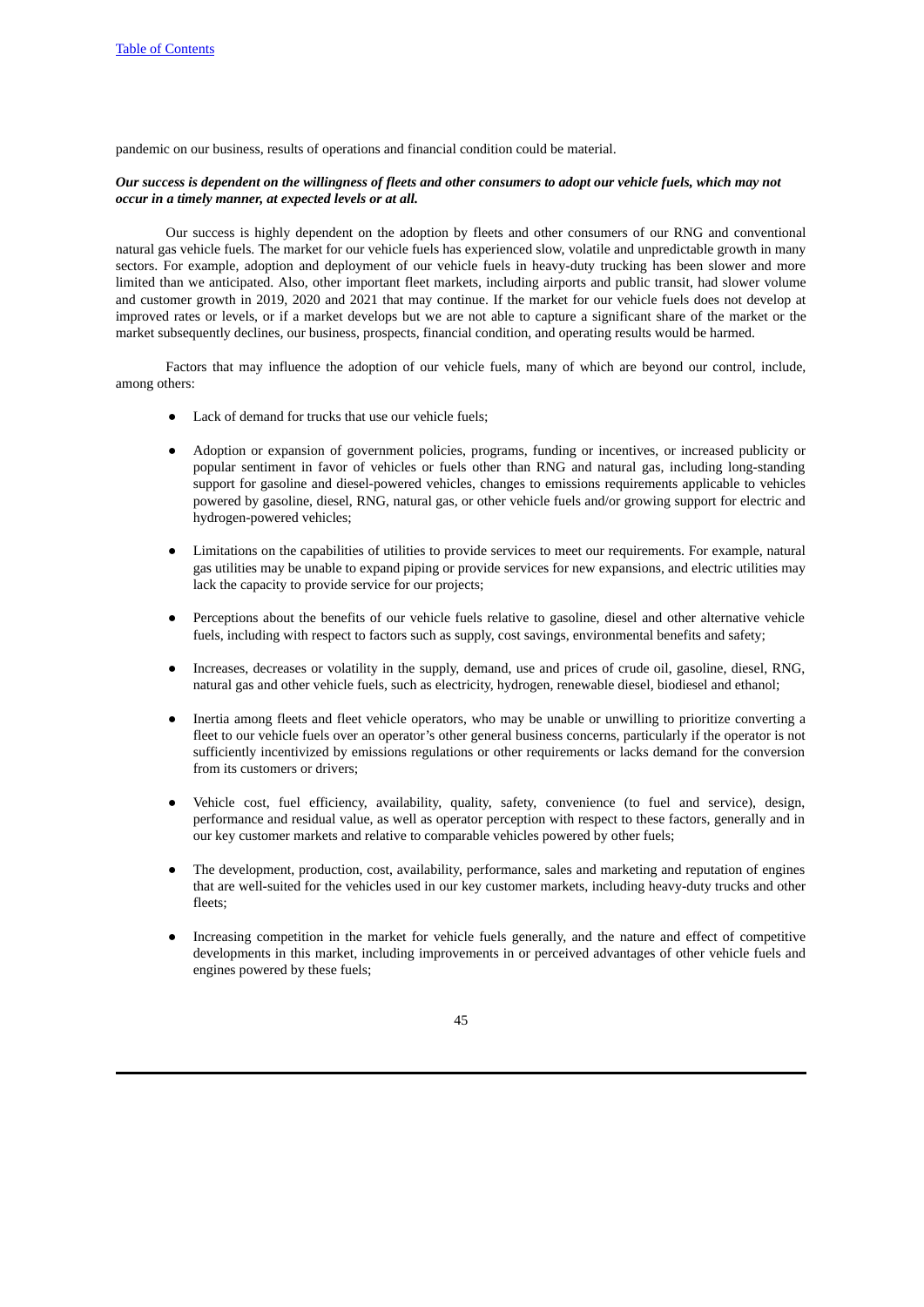- The availability and effect of environmental, tax or other government regulations, programs or incentives that promote our products or other alternatives as a vehicle fuel, including certain programs under which we generate credits by selling RNG as a vehicle fuel, as well as the market prices for such credits; and
- Emissions and other environmental regulations and pressures on producing, transporting, and dispensing our fuels.

In June 2020, CARB adopted the Advanced Clean Trucks regulation, which requires manufacturers to sell a gradually increasing proportion of zero-emission electric trucks, vans and pickup trucks from 2024 onwards. By the year 2045, the Advanced Clean Trucks regulation seeks to have every new commercial vehicle sold in California be zeroemissions. Further, in September 2020, the Governor of the State of California issued an executive order (the "September 2020 Executive Order") providing that it shall be the goal of California that (i) 100% of in-state sales of new passenger cars and trucks will be zero-emission by 2035, (ii) 100% of medium- and heavy-duty vehicles in California will be zeroemission by 2045 for all operations, where feasible, and by 2035 for drayage trucks, and (iii) the state will transition to 100% zero-emission off-road vehicles and equipment by 2035 where feasible. The September 2020 Executive Order also directed CARB to develop and propose regulations and strategies aimed at achieving the foregoing goals. Among other things, we believe the intent of the Advanced Clean Trucks regulation and the September 2020 Executive Order is to limit and ultimately discontinue the production and use of internal combustion engines because such engines have "tailpipe" emissions. If either the Advanced Clean Trucks regulation or any additional regulations adopted by CARB, including pursuant to the September 2020 Executive Order, is permitted to take effect, it may slow, delay or prevent the adoption by fleets and other commercial consumers of our vehicle fuels, particularly in California. Moreover, because of the adoption of the Advanced Clean Trucks regulation and the issuance of the September 2020 Executive Order, other states have taken steps to enact similar regulations, which actions may accelerate if either regulation is permitted to take effect, thereby slowing, delaying or preventing the adoption of our vehicle fuels in those states as well. These actions could result in state funding and incentive programs being directed only to the adoption of electric vehicles. In December 2021, President Biden signed an executive order (the "2021 Executive Order") that directs the federal government to achieve certain goals, including purchasing 100% zero-emission vehicles by 2035 for its fleet of over 600,000 cars and trucks.

### *Our RNG business may not be successful.*

Our RNG business consists of procuring RNG from projects we plan to develop and own or from projects owned by third-party producers and reselling this RNG through our fueling infrastructure.

The success of our RNG business depends on our ability to secure, on acceptable terms, a sufficient supply of RNG; sell this RNG in adequate volumes and at prices that are attractive to customers and produce acceptable margins for us; and sell Environmental Credits we may generate under applicable federal or state programs from our sale of RNG as a vehicle fuel at favorable prices.

Our ability to maintain an adequate supply of RNG is subject to risks affecting RNG production. Projects that produce RNG often experience unpredictable production levels or other difficulties due to a variety of factors, including, among others, problems with equipment, severe weather, droughts, financial condition of the applicable anaerobic digester gas ("ADG") and landfill gas ("LFG") source owner, health crises, including the ongoing COVID-19 pandemic, construction delays, technical difficulties, high operating costs, limited availability, or unfavorable composition of collected feedstock gas, and plant shutdowns caused by upgrades, expansion or required maintenance. In addition, increasing demand for RNG will result in more robust competition for supplies of RNG, including from other vehicle fuel providers, gas utilities (which may have distinct advantages in accessing RNG supply including potential use of ratepayer funds to fund RNG purchases if approved by a utility's regulatory commission) and other users and providers. If we or any of our RNG suppliers experience these or other difficulties in RNG production processes, or if competition for RNG development projects and supply increases, then our supply of RNG and our ability to resell it as a vehicle fuel could be jeopardized.

Our ability to generate revenue from our sale of RNG or our generation and sale of Environmental Credits depends on many factors, including the markets for RNG as a vehicle fuel and for Environmental Credits. The markets for Environmental Credits have been volatile and unpredictable in recent periods, and the prices for these credits are subject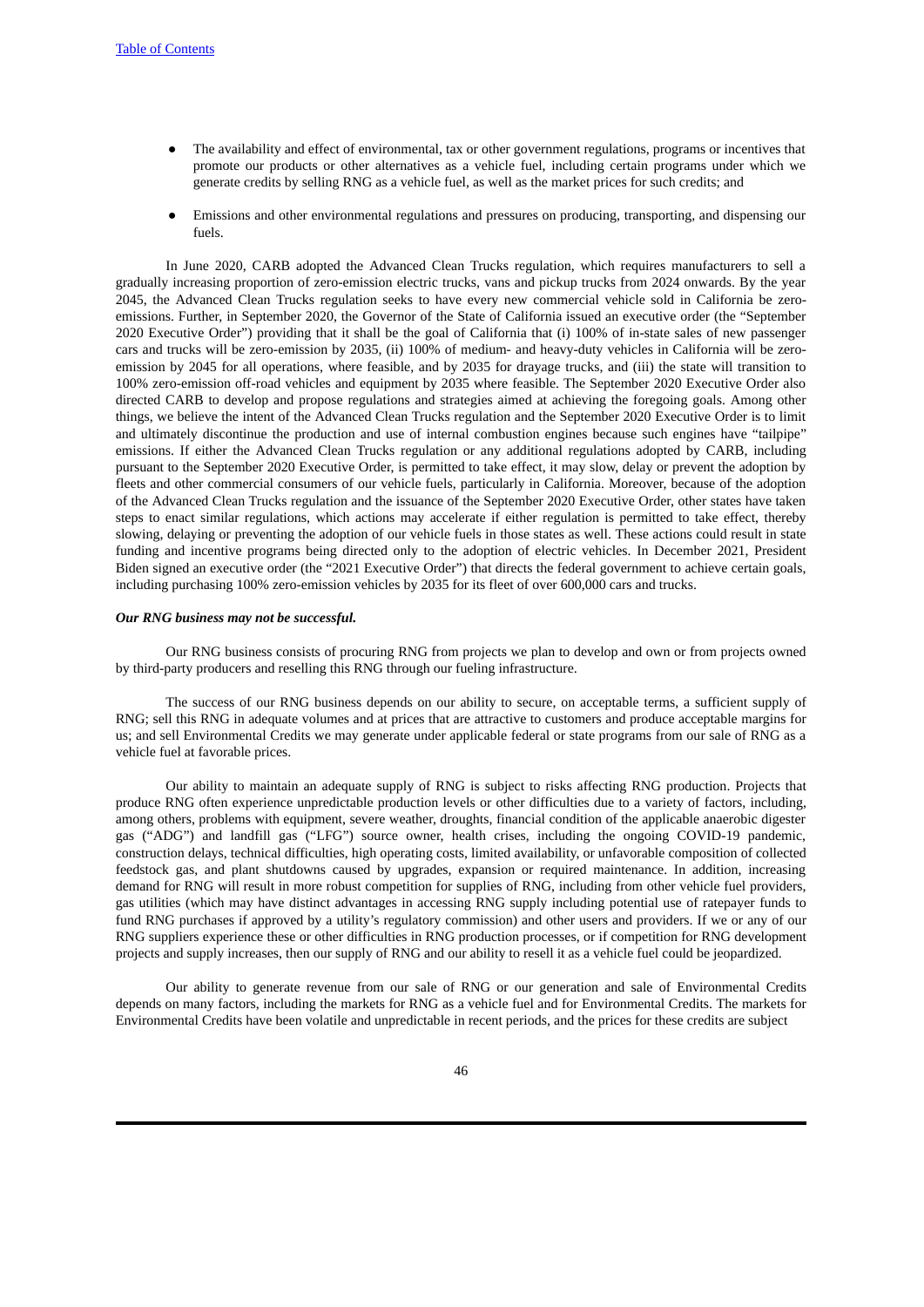to fluctuations. For example, in 2021, market prices for RINs were as high as \$3.81 and as low as \$1.95. Additionally, the value of Environmental Credits, and consequently the revenue levels we may receive from our sale of these credits, may be adversely affected by changes to the federal and state programs under which these credits are generated and sold, prices for and use of oil, diesel or gasoline, the inclusion of additional qualifying fuels in the programs, increased production and use of other fuels in the programs, or other conditions. Our ability to generate revenue from sales of Environmental Credits depends on our strict compliance with these federal and state programs, which are complex and can involve a significant degree of judgment. If the agencies that administer and enforce these programs disagree with our judgments, otherwise determine we are not in compliance, conduct reviews of our activities or make changes to the programs, then our ability to generate or sell these credits could be restricted permanently limited or lost entirely, and we could also be subject to fines or other sanctions. Any of these outcomes could force us to purchase credits in the open market to cover any credits we have contracted to sell, retire credits we may have generated but not yet sold, reduce or eliminate a significant revenue stream or incur substantial additional and unplanned expenses. We experienced many of these effects in connection with the administrative review by CARB of our generation of LCFS Credits in the third and fourth quarters of 2017, during which we were restricted from selling and transferring accumulated LCFS Credits, we were required to make cash payments to third parties to settle preexisting commitments to transfer LCFS Credits, and certain of our LCFS Credits were invalidated. Any permanent or temporary discontinuation or suspension of federal and state programs to provide credits, grants and incentives, such as an alternative fuel tax credit ("AFTC"), would also adversely impact our revenue. Moreover, in the absence of programs that allow us to generate and sell Environmental Credits or other federal and state programs that support the RNG vehicle fuel market, or if our customers are not willing to pay a premium for RNG, we may be unable to operate our RNG business profitably or at all.

## Our commercial success depends on our ability and the ability of our third-party supply sources to successfully develop *and operate projects and produce expected volumes of RNG.*

Our specific focus on RNG exposes us to risks related to the supply of and demand for RNG and Environmental Credits, the cost of capital expenditures, government regulation, and economic conditions, among other factors. As an RNG supplier we may also be negatively affected by lower RNG production resulting from lack of feedstock, mechanical breakdowns, faulty technology, competitive markets or changes to the laws and regulations that mandate the use of renewable energy sources.

In addition, other factors related to the development and operation of renewable energy projects could adversely affect our business, including: (i) changes in pipeline gas quality standards or other regulatory changes that may limit our ability to transport RNG on pipelines for delivery to vehicles or increase the costs of processing RNG to allow for such deliveries; (ii) construction risks, including the risk of delay, that may arise because of inclement weather, labor disruptions or increases in costs for equipment and construction materials; (iii) operating risks; (iv) weather conditions, including droughts; (v) financial condition of the applicable ADG and LFG source owner; (vi) health of the applicable dairy herd; (vii) consolidation in the dairy industry; (viii) budget overruns; (ix) possible liabilities because of unforeseen environmental, construction, technological or other complications; (x) failures or delays in obtaining desired or necessary rights, including leases and feedstock agreements; and (xi) failures or delays in obtaining and keeping in good standing permits, authorizations and consents from local city, county, state and U.S. federal governments as well as local and U.S. federal governmental organizations. Any of these factors could prevent completion or operation of projects, or otherwise adversely affect our business, financial condition, and results of operations.

### Acquisition, financing, construction, and development of projects by us or our partners that own projects may not *commence on anticipated timelines or at all.*

Our strategy is to continue to expand, including through the acquisition of additional projects and by signing additional supply agreements with third-party project owners. From time to time we and our partners enter into nonbinding letters of intent for projects. Until the negotiations are final, however, and the parties have executed definitive documentation, we or our partners may not be able to consummate any development or acquisition transactions, or any other similar arrangements, on the terms set forth in the applicable letter of intent or at all.

The acquisition, financing, construction and development of projects involves numerous risks, including: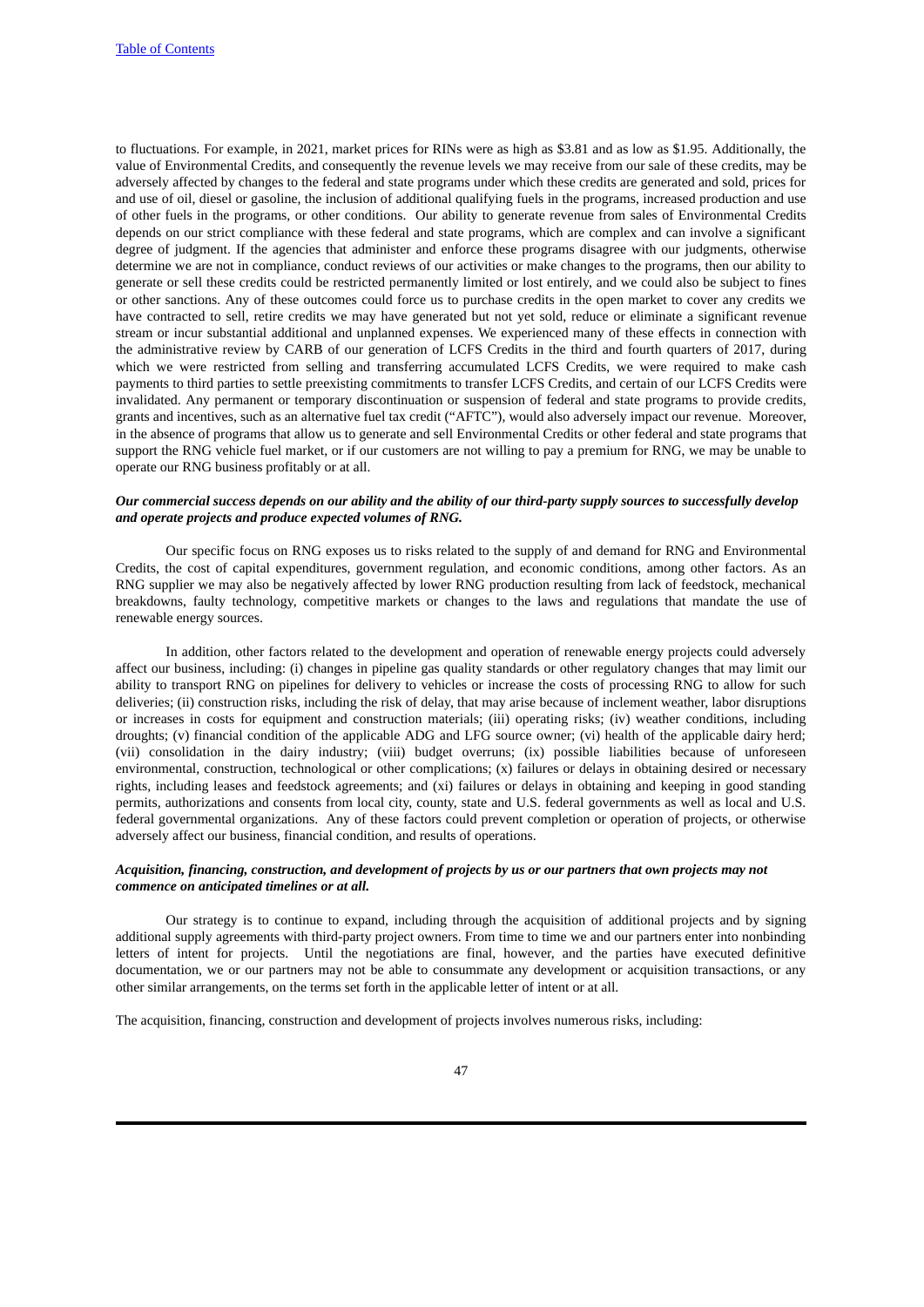- the ability to obtain financing for a project on acceptable terms or at all;
- difficulties in identifying, obtaining, and permitting suitable sites for new projects;
- failure to obtain all necessary rights to land access and use;
- inaccuracy of assumptions with respect to the cost and schedule for completing construction;
- inaccuracy of assumptions with respect to the biogas potential, including quality, volume, and asset life;
- delays in deliveries or increases in the price of equipment;
- permitting and other regulatory issues, license revocation and changes in legal requirements;
- increases in the cost of labor, labor disputes and work stoppages;
- failure to receive quality and timely performance of third-party or utility services;
- unforeseen engineering and environmental problems;
- cost overruns;
- accidents involving personal injury or the loss of life; and
- weather conditions, catastrophic events, including fires, explosions, earthquakes, droughts and acts of terrorism, and other force majeure events.

## We are dependent on the production of vehicles and engines in our key customer and geographic markets by vehicle *and engine manufacturers, over which we have no control.*

Vehicle and engine manufacturers control the development, production, quality assurance, cost and sales and marketing of their products, which shapes the performance, availability and reputation of these products in the marketplace. We are dependent on these manufacturers to succeed in our target markets, and we have no influence or control over their activities. For example, Cummins Westport is the only engine manufacturer for the RNG and natural gas heavy-duty truck market in the United States, and Cummins Westport and other original equipment manufacturers currently produce a relatively small number of engines and vehicles that use our vehicle fuels. These manufacturers may decide not to expand or maintain, or may decide to discontinue or curtail, their engine or vehicle product lines for a variety of reasons, including as a result of the adoption of government policies or programs such as the Advanced Clean Trucks regulation and the September 2020 Executive Order. Further, the supply of engines or vehicle product lines by these manufacturers has been disrupted/delayed due to the COVID-19 pandemic. The limited production of engines and vehicles that use our fuels increases their cost and limits availability, which restricts large-scale adoption, and may reduce resale value, which may contribute to operator reluctance to convert their vehicles to our fuels. In addition, some operators have communicated to us that the first-generation models of heavy-duty truck engines using our fuels have a reputation for unsatisfactory performance, and that this reputation or their first-hand experiences of such performance may be a factor in operator decisions regarding whether to convert their fleets to vehicles that use our fuels.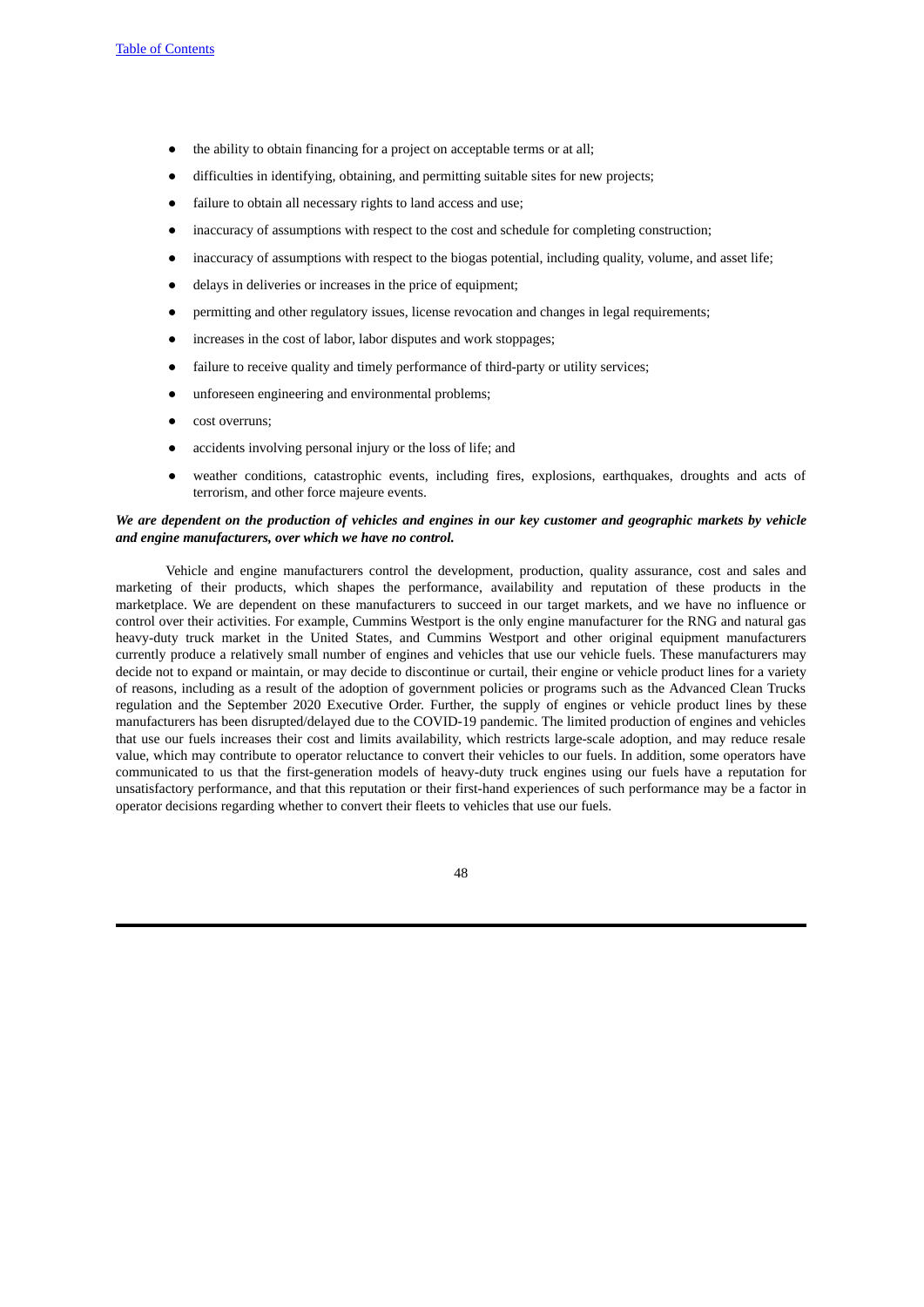### To secure ADG RNG from new projects we develop, we typically face a long and variable development cycle that *requires significant resource commitments and a long lead time before we realize revenue.*

The development, design and construction process for ADG RNG projects generally lasts between 12 to 18 months on average. Prior to entering into a letter of intent with respect to an ADG RNG project, we typically conduct a preliminary assessment of whether the site is commercially viable based on our expected return on investment, investment payback period, and other operating metrics, as well as the necessary permits to develop a project on that site. After entering into a project letter of intent, we perform a more detailed review of the site's facilities, which serves as the basis for the final specifications of the project. Finally, we negotiate and execute contracts with the site owner. This extended development process requires the dedication of significant time and resources from our personnel, with no certainty of success or recovery of our expenses. Further, upon commencement of operations, it takes about 12 months for the project to ramp up to expected production level, receive necessary registrations and approvals from the Environmental Protection Agency (the "EPA") and CARB, and begin generating revenue. All these factors, and in particular, expenditures on development of projects that will not generate significant revenue in the near term, can contribute to fluctuations in our quarterly financial performance and increase the likelihood that our operating results in a particular period will fall below investor expectations.

#### Livestock waste and dairy farm projects have different economic models and risk profiles than landfill facilities, and we *may not be able to achieve the operating results we expect from these projects.*

Livestock waste and dairy farm projects produce significantly less RNG and have higher operating costs than landfill facilities. As a result, these projects are even more dependent on the LCFS credits and, to a lesser extent, RINs for commercial viability. If CARB reduces the CI score that it applies to waste conversion projects, such as dairy digesters, the number of LCFS credits for RNG generated at livestock waste and dairy farm projects will decline. Additionally, revenue from LCFS credits also depends on the price per LCFS credit, which is driven by various market forces, including the supply of and demand for LCFS credits, which in turn depends on the demand for traditional transportation fuel and the supply of renewable fuel from other renewable energy sources, and mandated CI targets, which determine the number of LCFS credits required to offset LCFS deficits. Fluctuations in the price of LCFS credits or the number of LCFS credits assigned will have a significantly greater effect on the success of livestock waste and dairy farm projects. A significant decline in the value of LCFS credits could adversely affect our business, financial condition, and results of operations.

#### *We have a history of losses and may incur additional losses in the future.*

We incurred pre-tax losses in 2018, 2020 and 2021 and the three months ended March 31, 2022. During 2019, 2020, 2021 and the three months ended March 31, 2022, our results were positively affected by \$47.1 million, \$19.8 million, \$20.7 million, and \$0.2 million of AFTC revenue, respectively. We may incur losses in future periods, and we may never sustain profitability, either of which would adversely affect our business, prospects and financial condition and may cause the price of our common stock to fall. Furthermore, historical losses may not be indicative of future losses due to the unpredictability of the COVID-19 pandemic, and our future losses may be greater than our past losses. In addition, to try to achieve or sustain profitability, we may choose or be forced to take actions that result in material costs or material asset or goodwill impairments. For instance, in the third and fourth quarters of 2017, we recorded significant charges in connection with our former fueling compressor manufacturing business (which we combined with another company's fueling compressor manufacturing business in the CEC Combination (as defined in Note 3 to the Condensed Consolidated Financial Statements)), our closure of certain fueling stations, our determination that certain assets were impaired because of the foregoing, and other actions. We review our assets for impairment whenever events or changes in circumstances indicate that the carrying value of an asset or asset group may not be recoverable, and we perform a goodwill impairment test on an annual basis and between annual tests in certain circumstances, in each case in accordance with applicable accounting guidance and as described in the financial statements and related notes included in this report. Changes to the use of our assets, divestitures, changes to the structure of our business, significant negative industry or economic trends, disruptions to our operations, inability to effectively integrate any acquired businesses, further market capitalization declines, or other similar actions or conditions could result in additional asset impairment or goodwill impairment charges or other adverse consequences, any of which could have material negative effects on our financial condition, our results of operations and the trading price of our common stock.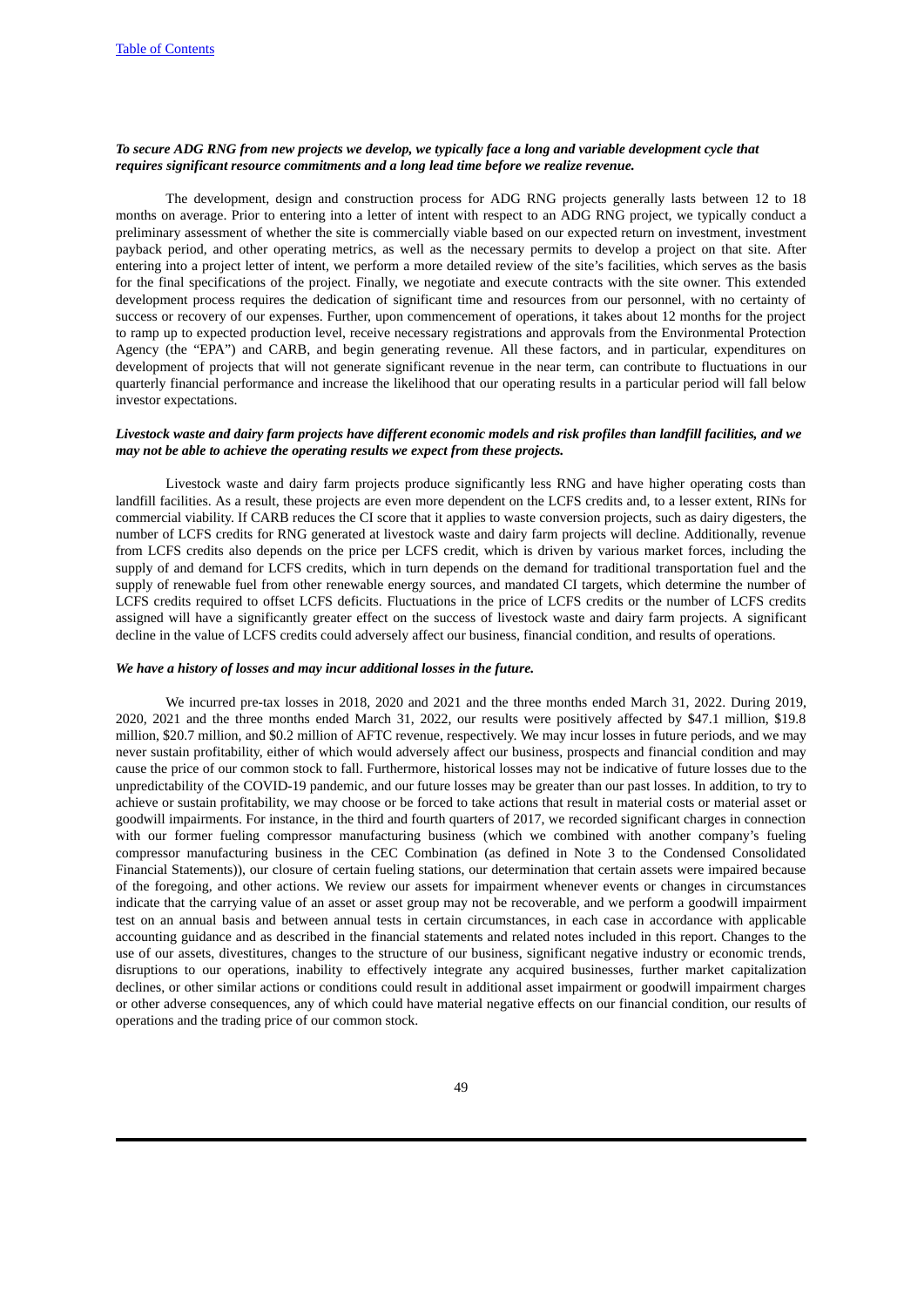### *Our plans for hydrogen and electric vehicle stations will require significant cash investments and management resources and may not meet our expectations.*

As operators deploy hydrogen powered vehicles, we plan to modify our fueling stations to reform our RNG, build additional hydrogen stations, and deliver clean hydrogen. Further, we have the capability to add electric charging at our sites, and we believe our RNG can be used to generate clean electricity to power vehicles.

Our plans will require significant cash investments and management resources and may not meet our expectations with respect to additional sales of our vehicle fuels. We have experience constructing hydrogen fueling stations, but such facilities cost significantly more than traditional RNG vehicle fueling stations. In addition, we have not yet added electric charging capability to any of our stations, and the cost of such capability may be significant. We will need to ensure compliance with all applicable regulatory requirements, including obtaining any required permits and land use rights, which could take considerable time and expense and is subject to the risk that government support in certain areas may be discontinued. If we are unable to modify our stations to provide hydrogen or add electric charging to our stations, or if we experience delays in doing so, our stations may be unable to meet our customer demand, which may negatively impact our business, prospects, financial condition, and operating results.

Cummins, Daimler, Dana, Navistar, PACCAR, Toyota, Volvo, XOS, Tesla and Nikola have announced their plans to bring long-haul Class 8 commercial hydrogen- and battery- powered vehicles to the market. We will, however, be dependent on these manufacturers to succeed in our target markets, and we will have no influence over their activities. See the risks discussed under "We are dependent on the production of vehicles and engines in our key customer and geographic *markets by vehicle and engine manufacturers, over which we have no control*," above and elsewhere in these risk factors.

### Increases, decreases and general volatility in oil, gasoline, diesel, natural gas and RNG prices could adversely affect our *business.*

The prices of RNG, natural gas, crude oil, gasoline and diesel can be volatile and this volatility may continue to increase. Factors that may cause volatility in the prices of RNG, natural gas, crude oil, gasoline and diesel include, among others, changes in supply and availability of crude oil, RNG, natural gas, government regulations, inventory levels, consumer demand, price and availability of alternatives, weather conditions, negative publicity about crude oil or natural gas drilling, production or transportation techniques and methods, worldwide economic, military, health and political conditions, transportation costs and the price of foreign imports. If the prices of crude oil, gasoline and diesel are low or decline, or if the price of RNG or natural gas increases without corresponding increases in the prices of crude oil, gasoline and diesel or Environmental Credits, then we may not be able to offer our customers an attractive price for our vehicle fuels, market adoption of our vehicle fuels could be slowed or limited and/or we may be forced to reduce the prices at which we sell our vehicle fuels in order to try to attract new customers or prevent the loss of demand from existing customers. Natural gas and crude oil prices are expected to remain volatile for the near future because of market uncertainties over supply and demand, including due to the state of the world economy, energy infrastructure and other factors. Fluctuations in natural gas prices affect the cost to us of the natural gas commodity. High natural gas prices adversely affect our operating margins when we cannot pass the increased costs through to our customers. Conversely, lower natural gas prices reduce our revenue when the commodity cost is passed through to our customers.

Pricing conditions may also exacerbate the cost differential between vehicles that use our fuels and gasoline or diesel-powered vehicles, which may lead operators to delay or refrain from purchasing or converting to our vehicle fuels. Generally, vehicles that use our fuels cost more initially than gasoline or diesel-powered vehicles because the components needed for a vehicle to use our fuels add to the vehicle's base cost. Operators then seek to recover the additional base cost over time through a lower cost to use our fuels. Operators may, however, perceive an inability to timely recover these additional initial costs if our vehicle fuels are not available at prices sufficiently lower than gasoline and diesel. Such an outcome could decrease our potential customer base and harm our business prospects.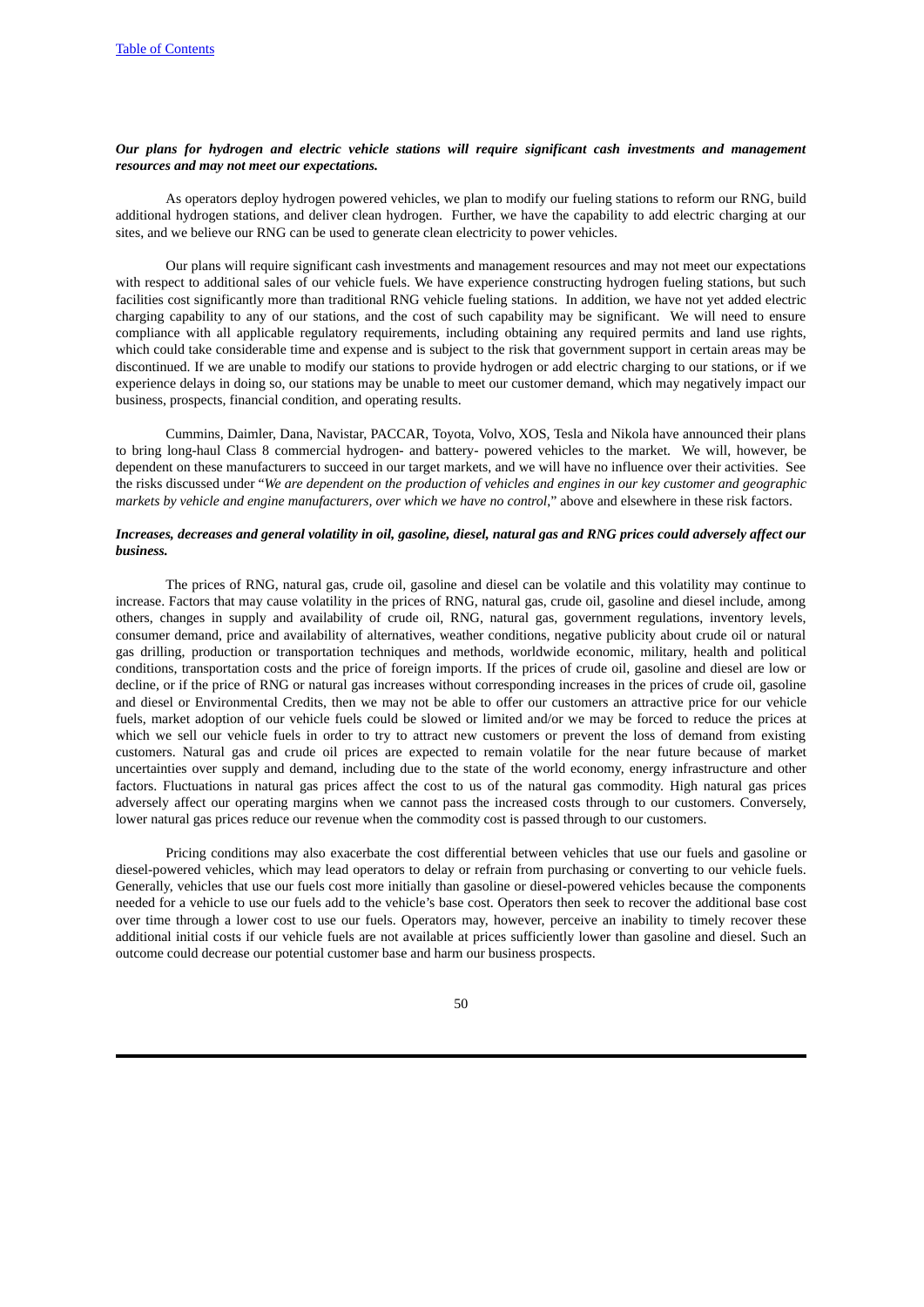### *We face increasing competition from competitors, many of which have far greater resources, experience, customer* bases and brand awareness than we have, and we may not be able to compete effectively with these businesses.

The market for vehicle fuels is highly competitive. The biggest competition for our products is gasoline and diesel because most vehicles in our key markets are powered by these fuels. We also compete with suppliers of other alternative vehicle fuels, including renewable diesel, biodiesel, and ethanol, as well as producers and fuelers of alternative vehicles, including hybrid, electric and hydrogen-powered vehicles. Additionally, our stations compete directly with other natural gas fueling stations and indirectly with electric vehicle charging stations and fueling stations for other vehicle fuels.

Many businesses are in the market for RNG and other alternatives for use as vehicle fuel, including alternative vehicle and alternative fuel companies, refuse collectors, industrial gas companies, private equity groups, commodity traders, truck stop and fuel station owners, fuel providers, gas marketers, utilities and their affiliates and other organizations. If the alternative vehicle fuel market grows, then the number and type of participants in this market and their level of capital and other commitments to alternative vehicle fuel programs could increase. Many of our competitors have substantially greater experience, customer bases, brand awareness and financial, marketing and other resources than we have. As a result, these competitors may be able to respond more quickly to changes in customer preferences, legal requirements or other industry or regulatory trends; devote greater resources to the development, promotion and sale of their products; adopt more aggressive pricing policies; dedicate more effort to infrastructure and systems development in support of their business or product development activities; implement more robust or creative initiatives to advance consumer acceptance of their products; or exert more influence on the regulatory landscape that affects the vehicle fuels market.

We expect competition to increase in the vehicle fuels market generally. In addition, if the demand for alternative vehicle fuels, including RNG, increases, then we expect competition to also increase. Any such increased competition may reduce our customer base and revenue and may lead to increased pricing pressure, reduced operating margins and fewer expansion opportunities.

### *NG Advantage may not be successful.*

NG Advantage provides "virtual pipelines" to transport CNG by truck from compression facilities to pipeline interconnects and to industrial and commercial customer users that do not have direct access to natural gas pipelines. NG Advantage faces unique risks, including among others: (i) it has a history of net losses and has incurred substantial indebtedness; (ii) NG Advantage will need to raise additional capital, which may not be available, may only be available on onerous terms, or may only be available from the Company; (iii) the labor market for truck drivers is very competitive, which increases NG Advantage's difficulty in meeting its delivery obligations; (iv) NG Advantage often transports CNG in trailers over long distances and these trailers may be involved in accidents; and (v) NG Advantage's CNG trailers may become subject to new or changed regulations that could adversely affect its business. If NG Advantage fails to manage any of these risks, our business, financial condition, liquidity, results of operations, prospects and reputation may be harmed. In addition, we have been a significant source of financing for NG Advantage, consisting of loans of \$18.4 million and \$12.9 million in the years ended December 31, 2021 and 2020, respectively, and a \$5.0 million equity investment in the year ended December 31, 2018. If NG Advantage is not able to obtain financing from external sources, we will need to provide additional debt or equity capital to allow NG Advantage to satisfy its commitments and maintain operations.

#### *Our station construction activities subject us to business and operational risks.*

As part of our business activities, we design and construct vehicle fueling stations that we either own and operate ourselves or sell to our customers. These activities require a significant amount of judgment in determining where to build and open fueling stations, including predictions about fuel demand that may not be accurate for any of the locations we target. As a result, we have built stations that we may not open for fueling operations, and we may open stations that fail to generate the volume or profitability levels we anticipate, either or both of which could occur due to a lack of sufficient customer demand at the station locations or for other reasons. For any stations that are completed but unopened, we would have substantial investments in assets that do not produce revenue, and for any stations that are open and underperforming, we may decide to close the stations. We determined to close a number of underperforming stations in the third and fourth quarters of 2017 and recorded impairment charges in connection with these closures and other related actions. As of March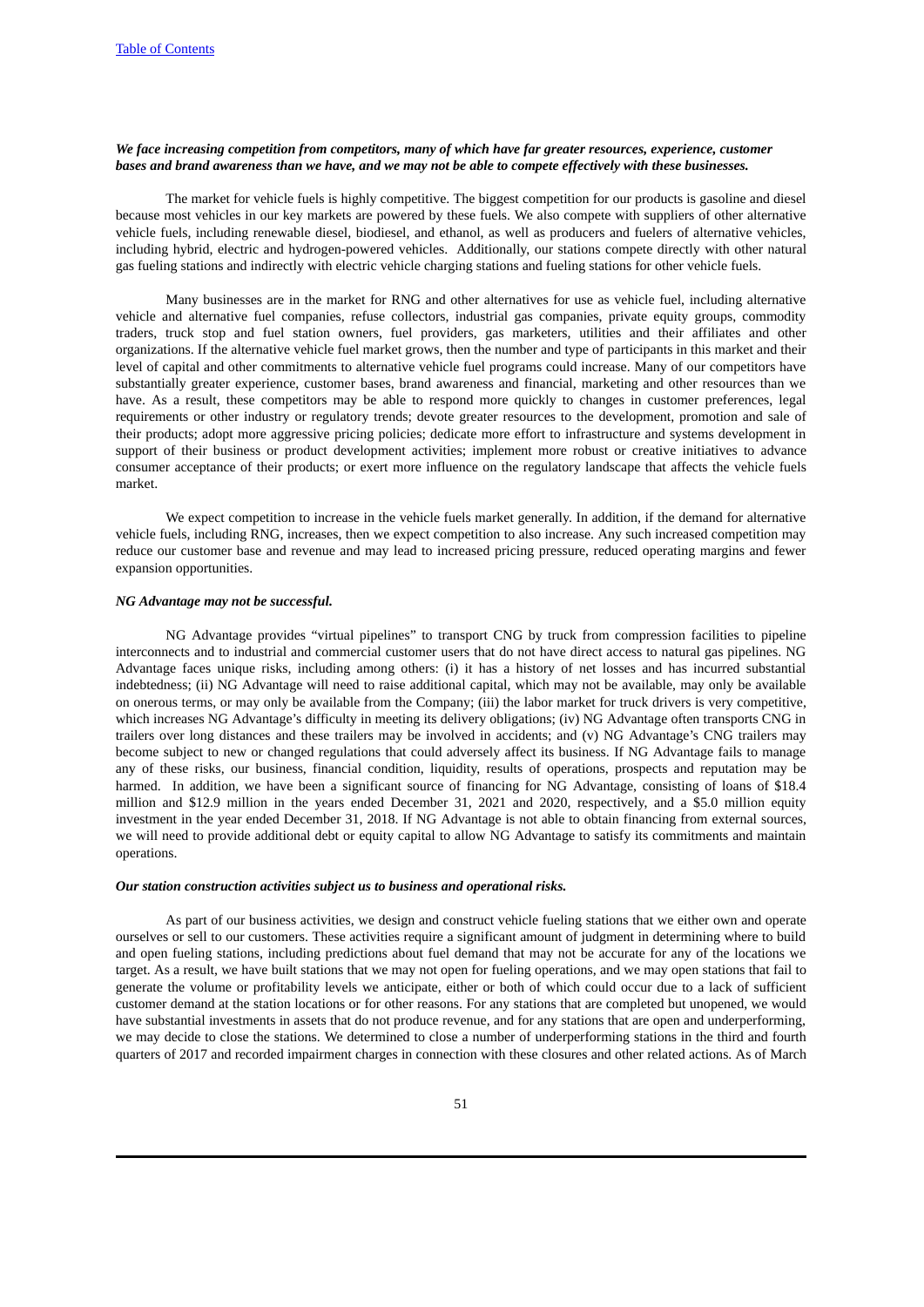31, 2022, we had 30 nearly completed stations with a carrying amount of \$54.2 million that were not open for fueling operations. We do not know when or if these stations will open, and some of these stations are subject to agreements that may expire prior to us being able to open such stations. Closure of these and/or any other stations could result in substantial additional costs and non-cash asset impairments or other charges and could cause the price of our common stock to decline.

We also face many operational challenges in connection with our station design and construction activities. For example, we may not be able to identify suitable locations for the stations we or our customers seek to build. Additionally, even if preferred sites can be located, we may encounter land use or zoning difficulties, problems with utility services, challenges obtaining and retaining required permits and approvals or local resistance, including due to reduced operations of permitting agencies because of the ongoing COVID-19 pandemic, any of which could prevent us or our customers from building new stations on these sites or limit or restrict the use of new or existing stations. Any such difficulties, resistance or limitations or any failure to comply with local permit, land use or zoning requirements could restrict our activities or expose us to fines, reputational damage or other liabilities, which would harm our business and results of operations. In addition, we act as the general contractor and construction manager for new station construction and facility modification projects, and we typically rely on licensed subcontractors to perform the construction work. We may be liable for any damage we or our subcontractors cause or for injuries suffered by our employees or our subcontractors' employees during the course of work on our projects. Additionally, shortages of skilled subcontractor labor could significantly delay a project or otherwise increase our costs. Further, our expected profit from a project is based in part on assumptions about the cost of the project, and cost overruns, delays or other execution issues may, in the case of projects we complete and sell to customers, result in our failure to achieve our expected margins or cover our costs, and in the case of projects we build and own, result in our failure to achieve an acceptable rate of return. If any of these events occur, our business, operating results and liquidity could be negatively affected.

#### *We have significant contracts with government entities, which are subject to unique risks.*

We have, and expect to continue to seek, long-term fueling station construction, maintenance and fuel sale contracts with various government bodies, which accounted for 21%, 22%, and 31% of our revenue in 2019, 2020 and 2021, respectively. In addition to normal business risks, including the other risks discussed in these risk factors, our contracts with government entities are often subject to unique risks, some of which are beyond our control. For example, long-term government contracts and related orders are subject to cancellation if adequate appropriations for subsequent performance periods are not made. Further, the termination of funding for a government program supporting any of our government contracts or any other governmental action that results in reduced support for our government contracts could result in the loss of anticipated future revenue attributable to the contract. Moreover, government entities with which we contract are often able to modify, curtail or terminate contracts with us at their convenience and without prior notice, and would only be required to pay for work completed and commitments made at or prior to the time of termination.

In addition, government contracts are frequently awarded only after competitive bidding processes, which are often protracted. In many cases, unsuccessful bidders for government contracts are provided the opportunity to formally protest the contract awards through various agencies or other administrative and judicial channels. The protest process may substantially delay a successful bidder's contract performance, result in cancellation of the contract award entirely and distract management. As a result, we may not be awarded contracts for which we bid, and substantial delays or cancellation of contracts may follow any successful bids as a result of any protests by other bidders. The occurrence of any of these risks would have a material adverse effect on our results of operations and financial condition.

### We may from time to time pursue acquisitions, divestitures, investments or other strategic relationships or transactions, *which could fail to meet expectations or otherwise harm our business.*

We may acquire or invest in other companies or businesses or pursue other strategic transactions or relationships, such as joint ventures, collaborations, divestitures, or other similar arrangements. For example, in 2021 we created joint ventures with each of TotalEnergies and bp to develop and own dairy RNG production projects. These strategic transactions and relationships and any others we may pursue in the future involve numerous risks, any of which could harm our business, performance and liquidity, including, among others, the following: (i) difficulties integrating the operations, personnel, contracts, service providers and technologies of an acquired company or partner; (ii) diversion of financial and management resources from existing operations or alternative acquisition, investment, strategic or other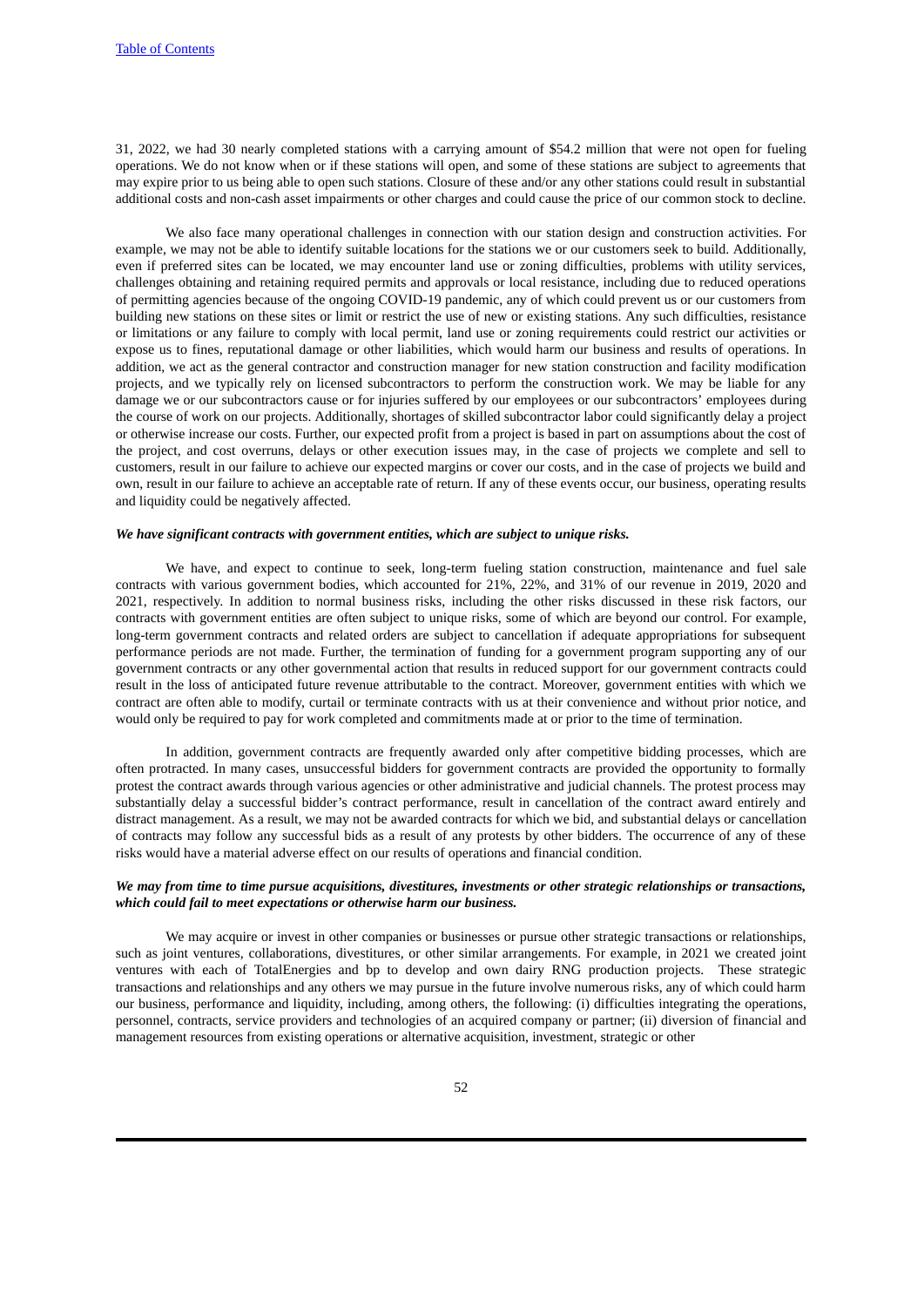opportunities; (iii) failure to realize the anticipated synergies or other benefits of a transaction or relationship; (iv) risks of entering new customer or geographic markets in which we may have limited or no experience; (v) potential loss of an acquired company's or partner's key employees, customers or vendors in the event of an acquisition or investment, or potential loss of our assets (and their associated revenue streams), employees or customers in the event of a divestiture or other strategic transaction; and (vi) incurrence of substantial costs or debt or equity dilution to fund an acquisition, investment or other transaction or relationship, as well as possible write-offs or impairment charges relating to any businesses we partner with, invest in or acquire.

### *Our partners may choose to invest in renewable or low carbon vehicle fuels other than RNG*.

Our partners, including TotalEnergies, bp and Chevron, may reallocate their resources from RNG to other renewable or low carbon vehicle fuels. Any such action would have a material adverse effect on our plans, results of operations and financial condition.

#### *Our results of operations fluctuate significantly and are difficult to predict.*

Our results of operations have historically experienced, and may continue to experience, significant fluctuations as a result of a variety of factors, including, among others, the amount and timing of our vehicle fuel sales, Environmental Credit sales and recognition of government credits, station construction sales, grants and incentives, such as AFTC (for example, we recorded all of the AFTC revenue associated with our vehicle fuel sales made in 2017 during the first quarter of 2018, and we recorded all of the AFTC revenue associated with our vehicles fuel sales made in 2018 and 2019 in the fourth quarter of 2019); fluctuations in commodity, station construction and labor costs; variations in the fair value of certain of our derivative instruments that are recorded in revenue; sales of compressors and other equipment used in RNG production and at fueling stations; the amount and timing of our billing, collections and liability payments; and the other factors described in these risk factors.

Our performance in certain periods has also been affected by transactions or events that have resulted in significant cash or non-cash gains or losses. For example, our results for 2017 were positively affected by gains related to repurchases or retirements of our outstanding convertible debt at a discount and by a gain related to bp, but were also negatively affected by significant charges in connection with our closure of certain fueling stations, the decreased operating performance of our former fueling compressor manufacturing business, our determination of an impairment of assets as a result of the foregoing, and certain other actions. These or other similar gains or losses may not recur, in the same amounts or at all in future periods.

These significant fluctuations in our operating results may render period-to-period comparisons less meaningful, especially given the current uncertainties related to the ongoing COVID-19 pandemic, and investors in our securities should not rely on the results of one period as an indicator of performance in any other period. Additionally, these fluctuations in our operating results could cause our performance in any period to fall below the financial guidance we may have provided to the public or the estimates and projections of the investment community, which could negatively affect the price of our common stock.

#### *Our warranty reserves may not adequately cover our warranty obligations, which could result in unexpected costs.*

We provide product warranties with varying terms and durations for the stations we build and sell, and we establish reserves for the estimated liability associated with these warranties. Our warranty reserves are based on historical trends and any specifically identified warranty issues known to us, and the amounts estimated for these reserves could differ materially from the warranty costs we may actually incur. We would be adversely affected by an increase in the rate or volume of warranty claims or the amounts involved in warranty claims, any of which could increase our costs beyond our established reserves and cause our cash position and financial condition to suffer.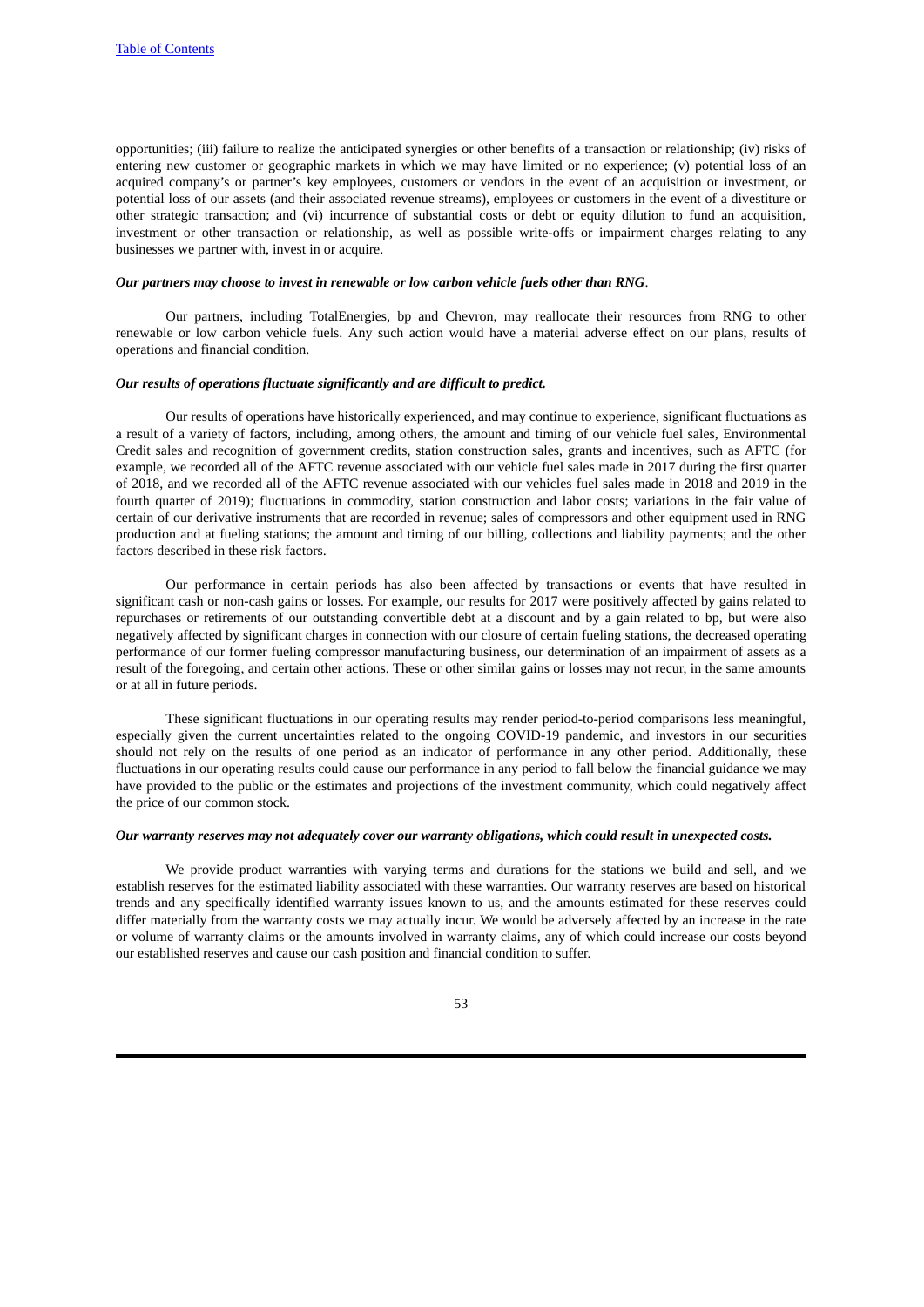## **Risks Related to Our Indebtedness and Other Capital Resources.**

### We may need to raise additional capital to continue to fund our business, which could have negative effects and may not *be available when needed, on acceptable terms or at all.*

We require capital to pay for capital expenditures, operating expenses, any mergers, acquisitions or strategic investments, transactions or relationships we may pursue, and to make principal and interest payments on our indebtedness. If we cannot fund any of these activities with capital on-hand or cash provided by our operations, we may seek to obtain additional capital from other sources, such as by selling assets or pursuing debt or equity financing.

Asset sales and equity or debt financing may not be available when needed, on terms favorable to us or at all. Any sale of our assets to generate cash proceeds may limit our operational capacity and could limit or eliminate any revenue streams or business plans that are dependent on the sold assets. Any issuances of our common stock or securities convertible into our common stock to raise capital would dilute the ownership interest of our existing stockholders. Any debt financing we may pursue could require us to make significant interest or other payments and to pledge some or all of our assets as security. In addition, higher levels of indebtedness could increase our risk of non-repayment, adversely affect our creditworthiness, and amplify the other risks associated with our existing debt, which are discussed elsewhere in these risk factors. Further, we may incur substantial costs in pursuing any capital-raising transactions, including investment banking, legal and accounting fees. On the other hand, if we are unable to obtain capital in amounts sufficient to fund our obligations, expenses, and strategic initiatives, we could be forced to suspend, delay or curtail our business plans or operating activities or could default on our contractual commitments. Any such outcome could negatively affect our business, performance, liquidity, and prospects.

### *We may not generate sufficient cash flow from our business to pay our debt.*

As of March 31, 2022, we have consolidated indebtedness of \$38.8 million, and we are permitted to incur significant additional debt. Our outstanding and permitted indebtedness could make us more vulnerable to adverse changes in general U.S. and worldwide economic, regulatory, and competitive conditions, limit our flexibility to plan for or react to changes in our business or industry, place us at a disadvantage compared to our competitors that have less debt or limit our ability to borrow or otherwise raise additional capital as needed.

Our payments of amounts owed under our various debt instruments will reduce our cash resources available for other purposes, including pursuing strategic initiatives, transactions or other opportunities, satisfying our other commitments and generally supporting our operations. Moreover, our ability to make these payments depends on our future performance, which is subject to economic, financial, competitive and other factors, including those described in these risk factors, and many of which are beyond our control. Our business may not generate sufficient cash from operations to service our debt.

If we cannot meet our debt obligations from our operating cash flows, we may pursue one or more alternative measures. Any repayment of our debt with equity, however, would dilute the ownership interests of our existing stockholders. Additionally, because the agreements governing much of our existing indebtedness contain minimal restrictions on our ability to incur additional debt and do not require us to maintain financial ratios or specified levels of net worth or liquidity, we may seek capital from other sources to service our debt, such as selling assets, restructuring or refinancing our existing debt or obtaining additional equity or debt financing. Our ability to engage in any of these activities, if we decide to do so, would depend on the capital markets and the state of our industry, business and financial condition at the time, and could also subject us to significant risks, which are discussed elsewhere in these risk factors. Moreover, we may not be able to obtain any additional capital we may pursue on desirable terms, at a desirable time or at all. Any failure to pay our debts when due could result in a default on our debt obligations. In addition, certain of our debt agreements contain restrictive covenants, and any failure by us to comply with these covenants could also cause us to be in default under these agreements.

In the event of any default on our debt obligations, the holders of the indebtedness could, among other things, declare all amounts owed immediately due and payable. Any such declaration could deplete all or a large portion of our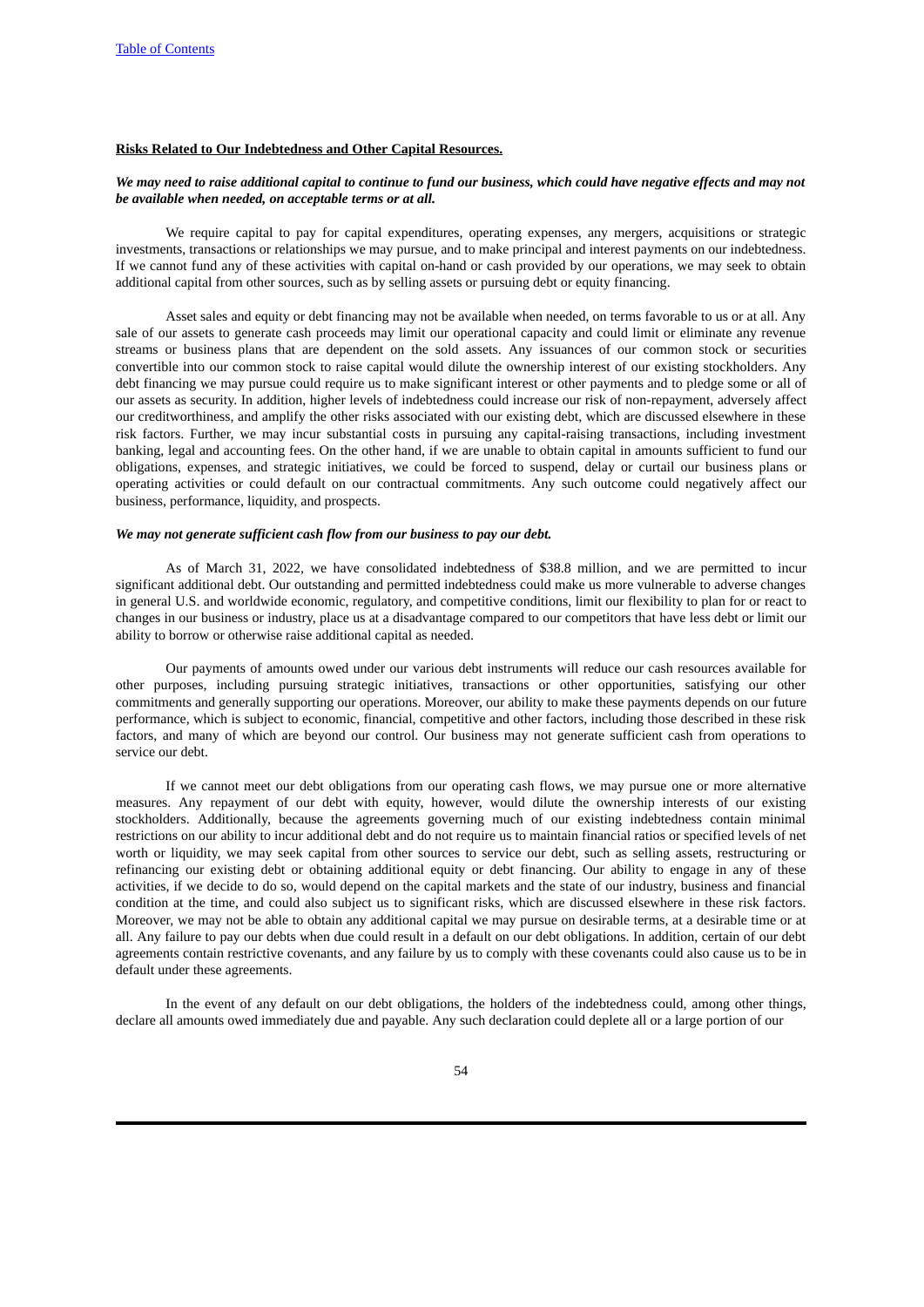available cash flow, and thereby reduce the amount of cash available to pursue our business plans or force us into bankruptcy or liquidation.

#### **Risks Related to Environmental Health and Safety and Governmental and Environmental Regulations**

### *Our business is influenced by environmental, tax and other government regulations, programs and incentives that promote our vehicle fuels, and their modification or repeal could negatively affect our business.*

Our business is influenced by federal, state, and local tax credits, rebates, grants and other government programs and incentives that promote the use of our vehicle fuels. These include various government programs that make grant funds available from the purchase of vehicles and construction of fueling stations, as well as the AFTC under which we generate revenue for our vehicle fuel sales. The AFTC expired at the end of 2021. If the AFTC is not extended after 2021, the AFTC would not be available for vehicle fuel sales, and our revenue would be materially adversely affected. Additionally, our business is influenced by laws, rules and regulations that require reductions in carbon emissions and/or the use of renewable fuels, such as the programs under which we generate Environmental Credits.

These programs and regulations, which have the effect of encouraging the use of RNG as a vehicle fuel, could expire or be repealed or amended for a variety of reasons. For example, parties with an interest in gasoline and diesel, electric or other alternative vehicles or vehicle fuels, including lawmakers, regulators, policymakers, environmental or advocacy organizations, producers of alternative vehicles or vehicle fuels, or other powerful groups, may invest significant time and money in efforts to delay, repeal or otherwise negatively influence regulations and programs that promote RNG. Many of these parties have substantially greater resources and influence than we have. Further, changes in federal, state or local political, social or economic conditions, including a lack of legislative focus on these programs and regulations, could result in their modification, delayed adoption or repeal. Any failure to adopt, delay in implementing, expiration, repeal or modification of these programs and regulations, or the adoption of any programs or regulations that encourage the use of other alternative fuels or alternative vehicles over RNG (such as the September 2020 Executive Order or the 2021 Executive Order), would reduce the market for RNG as a vehicle fuel and harm our operating results, liquidity, and financial condition.

For instance, California lawmakers and regulators have implemented various measures designed to increase the use of electric, hydrogen and other zero-emission vehicles, including establishing firm goals for the number of these vehicles operating on state roads by specified dates and enacting various laws and other programs in support of these goals. Although the influence and applicability of these or similar measures on our business remains uncertain, a focus on "zero tailpipe emission" vehicles over vehicles with an overall net carbon negative emissions profile, but with some tailpipe emissions operating on RNG, would adversely affect the market for our fuels.

#### To benefit from Environmental Credits, RNG projects are required to be registered and are subject to audit.

RNG projects are required to register with the EPA and relevant state regulatory agencies. Further, we qualify our RINs through a voluntary Quality Assurance Plan, which typically takes from three to five months from first injection of RNG into the commercial pipeline system. Delays in obtaining registration, RIN qualification, and any LCFS credit qualification of a new project could delay future revenues from a project and could adversely affect our cash flow. Further, we may make large investments in projects prior to receiving the regulatory approval and RIN qualification. By registering RNG projects with the EPA's voluntary Quality Assurance Plan, we are subject to quarterly third-party audits and semiannual on-site visits of projects to validate generated RINs and overall compliance with the federal renewable fuel standard. We are also subject to a separate third party's annual attestation review. The Quality Assurance Plan provides a process for RIN owners to follow, for an affirmative defense to civil liability, if used or transferred Quality Assurance Plan verified RINs were invalidly generated. A project's failure to comply could result in remedial action by the EPA, including penalties, fines, retirement of RINs, or termination of the project's registration, any of which could adversely affect our business, financial condition and results of operations.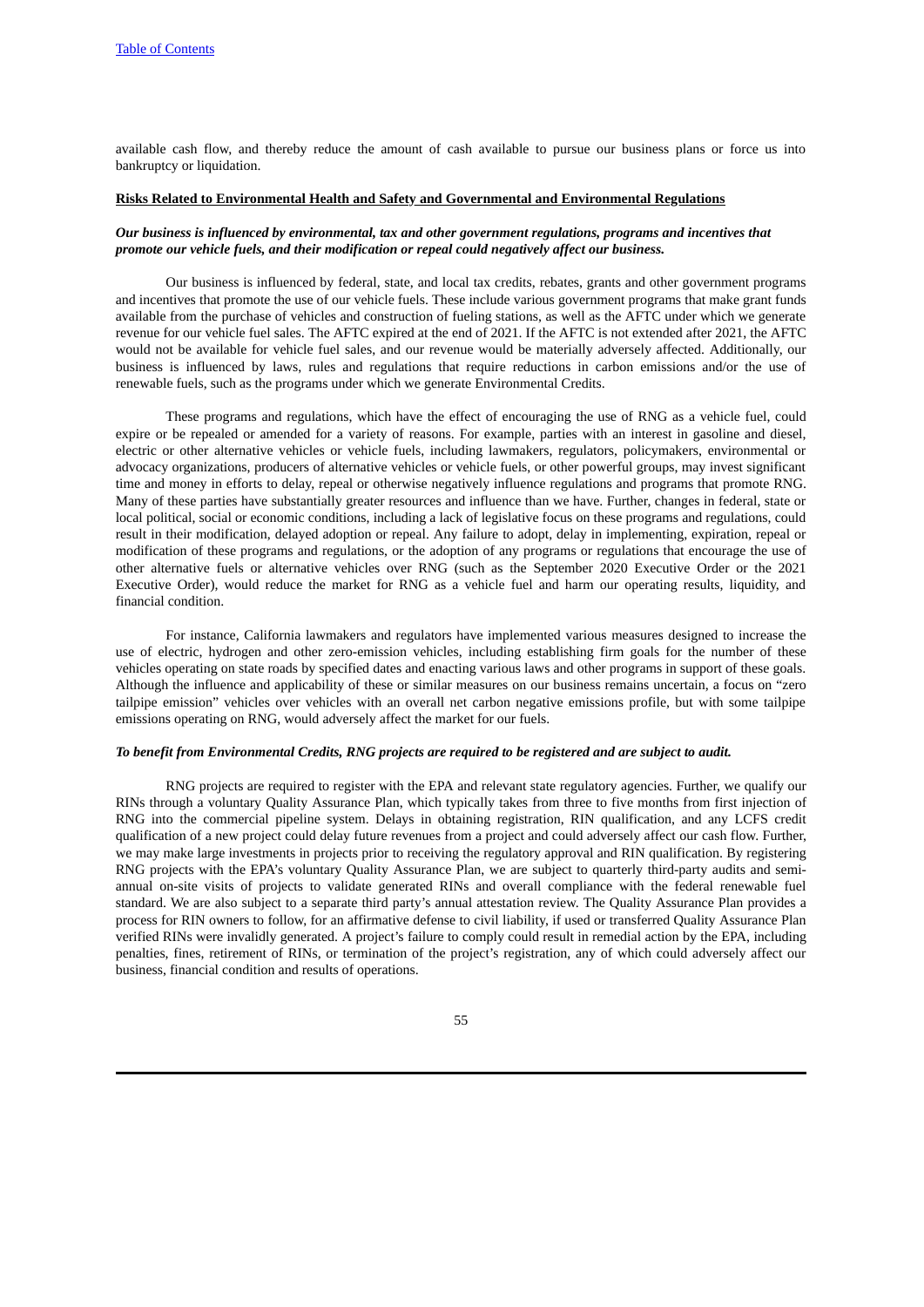### Our business could be negatively affected by federal or state laws, orders or regulations mandating new or additional *limits on GHG emissions, "tailpipe" emissions or internal combustion engines.*

Federal or state laws, orders or regulations have been adopted, such as California's AB 32 cap and trade law and the 2021 Executive Order, and may in the future be adopted that impose limits on GHG emissions or otherwise require the adoption of zero-emission electric vehicles. The effects of GHG emission limits on our business are subject to significant uncertainties based on, among other things, the timing of any requirements, the required levels of emission reductions, the nature of any market-based or tax-based mechanisms adopted to facilitate reductions, the relative availability of GHG emission reduction offsets, the development of cost-effective, commercial-scale carbon capture and storage technology and supporting regulations and liability mitigation measures, the range of available compliance alternatives, and our ability to demonstrate that our vehicle fuels qualify as a compliance alternative under any statutory, regulatory, or standards-based organization (such as WBCSD) programs to limit GHG emissions. If our vehicle fuels are not able to meet GHG emission limits or perform as well as other alternative fuels and vehicles, our solutions could be less competitive. Furthermore, additional federal or state taxes could be implemented on "tailpipe" emissions, which would have a negative impact on the cost of our vehicle fuels, as compared to vehicle fuels that do not generate tailpipe emissions. See also the discussion above regarding the Advanced Clean Trucks regulation, the September 2020 Executive Order and the 2021 Executive Order under "Our success is dependent on the willingness of fleets and other consumers to adopt our vehicle fuels, which may not *occur in a timely manner, at expected levels or at all.*"

### Our business is subject to a variety of government regulations, which may restrict our operations and result in costs and *penalties or otherwise adversely affect our business and ability to compete.*

We are subject to a variety of federal, state and local laws and regulations relating to the environment, health and safety, labor and employment, building codes and construction, zoning and land use, the government procurement process, any political activities or lobbying in which we may engage, public reporting and taxation, among others. It is difficult and costly to manage the requirements of every authority having jurisdiction over our various activities and to comply with their varying standards. Many of these laws and regulations are complex, change frequently, may be unclear and difficult to interpret and have become more stringent over time. Any changes to existing regulations or adoption of new regulations may result in significant additional expense to us or our customers. For example, in June 2020, California passed the Advanced Clean Trucks regulation, which seeks to have all new commercial vehicles sold in California have zeroemissions by 2045, in September 2020, California's Governor issued the September 2020 Executive Order, which seeks to have 100% of medium- and heavy-duty vehicles in California be zero emission by 2045, and in December 2021, President Biden signed the 2021 Executive Order, which seeks to achieve 100% zero-emission vehicle acquisitions by the federal government by 2035. Further, from time to time, as part of the regular evaluation of our operations, including newly acquired or developing operations, we may be subject to compliance audits by regulatory authorities, which may distract management from our revenue-generating activities and involve significant costs and use of other resources. Also, we often need to obtain facility permits or licenses to address, among other things, storm water or wastewater discharges, waste handling and air emissions in connection with our operations, which may subject us to onerous or costly permitting conditions or delays if permits cannot be timely obtained. Our failure to comply with any applicable laws and regulations could result in a variety of administrative, civil and criminal enforcement measures, including, among others, assessment of monetary penalties, imposition of corrective requirements or prohibition from providing services to government entities. If any of these enforcement measures were imposed on us, our business, financial condition, and performance could be negatively affected.

#### *We are subject to various environmental laws and regulations that could impose substantial costs upon us.*

Our operations are and will be subject to federal, state and local environmental laws and regulations, including laws relating to the use, handling, storage, disposal of and human exposure to hazardous materials. Moreover, we expect that we will be affected by future amendments to such laws or other new environmental and health and safety laws and regulations which may require us to change our operations, potentially resulting in a material adverse effect on our business, prospects, financial condition, and operating results. These laws can give rise to liability for administrative oversight costs, cleanup costs, property damage, bodily injury, fines, and penalties. Capital and operating expenses needed to comply with environmental laws and regulations can be significant, and violations may result in substantial fines and penalties, third-party damages, suspension of production or a cessation of our operations.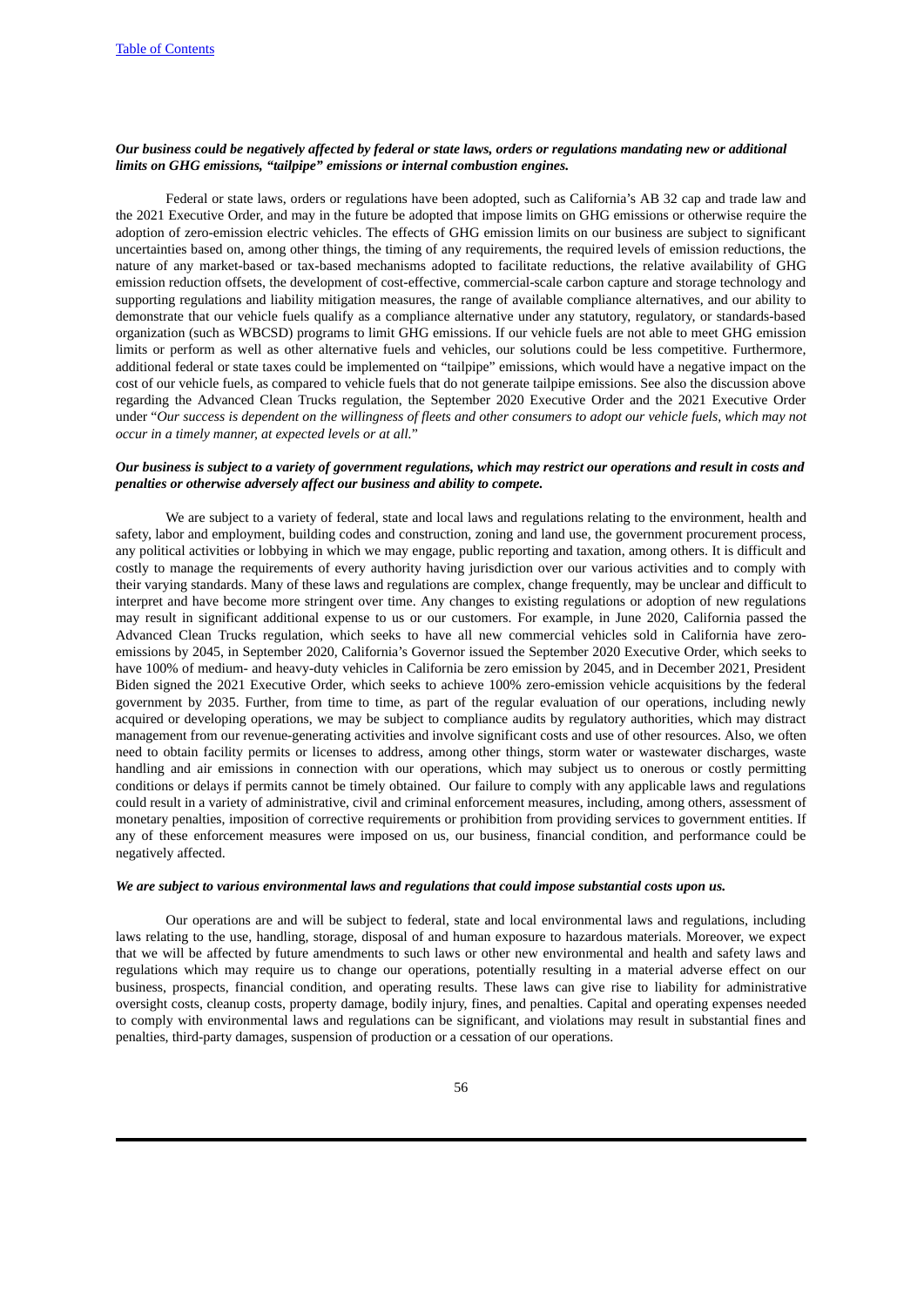Contamination at properties we own or operate, will own or operate, or formerly owned or operated or to which hazardous substances were sent by us, may result in liability for us under environmental laws and regulations, including, but not limited to, the Comprehensive Environmental Response, Compensation and Liability Act, which can impose liability for the full amount of remediation-related costs without regard to fault, for the investigation and cleanup of contaminated soil and ground water, for impacts to human health and for damages to natural resources. The costs of complying with environmental laws and regulations and any claims concerning noncompliance, or liability with respect to contamination in the future, could have a material adverse effect on our financial condition or operating results. We may face unexpected delays in obtaining the required permits and approvals in connection with our planned RNG production facilities that could require significant time and financial resources and delay our ability to operate these facilities, which would adversely impact our business, prospects, financial condition and operating results.

#### *Our operations entail inherent safety and environmental risks, which may result in substantial liability to us.*

Our operations entail inherent safety risks, including risks associated with equipment defects, malfunctions, failures, and misuses. For example, operation of LNG pumps requires special training because of the extremely low temperatures of LNG. Also, LNG tanker trailers and CNG fuel tanks and trailers could rupture if involved in accidents or improper maintenance or installation. Further, improper refueling of vehicles that use our fuels or operation of vehicle fueling stations could result in sudden releases of pressure that could cause explosions. In addition, our operations may result in the venting of methane, a potent GHG. These safety and environmental risks could result in uncontrollable flows of our fuels, fires, explosions, death, or serious injury, any of which may expose us to liability for personal injury, wrongful death, property damage, pollution and other environmental damage. We may incur substantial liability and costs if any such damages are not covered by insurance or are more than policy limits, or if environmental damage causes us to violate applicable GHG emissions or other environmental laws. Additionally, the occurrence of any of these events with respect to our fueling stations or our other operations could materially harm our business and reputation. Moreover, the occurrence of any of these events to any other organization in our vehicle fuel business could harm our industry generally by negatively affecting perceptions about, and adoption levels of, our vehicle fuels.

### **Risks Related to Our Common Stock**

### *A significant portion of our outstanding common stock is owned or otherwise subject to acquisition by two* equityholders, each of which may have interests that differ from the Company's other stockholders and which now or in *the future may be able to influence the Company's corporate decisions, including a change of control.*

After giving effect to the issuance of the Amazon Warrant, TotalEnergies Marketing Services, SAS ("TMS"), a wholly owned subsidiary of TotalEnergies, owns 42,581,801 shares of our common stock, or 19.1% of our outstanding shares of common stock as of March 31, 2022 (excluding 8,129,804 shares of our common stock that are the subject of a voting agreement, dated May 9, 2018, among TMS, the Company and all of the Company's directors and officers then in office); the Amazon Warrant is immediately exercisable by Amazon Holdings for shares of our common stock representing 4.999% of our outstanding common stock. Subject to vesting of the Amazon Warrant, the Amazon Warrant will be exercisable for up to 19.999% of our outstanding common stock on a fully diluted basis (determined at the time of issuance of the Amazon Warrant), subject to certain anti-dilution provisions, and Amazon Holding's beneficial ownership will initially be contractually limited to the Beneficial Ownership Limitation unless Amazon Holdings gives the Company sixty one (61) days' notice that it is waiving such limitation. In addition, TotalEnergies was granted certain special rights that our other stockholders do not have in connection with its acquisition of this ownership position, including the right to designate two individuals to serve as directors of our Company and a third individual to serve as an observer on certain of our board committees.

TotalEnergies or other large stockholders may be able to influence or control matters requiring approval by our stockholders, including the election of directors and mergers, acquisitions, or other extraordinary transactions. Amazon, through ownership by Amazon Holdings, could become a large stockholder if the Amazon Warrant were to vest further through additional fuel purchases from the Company pursuant to the Fuel Agreement, and Amazon Holdings were to exercise the Amazon Warrant to purchase vested Warrant Shares or Additional Warrant Shares and waive the Beneficial Ownership Limitation. Large stockholders may have interests that differ from other stockholders and may vote or otherwise act in ways with which the Company or other stockholders disagree or that may be adverse to your interests. A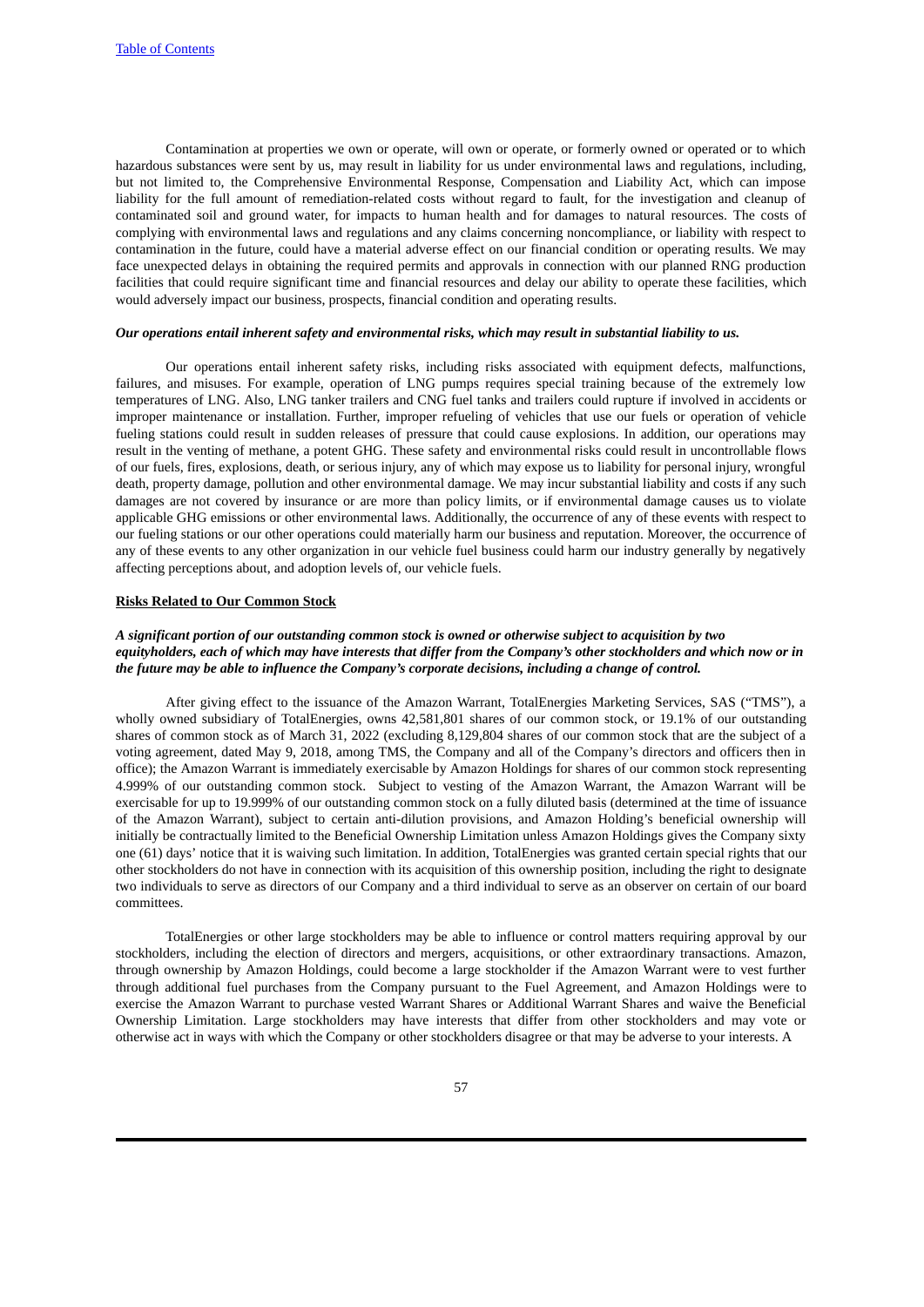concentration of stock ownership may also have the effect of delaying, preventing or deterring a change of control of our Company, which could deprive our stockholders of an opportunity to receive a premium for their shares of our common stock as part of a sale of our Company and could affect the market price of our common stock. Conversely, such a concentration of stock ownership may facilitate a change of control under terms other stockholders may not find favorable or at a time when other stockholders may prefer not to sell.

## Sales of our common stock, or the perception that such sales may occur, could cause the market price of our stock to *drop significantly, regardless of the state of our business.*

All outstanding shares of our common stock are eligible for sale in the public market, subject in certain cases to the requirements of Rule 144 under the Securities Act. Also, shares of our common stock that may be issued upon the exercise, vesting or conversion of our outstanding stock options and restricted stock units may be eligible for sale in the public market, to the extent permitted by Rule 144 and the provisions of the applicable stock option and restricted stock unit agreements or if such shares have been registered under the Securities Act.

Sales of large amounts of our common stock by large stockholders, or the perception that such sales may occur, could cause the market price of our common stock to decline, regardless of the state of the Company's business. Our common stock held by TMS and our common stock underlying the Amazon Warrant may be sold in the public market under Rule 144 or in registered sales or offerings pursuant to registration rights held by each stockholder. For instance, we filed a registration statement with the SEC to cover the resale of the shares of our common stock issued and sold to TMS, which registration statement was declared effective in August 2018. If these shares are sold, or if it is perceived that they may be sold, in the public market, the trading price of our common stock could decline. For instance, in the year ended December 31, 2021, TMS sold 8,274,495 shares of our common stock, which we believe caused downward pressure on the trading price of our common stock.

#### **General Risk Factors**

### We rely on information technology in our operations, and any material failure, inadequacy, interruption, or security *failure of that technology could harm our business.*

Increased global IT security threats and more sophisticated and targeted computer crime pose a risk to the security of our systems and networks and the confidentiality, availability and integrity of our data. There have been several recent, highly publicized cases in which organizations of various types and sizes have reported the unauthorized disclosure of customer or other confidential information, as well as cyber incidents involving the dissemination, theft and destruction of corporate information, intellectual property, cash or other valuable assets. There have also been several highly publicized cases in which hackers have requested "ransom" payments in exchange for not disclosing customer or other confidential information or for not disabling the target company's computer or other systems. Implementing security measures designed to prevent, detect, mitigate or correct these or other IT security threats involves significant costs. Although we have taken steps to protect the security of our information systems and the data maintained in those systems, we have, from time to time, experienced cyberattacks or other cyber incidents that have threatened our data and systems, including malware and computer virus attacks and it is possible that future cyber incidents we may experience may materially and adversely affect our business. We cannot provide assurance that our safety and security measures will prevent our information systems from improper functioning or damage, or the improper access or disclosure of personally identifiable information such as in the event of cyber incidents. Any IT security threats that are successful against our security measures could, depending on their nature and scope, lead to the compromise of confidential information, improper use of our systems and networks, manipulation and destruction of data, operational disruptions, and substantial financial outlays. Further, a cyber incident could occur and persist for an extended period of time without detection, and an investigation of any successful cyber incident would likely require significant time, costs and other resources to complete. We may be required to expend significant financial resources to protect against or to remediate such cyber incidents. In addition, our technology infrastructure and information systems are vulnerable to damage or interruption from natural disasters, power loss and telecommunications failures. Any failure to maintain proper function, security and availability of our information systems and the data maintained in those systems could interrupt our operations, damage our reputation, subject us to liability claims or regulatory penalties, harm our business relationships or increase our security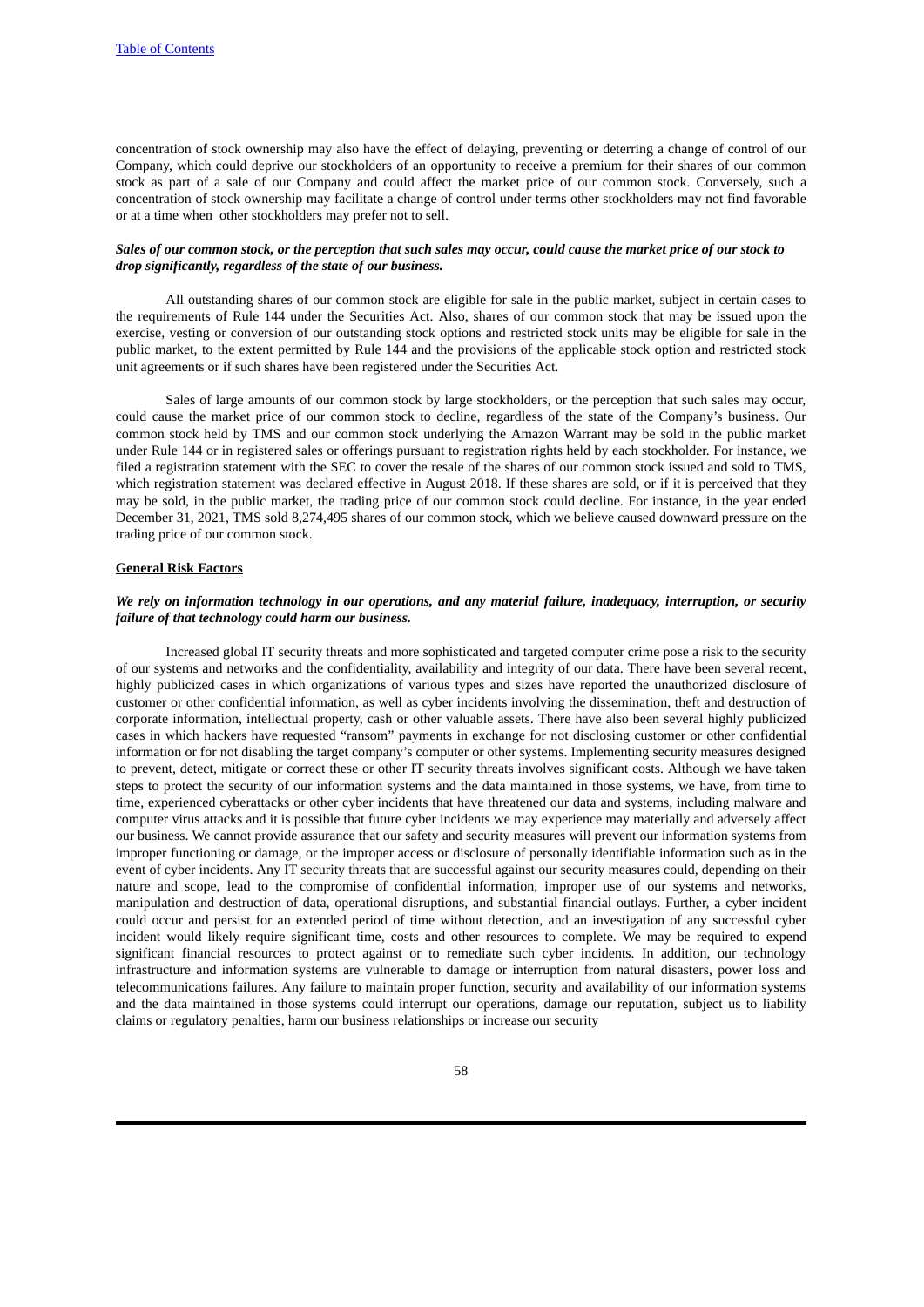and insurance costs, which could have a material adverse effect on our business, financial condition and results of operations.

#### The price of our common stock may continue to fluctuate significantly, and you could lose all or part of your *investment.*

The market price of our common stock has experienced, and may continue to experience, significant volatility. Factors that may cause volatility in the price of our common stock, many of which are beyond our control, include, among others, the following: (i) the factors that may influence the adoption of our vehicle fuels, as discussed elsewhere in these risk factors; (ii) our ability to implement our business plans and initiatives and their anticipated, perceived or actual level of success; (iii) failure to meet or exceed any financial guidance we have provided to the public or the estimates and projections of the investment community; (iv) the market's perception of the success and importance of any of our acquisitions, divestitures, investments or other strategic relationships or transactions; (v) the amount of and timing of sales of, and prices for, Environmental Credits; (vi) actions taken by state or federal governments to mandate or otherwise promote or incentivize alternative vehicles or vehicle fuels over, or to the exclusion of, RNG; (vii) technical factors in the public trading market for our common stock that may produce price movements that may or may not comport with macro, industry or company-specific fundamentals, including, without limitation, the sentiment of retail investors (including as may be expressed on financial trading and other social media sites), the amount and status of short interest in our common stock, access to margin debt, and trading in options and other derivatives on our common stock; (viii) changes in political, regulatory, health, economic and market conditions; and (ix) a change in the trading volume of our common stock.

In addition, the securities markets have from time-to-time experienced significant price and volume fluctuations that are unrelated to the operating performance of particular companies, but which have affected the market prices of these companies' securities. These market fluctuations may also materially and adversely affect the market price of our common stock.

Volatility or declines in the market price of our common stock could have other negative consequences, including, among others, further impairments to our assets (following the asset impairment charges we recorded in the third and fourth quarters of 2017 related to our former fueling compressor manufacturing business and our closure of certain fueling stations), potential impairments to our goodwill and a reduced ability to use our common stock for capital-raising, acquisitions or other purposes. The occurrence of any of these risks could materially and adversely affect our financial condition, results of operations and liquidity and could cause further declines in the market price of our common stock.

### <span id="page-58-0"></span>**Item 2.—Unregistered Sales of Equity Securities and Use of Proceeds**

#### *Issuer Purchases of Equity Securities*

On March 12, 2020, our Board of Directors approved the Repurchase Program for up to \$30.0 million (exclusive of fees and commissions) of our outstanding common stock. On December 7, 2021, our Board of Directors approved an increase in the aggregate purchase amount under the Repurchase Program from \$30.0 million to \$50.0 million (exclusive of fees and commissions). The Repurchase Program does not have an expiration date, and it may be suspended or discontinued at any time.

The Repurchase Program does not obligate us to acquire any specific number of shares. Repurchases under the Repurchase Program may be effected from time to time through open market purchases, privately negotiated transactions, structured or derivative transactions, including accelerated share repurchase transactions, or other methods of acquiring shares, in each case subject to market conditions, applicable securities laws and other relevant factors. Repurchases may also be made under Rule 10b5-1 plans.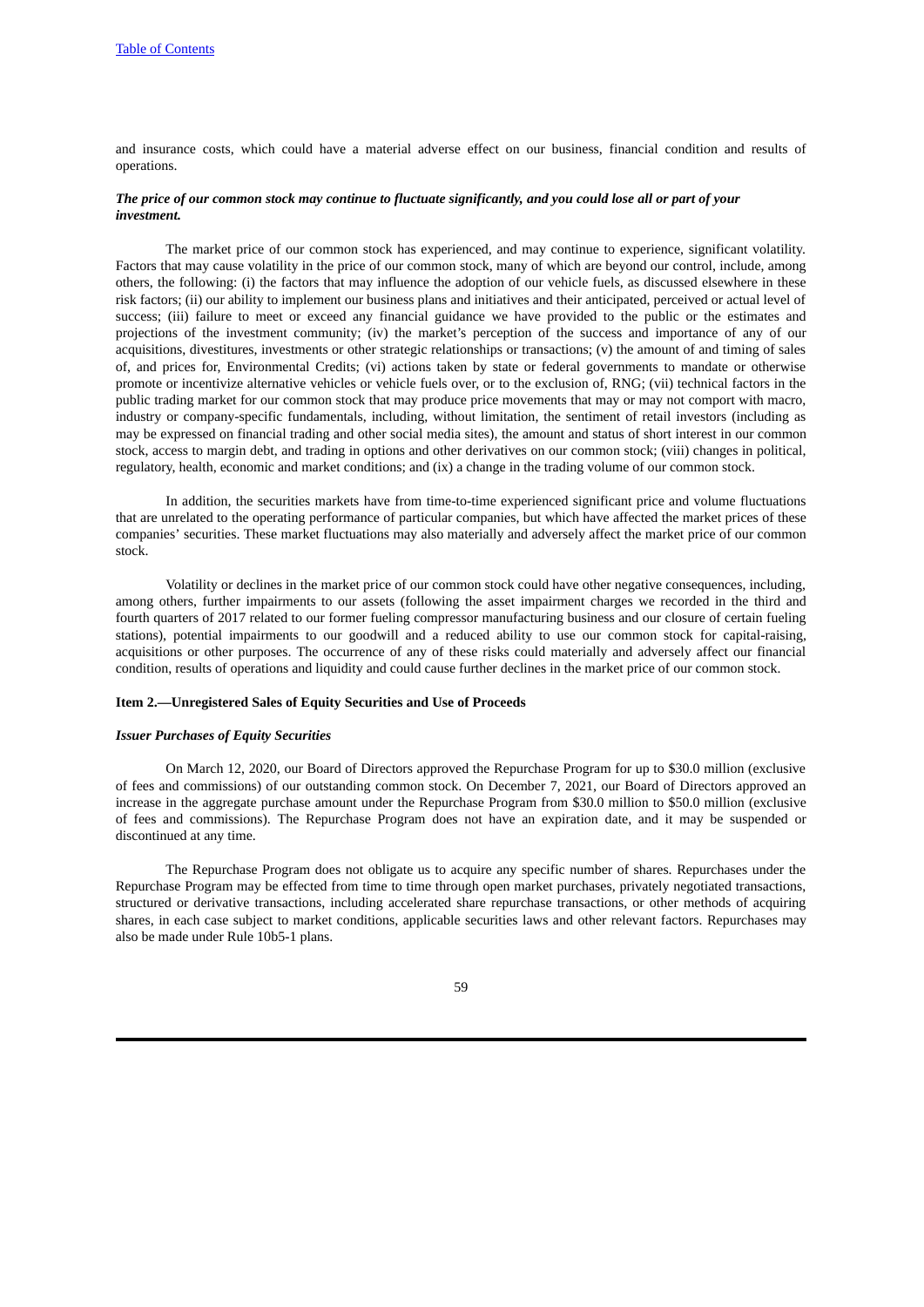The following table summarizes the share repurchase activity during the three months ended March 31, 2022 (in thousands, except share and per share amounts):

|                                            |                        |    |                                    |                                       |                                      | Approximate         |
|--------------------------------------------|------------------------|----|------------------------------------|---------------------------------------|--------------------------------------|---------------------|
|                                            |                        |    |                                    |                                       |                                      | <b>Dollar Value</b> |
|                                            |                        |    |                                    | <b>Total Number of</b>                |                                      | of Shares That      |
|                                            |                        |    |                                    | <b>Shares Purchased</b>               |                                      | May Yet Be          |
|                                            | <b>Total Number</b>    |    | Average                            | as Part of Publicly                   | Purchased                            |                     |
| Period                                     | of Shares<br>Purchased |    | <b>Price Paid</b><br>per Share (a) | <b>Announced Plans</b><br>or Programs | <b>Under the Plans</b><br>or Program |                     |
| January 1, 2022 through January 31, 2022   | 511,010                | S  | 5.85                               | 511,010                               | S                                    | 29,610              |
| February 1, 2022 through February 28, 2022 |                        |    |                                    |                                       |                                      | 29,610              |
| March 1, 2022 through March 31, 2022       |                        |    |                                    |                                       |                                      | 29,610              |
| Total                                      | 511,010                | \$ | 5.85                               | 511,010                               |                                      | 29,610              |

(a) Exclusive of fees and commissions.

### <span id="page-59-0"></span>**Item 3.—Defaults Upon Senior Securities**

None.

# <span id="page-59-1"></span>**Item 4.—Mine Safety Disclosures**

None.

#### <span id="page-59-2"></span>**Item 5.—Other Information**

None.

### <span id="page-59-3"></span>**Item 6.—Exhibits**

The information required by this Item 6 is set forth on the Exhibit Index that immediately precedes the signature page to this report and is incorporated herein by reference.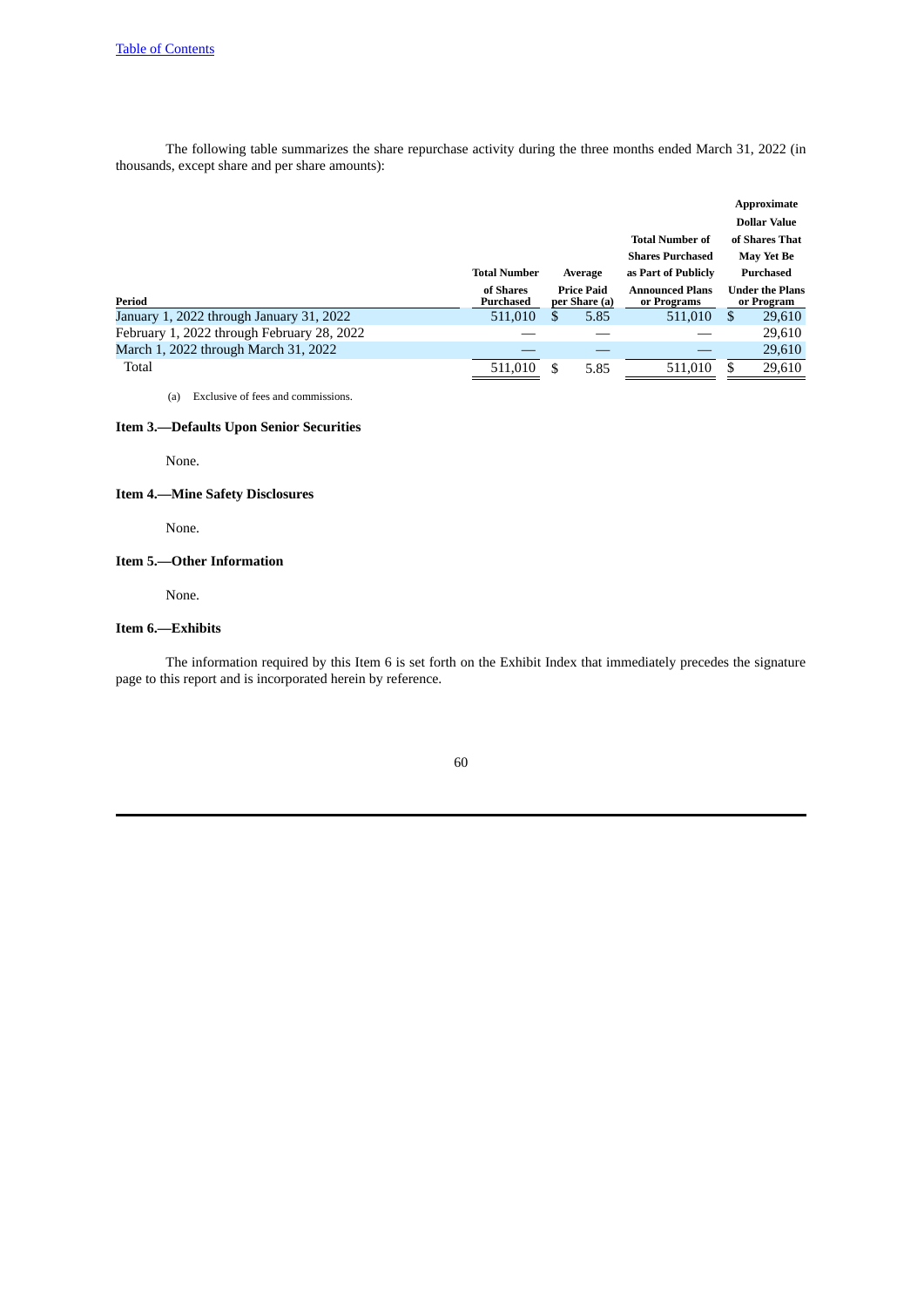# **EXHIBIT INDEX**

| <b>Exhibit</b><br>Number | <b>Description</b>                                                                                                                                                                                                                                                                                                                                                                                                                                                                                                                                                                                                                                                                                                                                                                                                            |
|--------------------------|-------------------------------------------------------------------------------------------------------------------------------------------------------------------------------------------------------------------------------------------------------------------------------------------------------------------------------------------------------------------------------------------------------------------------------------------------------------------------------------------------------------------------------------------------------------------------------------------------------------------------------------------------------------------------------------------------------------------------------------------------------------------------------------------------------------------------------|
| $10.1*$                  | Amendment No. 1 to Credit Support Agreement, dated as of March 12, 2021, between Clean Energy Fuels<br>Corp. and Total Holdings USA Inc.                                                                                                                                                                                                                                                                                                                                                                                                                                                                                                                                                                                                                                                                                      |
| $31.1*$                  | Certification of Andrew J. Littlefair, President and Chief Executive Officer, pursuant to Rule 13a-14(a) or 15d-<br>14(a) of the Exchange Act, as adopted pursuant to Section 302 of the Sarbanes-Oxley Act of 2002.                                                                                                                                                                                                                                                                                                                                                                                                                                                                                                                                                                                                          |
| $31.2*$                  | Certification of Robert M. Vreeland, Chief Financial Officer, pursuant to Rule 13a-14(a) or 15d-14(a) of the<br>Exchange Act, as adopted pursuant to Section 302 of the Sarbanes-Oxley Act of 2002.                                                                                                                                                                                                                                                                                                                                                                                                                                                                                                                                                                                                                           |
| $32.1**$                 | Certification of Andrew J. Littlefair, President and Chief Executive Officer, and Robert M. Vreeland, Chief<br>Financial Officer, pursuant to 18 U.S.C. Section 1350, as adopted pursuant to Section 906 of the Sarbanes-<br>Oxley Act of 2002.                                                                                                                                                                                                                                                                                                                                                                                                                                                                                                                                                                               |
| $101*$                   | The following materials from the Company's Quarterly Report on Form 10-Q for the quarter ended March 31,<br>2022, formatted in iXBRL (Inline eXtensible Business Reporting Language):<br>(i) Condensed Consolidated Balance Sheets as of December 31, 2021 and March 31, 2022;<br>(ii) Condensed Consolidated Statements of Operations for the Three Months Ended March 31, 2021 and 2022;<br>(iii) Condensed Consolidated Statements of Comprehensive Loss for the Three Months Ended March 31, 2021<br>and 2022;<br>(iv) Condensed Consolidated Statements of Stockholders' Equity for the Three Months Ended March 31, 2021<br>and 2022;<br>(v) Condensed Consolidated Statements of Cash Flows for the Three Months Ended March 31, 2021 and<br>$2022:$ and<br>(vi) Notes to Condensed Consolidated Financial Statements. |
|                          |                                                                                                                                                                                                                                                                                                                                                                                                                                                                                                                                                                                                                                                                                                                                                                                                                               |
| $104*$                   | Cover Page Interactive Data File (formatted as iXBRL and contained in Exhibit 101).                                                                                                                                                                                                                                                                                                                                                                                                                                                                                                                                                                                                                                                                                                                                           |
| $\ast$                   | Filed herewith.                                                                                                                                                                                                                                                                                                                                                                                                                                                                                                                                                                                                                                                                                                                                                                                                               |

\*\* Furnished herewith.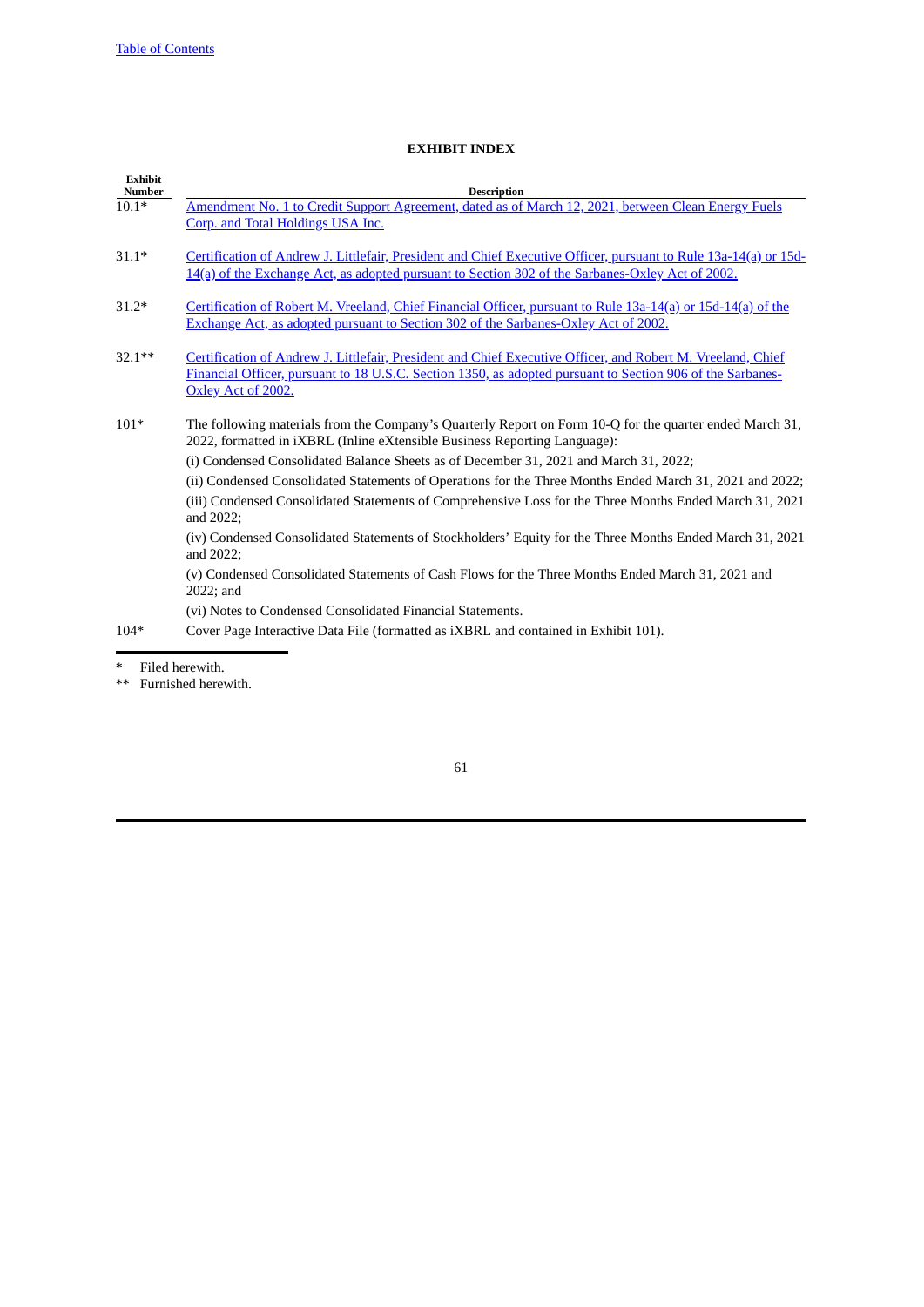## **SIGNATURE**

Pursuant to the requirements of the Securities Exchange Act of 1934, the registrant has duly caused this report to be signed on its behalf by the undersigned thereunto duly authorized.

# CLEAN ENERGY FUELS CORP.

Date: May 5, 2022 By: /s/ ROBERT M. VREELAND

Robert M. Vreeland

*Chief Financial Officer (Principal financial officer and duly authorized to sign on behalf of the registrant)*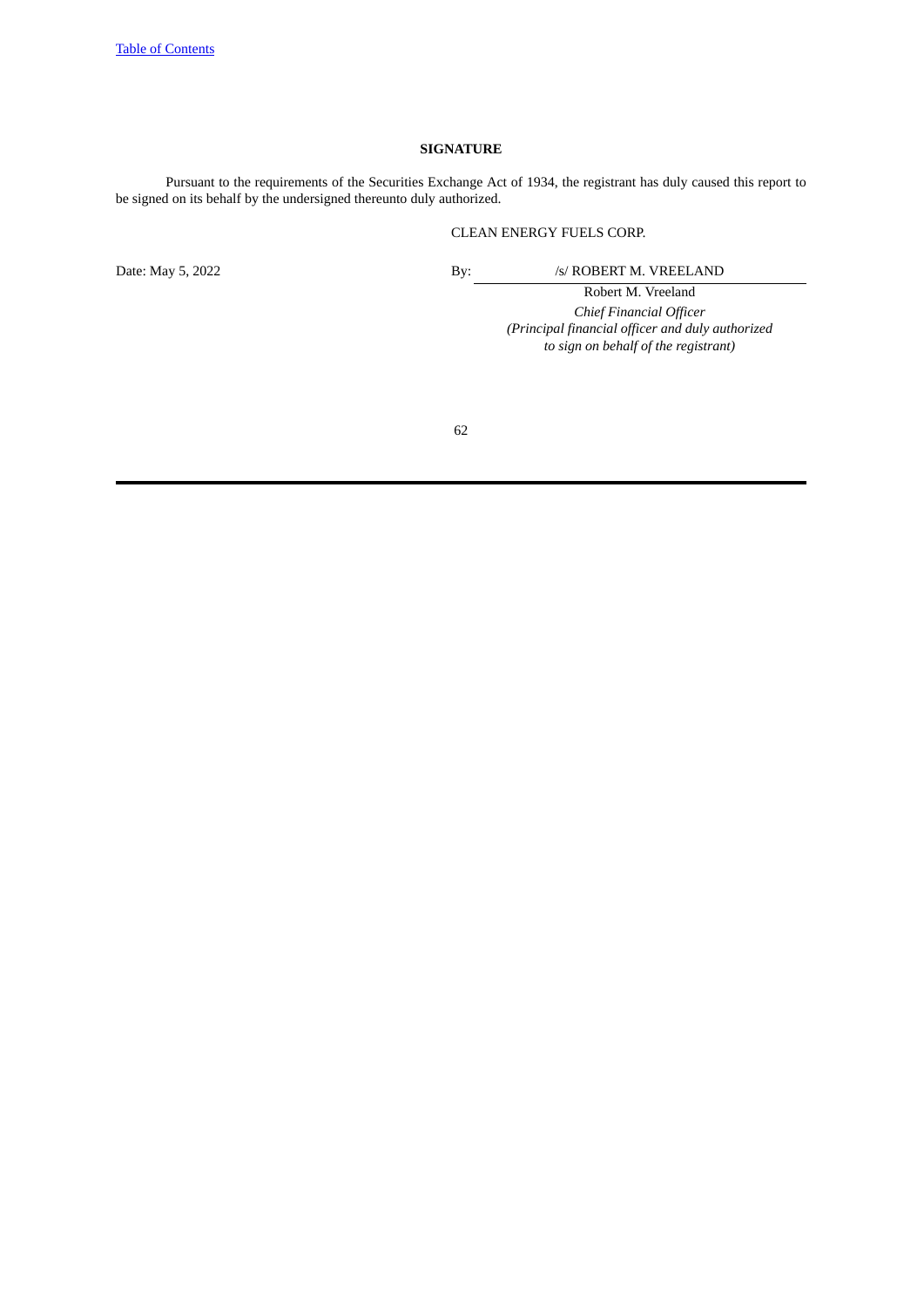## **AMENDMENT NO. 1 TO CREDIT SUPPORT AGREEMENT**

<span id="page-62-0"></span>This Amendment No. 1 to Credit Support Agreement (this "**Amendment**"), is dated as of March 12, 2021, between CLEAN ENERGY FUELS CORP., a Delaware corporation (the "**Borrower**") and TOTAL HOLDINGS USA INC., a Delaware corporation (the "**Guarantor**").

WHEREAS, the Borrower and Société Générale, a company incorporated as a société anonyme under the laws of France (the "**Lender**"), have entered into that certain Term Credit Agreement, dated as of January 2, 2019 and amended as of March 12, 2021 (as further amended, restated, supplemented or otherwise modified from time to time in accordance with its provisions, the "**Credit Agreement**"), pursuant to which the Lender has made available to the Borrower certain Loans (as defined therein) and other credit accommodations. In connection with the execution of the Credit Agreement, the Guarantor and the Lender have entered into that certain Guaranty, dated as of January 2, 2019 (as amended, restated, supplemented or otherwise modified from time to time in accordance with its provisions, the "**Guaranty**"), pursuant to which the Guarantor agreed to guarantee certain "Obligations" (as defined therein) of the Borrower arising in connection with the Credit Agreement;

WHEREAS, in connection with the foregoing, the Borrower and the Guarantor entered into that certain Credit Support Agreement, dated as of January 2, 2019 (as amended, restated, supplemented or otherwise modified from time to time in accordance with its provisions, the "**Credit Support Agreement**"), pursuant to which the Borrower agreed to undertake certain obligations in favor of the Guarantor arising in connection with the Guaranty;

WHEREAS, the parties hereto desire to amend the Credit Support Agreement on the terms and subject to the conditions set forth herein; and

WHEREAS, the Borrower has requested, and the Guarantor has agreed, to amend the Credit Support Agreement to, among other things, permit the Borrower to use the proceeds of the Loan (as defined in the Credit Support Agreement) for certain additional purposes as set forth herein.

NOW, THEREFORE, in consideration of the premises set forth above and other good and valuable consideration, the receipt and sufficiency of which are hereby acknowledged, the parties agree as follows:

1. Definitions. Capitalized terms used and not defined in this Amendment shall have the respective meanings given them in the Credit Support Agreement.

## 2. Amendments to the Credit Support Agreement.

(a) Section 1 of the Credit Support Agreement is hereby amended by inserting the following definitions in appropriate alphabetical order: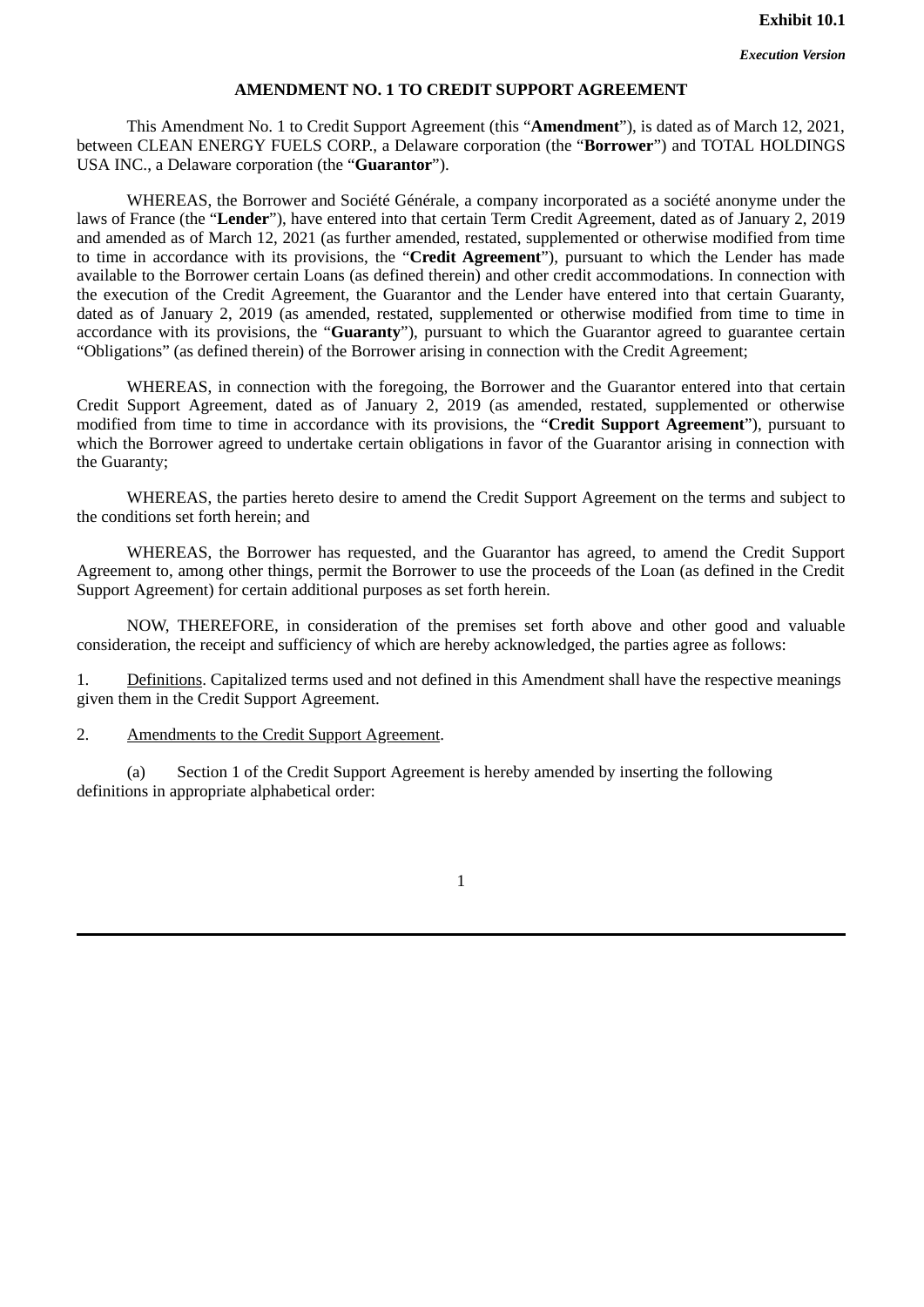""*First Amendment*" means that certain Amendment No. 1 to Term Credit Agreement, dated as of March 12, 2021, between the Company and the Bank, as acknowledged by the Guarantor."

""CERF" means Clean Energy Renewable Fuels, LLC, a Delaware limited liability company and a Wholly-Owned Subsidiary of the Company."

(b) Section 1 of the Credit Support Agreement is hereby amended by amending and restating the following definitions as follows:

""*Oversight Committee*" means the committee with (a) the purpose, composition, duties, responsibilities and authorities set forth in Exhibit C hereto as they relate to the Truck Program and (b) the additional purpose of supervising and overseeing the activities of the Guarantor and the Company (in a manner comparable to such supervision and oversight with regard to the Truck Program) with regard to the incurrence of Station Build Costs (as defined in the First Amendment) for which the Company intends to request the issuance of a Loan or advance under the Credit Facility (collectively, the "*Oversight Committee Activities*")."

""*Security Agreement*" means, collectively, (a) that certain Pledge and Security Agreement, dated as of January 2, 2019, by and between CE and the Guarantor; and (b) those certain pledge and security agreements to be entered into pursuant to Section 5(b)(i) of this Agreement."

(c) Section 5(a)(iii) of the Credit Support Agreement is hereby amended and restated in its entirety as follows:

> "(iii) To use and cause CE or CERF (as the case may be) to use the proceeds of any and all Loans only to pay for the incremental cost of the natural gas trucks under the Truck Program; the Station Build Costs (as defined in the First Amendment); or the JV Equity Obligations (as defined in the First Amendment), in each case that were the basis for the borrowing of such Loans by the Company under the Credit Facility."

(d) Section 5(a) of the Credit Support Agreement is hereby amended by adding a new clause (xi) as follows:

> "(xi) that it shall comply with, and shall cause its representatives to comply with, the requirements of the Oversight Committee made in connection with the performance of the Oversight Committee Activities."

(e) Section 5(b)(i) of the Credit Support Agreement is hereby amended and restated in its entirety as follows: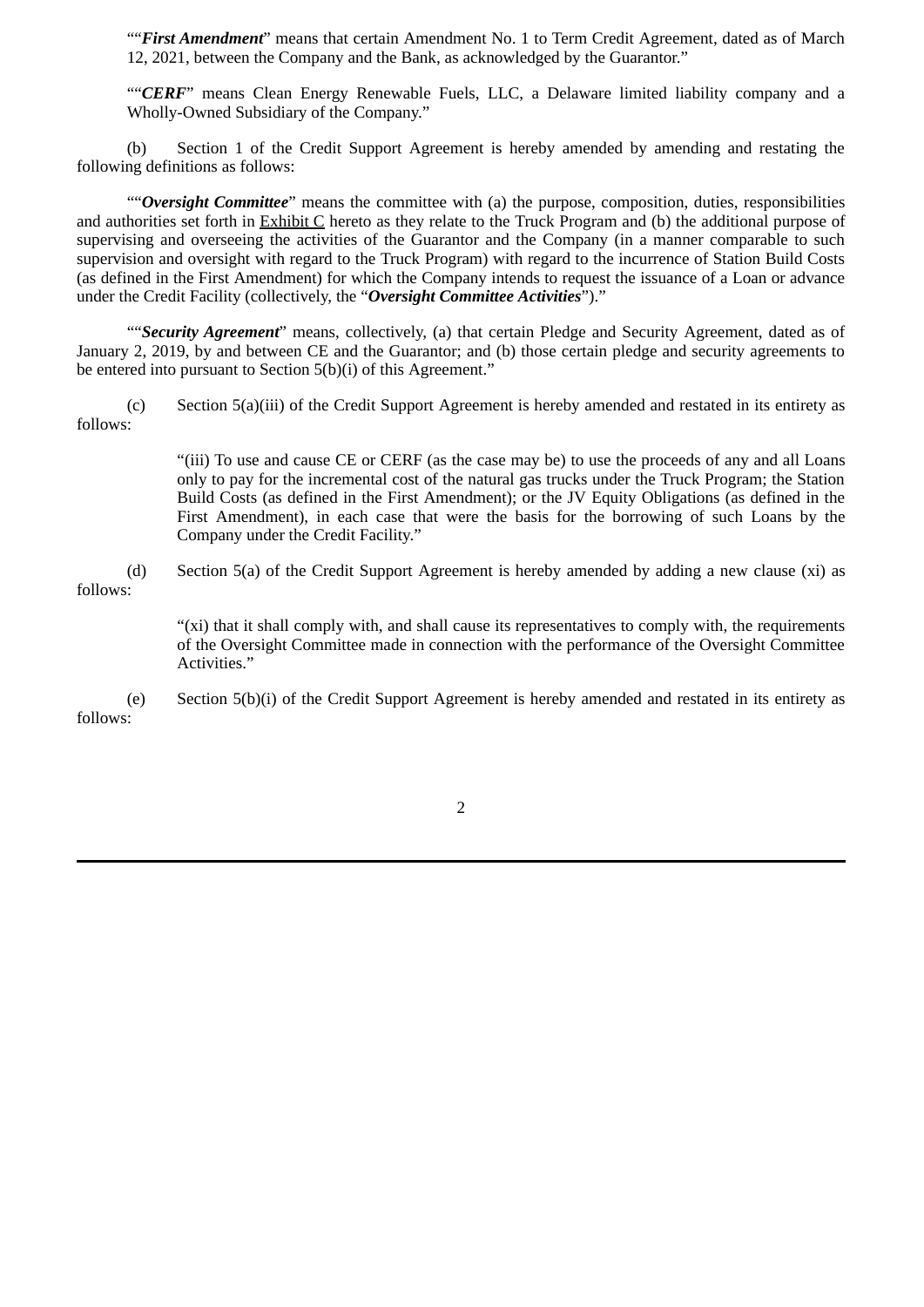"(i) (A) Request the issuance of a Loan or advance under the Credit Facility in respect of the Truck Program;

(B) Request the issuance of a Loan or advance under the Credit Facility in respect of Station Build Costs, unless the Company shall have first provided to the Guarantor (x) a detailed description of the proposed Station Build Costs (including identification of the particular fueling stations) for which such Loan or advance is begin requested, along with an investment file relating to such Station Build Costs, which investment file shall have been approved by the Oversight Committee; and (y) a pledge and security agreement (in form and substance reasonably satisfactory to the Guarantor) that pledges to the Guarantor CE's (or its applicable Affiliate's) membership or other interest in a single- purpose entity that will own or hold all of the assets comprising the Station Build Costs (including fueling stations) for which such Loan or advance is being requested; or

(C) Request the issuance of a Loan or advance under the Credit Facility in respect of JV Equity Obligations, unless the Company shall have first provided the Guarantor with a pledge and security agreement (in form and substance reasonably satisfactory to the Guarantor) that pledges to the Guarantor CERF's (or its applicable Affiliate's) membership or other interest in the SPV (as defined in the Total JV Agreement (as defined in the First Amendment)) that will own the JV Project (as defined in the Total JV Agreement) for which such Loan or advance is being requested."

(f) Section 5(b)(iii) of the Credit Support Agreement is hereby amended and restated in its entirety as follows:

> "(iii) Grant, or permit any Affiliate of the Company to grant, any Lien over any property or collateral covered by the Security Documents."

3. Limited Effect. Except as expressly provided hereby, all of the terms and provisions of the Credit Support Agreement and the other documents executed in connection therewith are and shall remain in full force and effect and are hereby ratified and confirmed by each of the Borrower and the Guarantor. The amendments contained herein shall not be construed as a waiver or amendment of any other provision of the Credit Support Agreement or the other documents executed in connection therewith or for any purpose except as expressly set forth herein or a consent to any further or future action on the part of the Borrower that would require the waiver or consent of the Guarantor.

4. Conditions Precedent. This Amendment shall become effective upon the date on which the parties shall have received this Amendment, duly executed and delivered by the Borrower and the Guarantor.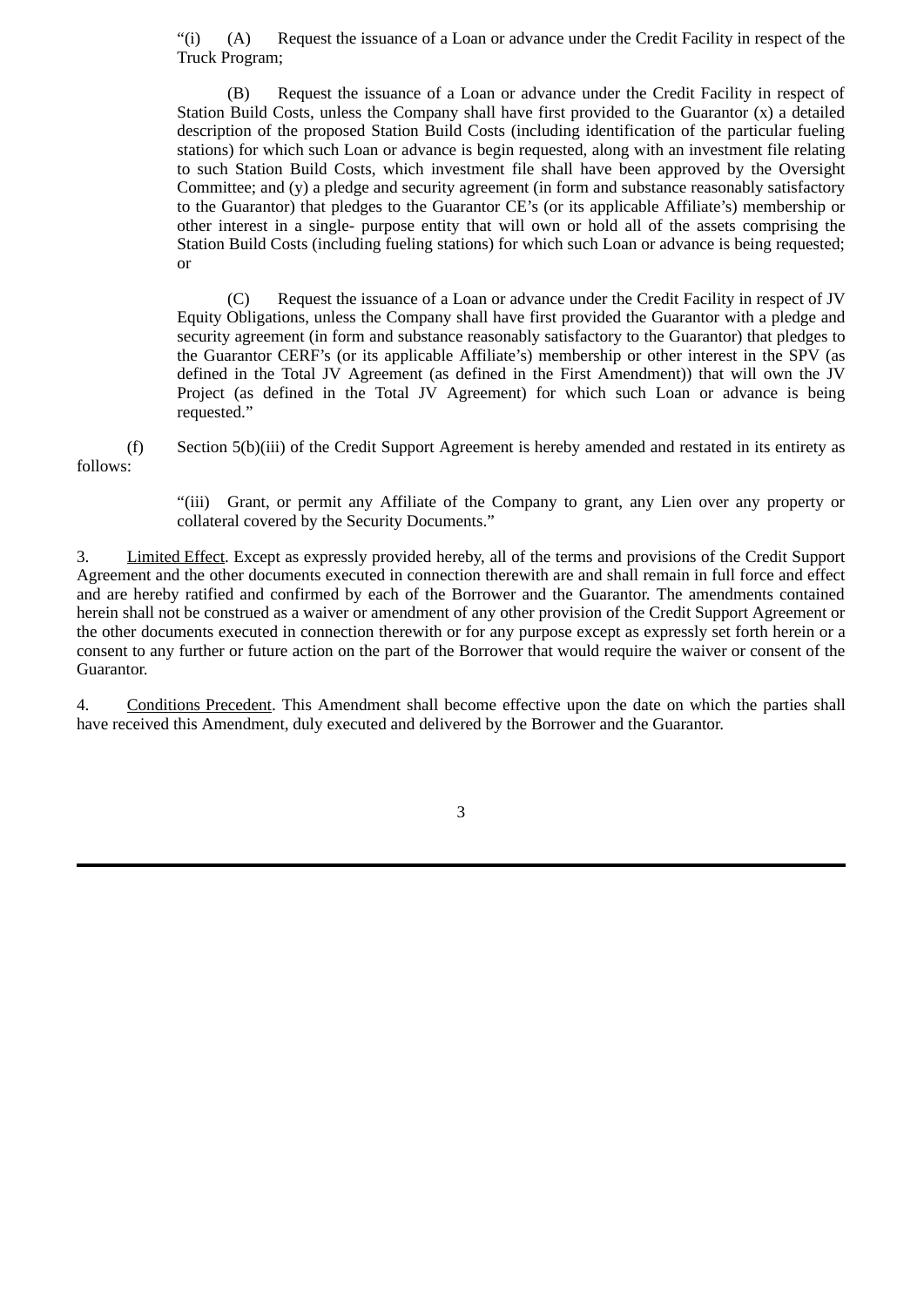5. Successors and Assigns. This Amendment shall inure to the benefit of and be binding upon the Borrower and the Guarantor and each of their respective successors and assigns.

6. Governing Law. This Amendment shall be governed by, and construed in accordance with, the laws of the State of New York (including Section 5-1401 of the General Obligations Law of the State of New York), without regard to conflicts of laws principles that would require application of another law.

7. Counterparts; Electronic Execution. This Amendment may be executed in any number of counterparts, all of which shall constitute one and the same agreement, and any party hereto may execute this Amendment by signing and delivering one or more counterparts. Delivery of an executed counterpart of this Amendment electronically or by facsimile shall be effective as delivery of an original executed counterpart of this Amendment. The words "execution," "signed," "signature," and words of like import in this Amendment shall be deemed to include electronic signatures or the keeping of records in electronic form, each of which shall be of the same legal effect, validity or enforceability as a manually executed signature or the use of a paper-based recordkeeping system, as the case may be, to the extent and as provided for in any Applicable Law, including the Federal Electronic Signatures in Global and National Commerce Act, the New York State Electronic Signatures and Records Act, or any other similar state laws based on the Uniform Electronic Transactions Act.

# [SIGNATURES PAGE FOLLOW]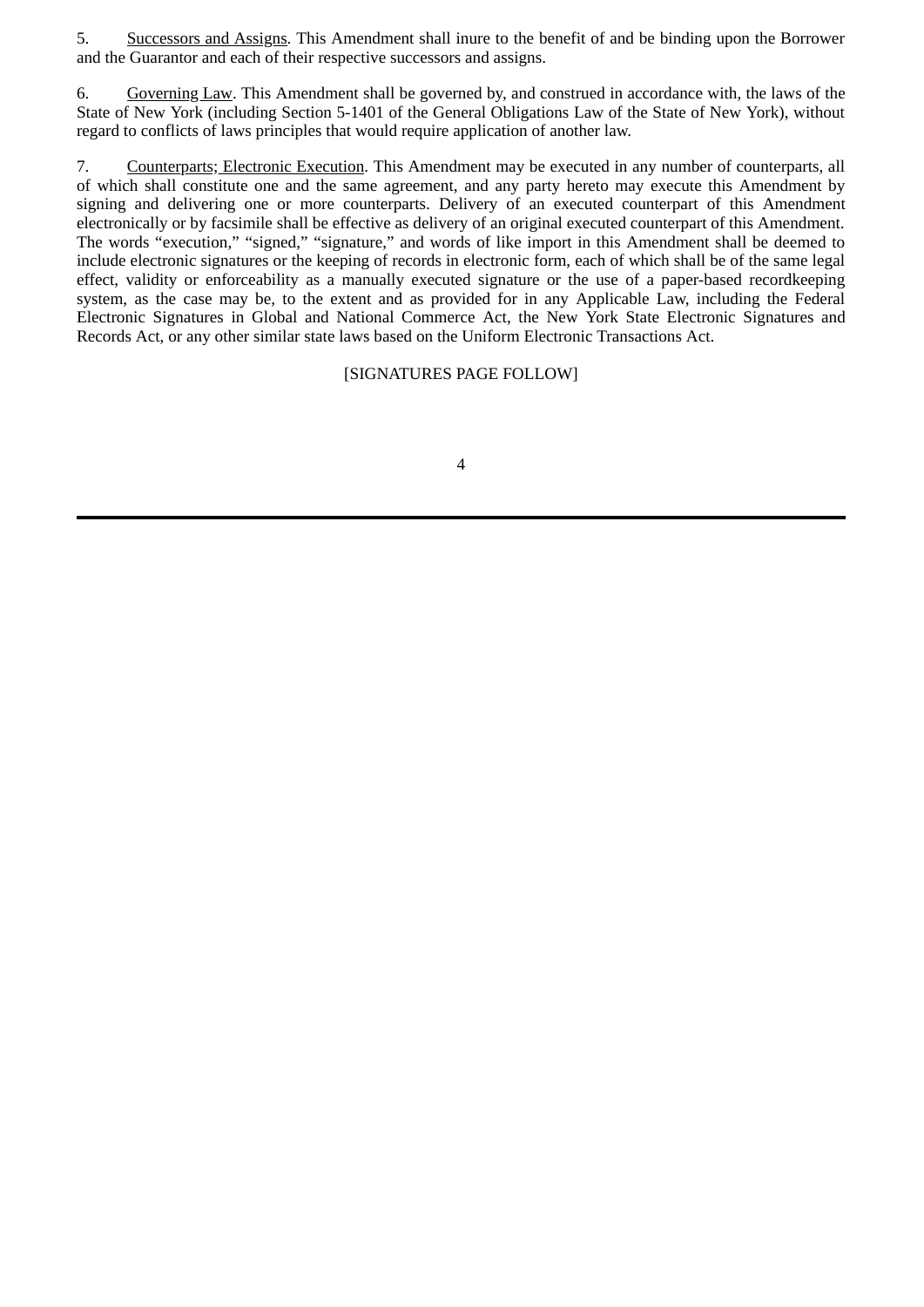IN WITNESS WHEREOF, the parties hereto have executed this Amendment as of the date first above written.

CLEAN ENERGY FUELS CORP., as Borrower

By: /s/ Andrew J. Littlefair Name: Andrew J. Littlefair Title: President & Chief Executive Officer

[Signature Page to Amendment No. 1 to Credit Support Agreement]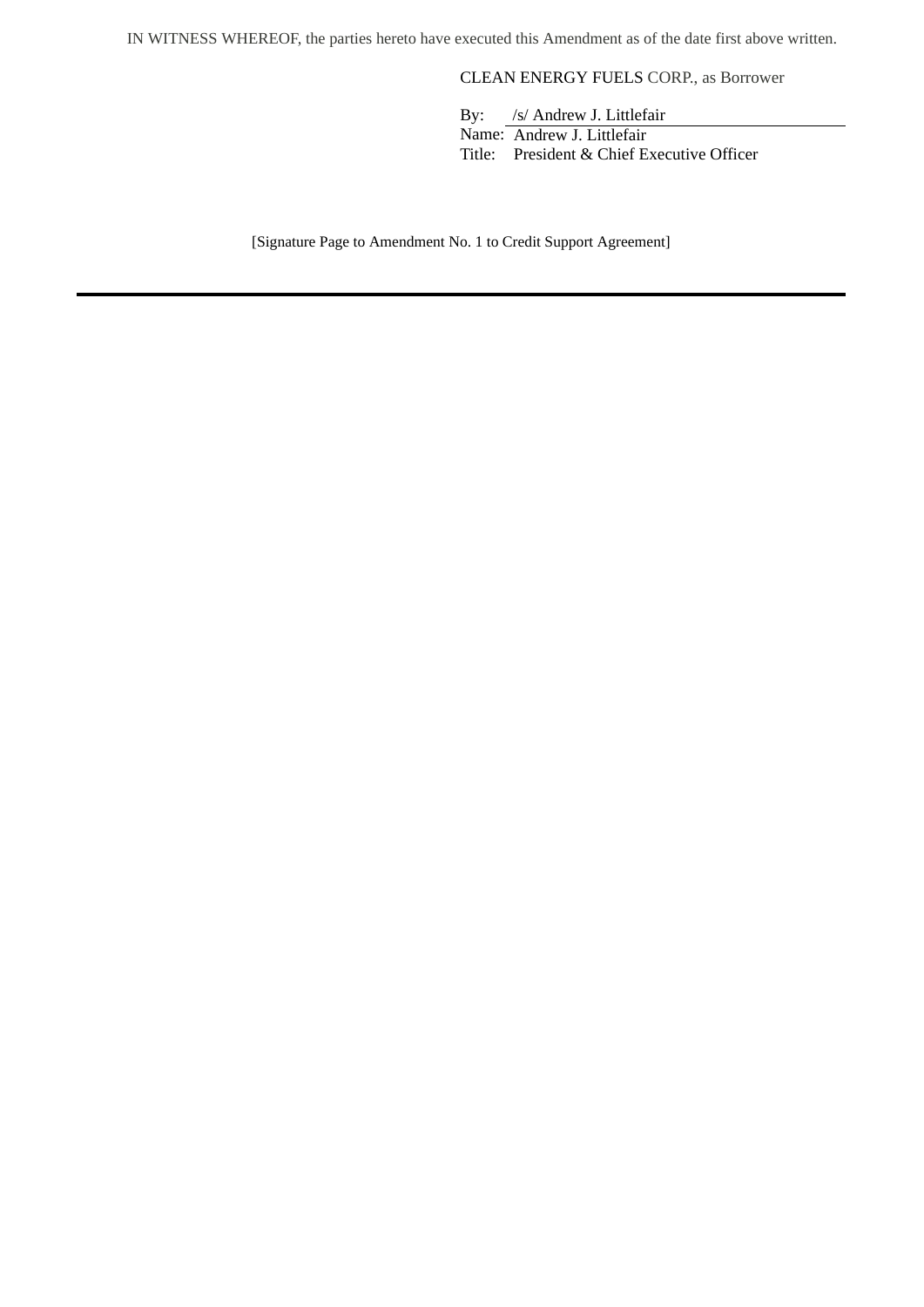TOTAL HOLDINGS USA INC., as Guarantor

By: /s/ Franck Trochet Name: Franck Trochet Title: Chief Financial Officer

[Signature Page to Amendment No. 1 to Credit Support Agreement]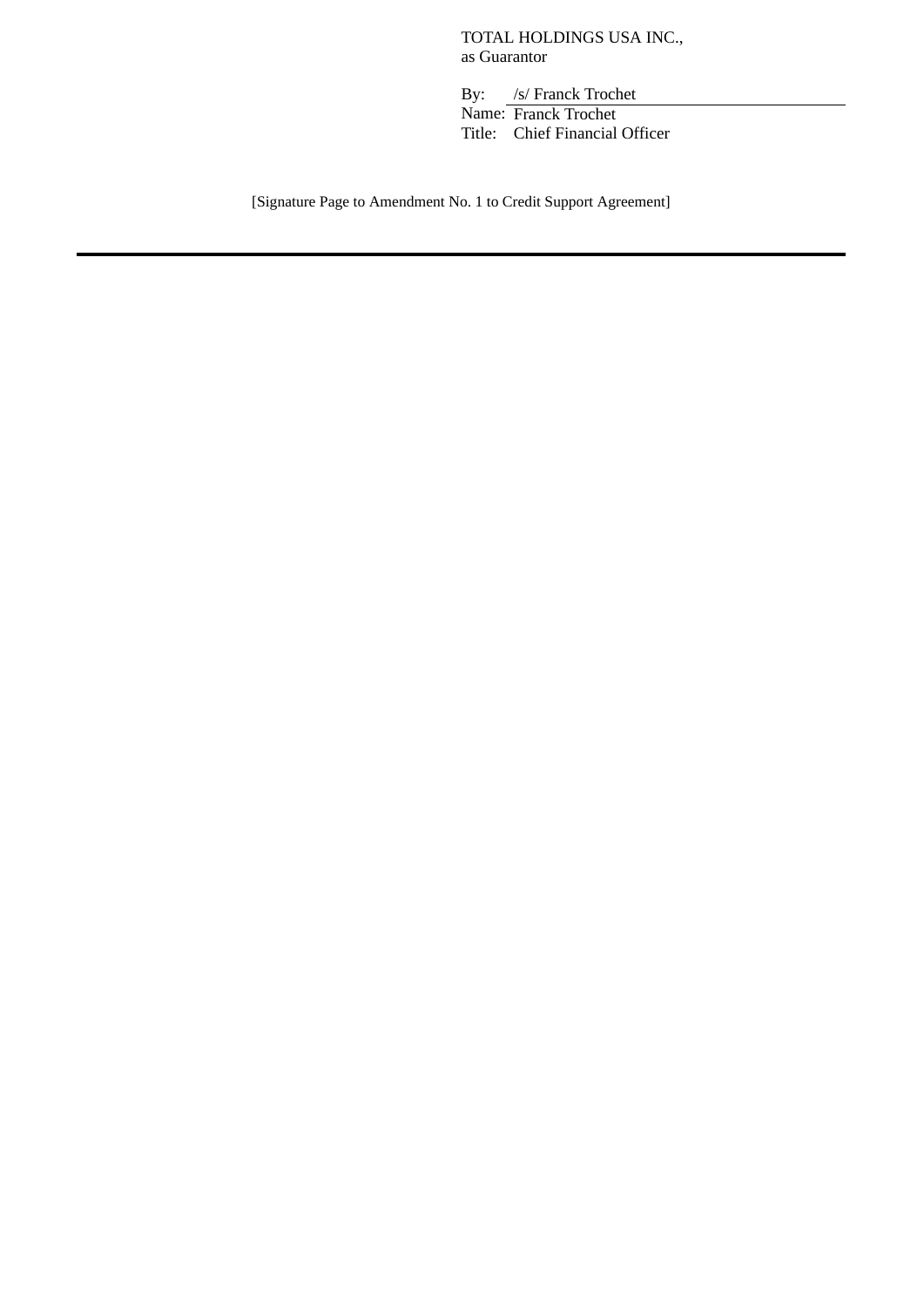### <span id="page-68-0"></span>I, Andrew J. Littlefair, certify that:

- 1. I have reviewed this quarterly report on Form 10-Q of Clean Energy Fuels Corp.;
- 2. Based on my knowledge, this report does not contain any untrue statement of a material fact or omit to state a material fact necessary to make the statements made, in light of the circumstances under which such statements were made, not misleading with respect to the period covered by this report;
- 3. Based on my knowledge, the financial statements, and other financial information included in this report, fairly present in all material respects the financial condition, results of operations and cash flows of the registrant as of, and for, the periods presented in this report;
- 4. The registrant's other certifying officer(s) and I are responsible for establishing and maintaining disclosure controls and procedures (as defined in Exchange Act Rules 13a-15(e) and 15d-15(e)) and internal control over financial reporting (as defined in Exchange Act Rules 13a-15(f) and 15d-15(f)) for the registrant and have:
	- (a) Designed such disclosure controls and procedures, or caused such disclosure controls and procedures to be designed under our supervision, to ensure that material information relating to the registrant, including its consolidated subsidiaries, is made known to us by others within those entities, particularly during the period in which this report is being prepared;
	- (b) Designed such internal control over financial reporting, or caused such internal control over financial reporting to be designed under our supervision, to provide reasonable assurance regarding the reliability of financial reporting and the preparation of financial statements for external purposes in accordance with generally accepted accounting principles;
	- (c) Evaluated the effectiveness of the registrant's disclosure controls and procedures and presented in this report our conclusions about the effectiveness of the disclosure controls and procedures, as of the end of the period covered by this report based on such evaluation; and
	- (d) Disclosed in this report any change in the registrant's internal control over financial reporting that occurred during the registrant's most recent fiscal quarter (the registrant's fourth fiscal quarter in the case of an annual report) that has materially affected, or is reasonably likely to materially affect, the registrant's internal control over financial reporting; and
- 5. The registrant's other certifying officer(s) and I have disclosed, based on our most recent evaluation of internal control over financial reporting, to the registrant's auditors and the audit committee of the registrant's board of directors (or persons performing the equivalent functions):
	- (a) All significant deficiencies and material weaknesses in the design or operation of internal control over financial reporting which are reasonably likely to adversely affect the registrant's ability to record, process, summarize and report financial information; and
	- (b) Any fraud, whether or not material, that involves management or other employees who have a significant role in the registrant's internal control over financial reporting.

Date: May 5, 2022

/s/ ANDREW J. LITTLEFAIR Andrew J. Littlefair *President and Chief Executive Officer (Principal Executive Officer)*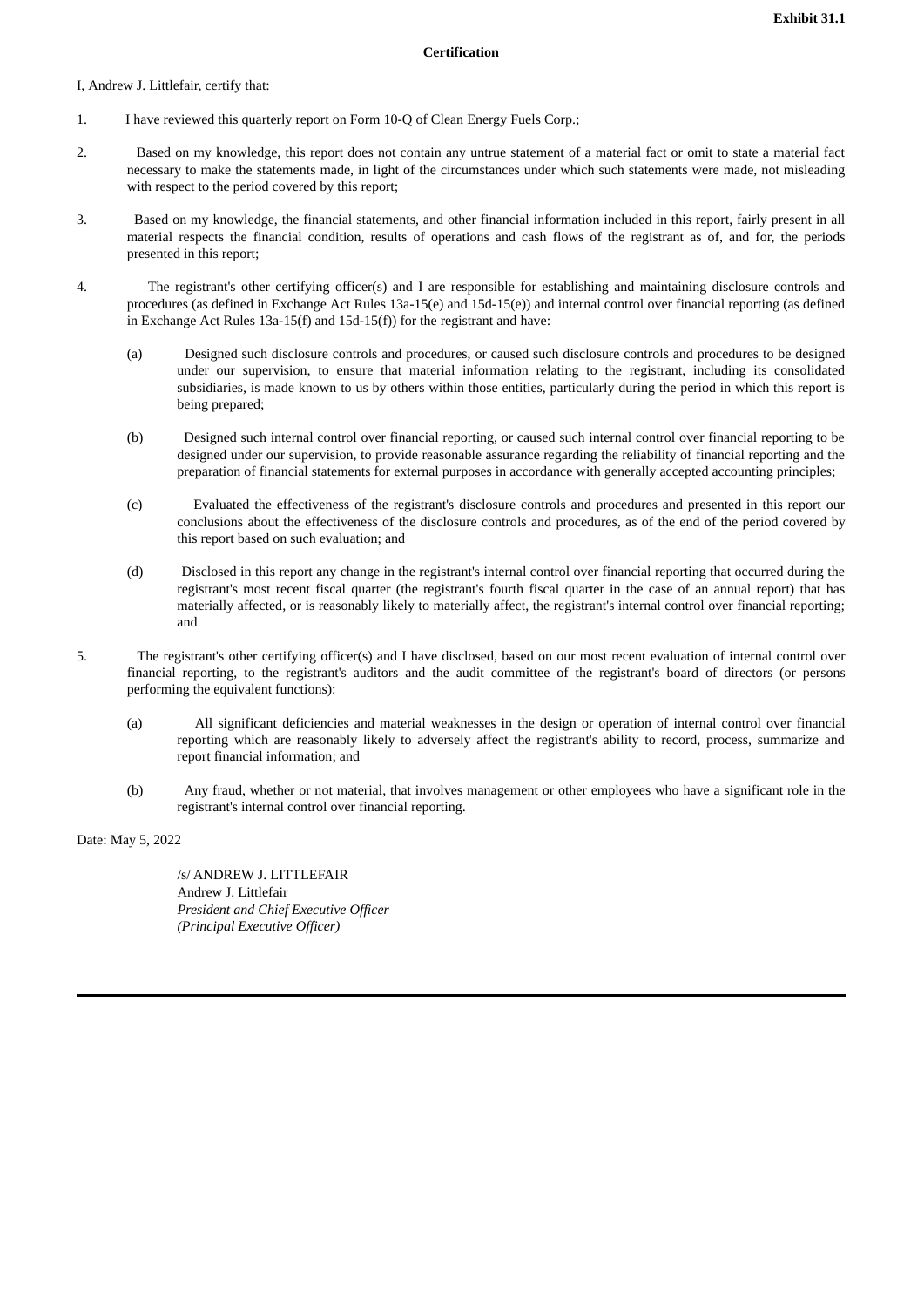### <span id="page-69-0"></span>I, Robert M. Vreeland, certify that:

- 1. I have reviewed this quarterly report on Form 10-Q of Clean Energy Fuels Corp.;
- 2. Based on my knowledge, this report does not contain any untrue statement of a material fact or omit to state a material fact necessary to make the statements made, in light of the circumstances under which such statements were made, not misleading with respect to the period covered by this report;
- 3. Based on my knowledge, the financial statements, and other financial information included in this report, fairly present in all material respects the financial condition, results of operations and cash flows of the registrant as of, and for, the periods presented in this report;
- 4. The registrant's other certifying officer(s) and I are responsible for establishing and maintaining disclosure controls and procedures (as defined in Exchange Act Rules 13a-15(e) and 15d-15(e)) and internal control over financial reporting (as defined in Exchange Act Rules 13a-15(f) and 15d-15(f)) for the registrant and have:
	- (a) Designed such disclosure controls and procedures, or caused such disclosure controls and procedures to be designed under our supervision, to ensure that material information relating to the registrant, including its consolidated subsidiaries, is made known to us by others within those entities, particularly during the period in which this report is being prepared;
	- (b) Designed such internal control over financial reporting, or caused such internal control over financial reporting to be designed under our supervision, to provide reasonable assurance regarding the reliability of financial reporting and the preparation of financial statements for external purposes in accordance with generally accepted accounting principles;
	- (c) Evaluated the effectiveness of the registrant's disclosure controls and procedures and presented in this report our conclusions about the effectiveness of the disclosure controls and procedures, as of the end of the period covered by this report based on such evaluation; and
	- (d) Disclosed in this report any change in the registrant's internal control over financial reporting that occurred during the registrant's most recent fiscal quarter (the registrant's fourth fiscal quarter in the case of an annual report) that has materially affected, or is reasonably likely to materially affect, the registrant's internal control over financial reporting; and
- 5. The registrant's other certifying officer(s) and I have disclosed, based on our most recent evaluation of internal control over financial reporting, to the registrant's auditors and the audit committee of the registrant's board of directors (or persons performing the equivalent functions):
	- (a) All significant deficiencies and material weaknesses in the design or operation of internal control over financial reporting which are reasonably likely to adversely affect the registrant's ability to record, process, summarize and report financial information; and
	- (b) Any fraud, whether or not material, that involves management or other employees who have a significant role in the registrant's internal control over financial reporting.

Date: May 5, 2022

/s/ ROBERT M. VREELAND Robert M. Vreeland *Chief Financial Officer (Principal Financial Officer)*